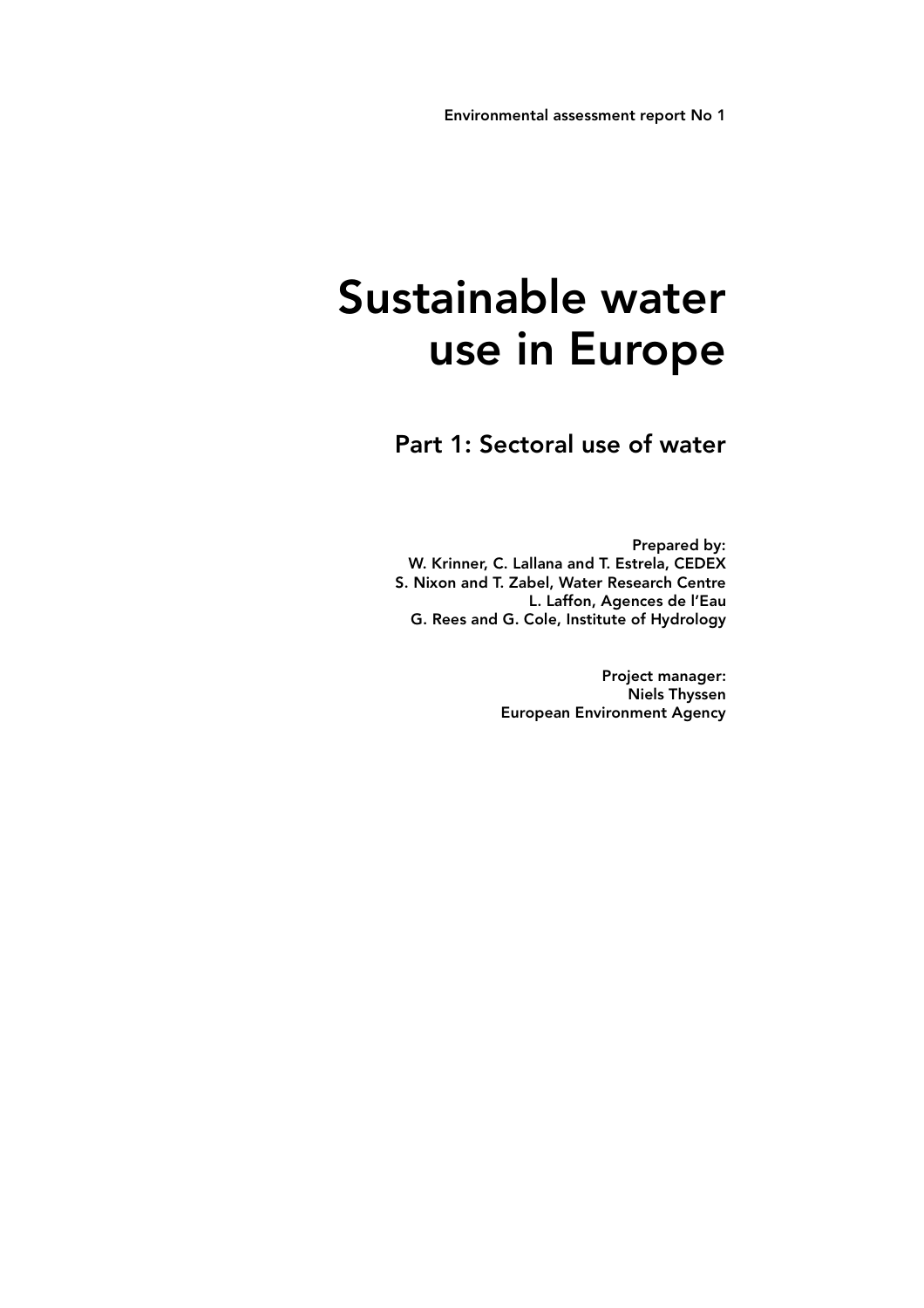Cover design: Bysted Design A/S

Cover pictures: Peter Warna-Moors, G E U S

#### **NOTE**

The contents of this report do not necessarily reflect the official opinion of the European Communities or other European Communities institutions. Neither the European Environment Agency nor any person or company acting on the behalf of the Agency is responsible for the use that may be made of the information contained in this report.

A great deal of information on the European Union is available on the Internet. It can be accessed through the Europa server (http://europa.eu.int)

Cataloguing data can be found at the end of this publication

Luxembourg: Office for Official Publications of the European Communities, 1999

# ISBN XXXXXXXXXXXXXXXX

© EEA, Copenhagen, 1999 Reproduction is authorised provided the source is acknowledged

Printed in XXXXXX

Printed on recycled and chlorine-free bleached paper

European Environment Agency Kongens Nytorv 6 DK - 1050 Copenhagen K Denmark Tel: +45 33 36 71 00 Fax: +45 33 36 71 99 E-mail: eea@eea.eu.int Homepage: http://www.eea.eu.int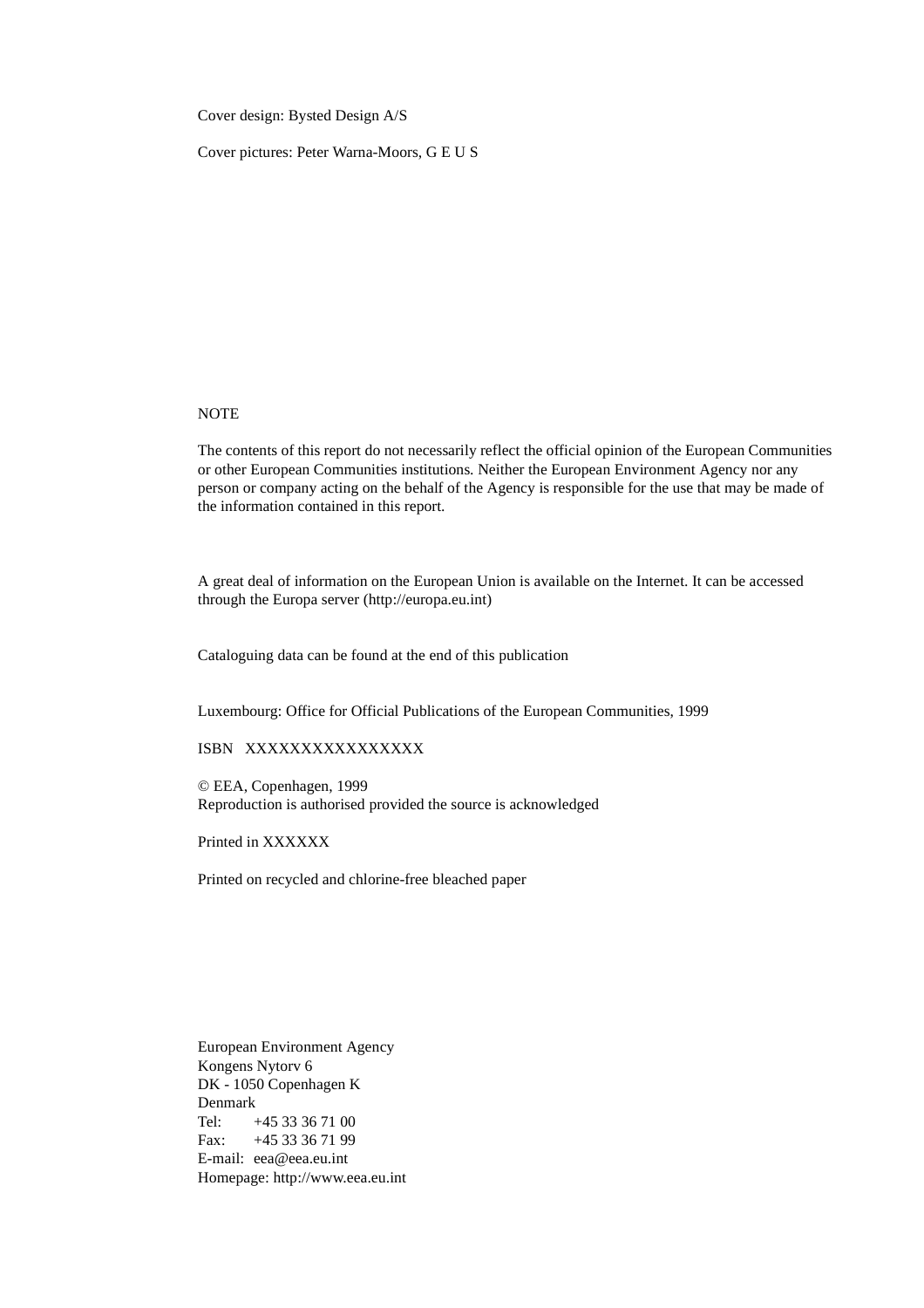# Preface

This report is the first in a series on "Sustainable Water Use in Europe", and as such examines and assesses the available information on the Sectoral Use of Water. It has been produced by the European Topic Centre on Inland Waters (ETC/IW) on behalf of the European Environment Agency (EEA). The project was led by the Centro de Estudios y Experimentación de Obras Públicas (CEDEX), Spain, with the assistance of the Water Research Centre (United Kingdom), International Office for Water and Agences de l'Eau (France), and the Institute of Hydrology (United Kingdom).

Information was obtained from a questionnaire distributed to the EEA's National Focal Points, from published literature (for example, national state of the environment reports and reports produced by international organisations such as Eurostat and the Food and Agriculture Organization), unpublished reports and through links with various research projects. The focus was primarily on the 18 member countries of the EEA though information readily available from other European countries, and in particular from the Phare Topic Link on Inland Waters, was also used.

This report is also the source document for information on water resources used in *Europe's Environment: The Second Assessment* published by the European Environment Agency in June 1998.

The report aims to inform and provide information for policy- and decision-makers at both the national and European level. For example, it will aid the European Commission's review of the progress made in implementing the Fifth Environmental Action Programme "Towards Sustainability". It will also be of value to Non-Governmental Organisations and of general interest to members of the public.

The report highlights the need to improve existing information by establishing reliable definitions, a common understanding, and quantitative and consistent records on a European scale. This is a highly complex issue that requires co-operation between, and co-ordination of, those organisations currently responsible for collecting information on Europe's water resources. Reliable and comparable information is required to ensure that existing policies are effective and that any new policies are targeted correctly so that there can be a sustainable use of water in Europe.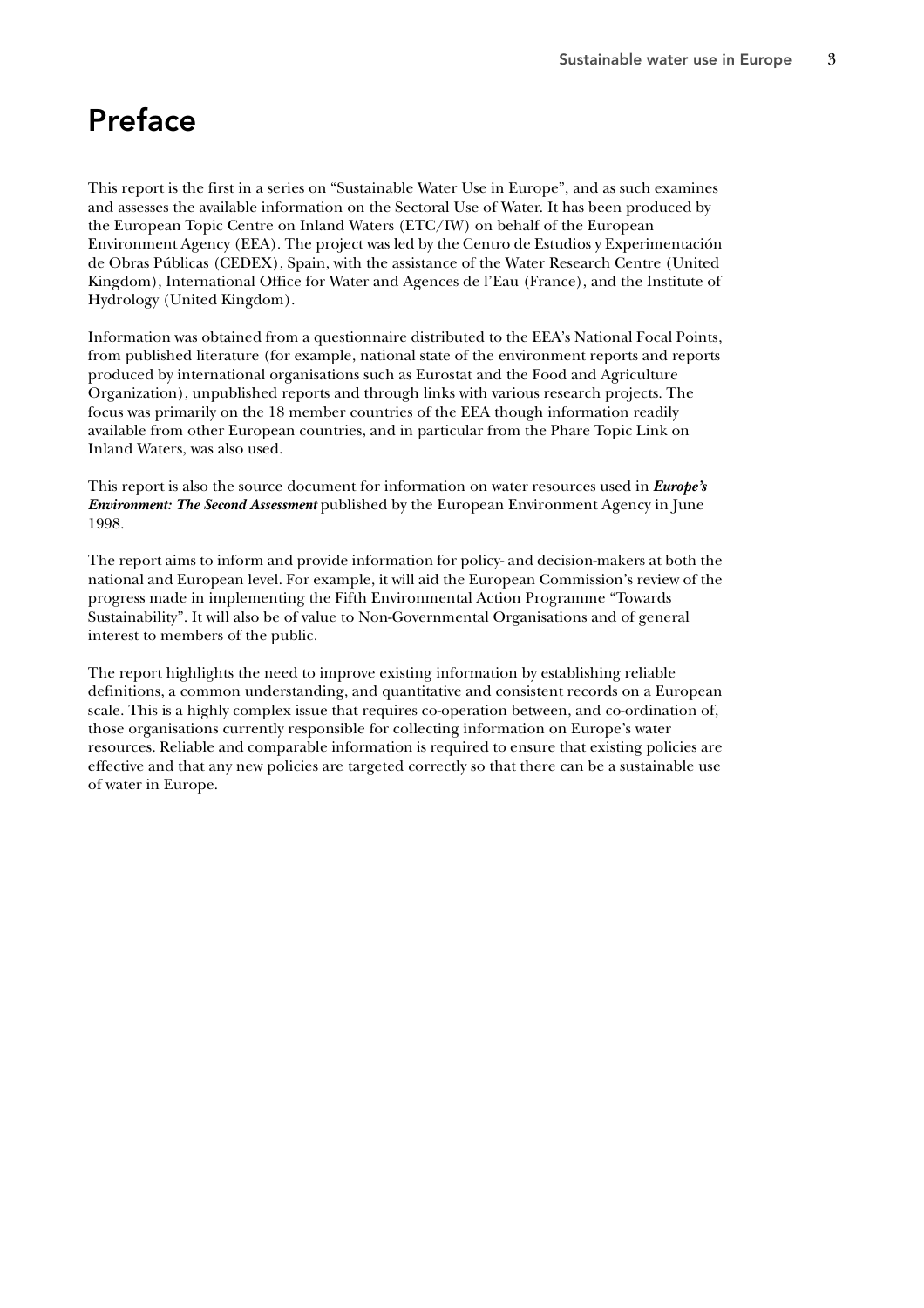# **Contents**

|    |                                                                          | 3                                |
|----|--------------------------------------------------------------------------|----------------------------------|
|    |                                                                          | 5                                |
| 1. |                                                                          | 11                               |
| 2. |                                                                          | 11<br>11<br>12<br>12<br>14       |
| 3. |                                                                          | 14<br>21<br>24<br>26<br>29       |
|    |                                                                          | 29                               |
|    |                                                                          | 47                               |
| 4. |                                                                          | 48                               |
|    |                                                                          | 48                               |
| 5. |                                                                          | 51<br>54                         |
|    |                                                                          | 54                               |
|    | 5.4. Impacts of over-abstraction of groundwaters and surface freshwaters | 56<br>58<br>58<br>59             |
| 6. |                                                                          | 61                               |
|    |                                                                          | 61<br>61<br>62<br>63<br>73<br>79 |
| 7. |                                                                          | 82                               |
|    |                                                                          | 82<br>82                         |
| 8. |                                                                          | 83                               |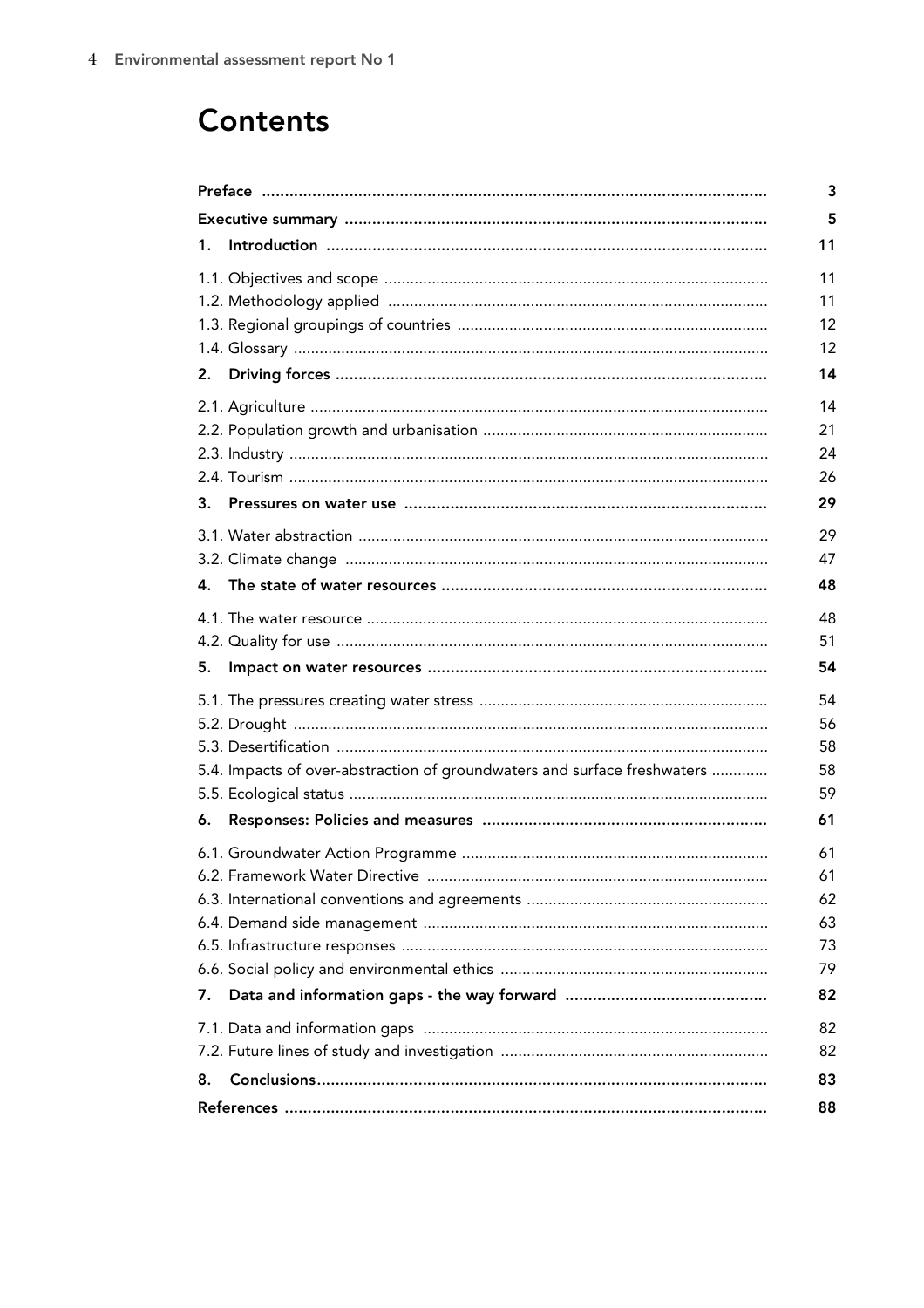# Executive summary

The European Environment Agency and its Topic Centre on Inland Waters is undertaking an assessment of the sustainable use of water in Europe. This report describes the first part of that assessment and looks in particular at the sectoral use of water across Europe. There are many pressures on water resources including those arising from agriculture, industry, urban areas, households and tourism. These driving forces requiring water are intimately linked with national and international social and economic policies. Additional driving forces arise from the natural variability in water availability (rainfall) and changes in Europe's climate. Recent history has demonstrated that extreme hydrological events such as floods and drought can create additional stress on water supplies essential for human and ecosystem health. The prudent and efficient use of water is thus an important issue in Europe and a number of policies and mechanisms are being used or are being formulated to ensure sustainable use of water in the long term. Information for this report has largely been collected from Western Europe though some information has also been obtained from some Eastern European countries.

Reliable water supply and the protection of aquatic resources through adequate water management are essential to support all aspects of human life and dependent aquatic and terrestrial ecosystems. The use of water across Europe is as varied as are the constituent countries, because of different climates, cultures, habits, economies and natural conditions. Common to all European countries is the need to satisfy the water demand of households, industry and agriculture. Also common to many countries is a limitation on water resources, both in terms of quantity and quality.

#### **Sources and uses of water**

The principal source of abstracted freshwater in the EU Member States is surface water (about 75% of the total water abstracted for all uses) with a large part of the remainder from groundwater (about 25%) and only minor contributions from desalination of seawater and from re-use of treated effluents. In countries with sufficient aquifers, over 75% of the water for public water supply is abstracted from groundwater. Groundwater has historically provided a local, and least-cost source of drinking water for public supply and private domestic use. As groundwater is generally of superior quality to surface water and requires less treatment, groundwater reserves are increasingly being exploited in preference to surface water sources. In many parts of Europe this has led to over-abstraction and a lowering of the groundwater table resulting in the degradation of spring fed rivers, destruction of wetlands and, in coastal areas, intrusion of saline water into aquifers.

Abstracted freshwater in Europe is used for urban use (14%), agriculture (30%), and industry (10%, cooling water excluded), and for cooling water for power generation and hydropower (32%), and other or undefined uses (14%). The analysis of trends in the total abstraction of freshwater in Europe should take into account the important deviations that exist between data derived from different sources. Given the variety of phenomena observed it is therefore difficult to identify a general trend in freshwater abstractions on a European scale. However, it appears that in most countries of Western and Northern Europe total water abstraction has been relatively stable over recent years, with a possible downward trend in Denmark, Finland, Sweden and the United Kingdom. It appears that in these countries a series of droughts in recent years has increased public awareness that water is a finite resource. The apparent downturn may also be attributed to a shift in management strategies, moving towards demand management strategies, reducing losses, using water more efficiently and recycling. Regarding Eastern Europe, the political upheavals of 1989-90 and the changes from centralised to market based economies help to explain the decline in the amount of water use in the Czech and Slovak Republics and in Poland. Total abstractions have been rising in Hungary. In Southern European countries it appears that the growth of total abstraction has been slowing down over recent years.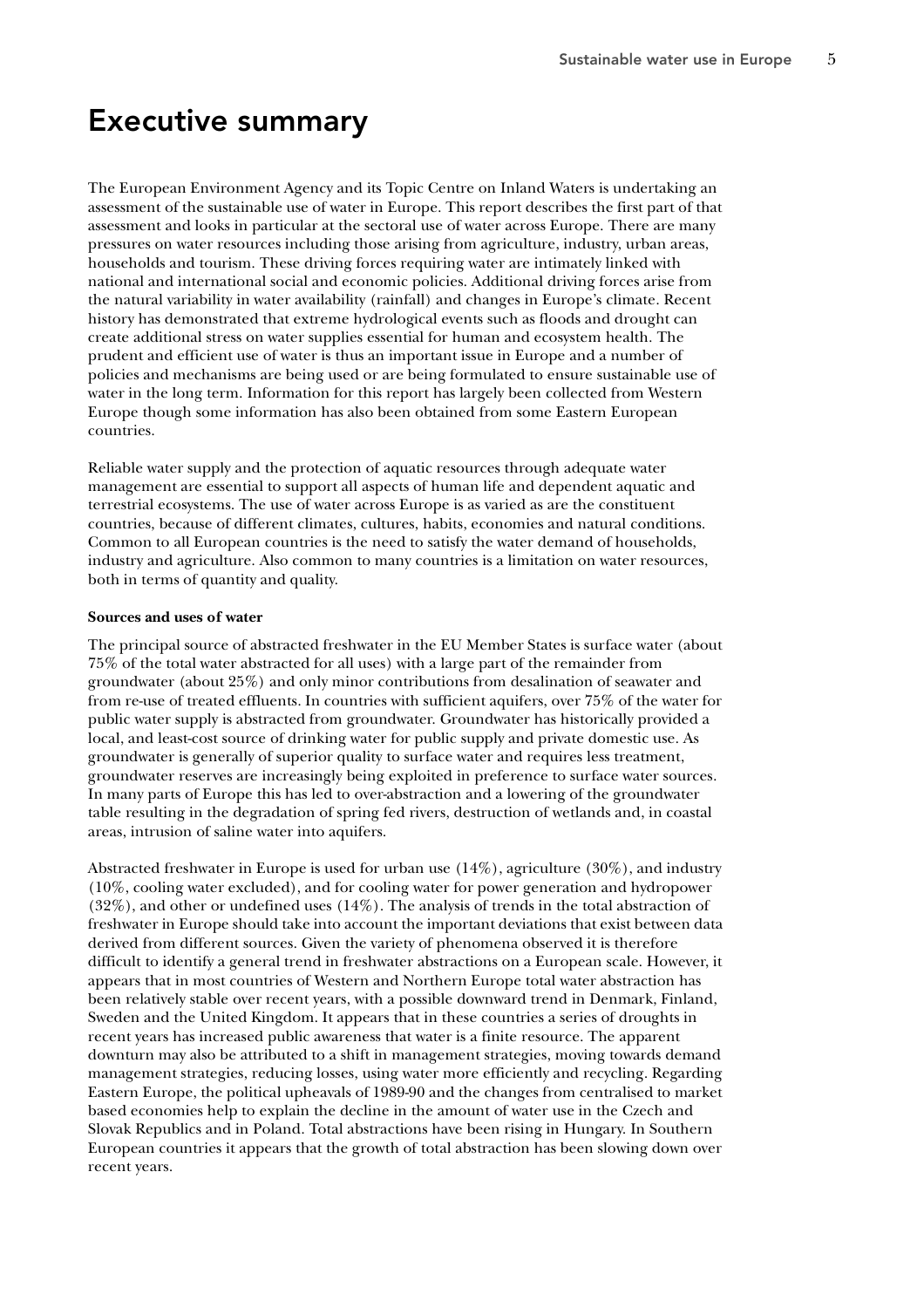#### **Agriculture**

One of the biggest driving forces and pressures on water resources is agriculture and the changes in its practices. On average, agriculture accounts for about 2.3% of the Gross Domestic Product (GDP) of EU Member States. Percentages, however, vary considerably from 1% in Germany to about  $12\%$  in Greece. In most countries these percentages have been declining over the past decades, reflecting the relative decrease of importance of agriculture in comparison to other economic sectors. However agriculture is still a very important economic sector in the EU Accession Countries. In terms of water use agriculture accounts for approximately 30% of total water abstractions and around 55% of consumptive water uses. However, in Southern European countries (Greece, Italy, Portugal and Spain) these percentages rise to 73% of consumptive uses and 62% of total uses.

The most important agricultural water demand is for irrigation. This is particularly so in the Mediterranean countries where agriculture accounts for about 83% of total demand in Greece, 57% in Italy, 68% in Spain and 52% in Portugal. This is in marked contrast to northern and eastern European countries where, on average, less than 10% of the resources are used for irrigation. The volume of irrigation water applied depends on climate, the crop being cultivated, the area being irrigated and the method of application. Nationally the area under irrigation varies greatly in terms of hectares and in terms of percentage of total agricultural area, partially reflecting differences in climate. Thus irrigated land varies from close to zero in many Central and Northern European countries up to 60% of the total agricultural land in the Netherlands. In Southern countries percentages of irrigated land range from 18% of total agricultural land in Spain to 38% in Greece. With a total irrigated surface in EU of about 11.3 million hectares and a total agricultural water use of around 73,000 million  $m^3$  /year the mean water use for irrigation is 6,500 m<sup>3</sup>/ha/year. Over the past decades the trend in agricultural water use has, in general, been upwards, due to increasing irrigation. However, more recently the rate of increase of the irrigated area has been diminishing in several countries.

In Southern Europe agriculture requires a much higher share of water resources than would be expected from its relative contribution to national production and employment. It is also clear that the gains in agricultural productivity observed in Western Europe have not yet been achieved in the South and the East of Europe. Pressures on agriculture water use may therefore increase in these areas. In Eastern Europe agricultural water demand has been falling as a result of economic problems and changes in land ownership. In general a major influence on the increase in irrigated land in the EU has been the Common Agricultural Policy, which controls the type and quantity of crops grown.

#### **Population and urbanisation**

Changes in population, population distribution and density are key factors influencing the demand for water. The population of the EU has increased by more than 72 millions since 1960 with growth rates being positive in nearly all countries. Some forecasts indicate that the population growth rates are expected to decrease over the next 30 years. More than two thirds of the population in the EU live in urban areas with, for most countries, the proportion of the population living in settlements below 2,000 inhabitants clearly decreasing.

Water use by households and small businesses shows large differences between countries. Denmark, Germany, Luxembourg and Sweden have decreased their consumption whereas in countries like Austria, Belgium, France, Italy, the Netherlands, Switzerland and especially Norway, there have been increases. Consumption measured as volume and percentage of total water use also increased in most countries between 1980 and 1993, except for Denmark, Luxembourg and Germany where volumes were stable. Estimates of future public water supply over the next 30 years show that demand is expected to increase further in France, Greece, the Netherlands and the United Kingdom, remain stable in Hungary and decrease in Bulgaria and Italy. It is assumed that population will increase with changes in lifestyle such as further use of water consuming appliances with also an increase in water prices and growing public awareness leading to more economic water use.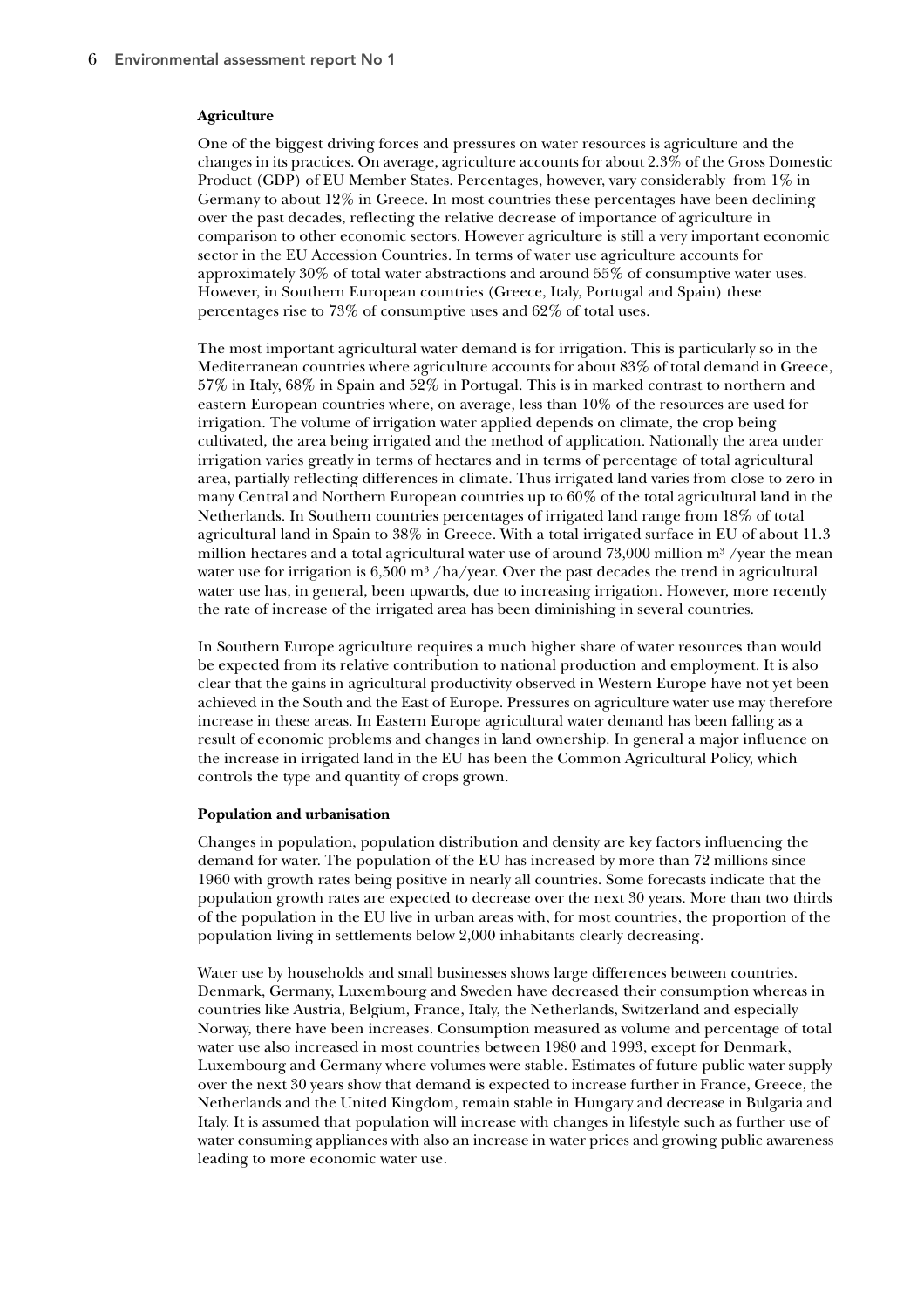The share of water for urban use in total abstraction in EU15 is about 34,803 million  $m^3$ /year. In most countries water for urban use includes domestic, commercial- industrial and public services use.

#### **Tourism**

Over the last 40 years mass tourism has become very important in some national economies with income accounting for about 1.2% of total GDP in OECD countries. In countries with a strong tourist sector this share may rise to over 4% (Greece, Portugal, Spain) and even reach close to 7% (Austria). Tourism has a tendency to have distinct seasonal variations and to be in "good weather areas", which are often associated with limited availability of water resources particularly in peak holiday periods. For example in Spain the major part of tourism is directed to the eastern and southern coasts, regions which already are suffering from stress on water resources. Also in the Alps, tourism puts considerable pressure on water resources. Consumption of water by tourists is nearly two times higher than for local consumers. Also tourists often require large volumes of water for recreation such as for swimming pools, water parks and golf courses. The water needed for maintaining a hectare of golf course is around 10,000 m³ /year, the same as for well irrigated agricultural systems).

#### **Industry**

Industrial use of water (about 25,400 million  $m<sup>3</sup>$  /year in the EU) also varies greatly between countries and comparisons are complicated by the inconsistent inclusion of cooling water in national statistics. Industrial water use, excluding cooling, accounts for about 10%, and cooling water for power generation and hydropower 32% of total water abstraction in the countries considered in this study. In many European countries (e.g. the Netherlands, France and the United Kingdom), industrial water demand has been decreasing through the 1980s and 1990s. This is due, primarily, to economic recession with plant closures in heavy water using industries such as textiles, iron and steel and a move towards less water intensive service industries. Technological improvements in water using equipment and increased recycling are also contributing to the decline. In Eastern Europe, abstractions have declined due to falling industrial production.

Between 1989 and 1994 the average economic growth in the EU was around 8% in terms of GDP. Over the same period the growth in industrial production was around 2.5%, indicating relative stagnation and a decline of industrial production in relation to other sectors of national economies. In Eastern European countries industrial activity slowed down considerably in 1990 and 1991 at the peak of the political and economic crisis. Industrial production then grew in Poland in 1992, in Bulgaria in 1993, and in Hungary and the Czech and Slovak Republics by 1994.

#### **Climate change**

Estimations of climate change indicate a temperature increase of  $1^{\circ}$  C to  $3.5^{\circ}$  C by 2100, which together with an increase in precipitation in Northern Europe and a decrease in Southern Europe, could lead to a reduction in renewable water resources in Southern Europe. Furthermore, a temperature increase could cause snow to melt earlier, increasing winter runoff and reducing the thawing processes in spring and summer. Even in areas where precipitation increases, greater evaporation could lead to lower run-off. A variation in the risk and intensity of droughts is the most serious negative impact of climate change on water resources in arid and semi-arid regions. A reduction in water availability could lead to desertification in zones where the balance is particularly fragile. Climate change may have considerable repercussions on the flood regime. The predicted variation in storm magnitude and frequency could give rise to a marked increase in run-off in short periods of time, which would aggravate the already catastrophic effects of floods, thus making it necessary to review present techniques for water resources estimation, flood prevention and prediction, and management.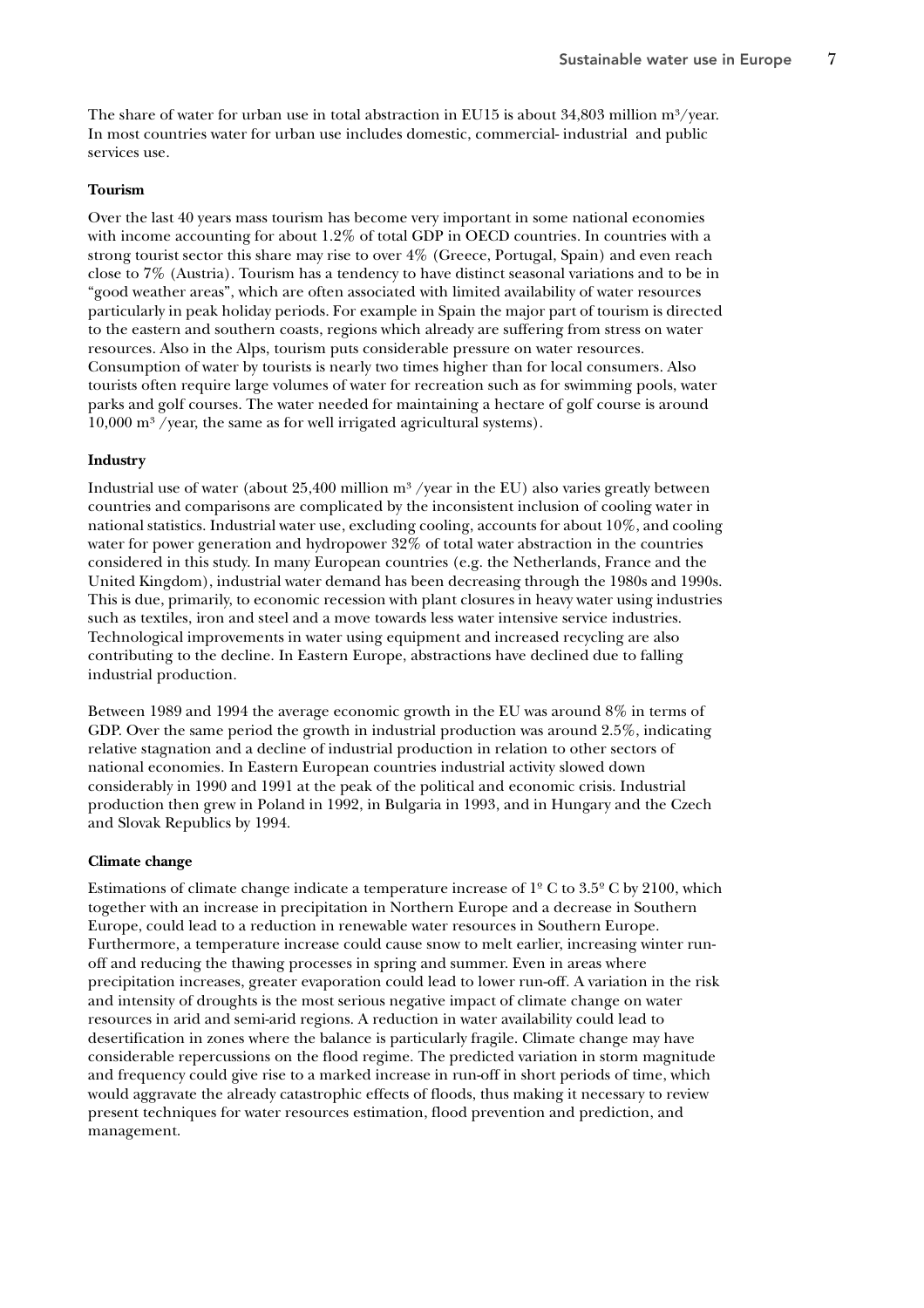#### **Water availability**

Freshwater resources across Europe vary greatly with annual run-off ranging from over 3000 mm in parts of Norway to less than 25 mm per year in South East Spain and parts of Eastern Europe. Transboundary flows make a significant contribution to the resources of many countries. In Hungary, for instance, freshwater originating from neighbouring countries accounts for as much as 95% of the total resource. In the Netherlands and Slovak Republic this figure is over 80%, while Germany, Greece, Luxembourg and Portugal all rely on imported water for over 40% of their resources. Although there are international agreements to control the quantity and quality of imported water, tensions inevitably arise, especially where resources are limited in the downstream country.

Potentially, all countries have sufficient resources to meet national demand. However, the national statistics presented describe the resource situation at a very general level. Such information tends to mask problems that may be occurring at regional or local scale. The greatest demand for water is normally concentrated in the densely populated urban conurbations. The demand for European water resources has increased from  $100 \text{ km}^3$  per year in 1950 to 551 km<sup>3</sup> per year in 1990, with forecasts that this will increase to 661 km<sup>3</sup> by the end of this century.

#### **Impacts and stress on water resources**

Water stress is generally related to an over-proportionate abstraction of water in relation to the resources available in a particular area. Urban demand for freshwater can exceed the local long-term availability of the resource, especially in Southern Europe and the industrial centres of the North. In these areas such demand can not be sustained unless action is taken to artificially boost local supply (e.g. reservoir construction). Seasonal or inter-annual variation in the availability of freshwater resources will, at times, induce problems of water stress.

The impact of a drought depends on the combination of hydrological conditions and water resource pressures. The biggest impacts of the drought at the beginning of the 1990s in Europe have been in areas with the greatest pressures on resources, and especially in those areas with high irrigation demands. These are not necessarily the areas with the greatest hydrological drought. Low river flows and depleted reservoir stocks caused problems for irrigation over a large part of Europe, ranging from Hungary to Spain, where agricultural production was heavily affected.

Desertification is a problem in some areas of Europe, particularly semi-arid and water scarcity areas in Southern Europe. The tendency towards desertification is often enhanced and accelerated by the activity of mankind. The over-exploitation of water resources is one example of activities that encourage desertification in areas prone to developing arid conditions.

Over-abstraction of both surface waters and groundwaters is having serious impacts on associated terrestrial and aquatic ecosystems. Such impacts can be exacerbated during periods of low rainfall and river flow when there may also be increased pressures on supplies to meet urban needs, such as from watering gardens, and from irrigation of water dependent crops. The exceedance of demand over supply leads to restrictions of uses (e.g. hose-pipe bans) during extended periods of time in countries such as the United Kingdom.

#### **Responses - European policy**

Because of the long term deterioration of the quality and quantity of water, particularly groundwater, resources, the European Council called for a Community Action and required that a detailed action programme be drawn up for comprehensive protection and management of groundwater as part of an overall policy on water protection. This led to a draft proposal for a Groundwater Action and Water Management Programme (COM(96) 315 final) which required a programme of actions to be implemented by the year 2000 at national and Community level, aiming at sustainable management and protection of freshwater resources. Many of the recommendations in the GAP are now found in the proposed Framework Water Directive (COM(97) 49 final) which once implemented will establish a legally binding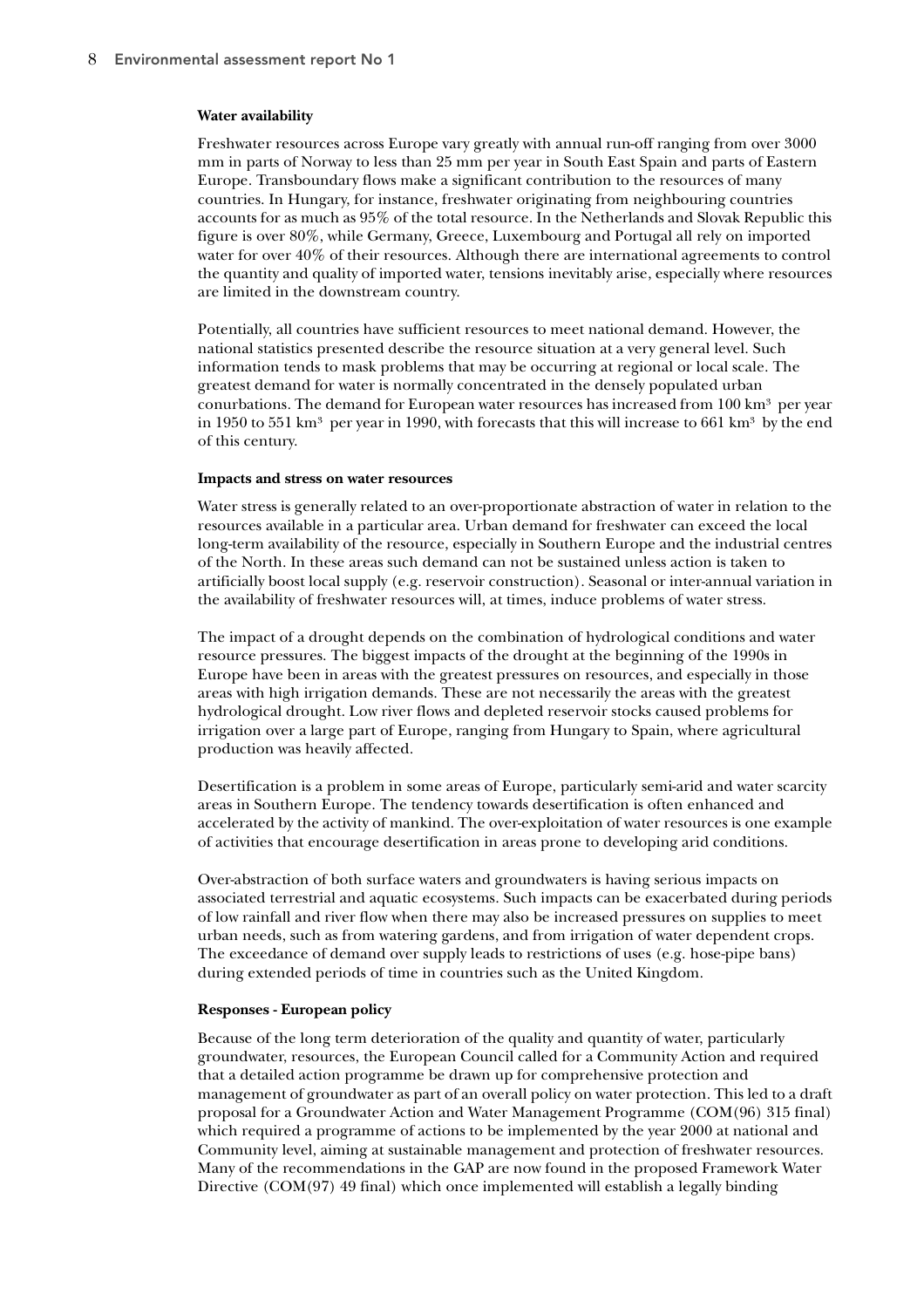framework to promote sustainable water consumption based on long-term protection of available water resources.

#### **Responses - Demand side management**

Economic instruments, such as abstraction charges and pricing mechanisms, are widely seen as valuable tools to achieve sustainable water management. However, they are only effective in terms of their environmental goal to reduce water abstractions when the person who has to pay the charge or tax can actually benefit by responding to the increased charge by reducing consumption. When applying economic instruments to public water supply the impact on health and hygiene, and also on the affordability by the poorer section of society needs to be taken into account as such charges will generally hit the poorer population proportionately harder than the other consumers. In addition, in order to maintain the income of the water supplier to carry out its duty, the charges will normally have to be raised as consumption goes down because of the high fixed costs. The overall benefit to consumers of saving money by saving water may therefore be small unless of course major infrastructure expenditure can be saved (e.g. the building of a new reservoir) which would otherwise have increased charges substantially. Also when introducing economic instruments for water management the impact on the wider economy needs to be taken into account. For instance very large water users may become uncompetitive if the charges are only introduced in one particular country or region.

Charges are generally not related to the true cost of water and are not the same for all users. In particular agricultural users are considered to pay very low charges that are not related to the quantity used or the real environmental impact. To be effective in protecting the environment, charges need to reflect the true value of the water for the particular aquatic environment taking into account all the uses. The charges therefore need to be site specific or catchment specific. However, at present no standard method has been devised to assess the true value of water at different sites. The proposed Water Framework Directive, however, introduces the concept of full cost recovery.

Water prices for domestic consumers in Western Europe vary from 52 ecu/year per family in Rome to 287 ecu/year per family in Brussels. Water charges in Central European cities are lower and vary from 20 and 20.5 ecu/year per family in Bucharest and Bratislava to 59 ecu/year per family in Prague. Nevertheless, the annual water charge in relation to GDP per capita shows that the cost in Bucharest is the highest in Europe amounting to 3.5% of GDP per capita followed by Vilnius 2.6% and Prague 2.3%, and the lowest is 0.2% in Oslo. In Western Europe, the highest percentage is 2.2% of GDP per capita in Portugal. Several studies have demonstrated that rising water prices for domestic consumers have a positive effect on both indoor and outdoor water conservation efforts (use of low-flow toilets, taps and shower heads, for example).

Domestic metering is widespread in many countries (e.g. Denmark, France, Germany, the Netherlands, Portugal and Spain), but less common for example in the United Kingdom. Water metering is assumed to increase population awareness of water use. For example, in the United Kingdom the use of water in metered is estimated to be 10% lower than in non-metered households. The installation of water meters is frequently in line with public concerns for better use of water resources and the request for better management of the water environment. Reliable water metering is an essential requirement for the implementation of effective water charges.

#### **Responses - Infrastructure responses**

Network efficiency has direct consequences on total water abstractions. In most countries leakage in water distribution networks is still important. Comparison of leakage in three European countries (United Kingdom, France and Germany), shows that leakage in main and customer supply pipes varies from 8.4 (in parts of the United Kingdom) to 3.7 (West Germany)  $m<sup>3</sup>$  per km of main pipe per day, which correspond to 243 and 112 l/property/day, respectively.

The use of storage reservoirs overcomes the uneven distribution of natural water resources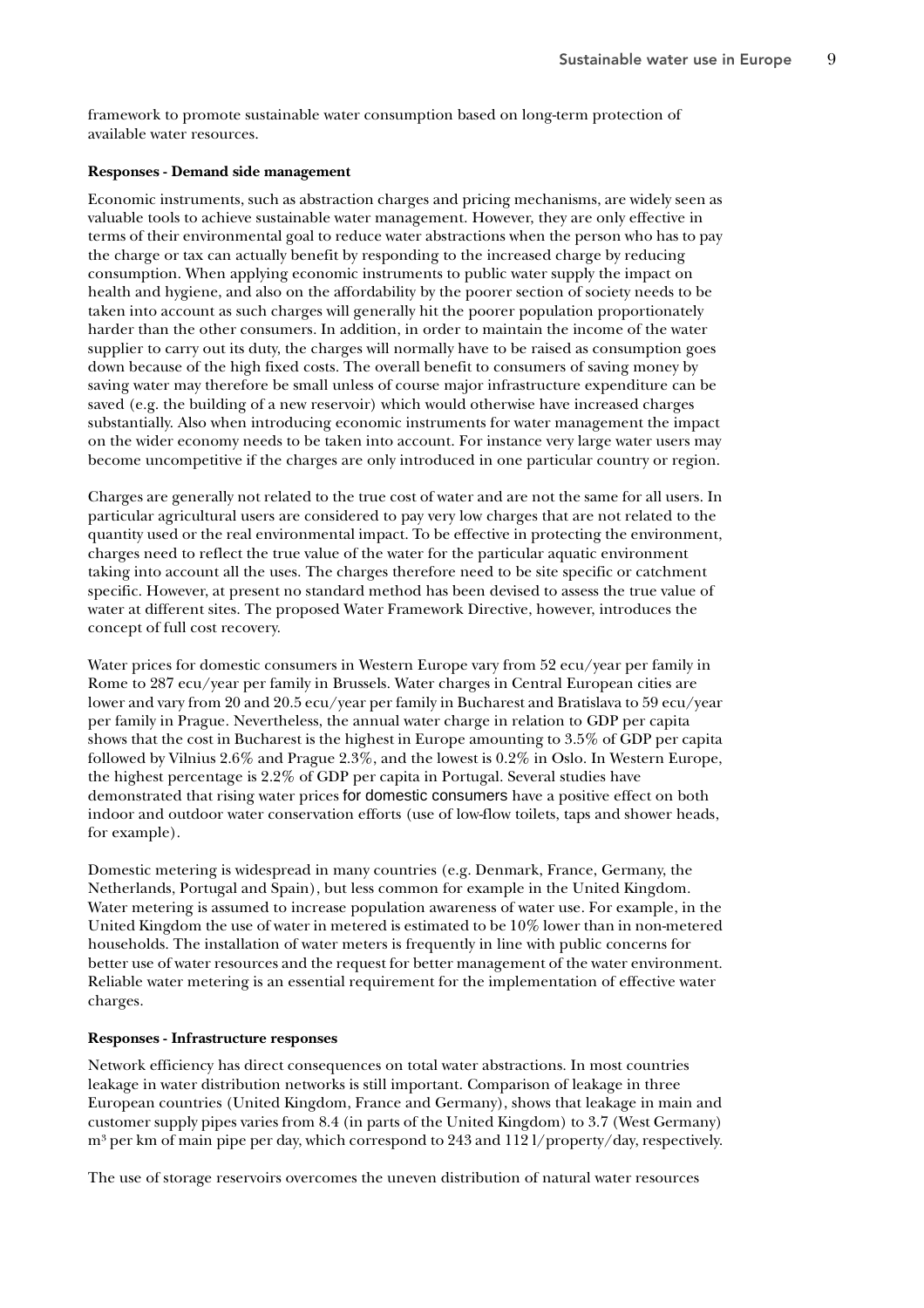over time. Run-off in the wet season can be held back and used in dry seasons and years. At present there are about 3,500 major reservoirs with a total gross capacity of approximately  $150,000$  million m<sup>3</sup> in operation in Europe (EU15 plus Norway and Iceland). The greatest storage capacities are available in Spain  $(52,000 \text{ million m}^3)$ , Norway  $(38,000 \text{ million m}^3)$ , Sweden  $(21,000$  million m<sup>3</sup>) and Finland  $(15,000$  million m<sup>3</sup>). The greatest numbers of major reservoirs are found in Spain, France and the United Kingdom with 849, 521 and 517, respectively.

Waste water re-use is increasing within the EU, mostly to alleviate the lack of water resources in certain regions, such as in southern European countries but also to protect the environment especially in coastal waters by removing all discharges into sensitive receiving waters. Article 12 of the Urban Waste Water Treatment Directive (91/271/EEC) states that treated water shall be re-used whenever appropriate. The largest application of this re-use is the irrigation of crops, golf courses and sports fields where pathogens from the wastewater may come in contact with the public. However, there are at present no regulations on wastewater re-use in Europe.

At present seawater desalination is being applied mainly in areas where no other sources of supply are available at competitive costs. The total volume of desalinated water in Europe is very small compared to other sources of supply. There are also examples of inter-basin water transfer schemes being used to alleviate short and long term water shortages in particular basins or regions.

#### **Conclusions**

The objective of this series of reports, the first of which is presented here, is to improve the state of information and to prepare the way for future research and policy-making towards a sustainable water use in Europe. The problems of over-exploitation of water resources are extremely complex, not only from a hydrological point of view but also regarding the socioeconomic and political circumstances. Solutions have to be environmentally sound as well as socially and politically feasible. It is therefore recommended that research, national monitoring and data-gathering concentrate on the improvement of the present state of information, trying to establish reliable records on a European scale and provide meaningful information to decision-makers. The complexity of the problems to be tackled has to be fully recognised out and understood if programmes and regulations are to be effective. Furthermore, the essential element of any policy to protect the aquatic environment has to be the regular monitoring of the implementation of the measures taken. The next (second) part of this series of reports will investigate further the movement from facilitating infrastructure supply to demand side management and how this relates to the sectoral use of water. It will also analyse the importance of extreme hydrological events and human interventions in relation to sustainable water resource management.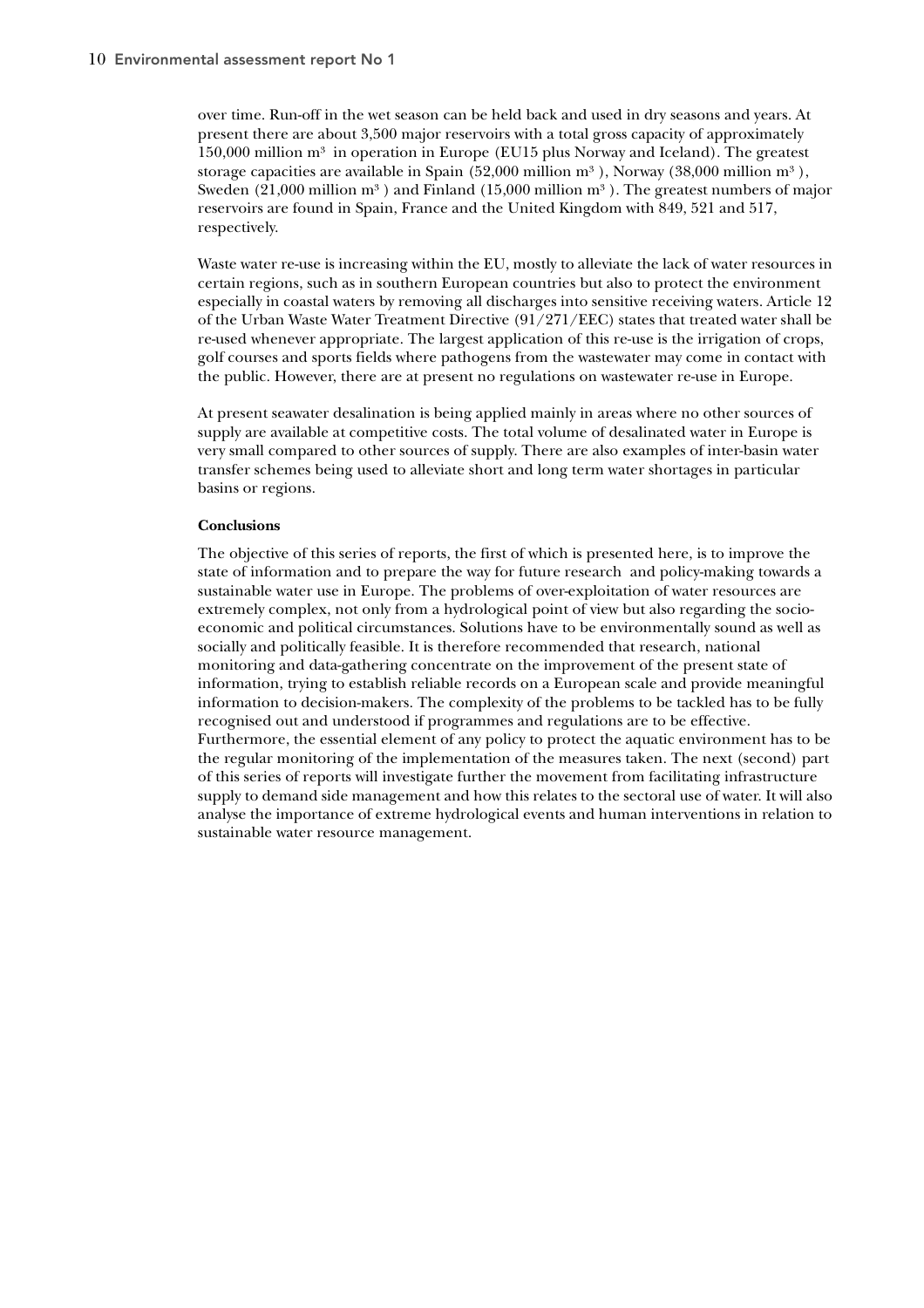# 1. Introduction

# 1.1. Objectives and scope

Reliable water supply and the protection of aquatic resources through adequate water management are essential to support all aspects of human life. The use of water across Europe is as varied as are the constituent countries, due to different climates, cultures, habits, economies and natural conditions. Common to all European countries is the need to satisfy the water demand of households, industry and agriculture and the requirement to protect the aquatic environment and ecosystems. Also common to many countries is a limitation of water resources and the problems faced by the water supply sector, both in terms of quantity and quality.

As a result of increasing stress (demand exceeding supply or availability) on water resources, the environmental consciousness of the public and governments in relation to water use is much more developed today than it has been in the past. Adding to this the tight financial situation of public (and private) entities involved in the provision of hydraulic infrastructures, a certain re-orientation in the approach to water management seems appropriate, turning from traditional infrastructure facilitating water supply (IFS) (e.g. construction of reservoirs and damming) to demand side management (DSM) (e.g. water metering and pricing). Demand management and, in a wider sense, 'Water Conservation' not only concern water quantities but also refer to a environmentally more friendly use of water in order to avoid the negative impact that water use can have on resources and environment.

The aim of this report is to review water use in various sectors across Europe, giving a description of the present situation and gaps in existing information thereby making recommendations for future investigation and study. It aims also to analyse the conditions which are favourable to improve the efficiency of use in different sectors and to encourage sustainable use and conservation of resources. The uses of water considered are those relating to urban supply, industry, agriculture and tourism.

Information was obtained through the review of a large amount of published (and unpublished) information, establishing links to various research projects and through consultation with the National Focal Points*(*1*)* .

# 1.2. Methodology applied

The study is based on the concept of **Integrated Environmental Assessment** (IEA). This is defined as '*the interdisciplinary process of identification, analysis and appraisal of all relevant natural and human processes and their interactions which determine both the current and future state of environmental quality and resources on appropriate spatial and temporal scales, thus facilitating the framing and implementation of policies and strategies'*.

The EEA assessment framework linking Driving Forces, Pressures, State, Impacts and Responses has been used. Agriculture, population (and its growth), urbanisation and industry are considered here to be the main **Driving Forces** affecting the water cycle. These result in **Pressures** on water resources such as those relating to water abstraction for different uses (urban use, industry, agriculture). Climate change is also considered. The **State** of water resources is assessed in terms of quantity and quality, and **Impacts** are described through general information and regional examples. The assessment of these impacts provides information for setting targets for future research and policies. The potential societal **Responses** are described in terms of regulating instruments (Water Framework Directive, Common Agricultural Policy, supply and demand control), financial instruments (tariff systems and financial incentives) and infrastructure responses (reservoir construction, inter-basin transfers). Figure 1.1 shows the principles of the DPSIR framework, applied to the present case.

(1) National Focal Points: Contacts of the European Environment Agency in Member Countries.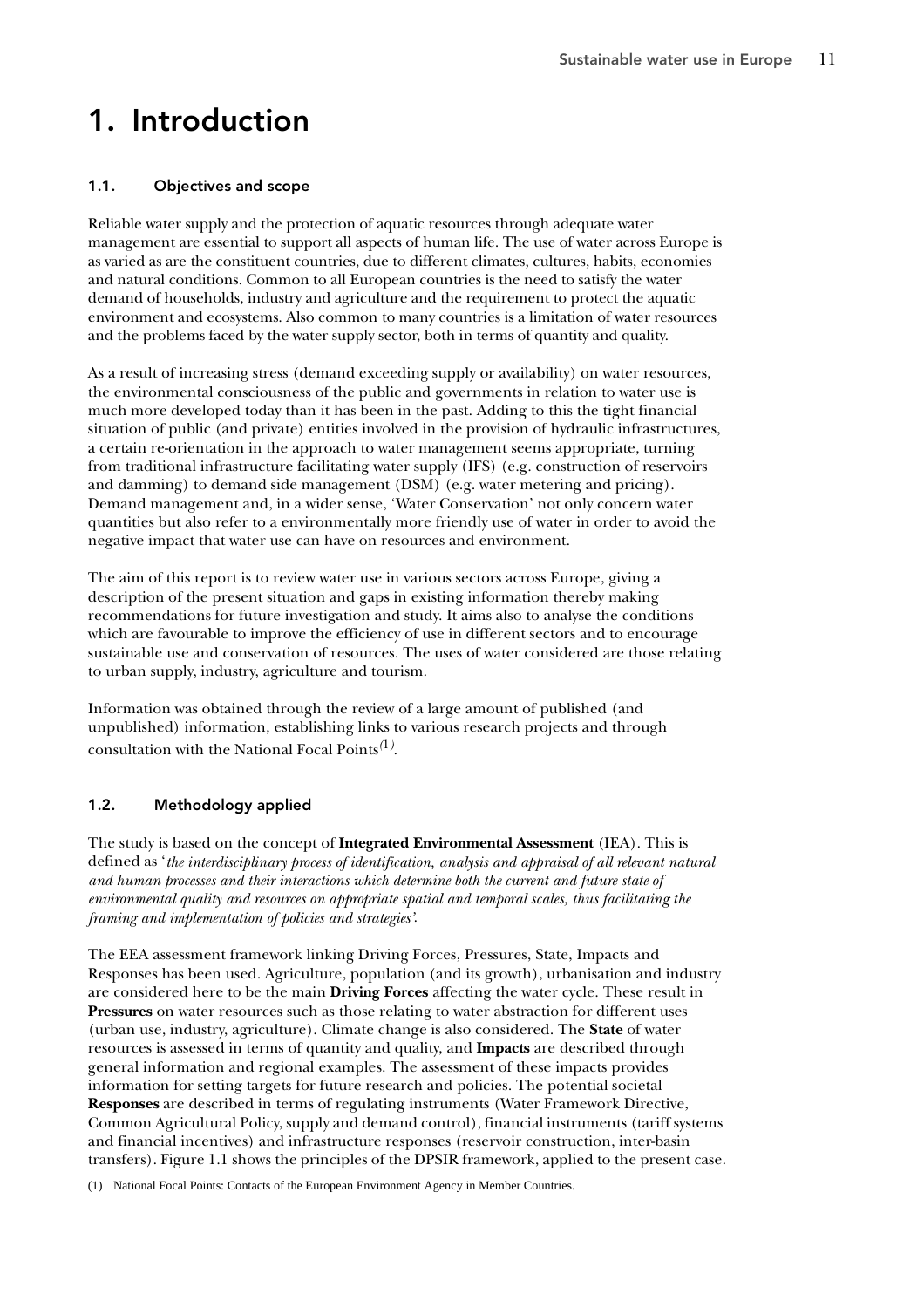| Driving Forces $\Rightarrow$ | Pressures $\Rightarrow$          | State $\Rightarrow$ | Impact $\Rightarrow$ |  |
|------------------------------|----------------------------------|---------------------|----------------------|--|
| Agriculture                  | Abstraction                      | Run-off             | Water stress         |  |
| Population                   | surface water                    | Renewable resources | Drought              |  |
| Industry                     | groundwater                      | Quality for use     | Deterioration        |  |
| Climate                      | Climate change                   |                     | quantity             |  |
| Rainfall                     |                                  |                     | quality              |  |
| Temperature                  |                                  |                     | Ecological status    |  |
|                              |                                  |                     |                      |  |
|                              | ⇑                                |                     | ⇓                    |  |
| <b>Policy measures</b>       | <b>Responses</b><br>$\leftarrow$ |                     | Setting of targets   |  |
| <b>Framework Directive</b>   | Infrastructure responses         |                     |                      |  |
| Common Agricultural          | Supply and demand control        |                     |                      |  |
| Policy                       | <b>Financial incentives</b>      |                     |                      |  |
|                              | Costs                            |                     |                      |  |

Figure 1.1: The DPSIR Framework

#### 1.3. Regional groupings of countries

Regional analyses have been undertaken in this report according to the following groupings of countries:

- **Northern**: Finland, Iceland, Norway, and Sweden.
- **Eastern**: Belarus, Bulgaria, Czech Republic, Estonia, Hungary, Latvia, Lithuania, Moldova, Poland, Romania, Russian Federation, Slovak Republic, Ukraine.
- **Southern**: Albania, Bosnia-Herzegovina, Croatia, Cyprus, Greece, Italy, Malta, Portugal, Federal Republic of Yugoslavia, Slovenia, Spain and the Former Yugoslavian Republic of Macedonia (FYROM).
- **Western**: Austria, Belgium, Denmark, France, Germany, Ireland, Liechtenstein, Luxembourg, the Netherlands, Switzerland, and United Kingdom.

#### 1.4. Glossary

A glossary of the terms and definitions used in this report are given below. The understanding and definition of the different aspects of water abstraction, demand and use is very important. As this report highlights, the different interpretation of these definitions and terms is the cause of much of the non-comparability of the information on water resources at a European level.

The *renewable freshwater resource* for use in a country is the amount flowing in rivers and aquifers, originating either from local precipitation over the country itself, or by water received from neighbouring countries in transboundary rivers and aquifers.

*Water abstraction:* means water physically moved from its natural site of occurrence.

*Water demand:* need for water (in this report, the concepts water demand and water abstraction has been used to mean the same thing, even if they are not exactly the same).

*Water supply:* portion of abstraction supplied to user (excluding losses in storage, conveyance and distribution).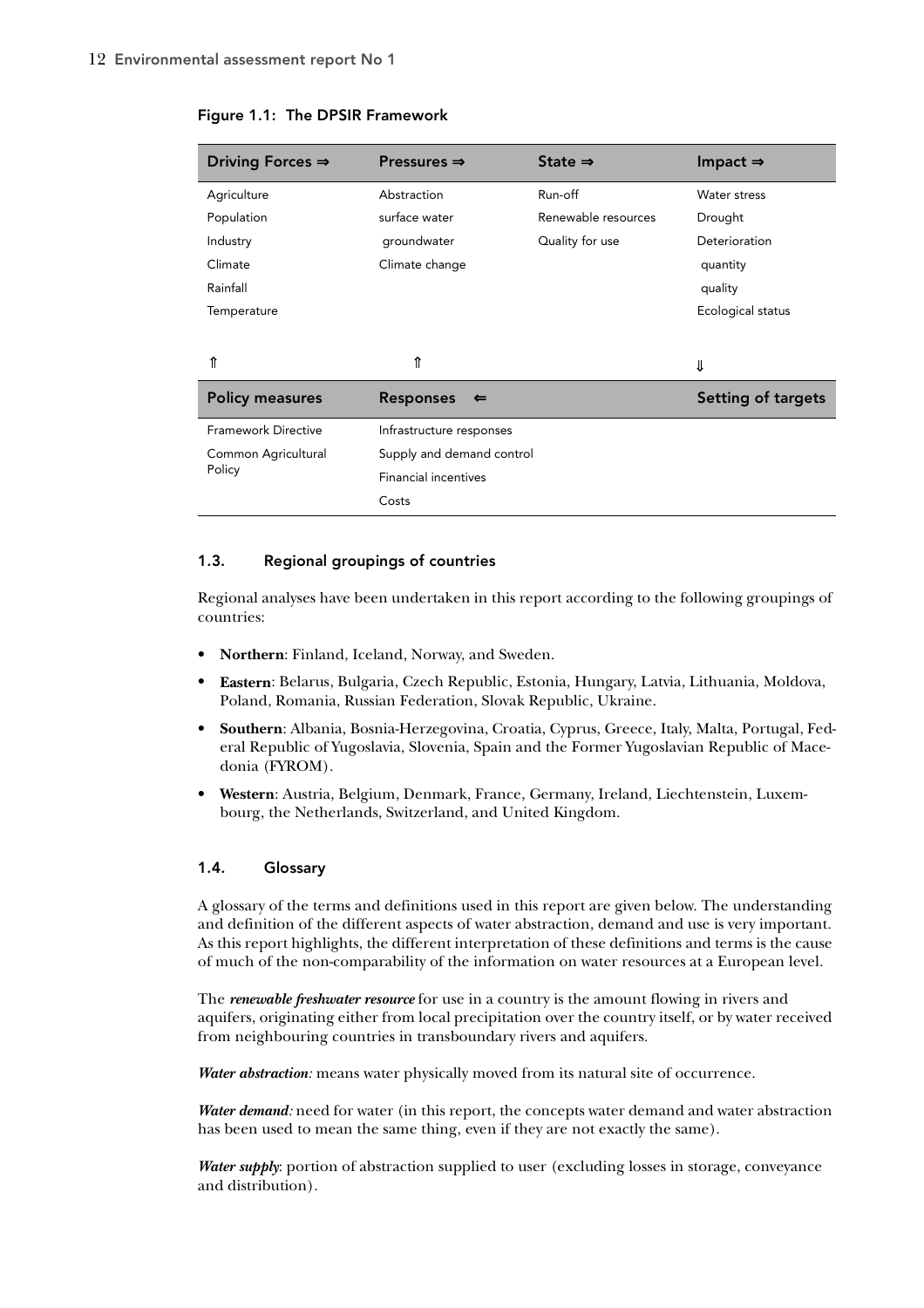*Water consumption:* portion of supply which in terms of the water balance remains with users: some evaporates, while the remainder is reintroduced into the natural cycle through, discharges and returns to rivers, lakes and aquifers.

*Water stress*: occurs when there is an excessive abstraction of water in relation to the resources available in a particular area.

*Water use*: means all uses of water, both within and away from the river, lake or aquifer.

*Industrial demand*: refers to water supplied to industry excluding that supplied through the urban supply network.

*Energetic demand*: includes cooling water for thermal power generation plants and for hydroelectric power generation.

*Urban demand*: includes private households, commercial-industrial use and public services use.

*Agricultural demand*: agriculture, including irrigation.

*Irrigation water*: water artificially applied to soils in the process of irrigation. It does not include precipitation.

*Demand for other uses*: includes environmental water demand, navigation, and recreation.

*Losses*: losses of water in transit from the source of supply to the point of delivery.

*Surface water:* water that flows over, or rests upon, the surface of the lithosphere.

*Groundwater*: the water that occurs in the zone of saturation from which wells and springs or open channels are fed.

*Rainfall*: the amount of rain, usually expressed as millimetres of water that reach the surface of the earth.

*Run-off*: portion of the total precipitation (rainfall) from a given area that appears in natural or artificial surface streams. Also the total quantity of run-off over a specified period.

*Evapotranspiration*: the amount of water utilised by plant growth plus evaporation from the soil if the soil contained sufficient moisture for plant growth at all times.

*Drought*: the main characteristic of drought is a decrease of water availability in a particular period and over a particular area.

*Desertification*: the set of environmental degradation processes occurring in hot (hyper-arid, semi-arid and sub-arid) dry lands, which result either from climatic stress, or human mismanagement, or both.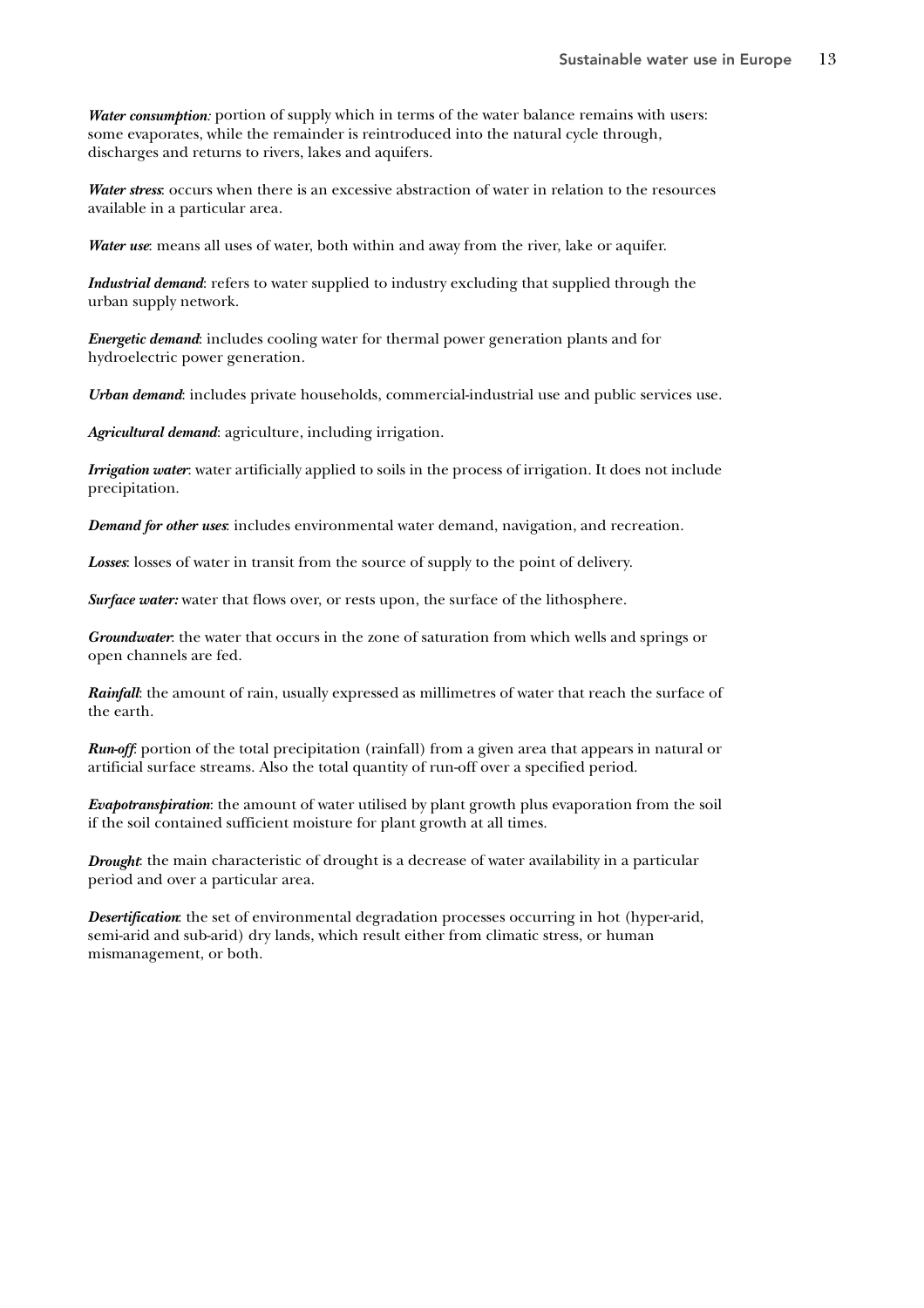# 2. Driving forces

# 2.1. Agriculture

### *2.1.1. Introduction*

Agriculture creates pressures on water resources through direct abstraction for agricultural uses such as irrigation and watering of livestock, and by potentially polluting activities such as the use of fertilisers and pesticides. Agriculture is thus an important Driving Force in the sustainable management of water, and current activities and trends are outlined in this section. The pressures it creates are discussed in more detail in Section 3.

#### *2.1.2. General scenario*

European agriculture is rather diverse and heterogeneous in terms of the products generated the nature and structure of production units, the methods applied and the yields achieved, as well as the differences in potential impacts on the environment. Although generalisations are difficult to make, this section describes in broad terms the present status of agriculture in Europe, indicates current trends and outlines potential future developments.

Immediately after the last war in Europe there was a demand for a more secure, cheaper and plentiful supply of food. Agriculture responded with remarkable increases in average yields and productivity. This was achieved through application of improved production methods and technologies, such as use of fertilisers and pesticides, mechanisation, irrigation and seed improvements, and was supported by a complex system of government subsidies and production incentives. European agriculture, on the whole, is now in a position to meet the basic needs of about 680 million people in Europe more reliably than at any previous moment in history.

At the same time EU agriculture is suffering from its own success in that it is able to produce more food than is actually needed within the EU (surpluses). Over the past decades a situation has been created in which a major part of the EU budget is assigned to agricultural subsidies. The market mechanisms common to other sectors have been put to one side, and considerable amounts are spent on generating and subsequently disposing of surplus food stocks. Also the success achieved in increasing agricultural production is causing increased impacts on the environment, ranging from pollution of groundwater, over-abstraction from ground and surface waters to soil erosion, from changes of landscape to the loss of habitat for plants and animals.

It is recognised therefore that European agriculture has to undergo changes with regards to its political, economical and institutional framework. In EU, reforms are being undertaken gradually, mainly following four lines of action:

- 1. Reduction of overproduction and the costs related to dealing with surplus food stocks.
- 2. Reduction of EU farm subsidies and preparation of European agriculture for world market competition.
- 3. Opening of tariff frontiers that have been protecting EU agriculture markets from world market competition.
- 4. Establishment of more environmentally friendly and sustainable agriculture.

Progress on these, sometimes contradictory, objectives is slow, because of the multiple political and social constraints imposed on the European agricultural sector.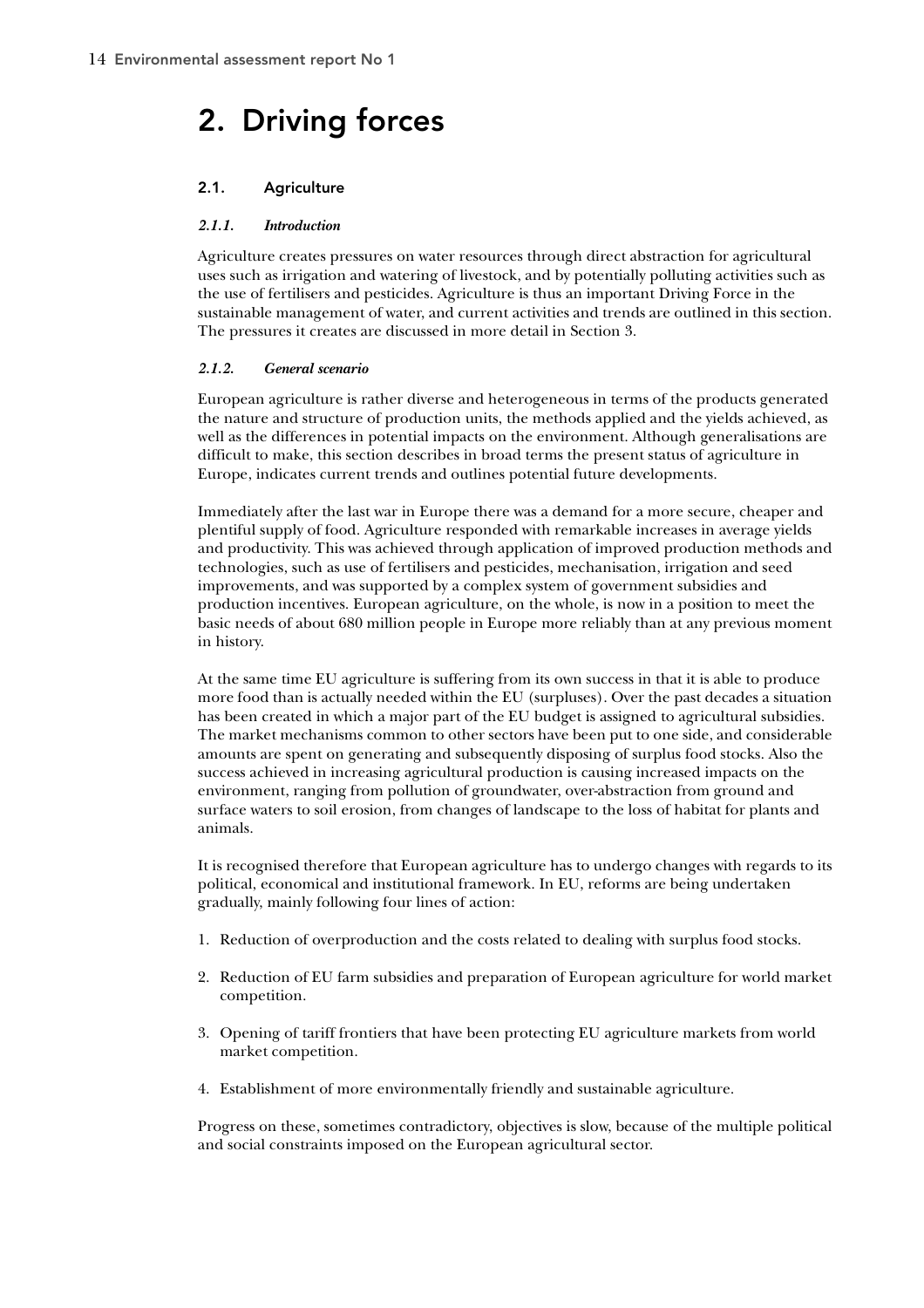#### *2.1.3. Socio-economic relevance*

In order to illustrate this general picture of European agriculture at present and potentially in the future, some figures related to the issue are presented in this section. Wherever possible, the EEA countries and six of the potential candidates (Accession Countries) for the next EU enlargement (Cyprus, Czech Republic, Estonia, Hungary, Poland and Slovenia) have been considered. For comparison the relevant data from the USA and some additional European countries have also been included were available.

From an economic viewpoint, agriculture today on average accounts for about 2.3% of the Gross Domestic Product (GDP) of the EU Member States. Percentages vary considerably between countries, ranging from 1% in Germany to about 12% in Greece. Table 2.1 and Figure 2.1 give a brief overview of the contribution of agriculture to the GDP in various European countries.

| Country            | Share of Agriculture in total GDP (%) |                  |  |  |  |
|--------------------|---------------------------------------|------------------|--|--|--|
|                    | 1984                                  | 1994             |  |  |  |
| Austria            | 3.8                                   | 2.2              |  |  |  |
| Belgium            | 2.4                                   | 1.6              |  |  |  |
| Denmark            | $\overline{5.5}$                      | $\overline{3.0}$ |  |  |  |
| Finland            | 7.7                                   | 4.6              |  |  |  |
| France             | 4.0                                   | 2.4              |  |  |  |
| Germany            | $\overline{2.0}$                      | 1.0              |  |  |  |
| Greece             | 15.5                                  | 11.8             |  |  |  |
| Ireland            | 7.8                                   | 6.8              |  |  |  |
| Italy              | 4.7                                   | 2.9              |  |  |  |
| Luxembourg         | 2.5                                   | 1.4              |  |  |  |
| <b>Netherlands</b> | 4.0                                   | $\overline{3.4}$ |  |  |  |
| Portugal           | 7.1                                   | 6.0              |  |  |  |
| Spain              | 5.9                                   | $\overline{4.1}$ |  |  |  |
| Sweden             | 3.4                                   | 2.0              |  |  |  |
| United             | 2.0                                   | 1.7              |  |  |  |
| Kingdom            |                                       |                  |  |  |  |
| Average EU15       | $\overline{3.6}$                      | 2.3              |  |  |  |
|                    |                                       |                  |  |  |  |
| Iceland            | 9.6                                   | 8.1              |  |  |  |
| Norway             | 2.9                                   | 3.3              |  |  |  |

#### Table 2.1: Share of agriculture in total GDP

(Source: OECD, 1996)

In most countries these percentages have been declining over the past decades, reflecting the relative decrease in importance of agriculture in comparison to other economic sectors. In terms of employment agriculture represents about 6% of the total workforce in the EU and 8% in Europe as a whole. Also here the differences between EEA member countries are considerable, with figures ranging between less than 5% in most Western and Northern European countries and 22% in Greece. Again the tendency for employment in agriculture during the past decades has been downwards as can be seen in Table 2.2.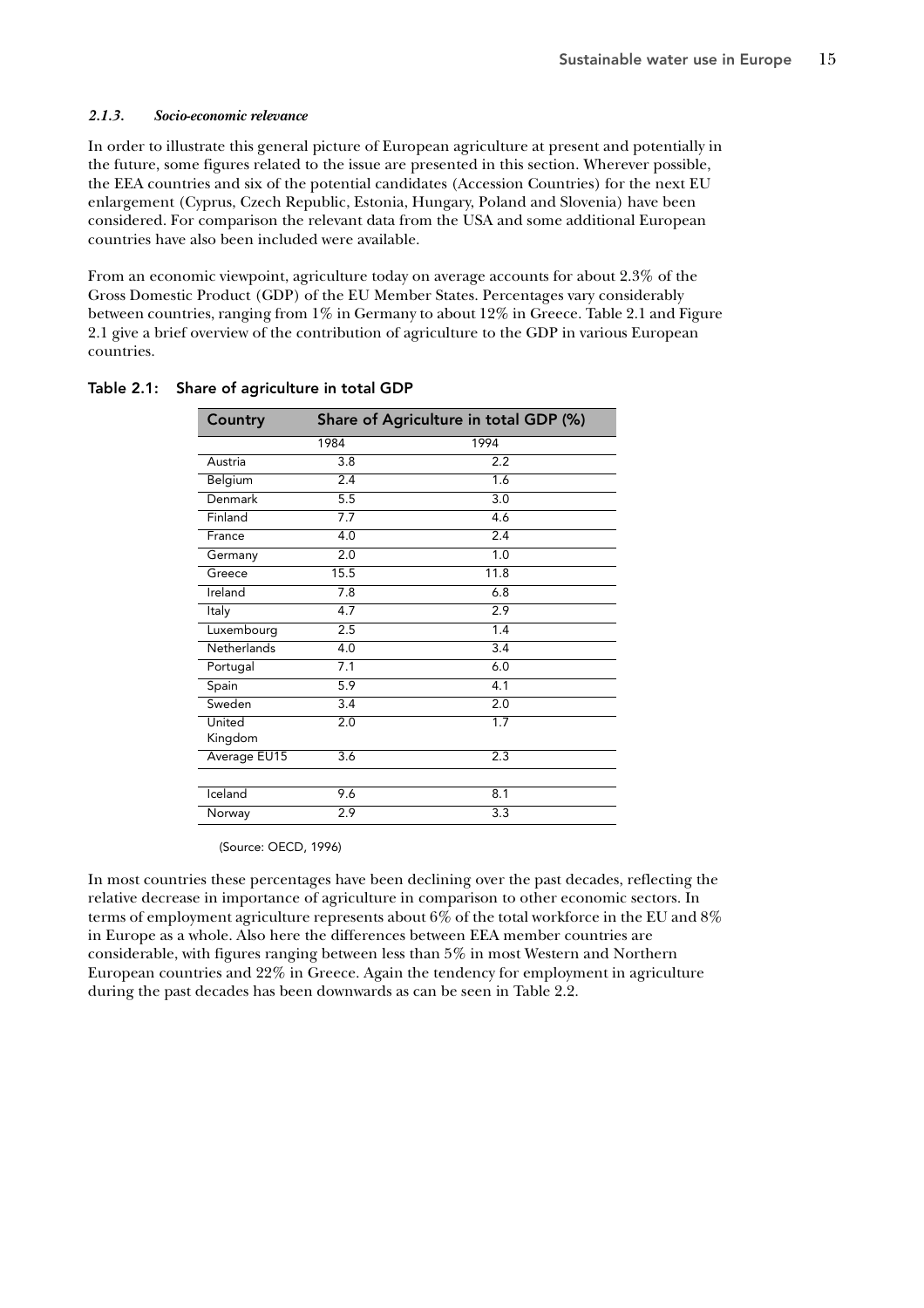

Figure 2.1: Share of agriculture in total GDP

It should be noted that the share of agriculture in GDP and in total workforce increases when considering the Accession Countries. Cleary in these countries agriculture still has a higher relevance when compared to other sectors of the economy.

| Table 2.2: Evolution of employment in agriculture |  |  |
|---------------------------------------------------|--|--|
|                                                   |  |  |

| Country            | Percentage of agricultural employment in relation<br>to total workforce |                  |                  |  |  |
|--------------------|-------------------------------------------------------------------------|------------------|------------------|--|--|
|                    | 1980                                                                    | 1990             | 1994             |  |  |
| Austria            | 9.0                                                                     | 5.7              | 4.8              |  |  |
| Belgium-Luxembourg | $\overline{2.9}$                                                        | 1.8              | 1.5              |  |  |
| Denmark            | 7.3                                                                     | 4.7              | 3.9              |  |  |
| Finland            | 12.0                                                                    | 8.1              | 6.9              |  |  |
| France             | 8.6                                                                     | 5.2              | 4.3              |  |  |
| Germany            | 6.9                                                                     | 4.7              | $\overline{4.0}$ |  |  |
| Greece             | 30.9                                                                    | 24.2             | 22.0             |  |  |
| Ireland            | 18.6                                                                    | 13.6             | 11.9             |  |  |
| Italy              | 12.0                                                                    | 7.1              | 5.7              |  |  |
| Netherlands        | 5.5                                                                     | $\overline{3.7}$ | 3.1              |  |  |
| Portugal           | 25.6                                                                    | 16.3             | 13.6             |  |  |
| Spain              | 17.1                                                                    | 10.7             | 8.9              |  |  |
| Sweden             | 5.7                                                                     | 3.8              | 3.3              |  |  |
| United Kingdom     | 2.6                                                                     | 2.0              | $\overline{1.8}$ |  |  |
|                    |                                                                         |                  |                  |  |  |
| Average EU15       | 11.7                                                                    | 7.9              | 6.8              |  |  |
|                    |                                                                         |                  |                  |  |  |
| Cyprus             | $\overline{26}$                                                         | 20.6             | 18.8             |  |  |
| Czech Republic     | 11.0                                                                    | 9.1              | 5.8              |  |  |
| Hungary            | 18.2                                                                    | 11.5             | 9.5              |  |  |
| Poland             | 28.5                                                                    | 20.8             | 18.2             |  |  |
| Slovak Republic    | 14.8                                                                    | 12.1             | 9.5              |  |  |
|                    |                                                                         |                  |                  |  |  |
| Average Europe     | 13.9                                                                    | 9.8              | 8.3              |  |  |

(Source: FAO, 1995, ETC/IW, 1998)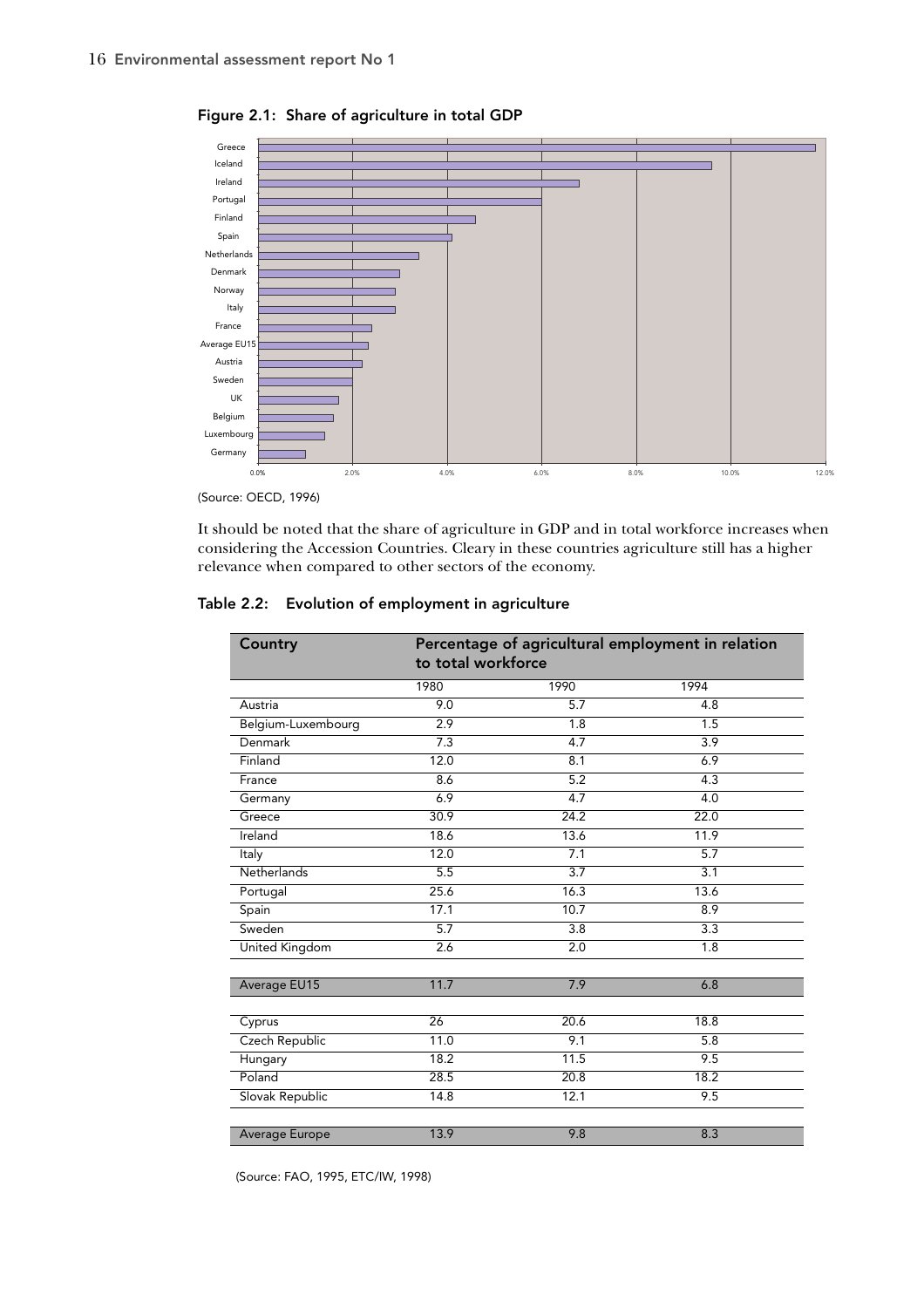# *2.1.4. Agricultural productivity*

Agriculture in Eastern Europe has a higher potential for increasing production and efficiency. Table 2.3 shows the average yield of cereal production and the changes in yield over the last 15 years and Figure 2.2 illustrates the average yield in cereal production during 1994.

| Country      | Average yield of cereal<br>production in kg/ha/year |         | Country        |         | Average yield of cereal<br>production in kg/ha/year |
|--------------|-----------------------------------------------------|---------|----------------|---------|-----------------------------------------------------|
|              | 1979-81                                             | 1994    |                | 1979-81 | 1994                                                |
| Austria      | 4 1 3 1                                             | 5699    | United Kingdom | 4791    | 6451                                                |
| Belgium-Lux. | 4861                                                | 6 5 8 5 | Cyprus         | 1793    | 2 1 2 9                                             |
| Denmark      | 4 0 4 0                                             | 5 5 8 4 | Czech Rep.     | 5460    | 3 8 0 0                                             |
| Finland      | 2511                                                | 3599    | Estonia        |         | 1836                                                |
| France       | 4 700                                               | 6 5 5 4 | Hungary        | 4519    | 4 0 2 7                                             |
| Germany      | 4 1 6 6                                             | 5721    | Poland         | 2 3 4 5 | 2566                                                |
| Greece       | 3 0 9 0                                             | 3794    | Slovak Rep.    | 3 900   | 4 300                                               |
| Ireland      | 4 7 3 3                                             | 6443    | Slovenia       |         | 3 5 0 4                                             |
| Italy        | 3 5 4 8                                             | 4679    |                |         |                                                     |
| Netherlands  | 5696                                                | 7 1 4 6 | Europe         | 3552    | 4387                                                |
| Norway       | 3634                                                | 3661    |                |         |                                                     |
| Portugal     | 1 1 0 2                                             | 2 2 0 3 |                |         |                                                     |
| Spain        | 1986                                                | 2 3 3 2 |                |         |                                                     |
| Sweden       | 3 5 9 5                                             | 3896    |                |         |                                                     |

### Table 2.3: Yield of cereal production

(Source: FAO, 1995, ETC/IW, 1998)



# Figure 2.2: **Average yield of cereal production 1994**

(Source: FAO, 1995)

Estonia Cyprus Portuga Spain Poland Slovenia Finland Norway Greece Sweden Hungary Czech Rep.

The differences in average yield achieved in the various countries of the European Union is remarkable, ranging from around 2200 kg/ha in Portugal and Spain to over 7000 kg/ha in the Netherlands. The figures clearly reflect the effects of different climates, and different ways of farming.

0 1 000 2 000 3 000 4 000 5 000 6 000 7 000 8 000

Cereal Yield in kg/ha/year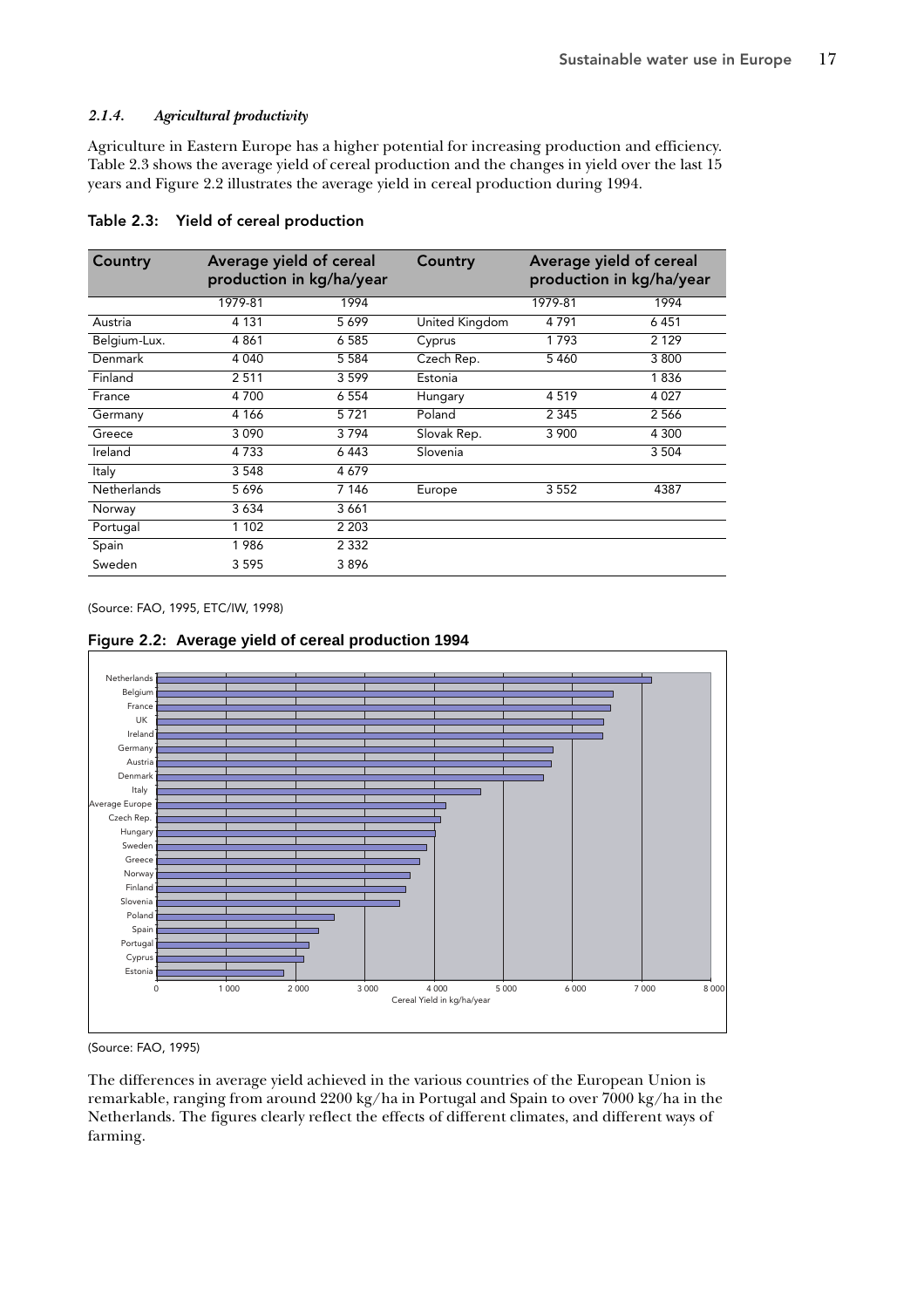## *2.1.5. Role of irrigation*

The area under irrigation in different countries varies greatly in terms of hectares and in terms of percentage of total agricultural area. Table 2.4 shows the statistics of total area, agricultural area and irrigated area in absolute and relative terms. Figure 2.3 presents the respective areas in hectares, Figure 2.4 shows the share of irrigated land in relation to the total agricultural area.



Figure 2.3: Irrigated and non-irrigated area in EEA countries

(Source: FAO, 1995; arable land and permanent crops)



Figure 2.4: Irrigated versus non-irrigated agricultural area in EEA countries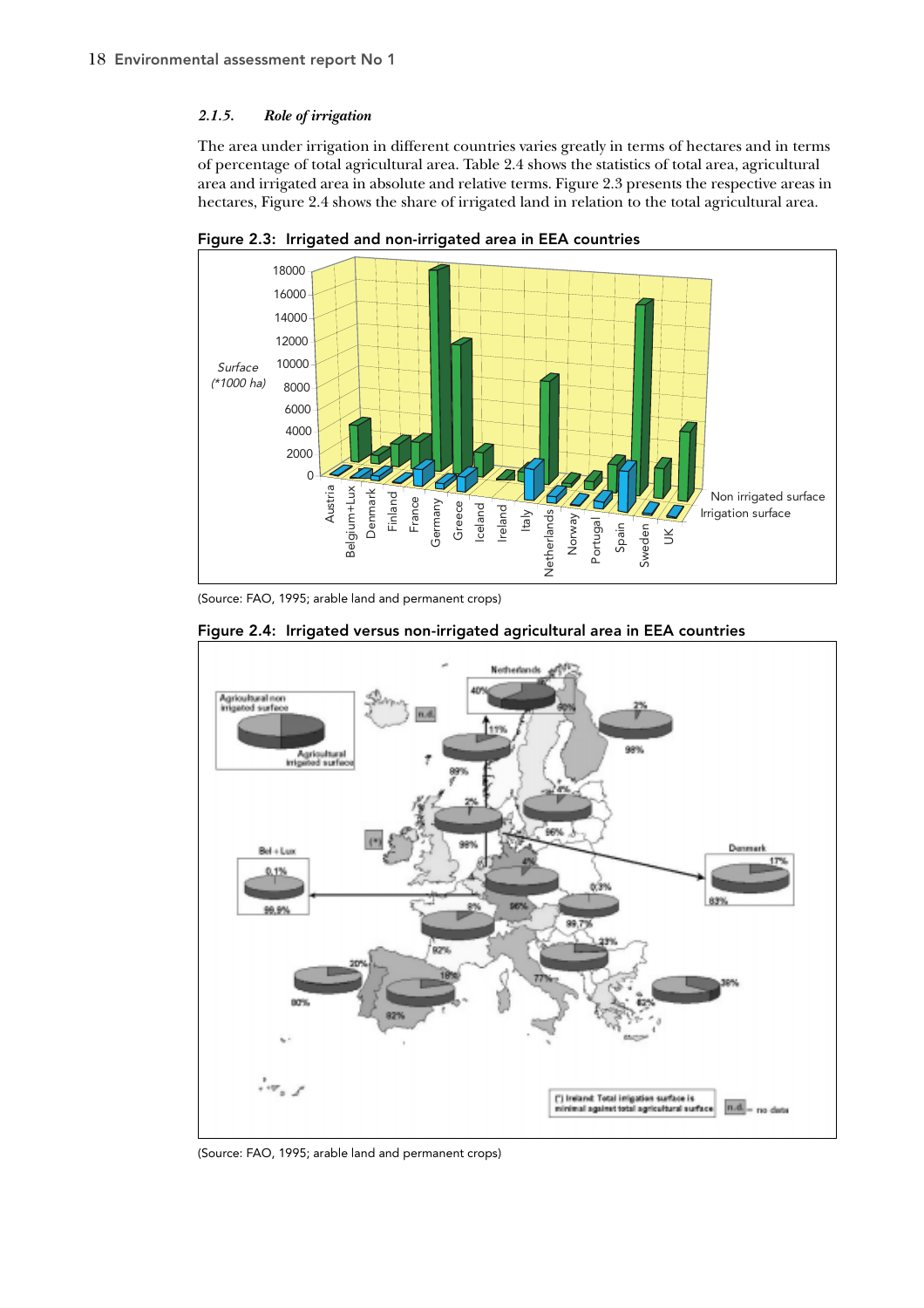| Country                | <b>Total area</b><br>$(1000 \text{ km}^2)$ | Total agri-<br>cultural<br>area 1993<br>$(1000)$ ha)<br>$(^{1})$ | Agricul-<br>tural area in<br>relation to<br>total area<br>(% ) | <b>Irrigated</b><br>area 1993<br>$(1000)$ ha) | Irrigated<br>area in rela-<br>tion to agri-<br>cultural.<br>area (%) |
|------------------------|--------------------------------------------|------------------------------------------------------------------|----------------------------------------------------------------|-----------------------------------------------|----------------------------------------------------------------------|
| Belgium-<br>Luxembourg | 33.1                                       | 794                                                              | $\overline{24}$                                                | 1                                             | 0.1                                                                  |
| Denmark                | 43.1                                       | 2 5 4 2                                                          | 59                                                             | 435                                           | 17.1                                                                 |
| Finland                | 338.0                                      | 2580                                                             | $\overline{8}$                                                 | 64                                            | 2.5                                                                  |
| France                 | 549.0                                      | 19 439                                                           | $\overline{35}$                                                | 1485                                          | 7.6                                                                  |
| Germany                | 356.9                                      | 12 116                                                           | 34                                                             | 475                                           | 3.9                                                                  |
| Greece                 | 132.0                                      | 3494                                                             | 26                                                             | 1 3 1 4                                       | 37.6                                                                 |
| Austria                | 83.9                                       | 1498                                                             | 18                                                             | $\overline{4}$                                | 0.3                                                                  |
| Ireland                | 70.3                                       | 923                                                              | $\overline{13}$                                                |                                               |                                                                      |
| Italy                  | 301.2                                      | 11 860                                                           | 39                                                             | 2710                                          | 22.8                                                                 |
| Netherlands            | 40.8                                       | 934                                                              | 23                                                             | 560                                           | 60.0                                                                 |
| Portugal               | 92.4                                       | 3 1 6 0                                                          | 34                                                             | 630                                           | 19.9                                                                 |
| Spain                  | 504.8                                      | 19 656                                                           | 39                                                             | 3 4 5 3                                       | 17.6                                                                 |
| Sweden                 | 450.0                                      | 2780                                                             | $\overline{6}$                                                 | 115                                           | 4.1                                                                  |
| United<br>Kingdom      | 244.8                                      | 6 1 2 7                                                          | $\overline{25}$                                                | 108                                           | 1.8                                                                  |
| <b>Total EU15</b>      | 3240.3                                     | 87903                                                            | 27                                                             | 11354                                         | 12.9                                                                 |
|                        |                                            |                                                                  | Average                                                        |                                               | Average                                                              |
| Iceland                | 103.0                                      | 6                                                                |                                                                |                                               |                                                                      |
| Norway                 | 324.2                                      | 890                                                              | $\overline{3}$                                                 | 97                                            | 10.9                                                                 |
| Cyprus                 | 9.25                                       | 158                                                              | 17                                                             | 39                                            | 24.7                                                                 |
| Czech Republic         | 78.863                                     | 3 2 3 9                                                          | 41                                                             | 24                                            | $\overline{0.7}$                                                     |
| Estonia                | 45.226                                     | 1 1 4 3                                                          | 25                                                             |                                               |                                                                      |
| Hungary                | 93.03                                      | 4973                                                             | $\overline{53}$                                                | 206                                           | $\overline{4.1}$                                                     |
| Liechtenstein          | 0.158                                      | 4                                                                | 25                                                             |                                               |                                                                      |
| Poland                 | 312.68                                     | 14 608                                                           | 47                                                             | 100                                           | 0.7                                                                  |
| Slovenia               | 20.251                                     | 301                                                              | 15                                                             | $\overline{2}$                                | 0.7                                                                  |
| <b>Total Europe</b>    |                                            | 135 945                                                          |                                                                | 16 717                                        | 12.3                                                                 |

Table 2.4: Agricultural and irrigated surface

(Sources: FAO, 1995 and OECD, 1996)

Notes: (1) agricultural area including arable land and permanent crops.

The tables and figures indicate the varying role of irrigation in European agriculture, depending above all on the climate of the country considered. As can be seen, the area set aside for irrigation varies from close to zero in many Central and Northern European countries to up to 60% of the total agricultural land in the Netherlands. The major part of irrigated land in Europe is located in the South with Spain, Italy, France, Greece and Portugal accounting for 85% of the total irrigated area in the EU.

The analysis of agriculture in arid and semi-arid countries requires careful distinction between traditional non-irrigated farming and the normally much more modern and productive irrigated agriculture. For example, in Spain irrigated agriculture accounts for 56% of total agricultural production, occupying only 18% of the total agricultural surface. Table 2.5 includes data on total agricultural production and production of irrigation agriculture for some countries.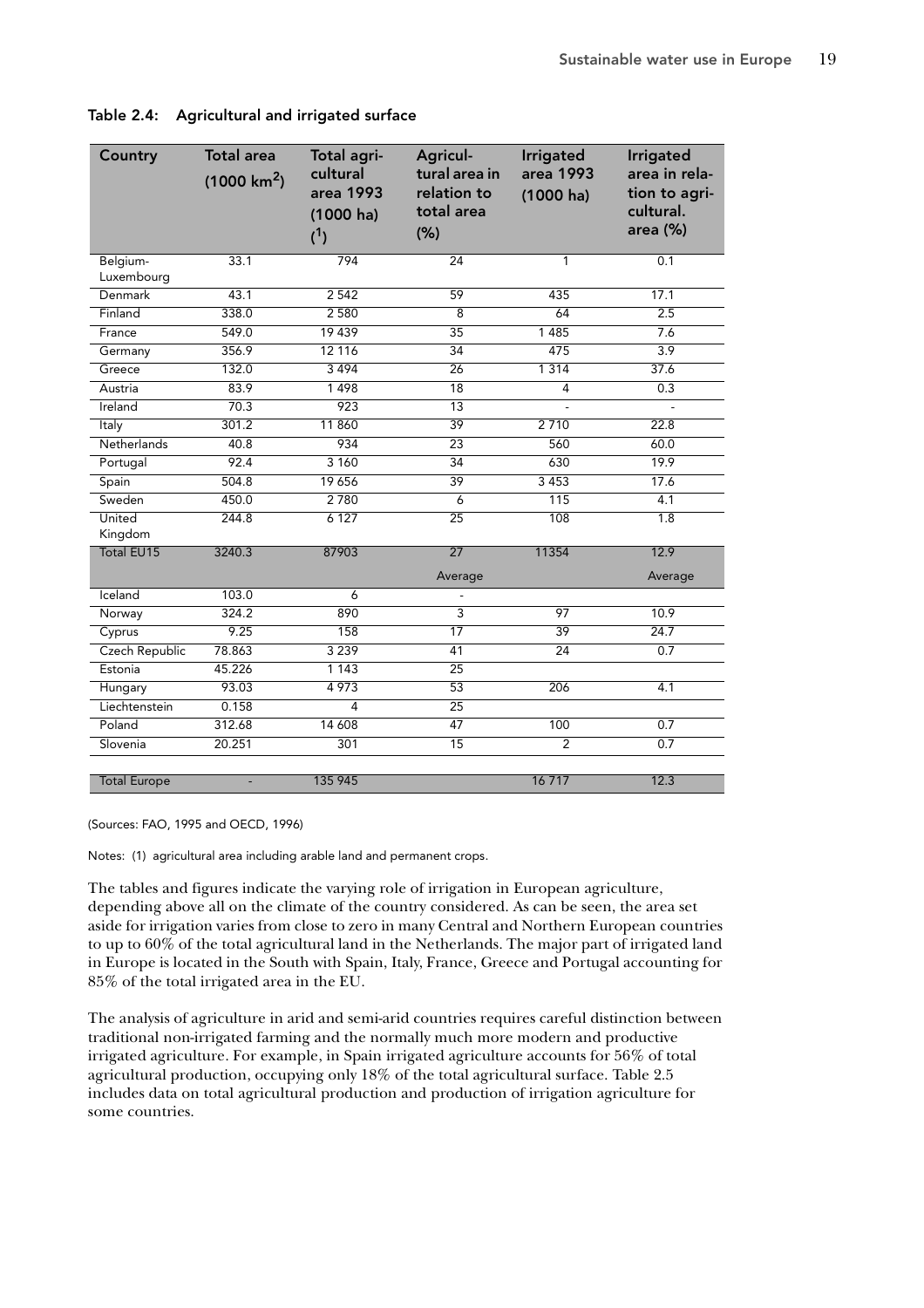| Country                       | <b>Total agricultural</b><br>production | Production under irrigation |                            |
|-------------------------------|-----------------------------------------|-----------------------------|----------------------------|
|                               | (Mio. ecu)                              | (Mio. ecu)                  | (% of total<br>production) |
| Austria                       | 1 7 2 4                                 | 86                          | 5                          |
| Denmark                       | 6 5 1 4                                 |                             |                            |
| France                        | 24 4 9 0                                |                             |                            |
| Ireland                       | 535                                     |                             |                            |
| Spain                         | 22729                                   | 12723                       | 56                         |
| Sweden                        | 1 500                                   |                             |                            |
| United Kingdom <sup>(1)</sup> | 8470                                    |                             |                            |

# Table 2.5: Agricultural production and production of irrigated agriculture for some countries

Notes: (1) Crops and horticulture

In terms of water use agriculture accounts for approximately 55% of consumptive water uses and 30% of total water use in the EU. However, in Southern European countries (Greece, Italy, Portugal, Spain) these percentages rise to 73% of consumptive uses and 62% of total uses, respectively. Detailed information about water abstraction and sectoral water use is included in chapter three of this study. However, it should be noted that in Southern Europe agriculture requires a much higher share of water resources than would be expected from its relative contribution to national production and employment.

As can be seen from Figure 2.5, the area of irrigated land in EU countries has risen steadily since 1980, with approximately 3.5% of the total land area under irrigation in 1994 (FAO, 1996). A major influence on the increase in irrigated land in the European Union has been the Common Agricultural Policy, which controls the type and quantity of crops grown. In contrast in Eastern Europe, agricultural water demand has been falling as a result of economic problems and changes in land ownership (ICWS, 1996).



Figure 2.5: Irrigated area as proportion of total land area for EU15 + CH

(Source: FAO, 1996)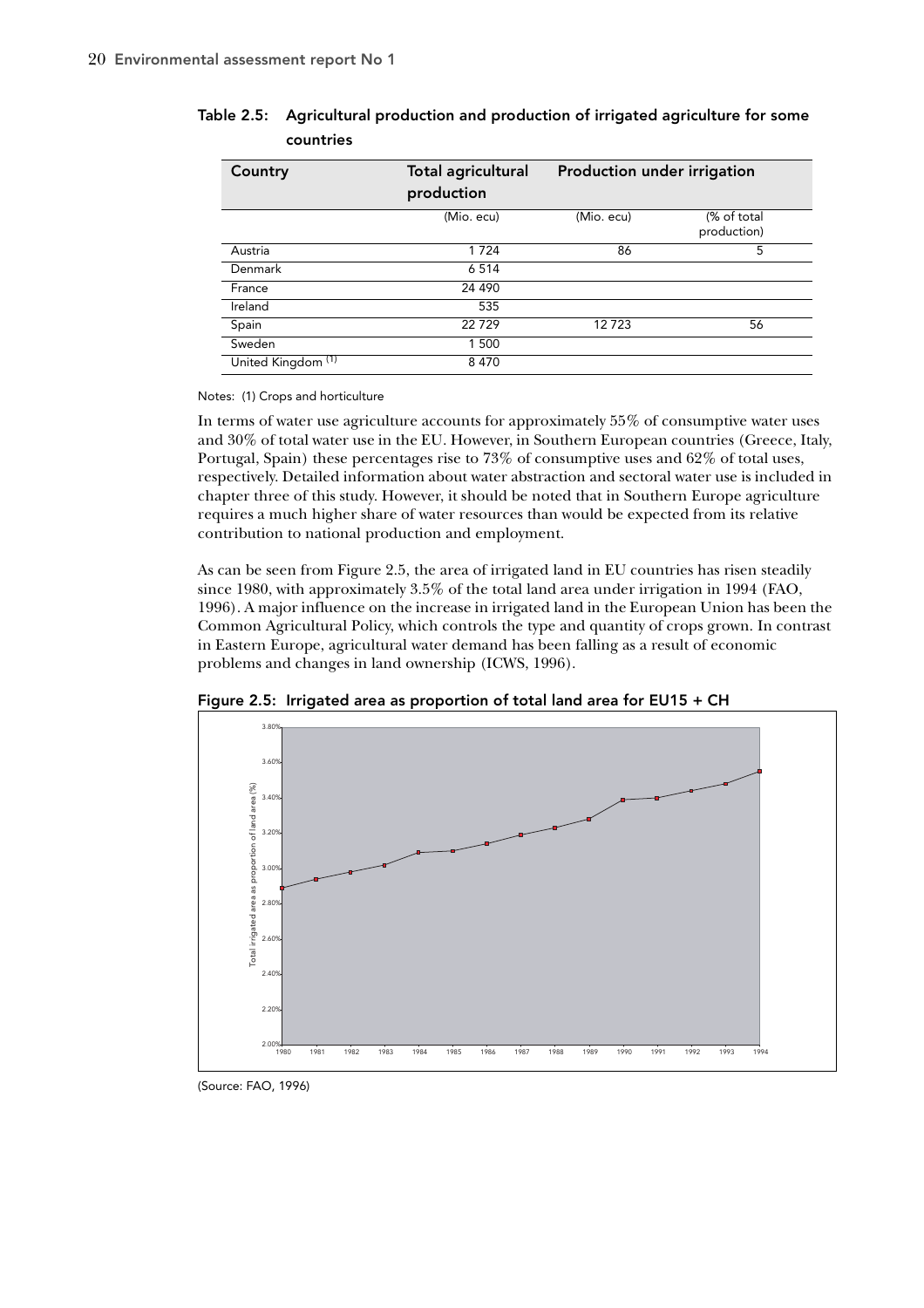## 2.2. Population growth and urbanisation

#### *2.2.1. European population - evolution since 1960*

Changes in population, population distribution and density are key factors influencing the demand for water resources. Table 2.6 presents some key data relating to population in the countries considered.

| Country        | <b>Total area</b>     | <b>Total population 1996</b> | <b>Population density</b> |
|----------------|-----------------------|------------------------------|---------------------------|
|                | $(1000 \text{ km}^2)$ | (1000 inhab)                 | (inhab/km <sup>2</sup> )  |
| Austria        | 83.9                  | 8 1 0 6                      | 97                        |
| Belgium        | 30.5                  | 10 116                       | 332                       |
| Denmark        | 43.1                  | 5 2 3 7                      | 122                       |
| Finland        | 338.0                 | 5 1 2 6                      | 15                        |
| France         | 549.0                 | 58 333                       | 106                       |
| Germany        | 356.9                 | 81 922                       | 230                       |
| Greece         | 132.0                 | 10 490                       | 79                        |
| Ireland        | 70.3                  | 3 5 5 4                      | 51                        |
| Italy          | 301.2                 | 57 226                       | 190                       |
| Luxembourg     | 2.6                   | 398                          | 153                       |
| Netherlands    | 40.8                  | 15 575                       | 382                       |
| Portugal       | 92.4                  | 9808                         | 106                       |
| Spain          | 504.8                 | 39 270                       | 78                        |
| Sweden         | 450.0                 | 8819                         | 20                        |
| United Kingdom | 244.8                 | 58 368                       | 238                       |
| Total EU15     | 3 240.3               | 372 348                      | 115<br>(average)          |
| Iceland        | 103.0                 | 271                          | 3                         |
| Norway         | 324.2                 | 4 3 4 8                      | 13                        |
| Cyprus         |                       | 756                          |                           |
| Czech Rep.     | 78.9                  | 10 330                       | 131                       |
| Hungary        | 93                    | 10 049                       | 110.7                     |
| Poland         | 312.6                 | 38 601                       | 123.2                     |
| Slovak Rep.    | 49.0                  | 5 3 5 0                      | 109                       |

Table 2.6: General data of countries considered

(Sources: OECD, 1996 and FAO, 1997)

The population of the 15 EU Member States has increased by more than 72 millions since 1960. In all countries, except Portugal between 1960 and 1970, growth rates have been positive in all decades since 1960. In most countries the highest growth rates occurred during the period 1960-1980. In general, the population growth rates decreased between 1980 and 1990 but since 1990 (until 1994) rates appear to be increasing again in many countries (Figure 2.6) (Eurostat, 1991; UN, 1997).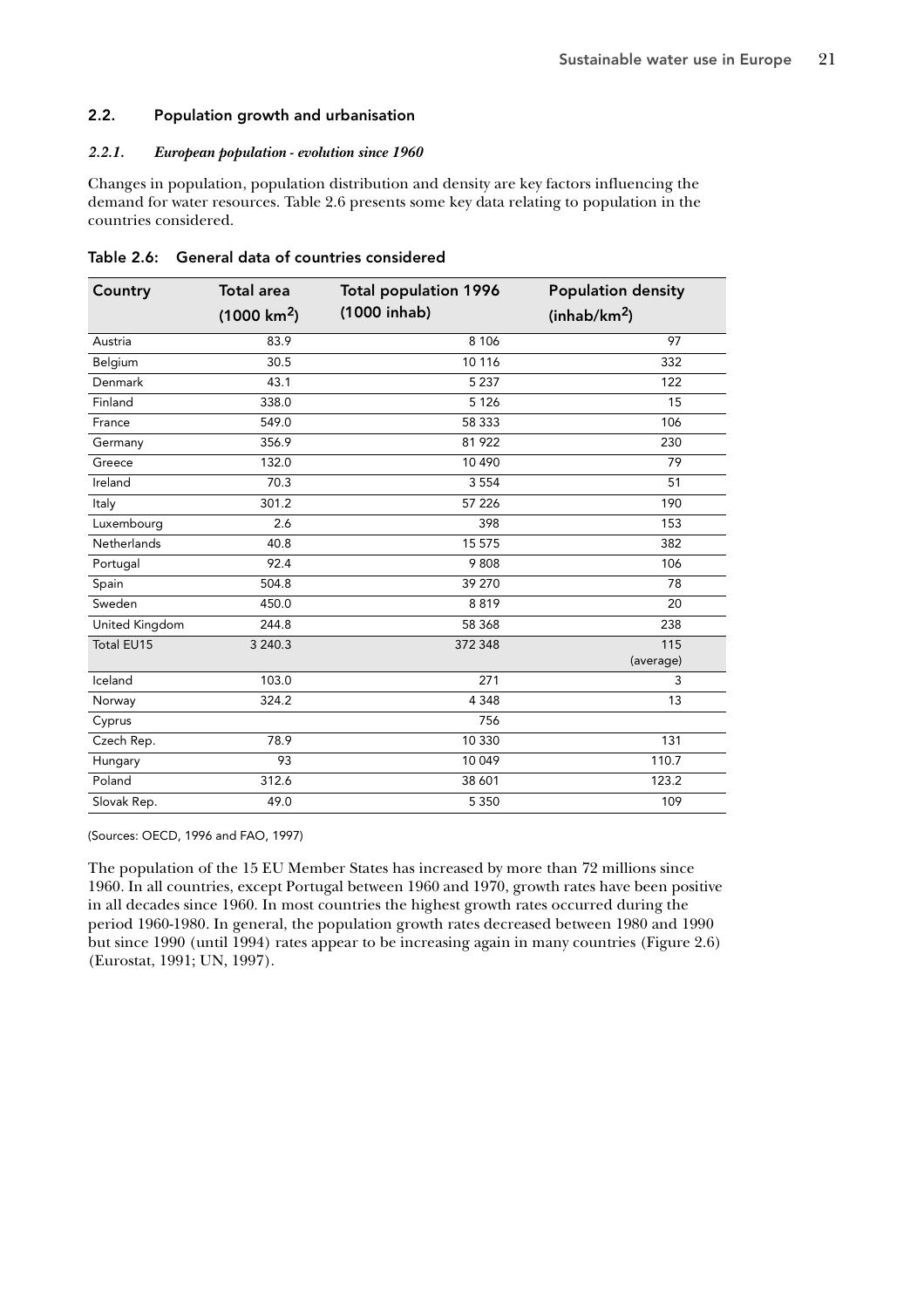

Figure 2.6: Annual population growth rates

(Source: Eurostat, 1991)

#### *2.2.2. Future trends*

A long-range study of the International Centre of Water Studies (ICWS, 1996) on water supply and demand in Europe has estimated future population changes in France, Bulgaria, Greece, Hungary, Italy, the United Kingdom and the Netherlands. In most of these countries growth rates were lower during the period 1975-90 compared with the period 1960-75. The forecasts included in the above study indicate that the population growth rates are expected to continue to decrease over the next 30 years. In France, the population has increased by almost 50% over the last 50 years, growing from 40 millions in 1946 to 58 millions in 1996. Similar phenomena can also be observed in other European countries. The increase was mainly due to high birth rates after the second world war and immigration, especially between 1955 and 1973 (Insee, 1996). Projections show that the population increase is expected to continue for the next 30 years, total population in France reaching around 64-69 million in 2030 (IOW, 1996).

#### *2.2.3. Urbanisation and population movements*

More than two thirds of the population in the European Union live in urban areas. Map 2.1 illustrates the population density in EU12 (ie Austria, Finland Sweden excluded).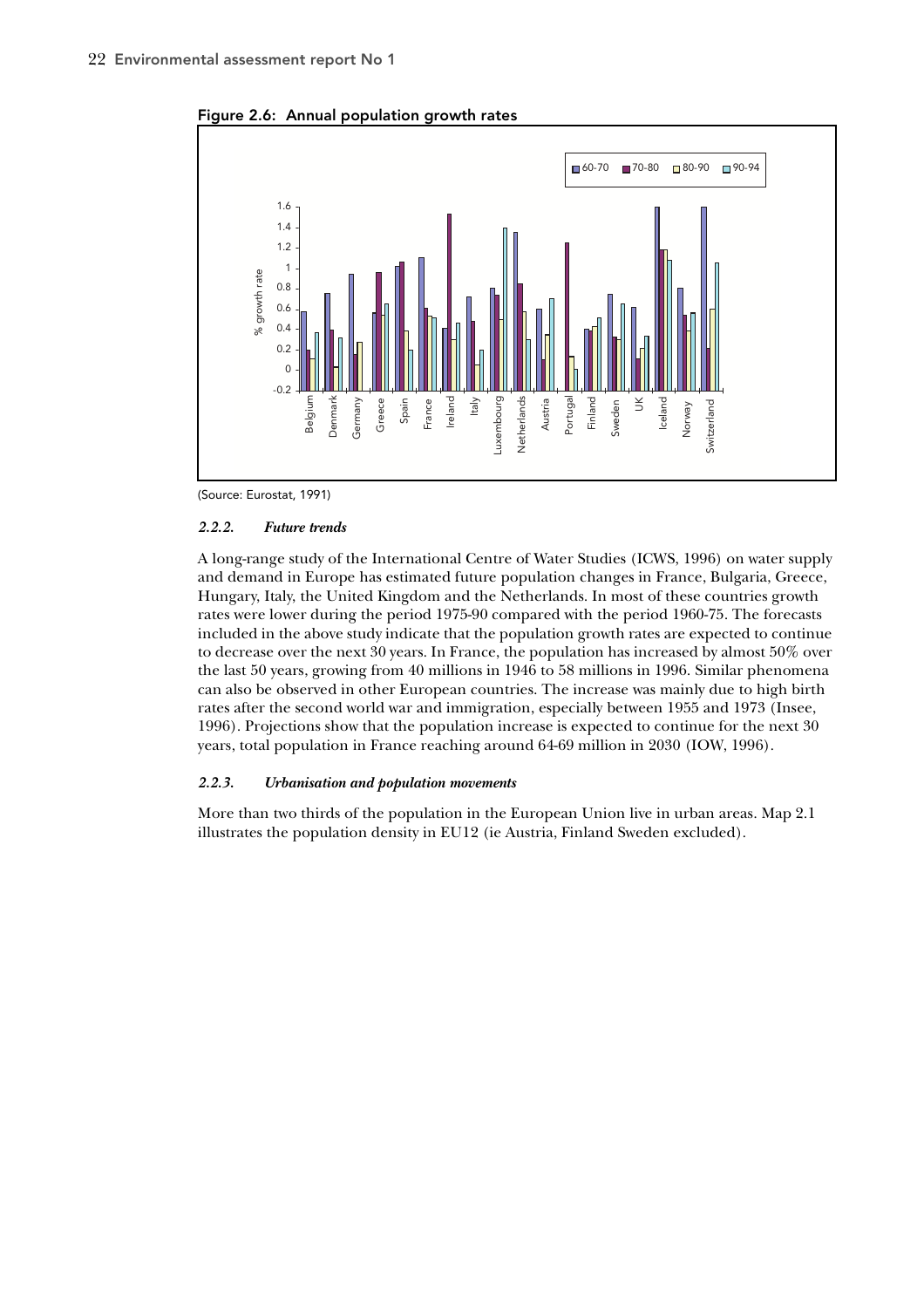

Map 2.1: Urbanisation in the EU12

Statistics on urbanisation are difficult to compare from one country to another since settlements are not defined in the same way. However, for most countries the proportion of the population living in settlements below 2,000 inhabitants is clearly decreasing. For settlements greater than 100,000 inhabitants the picture is more variable, with an increase in Spain, a decrease in the Netherlands and a stabilisation or absence of trend in other countries (Figures 2.7 and 2.8).

In France, over the last 30 years a phenomenon termed "peri-urbanisation" has appeared, consisting of population movements from town centres and suburbs to formerly rural outskirts of cities, leading to more extensive forms of settlement and an increase in the numbers of houses. Between 1975 and 1982 the growth of towns in rural areas was greater (for the first time since the beginning of the century) than the growth of towns in urban areas. Between the 1960s and 1990s, the population living in town centres, suburbs and traditional rural areas decreased whereas that living in rural peri-urban areas increased and is expected to continue to increase. There is also continued population movement toward the South East regions and the Paris region (Ille de France) where water supply is already under pressure.

In Spain trends in movement from rural areas to towns on the one hand and from town centres to suburbs and "peri-urban" areas on the other can be observed. Also, population movements from inner parts of the country towards the coast can be observed, putting under pressure especially the coastal regions in the South East, which are already suffering from water deficit.

<sup>(</sup>Source: Eurostat, 1996)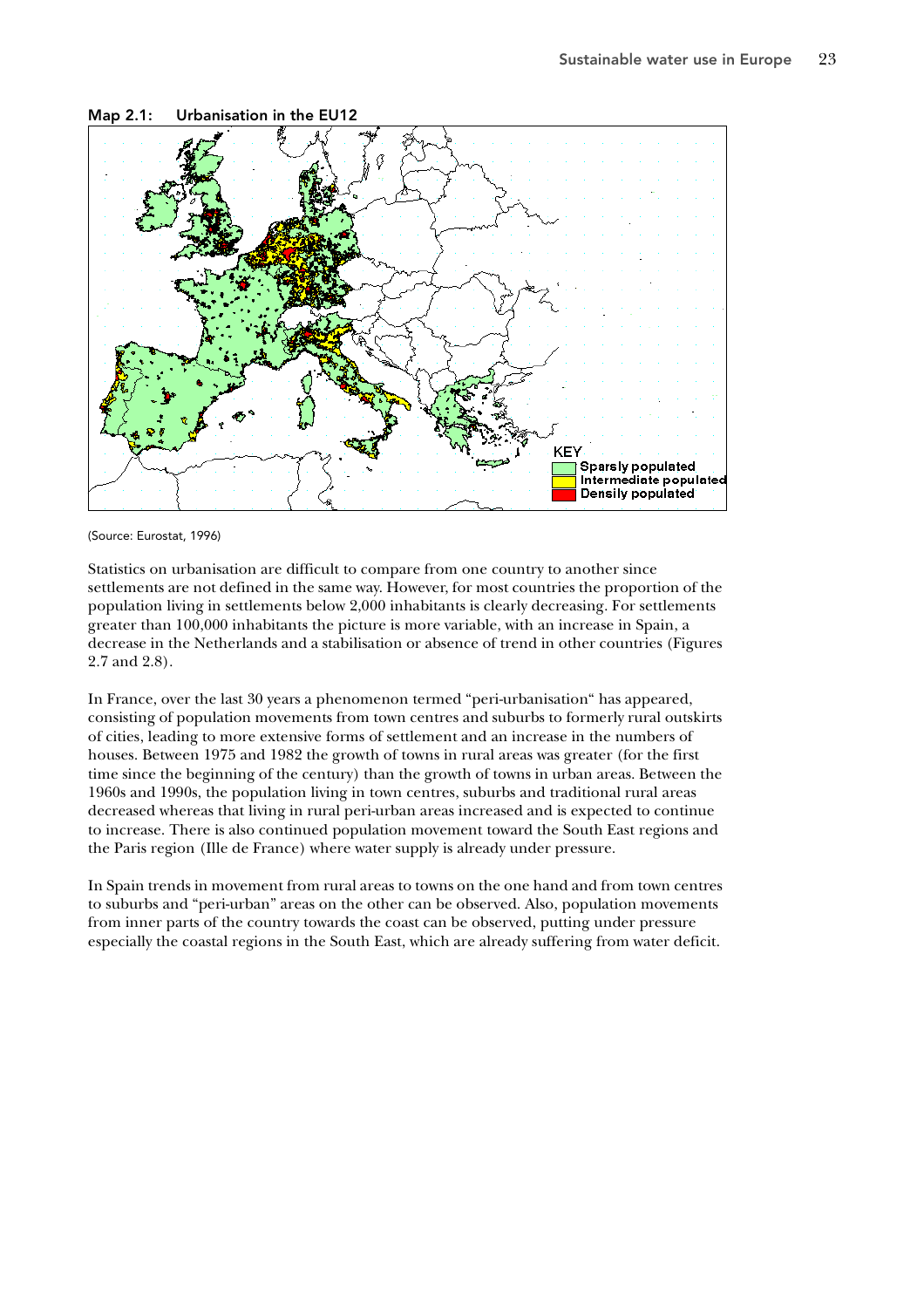

Figure 2.7: Proportion of population living in settlements >100,000 inhabitants

(Source: Eurostat, 1991)



Figure 2.8: Proportion of population living in settlements <2,000 inhabitants

(Source: Eurostat, 1991)

# 2.3. Industry

The level and structure of industrial production are important determinants of economic activity and the way it affects the environment. Industrial activities generate pressures on the environment. These include direct pressures, such as emission of pollutants, production of hazardous waste and consumption of natural resources in production processes, as well as indirect pressures through the subsequent consumption and use of industrial products.

In EU Member States the value added by industry at present contributes about 30% to the total national production (GDP) (OECD, 1996). Table 2.8 indicates the shares of industrial production in various European countries.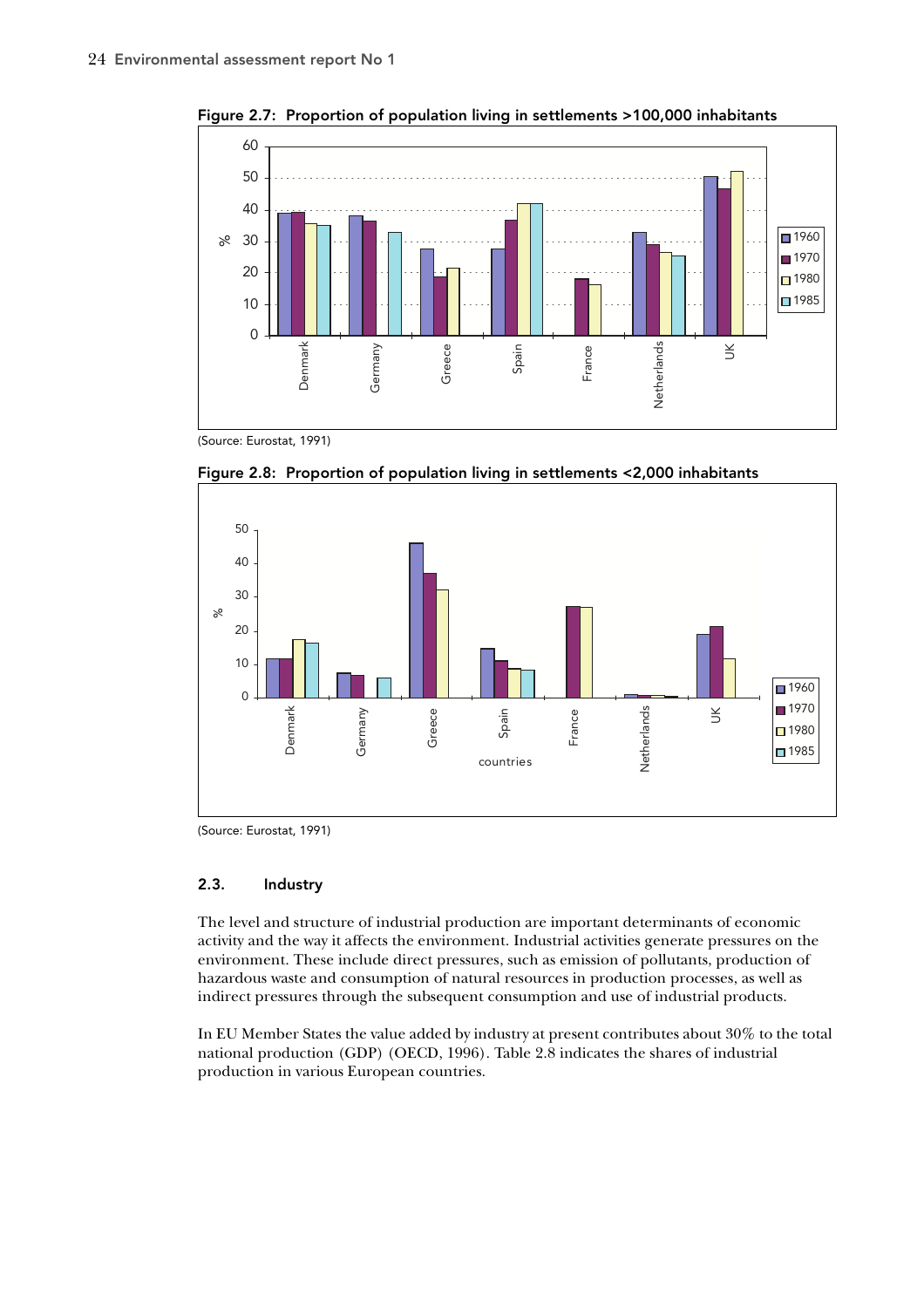| Country | Percent | Country            | Percent |  |
|---------|---------|--------------------|---------|--|
| Austria | 34      | Luxembourg         | 34      |  |
| Belgium | 28      | <b>Netherlands</b> | 27      |  |
| Denmark | 24      | Portugal           | 37      |  |
| Finland | 28      | Spain              | 34      |  |
| France  | 27      | Sweden             | 27      |  |
| Germany | 34      | United Kingdom     | 28      |  |
| Greece  | 22      | Average EU15       | 30      |  |
| Ireland | 35      | Norway             | 35      |  |
| Italy   | 32      | Poland             | 32      |  |

Table 2.7: Share of industrial production in relation to GDP (1994)

Average economic growth in EU countries between 1989 and 1994 has been around 8% (growth of GDP in constant prices). In the same period growth of industrial production has been around 2.5%, indicating a relative stagnation and a decline of industrial production in relation to other sectors of national economies (OECD, 1996).

Trend analysis in Eastern European countries indicates that industrial activity slowed down considerably in 1990 and 1991 at the peak of the political and economic crisis. Industrial production returned to growth in Poland in 1992, in Bulgaria in 1993, and in Hungary and the Czech and Slovak republics by 1994.

Figures 2.9 and 2.10 present respectively the evolution in industrial production over the last five years and the share of value added in the industrial sector in 1994.





(Source: OECD, 1996)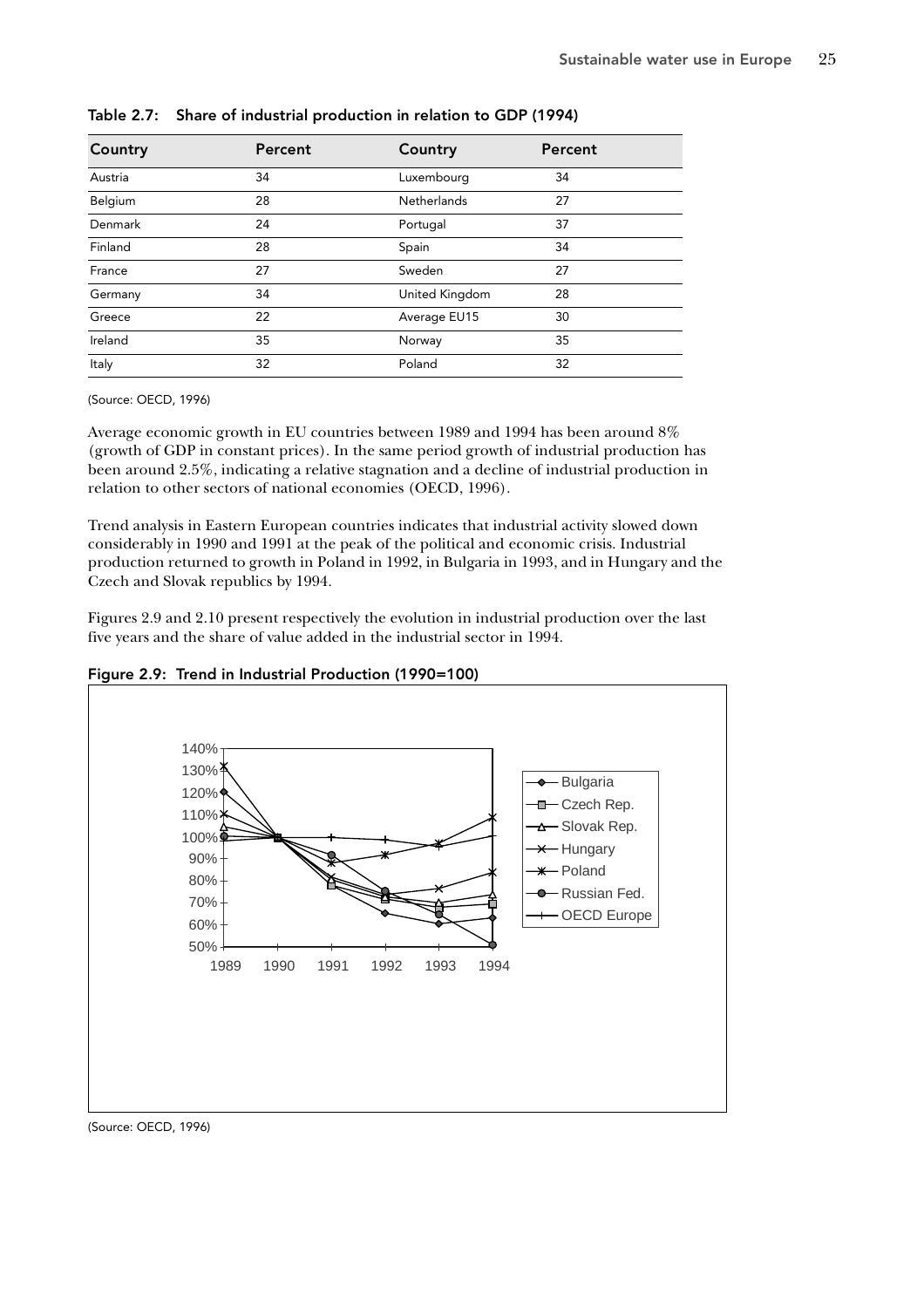

Figure 2.10: Share of industrial production

Note: OECD Europe includes all European member countries of the OECD as of 1994, i.e. Austria, Belgium, Denmark, Finland, France, Germany, Greece, Iceland, Ireland, Italy, Luxembourg, the Netherlands, Norway, Portugal, Spain, Sweden, Switzerland, Turkey and United Kingdom.

In all these countries, the importance of the industrial sector in the economy is above the average of the full set of OECD countries.

#### 2.4. Tourism

Tourism is also an important Driving Force as seasonal increases in population, often during periods of minimum or low water resource renewal, create pressures on water resources through direct consumptive use and through the supply of leisure facilities for the tourists.

Over the last 40 years mass tourism has developed into an important branch of national economies. At present, income through tourism accounts for about 1.2% of the total GDP in OECD countries. In countries with a strong tourist sector this share may rise to over 4% (Greece, Portugal, Spain) and even reach close to 7% (Austria). Figure 2.11 represents the share of tourism receipts as a percentage of GDP in various European countries.

The largest number of arrivals at frontiers in the European Union is in France with 61 million arrivals per year, followed by Italy with 52 millions and Spain with 43 millions (OECD, 1996, data: 1994).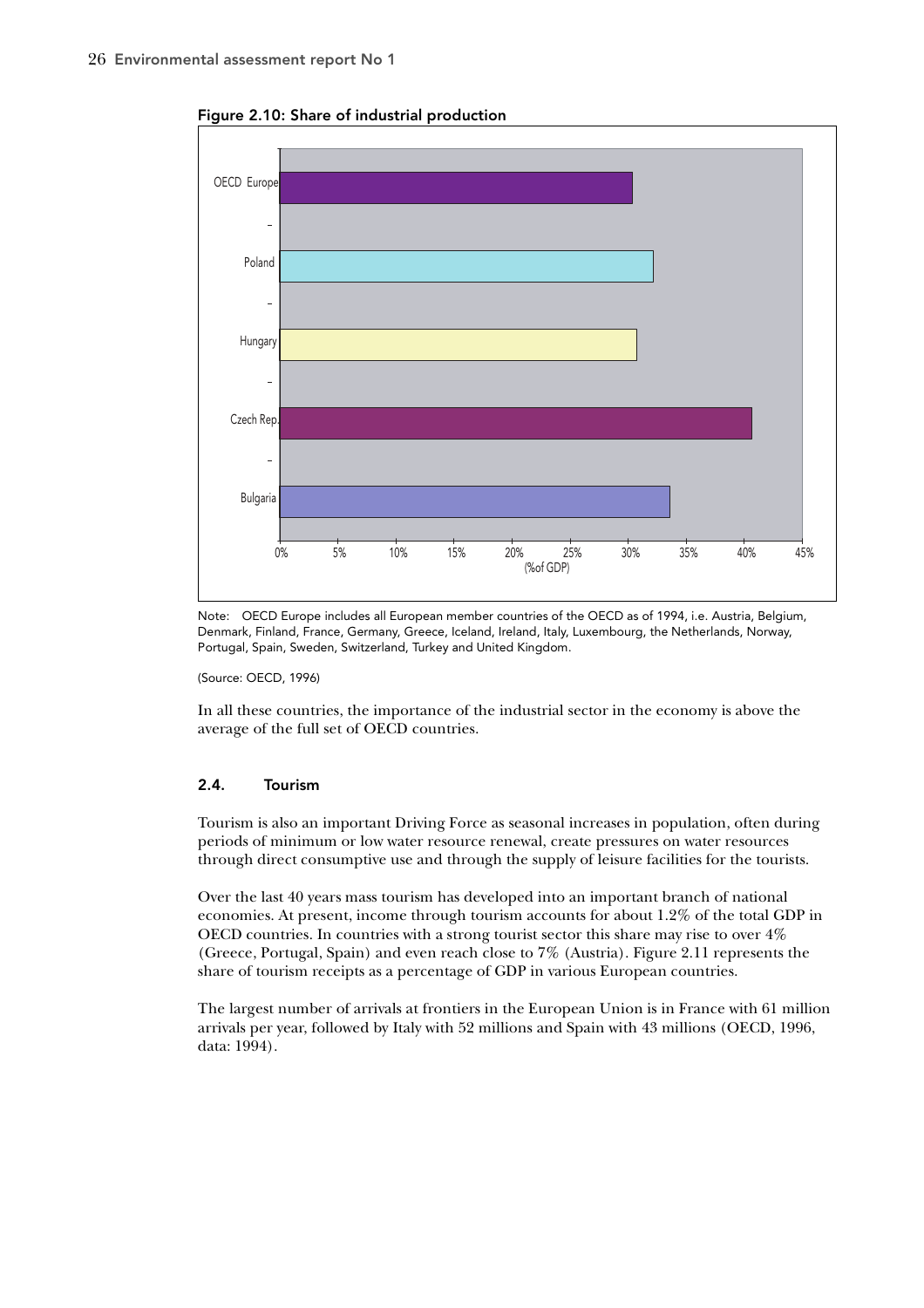

Figure 2.11: Share of tourism receipts in GPD

The trend in tourist activities has in general been upwards, following increasing economic wealth, rising living standards and reduced costs of transport. During the period 1993-94 total expenditure on tourism increased by almost 7%.

Tourism affects the environment in many ways. Increased transport consumes resources and causes pollution and noise. The influence of great masses of people can have severe consequences for environmentally sensitive areas and natural wildlife and habitats. Insufficiently controlled urban planning and massive construction of apartment blocks and hotels is a common feature in many parts of the Mediterranean shoreline.

Tourism has a natural tendency to be in "good weather areas", which frequently means regions with limited availability of water resources. For example in Spain the major part of tourism is directed to the Eastern and Southern coast, regions which already suffer from stress on water resources.

However tourism not only affects the coast. In the Alps, tourism puts considerable pressure on water resources. The Austrian and German Alpine associations together have more than 750 refuges and lodges in the Austrian Alps, giving rise annually to about 1 million overnight stays. A further 1.5 million day visitors and about 2000 full-time staff are to be added to these figures. There are in addition 300 lodges belonging to other associations.

Another characteristic feature of tourism is distinctive seasonal variations, frequently with marked peaks in the main holiday periods (Easter, Summer, Christmas/New Year) and a much reduced activity during the rest of the year. This causes considerable problems with regard to resource consumption (peak water demand during the dry season) and pollution (dimensioning and operation of sewage systems and treatment plants for peak and off-peak activity rates).

Consumption of water by tourists is nearly two times higher than for local consumers. Also tourists require large volumes of water for recreation such as for swimming pools, water parks, golf courses (the need for maintaining a golf course is around  $10,000$  m<sup>3</sup> /year per hectare, the same as for well irrigated schemes), and other activities. The largest proportion of water is not consumed but used and disposed of as waste. The result is large volumes of sewage discharged to sewage treatment plants, to the sea or to rivers. In all cases, if water is not treated, recycled or disposed of properly, it will cause pollution. For example, the total waste water load generated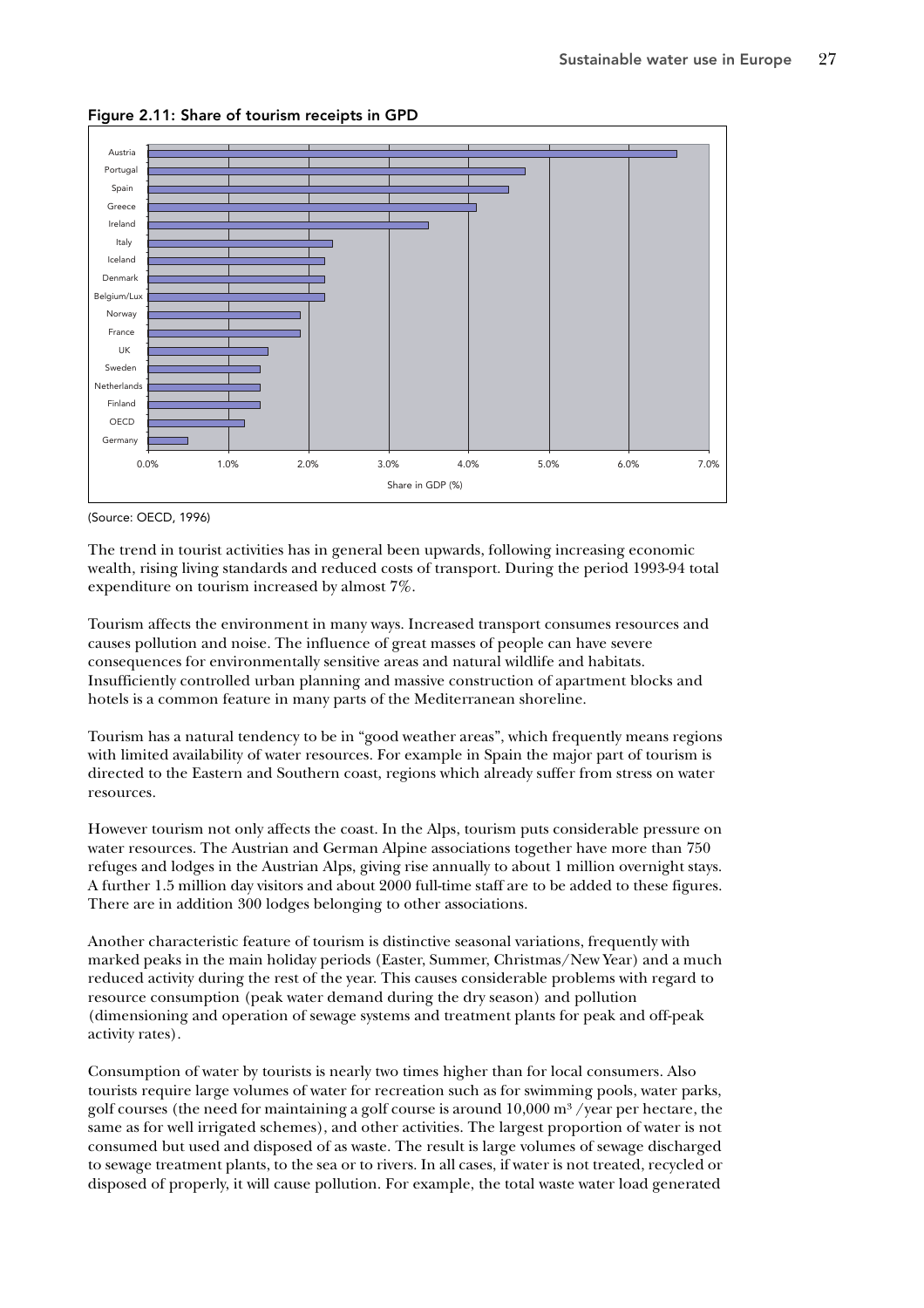by tourism in the Alps (Austria) has been estimated at 430,000 persons equivalents during the holiday season. This increase produces technical and financial problems associated with treating fluctuating discharges at low temperatures. Especially in karstic formations the discharge of sewage represents a threat to drinking water supplies.

In future it can be expected that tourism and the movement of people in Europe will continue to grow, in line with rising living standards and further international integration. However, it should be considered that future destinations for mass tourism may not necessarily coincide with present destinations.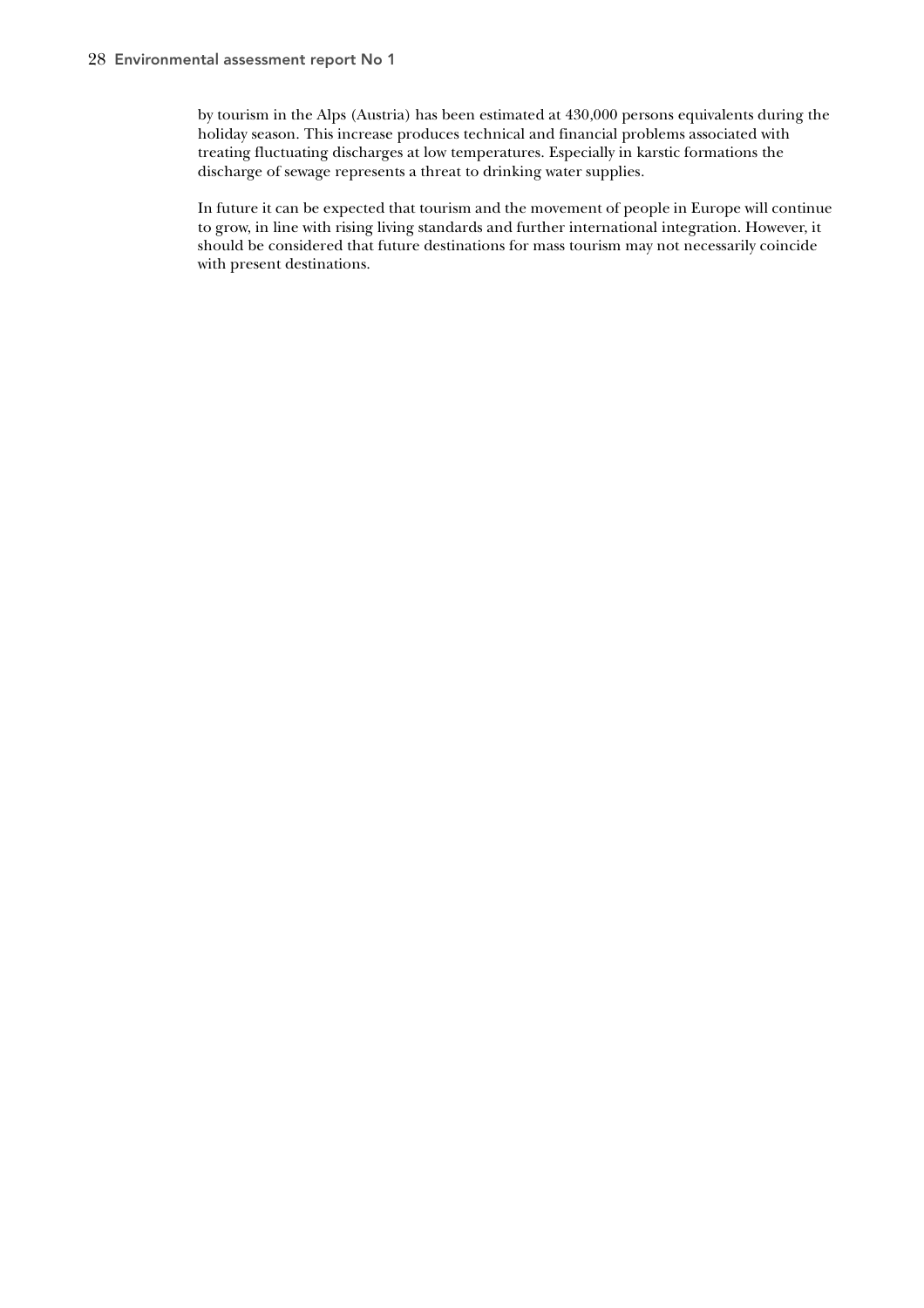# 3. Pressures on water use

The previous chapter has outlined the main societal Driving Forces (Agriculture, Population, Industry and Tourism) and how they are changing with time. The resulting Pressures on Europe's Water Resources are described in more detail in this chapter.

# 3.1. Water abstraction

## *3.1.1. Total abstraction*

Quite a number of programmes and initiatives deal with environmental issues in Europe in general and with water in particular. Among the studies available, Europe's Environment: the Dobris Assessment (EEA, 1995) and Europe's Environment: The Second Assessment (EEA, 1998), constitute major milestones for further work relating to the environment in Europe. Also a variety of studies promoted by the various Directorate Generals of the European Commission, the Joint Research Centre and the European Commission's Environment Water Task Force, as well as publications of Eurostat, OECD, FAO, United Nations, World Bank and several nongovernmental organisations (e.g. World Resources Institute, Worldwatch Institute) offer information on environmental issues.

When analysing and comparing the information on abstraction and use of water in different countries the data from different sources often do not correspond. Although data are normally consistent there are also numerous cases in which the information given is clearly contradictory.

These differences seem to be due mainly to different definitions of the concepts analysed. For example, different approaches exist in the definition of urban water use, also described as Public Water Supply (PWS), with regards to the inclusion of municipal water use and of industries supplied through the urban network. Similarly the definition of industrial use may vary between countries, for example by including in the industrial share the use of cooling water for thermal and nuclear power plants and the water used for hydroelectric power production.

Also the various concepts used to describe water volumes at different stages of the water cycle require careful differentiation. **Water demand** is the need for water. **Abstraction** is commonly defined as the total volume extracted from the natural water cycle for human use. **Supply** in contrast is that portion of total abstraction that is delivered to users, after discounting losses in storage, conveyance and distribution. **Consumption** refers to the part of supply that in terms of water measurement remains with users: some evaporates, while the remainder is reintroduced into the natural cycle through discharges, rivers, lakes and aquifers.

In this report, the concepts of **water demand** and **water abstraction** have been used **synonymously**, even if they are not strictly the same.

Although within the technical and scientific community general agreement on definitions and concepts exists, a common approach to set up comparable water quantity records at a European level is necessary. Also the establishment of a consistent methodology to determine environmental (ecological) water demand would improve the evaluation of water use and water requirements.

In any case the disparities often observed indicate that different conceptual approaches have been followed in establishing the respective records in the countries analysed. In spite of these obstacles a comparison of water abstraction and uses in different European countries is presented in the following text. The references that have been consulted and used are:

- European Environment Agency (EEA), 1995, Europe's Environment The Dobris Assessment.
- Eurostat, 1995, Europe's Environment Statistical Compendium for the Dobris Assessment.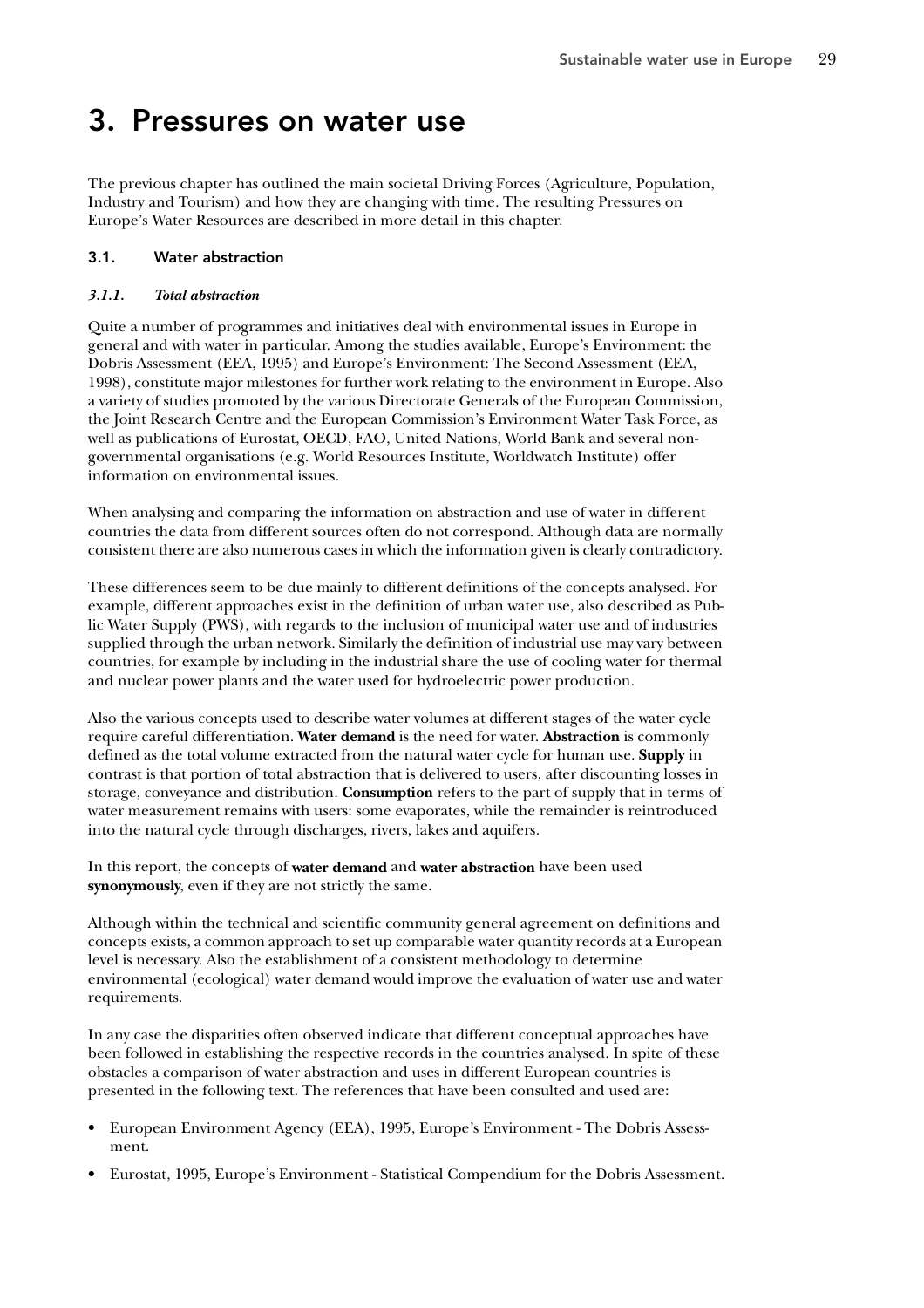- Eurostat, 1997, Estimation of renewable water resources in the European Union Final report.
- European Commission Environment Water Task Force Working document presented at the validation workshop on water research priorities for Europe, June 1997.
- FAO, 1995, Yearbook 1994 Production, Vol. 48.
- FAO, 1997, World Wide Web Database.
- Organisation for Economic Co-operation and Development (OECD), 1997, OECD Environmental Data Compendium 1997 (DRAFT), OECD, Paris.
- Organisation for Economic Co-operation and Development, 1996, OECD in Figures Statistics on the Member countries.
- World Resources Institute (WRI), 1992, World resources 1992/93: A guide to global environment.
- ETC/IW questionnaire "Sustainable use of water in Europe", 1997.

In all cases the most recent information available from these references has been used in this report.

Data on total water abstraction comprising consumptive and non consumptive water uses in the various countries are given in Table 3.1. Data are taken from the Dobris Assessment (EEA, 1995), the above mentioned working document of the EC Environment Water Task Force (1997), the OECD (1997) and a questionnaire issued and evaluated by the European Topic Centre on Inland Waters (1997).

| Country           | Total abstraction (10 <sup>6</sup> m <sup>3</sup> /year) | <b>Abstraction</b><br>per capita (m <sup>3</sup><br>/inhab/year) |                                                |                 |                                                         |                                              |
|-------------------|----------------------------------------------------------|------------------------------------------------------------------|------------------------------------------------|-----------------|---------------------------------------------------------|----------------------------------------------|
|                   | Total popula-<br>tion 1996<br>(1000inhab.)               | <b>Dobris</b><br>1986/1993 <sup>1</sup>                          | Task Force OECD,<br>1980/<br>1995 <sup>1</sup> | 1997<br>1995    | ETC-IW <sup>2</sup><br>question-<br>naire, 1997<br>1995 | Based on <sup>2</sup><br><b>ETC/IW, 1997</b> |
| Austria           | 8 1 0 6                                                  | 2 1 2 0                                                          | 2 6 3 0                                        | 2 2 5 0         | 2 3 6 0                                                 | 291                                          |
| Belgium           | 10 116                                                   | 9 200                                                            | 9030                                           | 9029            | 7015                                                    | 693                                          |
| Denmark           | 5 2 3 7                                                  | 1 200                                                            | 4860                                           | 900             | 916                                                     | 175                                          |
| Finland           | 5 1 2 6                                                  | 3 0 0 1                                                          | 6 3 5 3                                        | 2437            | 3345                                                    | 653                                          |
| France            | 58 3 3 3                                                 | 37 730                                                           | 37 731                                         | 40 641          | 40 641*                                                 | 697                                          |
| Germany           | 81922                                                    | 58 852                                                           | 49 000                                         | 46 273          | 58 862                                                  | 718                                          |
| Greece            | 10 4 9 0                                                 | 6945                                                             | 9425                                           | 5040            | 5 0 4 0                                                 | 480                                          |
| Ireland           | 3 5 5 4                                                  | 793                                                              | 997                                            | 1 1 7 6         | 1 2 1 2                                                 | 341                                          |
| Italy             | 57 226                                                   | 56 200                                                           | 44 972                                         | 56 200          | 56 200                                                  | 982                                          |
| Luxembourg        | 398                                                      | 59                                                               | 92                                             | $\overline{57}$ | $57*$                                                   | 143                                          |
| Netherlands       | 15 575                                                   | 14 48 1                                                          | 11 196                                         | 7 8 0 6         | 12 676                                                  | 814                                          |
| Portugal          | 9808                                                     | 7 2 8 8                                                          | 10849                                          | 7 2 8 8         | 7 288*                                                  | 743                                          |
| Spain             | 39 674                                                   | 36 900                                                           | 37 092                                         | 33 289          | 35 323                                                  | 890                                          |
| Sweden            | 8819                                                     | 2932                                                             | 11 588                                         | 2725            | 2 7 0 9                                                 | 307                                          |
| United<br>Kingdom | 58 368                                                   | 14 237                                                           | 13754                                          | 11751           | 12 117                                                  | 208                                          |
| Total EU15        | 372752                                                   | 251 938                                                          | 249 569                                        | 226 772         | 245 761                                                 | 659                                          |
|                   |                                                          |                                                                  |                                                |                 |                                                         | average                                      |

Table 3.1: Total water abstraction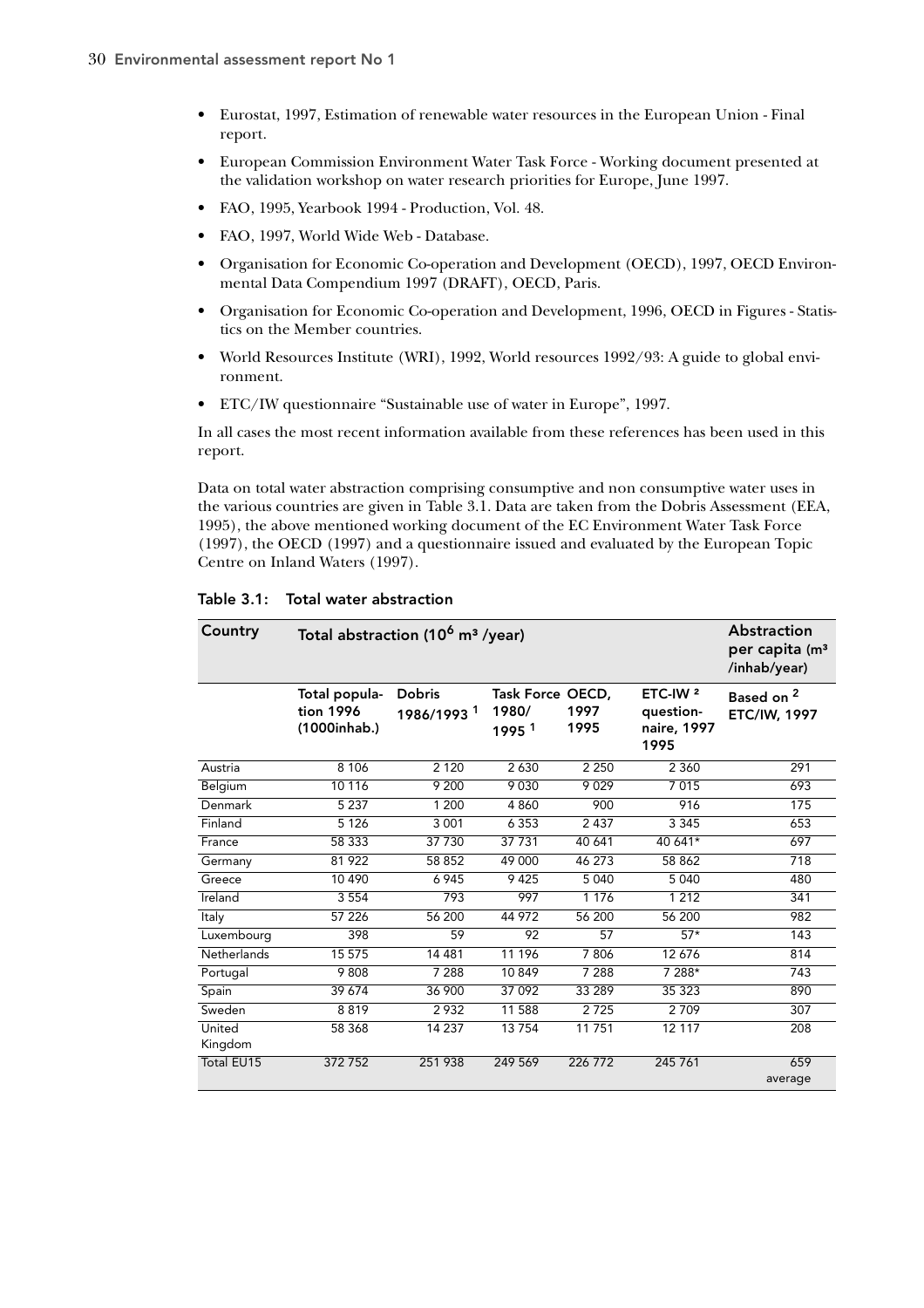### (Table 3.1: Continued)

| Norway        | 4 3 4 8 | 2025    | 2025    | 2 0 2 5 | 466 |
|---------------|---------|---------|---------|---------|-----|
| Iceland       | 271     | 100     | 164     | 164     | 605 |
| Liechtenstein | 28      |         |         | Q       | 321 |
| Cyprus        | 756     | 380     |         |         |     |
| Estonia       |         | 3 3 0 0 |         |         |     |
| Hungary       | 10 709  | 6 2 6 3 | 6 2 5 9 |         | 623 |
| Poland        | 38 500  | 15 097  | 12 066  |         | 313 |
| Slovenia      | 1892    | 495     |         |         |     |

(1) Range of years included in dataset<br>(2) Data from France, Greece, Luxemb

Data from France, Greece, Luxembourg and Portugal are not available from ETC/IW questionnaire, OECD data have been adopted.

As can be seen total water abstraction in the European Union amounts to about 250,000 million m<sup>3</sup>/year according to the sources considered. A comparison between the different sources shows that in most cases the records on total water abstraction are more or less similar, except for several examples where clear conceptual differences between the datasets used appear to exist (e.g. Denmark, Finland and Sweden). The average abstraction in the EU15 countries is  $659 \text{ m}^3/\text{person}/\text{year}$  though there are large variations between countries.

The principal source of abstracted freshwater in Europe is surface water with the remainder coming from groundwater sources and with only minor contributions from desalination of seawater (in Spain).

Groundwater sources have historically provided a local and least-cost source of drinking water for public supply and private domestic supply. Of the total water abstracted in the EU about 22% (OECD, 1997) is taken from groundwater (29% according to EEA, 1995). Table 3.2 presents an overview of groundwater abstraction in various countries.

| Country            | $(\%)$         | Groundwater abstraction in Country<br>relation to total abstraction |                           | Groundwater abstraction in<br>relation to total abstraction<br>$(\%)$ |           |  |  |  |  |
|--------------------|----------------|---------------------------------------------------------------------|---------------------------|-----------------------------------------------------------------------|-----------|--|--|--|--|
|                    | OECD, 1997     | EEA, 1995                                                           |                           | OECD, 1997                                                            | EEA, 1995 |  |  |  |  |
|                    | (1991/1993)    | 1990 (1)                                                            |                           | (1991/1993)                                                           | 1990 (1)  |  |  |  |  |
| Austria            | 34             | 53                                                                  | Spain                     | 9                                                                     | 15        |  |  |  |  |
| Belgium            | $\overline{9}$ | 9                                                                   | Sweden                    | 20                                                                    | 20        |  |  |  |  |
| Denmark            | 25             | 99                                                                  | United Kingdom (E<br>& W) | 19                                                                    | 19        |  |  |  |  |
| Finland            | 10             | 8                                                                   | Average EU15              | 22                                                                    | 29        |  |  |  |  |
| France             | 16             | 16                                                                  |                           |                                                                       |           |  |  |  |  |
| Germany            | 13             | 13                                                                  | Iceland                   | 91                                                                    | 95        |  |  |  |  |
| Greece             | 26             | 28                                                                  |                           |                                                                       |           |  |  |  |  |
| Ireland            | 19             | 31                                                                  | Czech Rep.                | 18                                                                    |           |  |  |  |  |
| Italy              | 23             |                                                                     | Estonia                   |                                                                       | 15        |  |  |  |  |
| Luxembourg         | 46             | 46                                                                  | Hungary                   | 16                                                                    | 16        |  |  |  |  |
| <b>Netherlands</b> | 13             | 7                                                                   | Poland                    | 16                                                                    | 16        |  |  |  |  |
| Portugal           | 42             | 42                                                                  | Slovenia                  |                                                                       | 22        |  |  |  |  |

#### Table 3.2: Share of groundwater in total abstraction

(1) Mostly 1990 data but also some from 1980

(Sources: OECD, 1997 and EEA, 1995)

The relative portions of abstracted surface and ground water vary considerably between the countries, depending on the natural conditions and the characteristics of water uses in each country. In countries with extensive aquifers (e.g. Iceland, Denmark and Austria) a major part of total abstractions comes from these sources, compared with less than 10% in Belgium, the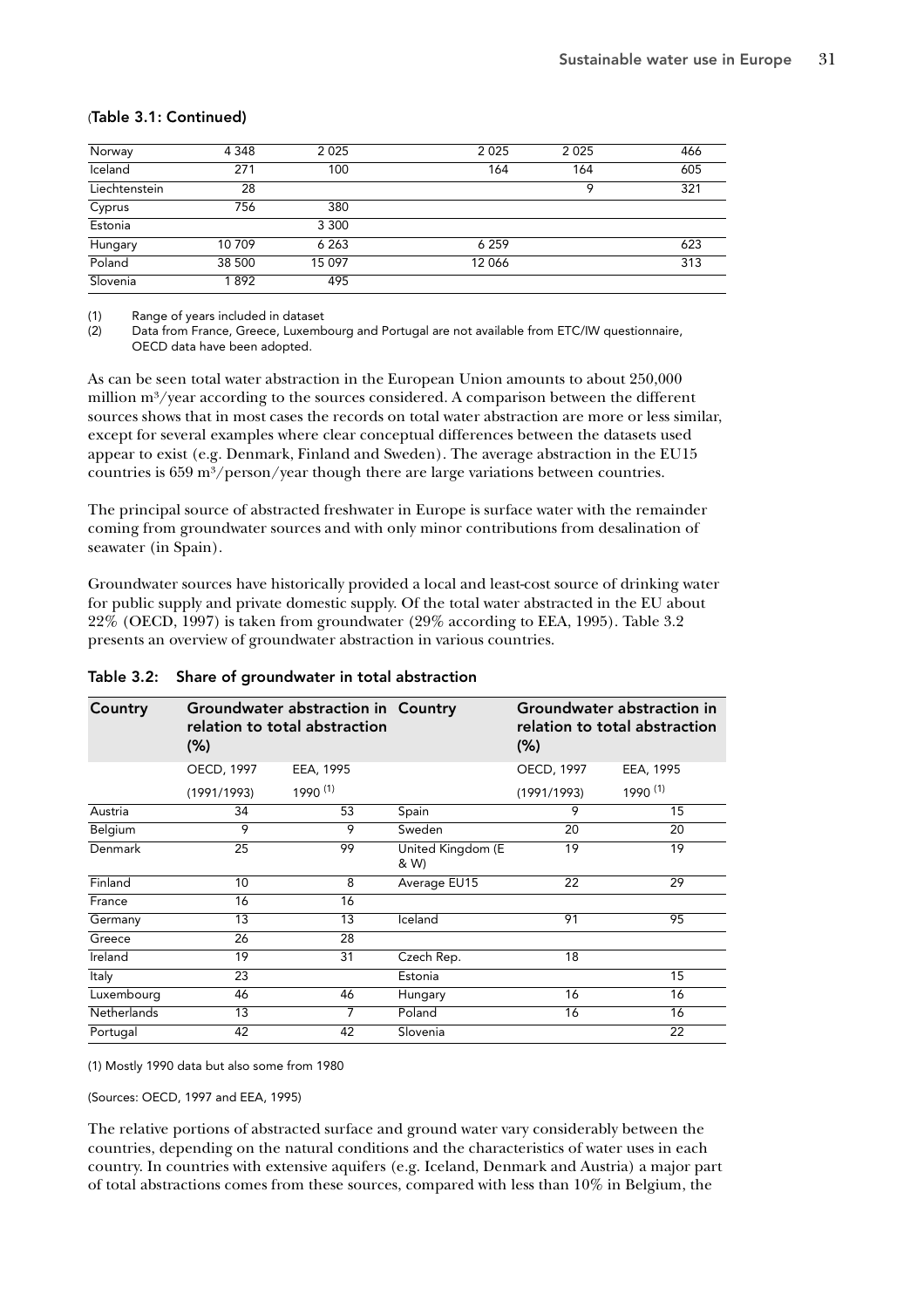Netherlands and Finland.

Table 3.3 shows the apportionment of **public water supplies** (not total water abstracted as given in Table 3.2) in Europe between the two primary sources, groundwater and surface waters.

Table 3.3: Apportionment of public water supply between groundwaters and surface waters (Eurostat 1997a, and ETC/IW 1998a ^)

|                    | Surface water Groundwater |       | Surface water Groundwater |                   |                   |  |  |  |  |
|--------------------|---------------------------|-------|---------------------------|-------------------|-------------------|--|--|--|--|
| Austria            | 0.7 <sup>3</sup><br>99.3  |       | Portugal                  | 20.1 <sup>0</sup> | 79.9              |  |  |  |  |
| Belgium - Brussels | 100.0                     | 0     | Spain                     | $77.4 * 5$        | $21.4*$           |  |  |  |  |
| - Flanders         | 48.5                      | 51.5  |                           |                   |                   |  |  |  |  |
| Denmark            | $0.0\,5$                  | 100.0 | Sweden                    | 51.0 <sup>4</sup> | 49.0              |  |  |  |  |
| Finland            | 44.4 <sup>4</sup>         | 55.6  | United Kingdom            | 72.6 <sup>4</sup> | 27.4              |  |  |  |  |
| France             | $43.6^{3}$                | 56.4  |                           |                   |                   |  |  |  |  |
| Germany            | 28.0 <sup>1</sup>         | 72.0  | Norway                    | 87.0 <sup>3</sup> | 13.0              |  |  |  |  |
| Greece             | 50.0 <sub>0</sub>         | 50.0  | Iceland                   | 15.9 <sup>5</sup> | 84.1              |  |  |  |  |
| Ireland            | 50.0 <sup>4</sup>         | 50.0  | Liechtenstein             | Ni                |                   |  |  |  |  |
| Italy              | $19.7^$                   | 80.3  | Switzerland               | $17.4^{\,4}$      | 82.6              |  |  |  |  |
| Luxembourg         | 31.0 <sup>5</sup>         | 69.0  | Czech Rep.                | 56.0 <sup>5</sup> | 44.0 <sup>5</sup> |  |  |  |  |
| Netherlands        | $31.\overline{8^{5}}$     | 68.2  |                           |                   |                   |  |  |  |  |

Notes:

\* Other public supply water sources amounting to 1.2% of total

^ For supplies greater than 5000 persons (ETC/IW 1998a)

| $5 = 1995$<br>$0 = 1990$<br>$3 = 1993$<br>$1 = 1991$<br>$4 = 1994$ |  |
|--------------------------------------------------------------------|--|
|--------------------------------------------------------------------|--|

In Austria, Denmark, Portugal, Iceland and Switzerland over 75% of the water for **public water supply** is abstracted from groundwater, between 50-75% in Belgium (Flanders), Finland, France, Germany, Ireland, Luxembourg and the Netherlands, and less than 50% in Norway, Spain, Sweden, United Kingdom, Belgium (Brussels) and Czech Republic (Eurostat, 1997). As groundwater is generally of superior quality to surface water and requires less treatment, groundwater reserves are increasingly being exploited in preference to surface water sources. In many parts of Europe this has led to over-abstraction and a lowering of the groundwater table resulting in the drying up of spring fed rivers, destruction of wetlands and, in coastal areas, saline intrusion of aquifers. (See ETC/IW 1998b for further details).

#### *3.1.2. Trends in total water abstraction*

The analysis of trends in the total abstraction of freshwater in Europe should take into account the important differences between data derived from different sources. Also particular climatic conditions over a given period (humid or dry years) can erroneously suggest general upward or downward trends which in reality may only be transitory.

Given the variety of phenomena observed it is, therefore, very difficult to identify a general trend in freshwater abstraction on a European scale. Figure 3.1 indicates the evolution of total freshwater abstraction in European countries as a percentage of the 1980 values, taking as reference the data given in the OECD Environmental Data Compendium (1997).

Looking at the different European regions (Figures 3.2 to 3.4), it appears that in most countries of Western and Northern Europe total water abstraction has been relatively stable, with a possible downward trend in Denmark, Finland, Sweden and the United Kingdom (Figure 3.2). It appears that in these countries a series of droughts in recent years has increased public awareness that water is a finite resource. The apparent downturn can also be attributed to a shift in management strategies, moving towards demand management strategies, reducing losses, using water more efficiently and recycling.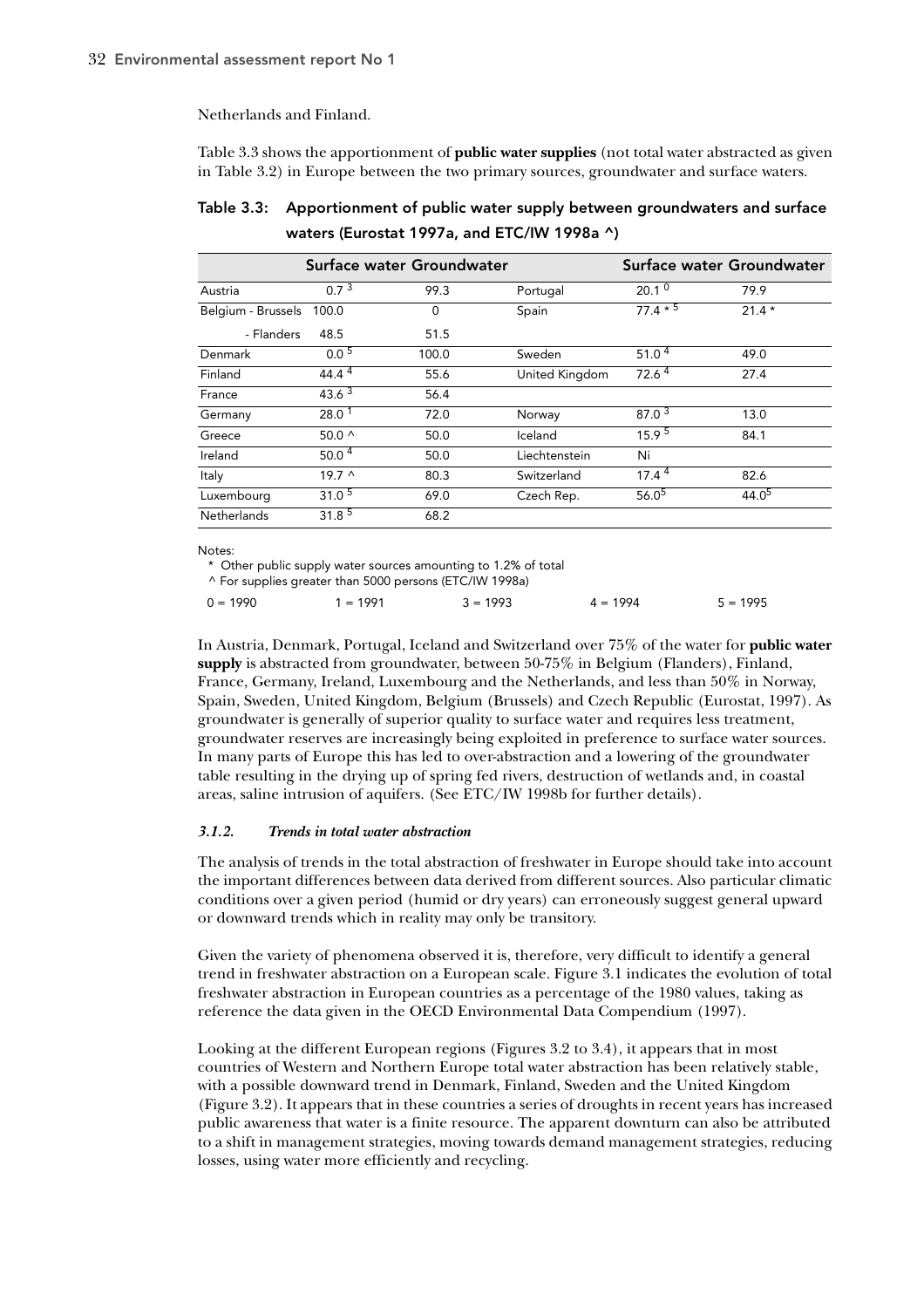In Eastern Europe, the political upheavals of 1989-1990 and the change from centralised to a market based economies help to explain the decline in the amount of water used in the Czech and Slovak Republics and in Poland. Total abstractions have been rising in Hungary. In southern European countries it appears that the growth in total water abstraction has been slowing down over recent years. Figure 3.4 shows a relatively stable water abstraction in Italy and Spain and a steady growth in Turkey, probably because of increasing irrigation.

Table 3.4 shows the rates of average annual increase in **total freshwater abstraction** in various European countries during the decades 1970-80 and 1980-90. It can be seen that in Greece, Spain, Italy and France the rates of average annual growth in total water abstraction during the period 1970-80 were close to 5%. In the period 1980-95, however, mean annual trends have been decreasing significantly in France and Germany, and they are below zero in Finland, the Netherlands, Sweden, United Kingdom and Spain.

| Country            | Mean annual trend in total<br>abstraction (%) |         | Country        | Mean annual trend in total<br>abstraction (%) |         |  |  |  |  |
|--------------------|-----------------------------------------------|---------|----------------|-----------------------------------------------|---------|--|--|--|--|
|                    | 1970-80                                       | 1980-95 |                | 1970-80                                       | 1980-95 |  |  |  |  |
| Austria            |                                               | 0.2     | Norway         | $-1.6$                                        |         |  |  |  |  |
| Belgium            | $-0.5$                                        |         | Portugal       |                                               |         |  |  |  |  |
| Denmark            |                                               | $-1.9$  | Spain          | 5.0                                           | $-1.2$  |  |  |  |  |
| Finland            | 1.2                                           | $-2.9$  | Sweden         | 0.1                                           | $-2.7$  |  |  |  |  |
| France             | 4.1                                           | 1.1     | United Kingdom | 0.2                                           | $-1.5$  |  |  |  |  |
| Germany            | 2.9                                           | 0.8     |                |                                               |         |  |  |  |  |
| Greece             | 5.0                                           |         | Estonia        |                                               | 0.5     |  |  |  |  |
| Italy              | 3.0                                           | 0.0     | Hungary        | 4.9                                           | 1.9     |  |  |  |  |
| Luxembourg         |                                               |         | Poland         | 3.4                                           | $-1.1$  |  |  |  |  |
| <b>Netherlands</b> | 1.1                                           | $-1.5$  |                |                                               |         |  |  |  |  |

#### Table 3.4: Trend in total water abstraction

(Source: EEA, 1995, OECD, 1997)

## Figure 3.1: Total freshwater abstractions in Europe 1980-1995



(Source: OECD/Eurostat, 1997)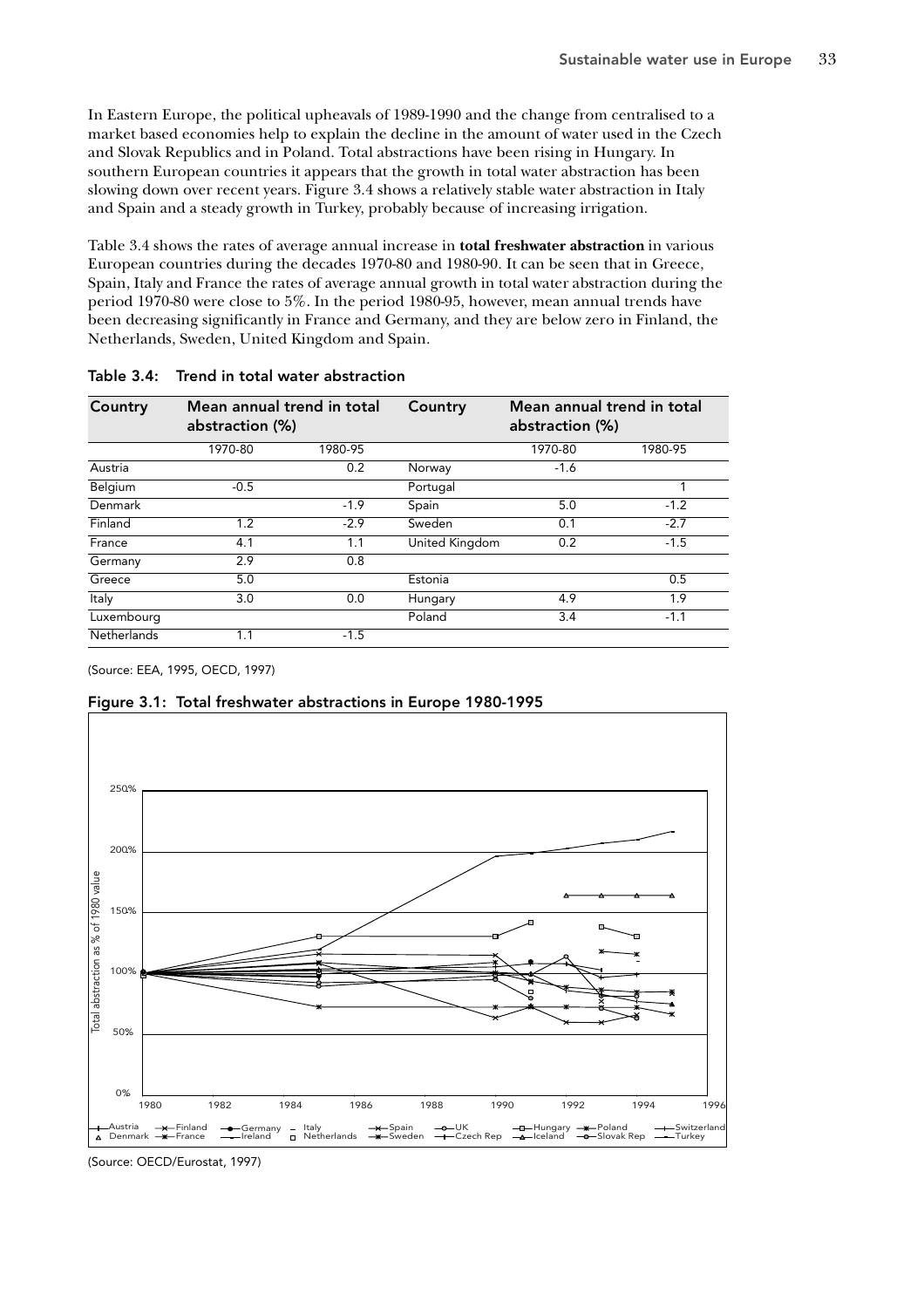

Figure 3.2: Trend in total freshwater abstractions in Western Europe, Percentage change in relation to 1980 (=100%)

(Source: OECD/Eurostat, 1997)





(Source: OECD/Eurostat, 1997)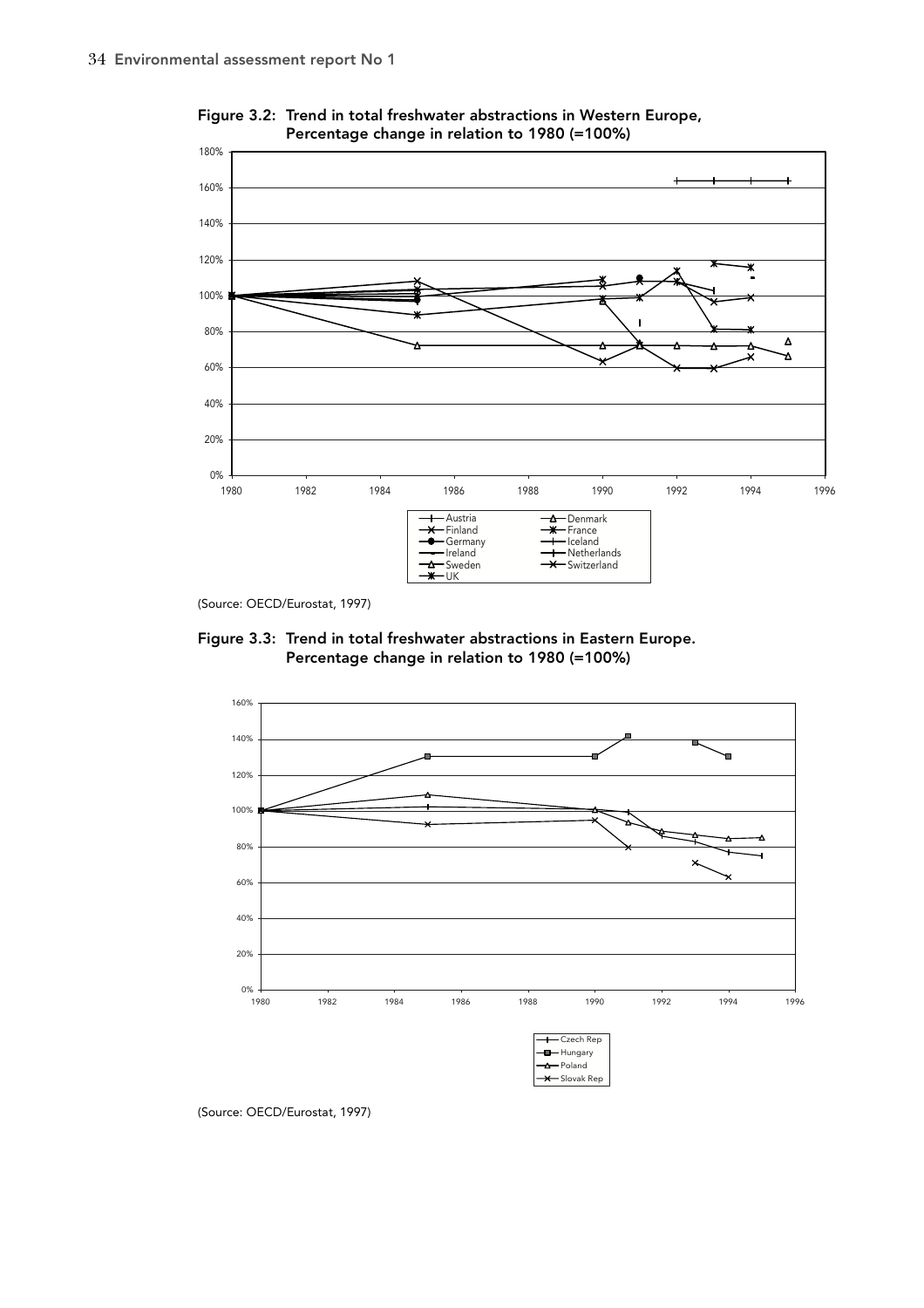

Figure 3.4: Trend in total freshwater abstractions in Southern Europe. Percentage change in relation to 1980 (=100%**)**

(Source: OECD/Eurostat, 1997)

### *3.1.3. Sectoral water use*

#### **General considerations**

A very variable picture appears when analysing the sectoral uses of water as reported by different sources. Table 3.5 shows the percentage use as given in the Dobris Assessment (EEA, 1995), the EC Environment Water Task Force (1997), OECD (1997) and ETC/IW questionnaire (1997). Here use for **energy** is taken to be water used for electricity generation either for cooling purposes or for hydro-power generation.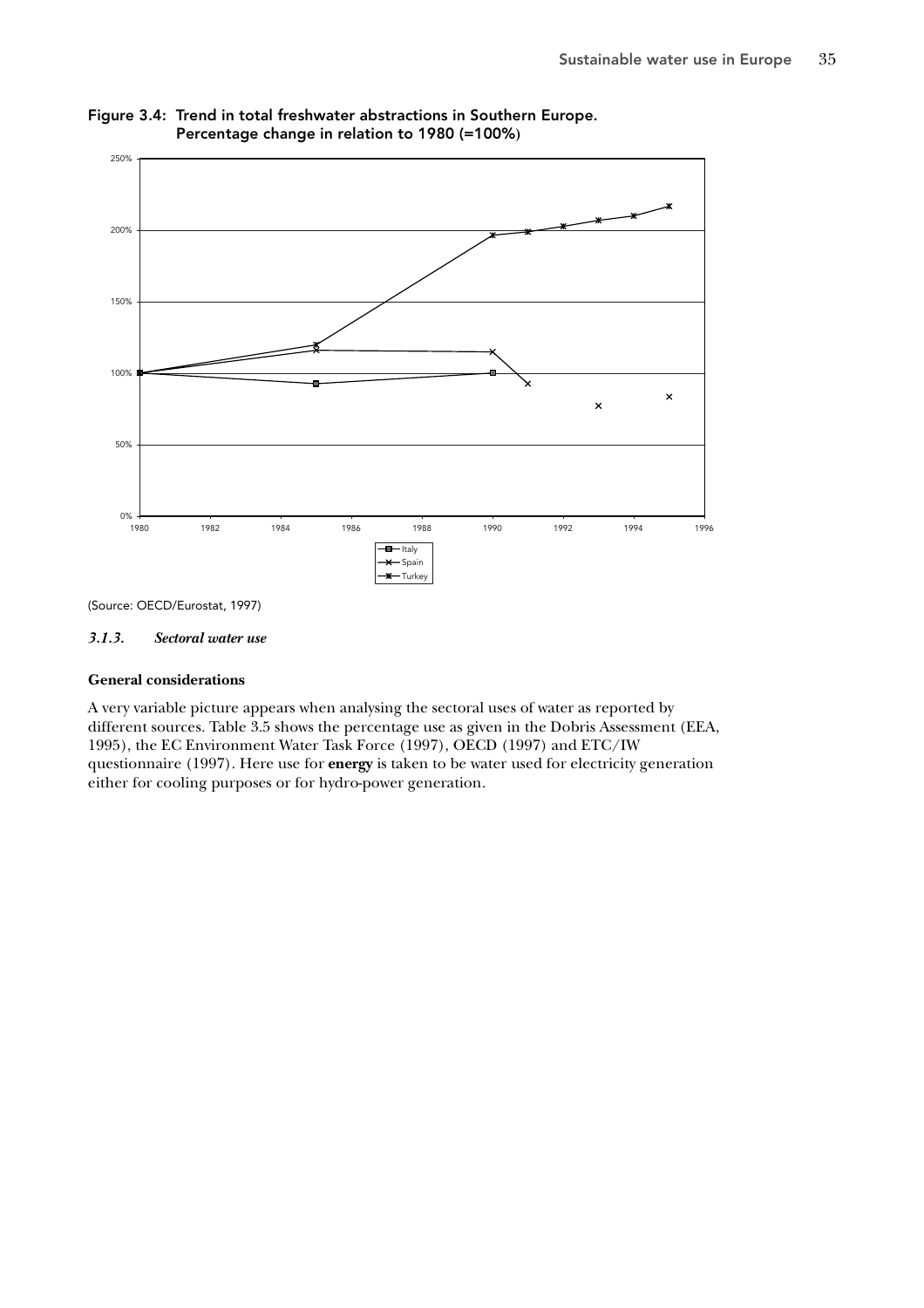| Country           | Total Abstraction<br>(Mm <sup>3</sup> /y) |                |                      |       | lUrban<br>℅    |                |              |              | Industry<br>%  |                |              |       | <b>Agriculture</b><br>% |                |                      |          | Energy<br>% |                |           |      |
|-------------------|-------------------------------------------|----------------|----------------------|-------|----------------|----------------|--------------|--------------|----------------|----------------|--------------|-------|-------------------------|----------------|----------------------|----------|-------------|----------------|-----------|------|
|                   | 1                                         | $\overline{2}$ | 3                    | $4*$  | 1              | $\overline{2}$ | 3            | $4 *$        | $\mathbf{1}$   | $\overline{2}$ | 3            | $4*$  | 1                       | $\overline{2}$ | $\overline{3}$       | 4        |             | $\overline{2}$ | 3         | $4*$ |
| Austria           | 2630                                      | 2120           | 2250                 | 2360  | 28             |                | 19 31.0 33.3 |              | 27             |                | 73 21.3 20.7 |       | 8                       | 8              | 8.9                  | 8.5      | 38          |                | 38.7      | 37.5 |
| Belgium           | 9030                                      | 9200           | $\ddot{\phantom{a}}$ | 7015  | 11             | 11             |              | .10.6        | 25             | 85             |              | 3.0   | $\overline{4}$          | $\overline{4}$ | $\ddot{\phantom{a}}$ | 0.2      | 65          |                |           | 73.4 |
| Denmark           | 4860                                      | 1200           | 887                  | 916   | 13             |                |              | 30 53.0 49.0 | 8              | 27             | 9.0          | 9.0   |                         |                | 8 43 15.8 38.2       |          | 72          |                | $\ddotsc$ |      |
| Finland           | 6353                                      | 3001           | 2437                 | 3345  | $\overline{7}$ |                | 12 17.2 12.6 |              | 25             |                | 85 66.4 33.2 |       | $\Omega$                | 2              | 0.9                  | 2.4      | 68          |                | 15.4      | 50.5 |
| France            | 37731                                     | 37730          | 40641                | 40641 | 16             |                | 16 14.6 14.6 |              | 12             | 69             | 9.7          | 9.7   |                         |                | 13 15 12.1 12.1      |          | 59          |                | 63.5      | 63.5 |
| Germany           | 49000                                     | 58852          | 46272                | 58852 | 13             |                | 11 14.1      | 6.5          | 25             |                | 85 23.7 11.0 |       | 3                       | $\overline{4}$ |                      | 3.1      | 59          |                | 62.2      | 28.8 |
| Greece            | 9425                                      | 6945           | 5040                 | 5040  | 8              |                | 8 12.2 12.2  |              | 1              | 29             | 2.7          | 2.7   |                         |                | 56 63 82.5 82.5      |          | 35          |                | 1.8       | 1.8  |
| Ireland           | 997                                       | 793            | 1176                 | 1212  | 47             |                | 10 40.0 38.8 |              | 25             |                | 74 21.3 20.6 |       |                         |                | 0 16 15.2 14.8       |          | 28          |                | 25.9      | 22.8 |
| Italy             | 44972                                     | 56200          | 56200                | 56200 | 18             |                | 14 14.2 14.2 |              | 17             |                | 27 14.2 14.2 |       |                         |                | 46 59 57.3 57.3      |          | 20          |                | 12.5      | 12.5 |
| Luxembourg        | 92                                        | 59             | 57                   | 57    | 46             |                | 52 58.9 58.9 |              | 30             |                | 45 24.5 24.5 |       | $\Omega$                | 2              | 0.4                  | 0.4      | 24          |                |           |      |
| Netherlands       | 11196                                     | 14481          | 7806                 | 12676 | 11             | 5              | 8.0          | 8.0          | 12             | 61             | 4.0          | 4.0   | 30 34                   |                | 1.0                  | 1.0      | 46          |                | 87.0      | 87.0 |
| Portugal          | 10849                                     | 7288           | 7288                 | 7288  | 9              | 15             | 7.9          | 7.9          | $\overline{7}$ | 37             | 3.3          | 3.3   |                         |                | 79 48 52.6 52.6      |          | 4           |                | 36.8      | 36.8 |
| Spain             | 37092                                     | 36900          | 33288                | 35323 | 12             |                | 12 12.9 13.2 |              | 5              | 26             | 5.6          | 4.6   |                         |                | 65 62 72.4 68.2      |          | 18          |                | 9.0       | 13.9 |
| Sweden            | 11588                                     | 2932           | 2725                 | 2709  | 8              |                | 36 35.0 34.6 |              | 15             |                | 56 27.7 54.6 |       | $\mathbf{1}$            | 9              | 3.9                  | 6.4      | 76          |                | 2.5       | 2.6  |
| United<br>Kingdom | 13754                                     | 14237          | 9342                 | 12117 | 49             |                | 52 65.4 52.3 |              | 17             | 47             | 5.5          | 7.0   | 1                       | 1              |                      | 1.6 14.2 | 33          |                | 2.8       | 14.2 |
| <b>Total EU</b>   | 249569 251938 215410 245761               |                |                      |       |                |                |              |              |                |                |              |       |                         |                |                      |          |             |                |           |      |
| Liechtenstein     |                                           |                |                      | 9     |                |                |              | .64.4        |                |                |              | .35.6 |                         |                |                      |          |             |                |           |      |
| Iceland           |                                           | 100            | 164                  | 164   |                |                | 31 50.0 50.0 |              |                | 63             | 6.1          | 6.1   |                         | 6              |                      |          |             |                |           |      |
| Norway            |                                           | 2025           | 2025                 | 2025  |                |                | 20 26.6 26.6 |              |                |                | 72 68.1 68.1 |       |                         | 7              | 3.4                  | 3.4      |             |                |           |      |
| Switzerland       |                                           | 1166           | 2665                 | 2595  |                |                | 23 42.1      |              |                | 73             |              |       |                         | 4              |                      |          |             |                | 57.9      |      |

Table 3.5: Sectoral use of water in Europe

1 Task Force 2 Dobris 3 OECD 4 ETC/IW

(Source: Different sources. Data from France, Greece, Luxembourg and Portugal are not available from ETC/IW questionnaire, OECD data have been adopted)

As it can be seen there are some significant differences in the sectoral uses from the various information sources. Also the sum of the different percentage sectoral uses does not necessarily add up to 100% for each country. This is illustrated in Table 3.6 where the statistics made available for the ETC/IW (column 4 in Table 3.5) are summed and the percentage deficits or surpluses (in terms of accounting for all the water abstracted) are given. As pointed out above these differences and shortfalls can be attributed to different definitions of the concepts analysed. For example, different approaches exist with regards to the inclusion of municipal water use and of industries supplied through the urban network in the records of public water supply (PWS). Similarly the definition of industrial use may vary in relation to the inclusion or otherwise of cooling water for thermal and nuclear power plants or hydroelectric power production. This again demonstrates the **urgent need** for a common approach to quantify water resources at a European level.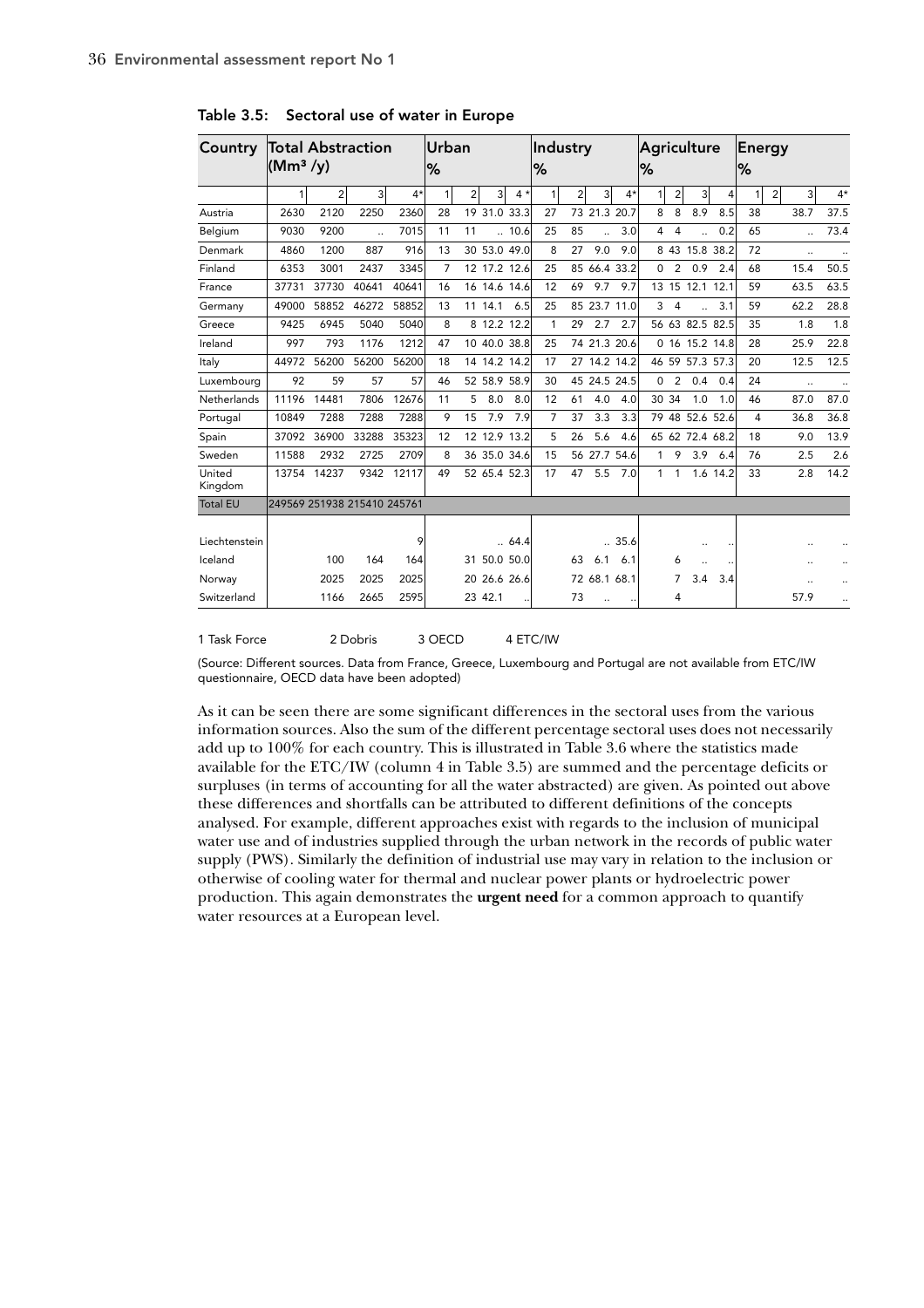| Country | Sum of colmn 4<br>values (1) | <b>Deficit</b> | Country            | Sum of colmn<br>4 values (1) | <b>Deficit</b><br>Surplus (+) |
|---------|------------------------------|----------------|--------------------|------------------------------|-------------------------------|
| Austria | 100                          | $\Omega$       | Luxembourg         | 83.8                         | 16.2                          |
| Belgium | 87.2                         | 12.8           | <b>Netherlands</b> | 100                          | 0                             |
| Denmark | 96.2                         | 3.8            | Portugal           | 100.6                        | $+0.6$                        |
| Finland | 98.7                         | 1.3            | Spain              | 99.9                         | 0.1                           |
| France  | 99.9                         | 0.1            | Sweden             | 98.2                         | 1.8                           |
| Germany | 49.4                         | 50.6           | United Kingdom     | 87.7                         | 12.3                          |
| Greece  | 99.2                         | 0.8            | Liechtenstein      | 100                          | $\Omega$                      |
| Ireland | 97.0                         | 3.0            | Iceland            | 62.1                         | 37.9                          |
| Italy   | 98.2                         | 1.8            | Norway             | 98.1                         | 1.9                           |

# Table 3.6: Sum of sectoral uses of freshwater as reported to the ETC/IW, 1997

(1) Sum of Urban, Industry, Agriculture and Energy use as given in Table 3.5, column 4

Using the figures reported to the ETC/IW (column 4 in Table 3.5), the average percentage uses of the total abstracted freshwater in Europe are:

- urban water demand 14.1%;
- agriculture 30.1%;
- industry 10.4%, cooling water excluded;
- water for electricity produces (energy) 31.8%; and,
- other miscellaneous or non-defined uses 13.6%.

The proportional use across the 5 sectors in each of the EU15 countries is illustrated in Figure 3.5.





(1) Excluding water for cooling

(2) Water for electricity generation including cooling water and hydropower

(3) Others – remaining volume of total abstracted water, used for undefined, other uses.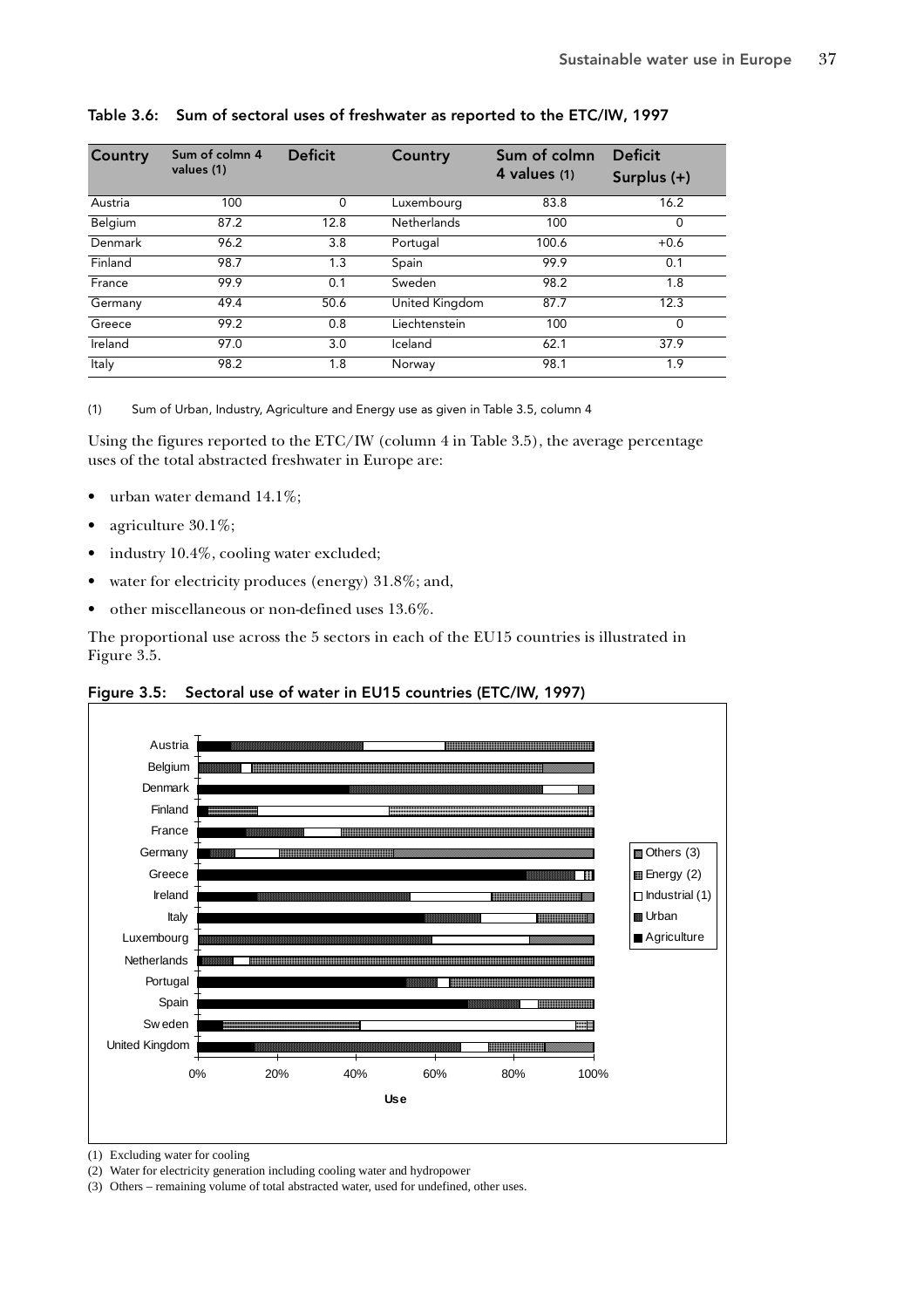Urban water demand is the dominant user sector in many Western European and Nordic countries, but is of lesser importance in Eastern Europe and the Mediterranean countries. This demand rose steadily from 1980 to 1990 in most countries, driven by rising population, and increases in per-capita consumption as the standard of living improved. It is expected that household use will stabilise or even decline in the future reflecting demographic trends and use of more water-efficient appliances.

Agricultural demand in all countries is dominated by irrigation. In the Mediterranean countries, agriculture is the most important use of abstracted water, accounting for about 80% of total demand in Greece, more than 50% in Italy, 68% in Spain and 52% in Portugal (ETC/ IW, 1997). This is in marked contrast to Northern and Eastern European countries where, on average, less than 10% of the resources are used for irrigation. The volume of irrigation water applied depends on climate, the crop being cultivated, the area being irrigated and the method of application.

Industrial use of water varies greatly between countries and comparisons are complicated by the possible inclusion of cooling water. The quantities of water abstracted for cooling are generally far in excess of that used by industrial processes (e.g. 95% of all industrial water use in Hungary is for cooling). However, this is regarded as a "non-consumptive" use as water is generally returned to source unchanged apart from an increase in temperature and some contamination by biocides. In most European countries industrial abstractions have been declining slowly since 1980. In Western Europe this is due, primarily, to economic recession with plant closures in heavy water-using industries such as textiles, iron and steel and a move towards less water intensive service industries. Technological improvements in water using equipment and increased recycling are also contributing to the decline. In Eastern Europe, abstractions have declined due to falling industrial production.

The following sections give a detailed analysis of the specific features and trends of water use observed in the various sectors.

## **Urban water demand**

As already pointed out the share of urban water demand varies considerably between different countries. According to the figures collected by the ETC/IW (1997) the proportion of water for urban use in total abstraction ranges from around 6.5% in Germany to over 50% in the United Kingdom. (Table 3.7).

| Country | Share of water for<br>urban use in total<br>abstraction in 1995 |      | Country        | Share of water for<br>urban use in total<br>abstraction in 1995 |                   |
|---------|-----------------------------------------------------------------|------|----------------|-----------------------------------------------------------------|-------------------|
|         | Million $m3$                                                    | %    |                | Million $m3$                                                    | %                 |
| Austria | 786                                                             | 33.3 | Italy          | 7980                                                            | 14.2              |
| Belgium | 744                                                             | 10.6 | Luxembourg     | 35                                                              | 58.9              |
| Denmark | 449                                                             | 49   | Netherlands    | 1014                                                            | 8.0               |
| Finland | 421                                                             | 12.6 | Portugal       | 576                                                             | 7.9               |
| France  | 5946                                                            | 14.6 | Spain          | 4 6 6 7                                                         | 13.2              |
| Germany | 3826                                                            | 6.5  | Sweden         | 937                                                             | 34.6              |
| Greece  | 615                                                             | 12.2 | United Kingdom | 6 3 3 7                                                         | 52.3              |
| Ireland | 470                                                             | 38.8 | <b>EU15</b>    | 34 803                                                          | 14.1<br>(average) |

#### Table 3.7: Share of urban water abstraction in total abstraction in 1995

Note information for 1995 or the last year available

(Source: OECD, 1997 and ETC/IW questionnaire, 1997)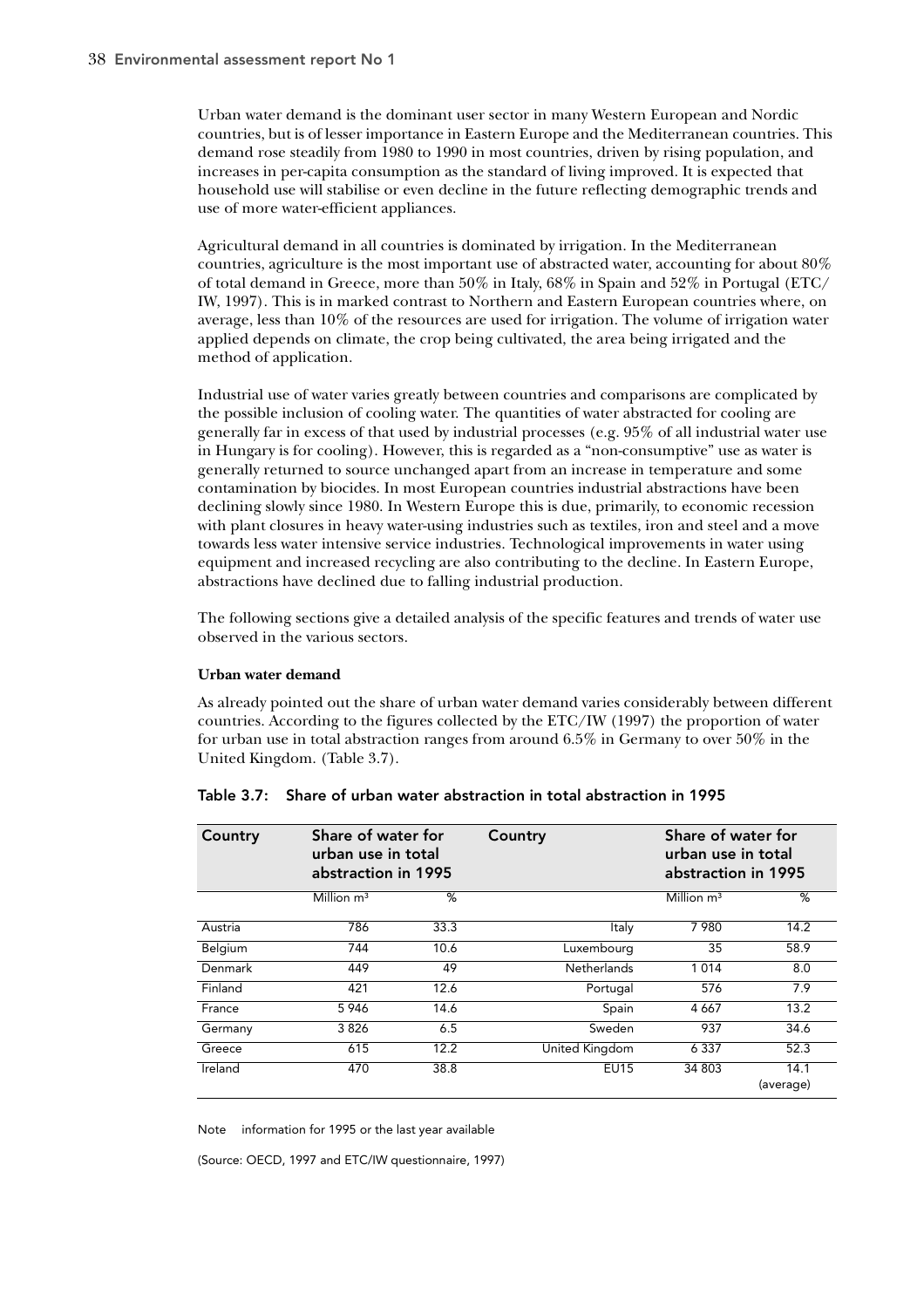Since in most countries water demand for urban use not only includes water demand of households but also industry, agriculture, small businesses, public services and recreational water demand, separate statistics on water use of households are often difficult to obtain. A report of the ICWS (1996) describes the proportion of household use in water demand for urban use for several countries, indicating figures within the range of 30-60% of the total demand of water for urban use (Table 3.8).

| Country         | Share of household<br>demand in total water<br>demand for urban<br>$use(\%)$ |  |  |  |
|-----------------|------------------------------------------------------------------------------|--|--|--|
| Netherlands     | 57                                                                           |  |  |  |
| <b>Bulgaria</b> | 39                                                                           |  |  |  |
| Greece: Athens  | 58                                                                           |  |  |  |
| Iraklion        | 32                                                                           |  |  |  |
| United Kingdom  | 44                                                                           |  |  |  |
| Hungary         | 41                                                                           |  |  |  |

Table 3.8: Proportion of households demand in total demand for urban use

#### **Trends in water demand for urban use and households**

Water use of households and small businesses in terms of litres per capita per day show large differences between countries (Table 3.9). Denmark, Germany, Luxembourg and Sweden decreased their consumption whereas between 1980 and 1995 in countries like Austria, Belgium, France, Italy, Norway, Switzerland and especially the Netherlands, there were significant increases over the same period.

| Country            | <b>Water consumption</b><br>(I/capita per day)<br><b>Households and small business</b> |      |  |  |  |  |  |
|--------------------|----------------------------------------------------------------------------------------|------|--|--|--|--|--|
|                    | 1980                                                                                   | 1995 |  |  |  |  |  |
| Austria            | 155                                                                                    | 162  |  |  |  |  |  |
| Belgium            | 104                                                                                    | 120  |  |  |  |  |  |
| Denmark            | 165                                                                                    | 145  |  |  |  |  |  |
| France             | 109                                                                                    | 156  |  |  |  |  |  |
| Germany            | 137                                                                                    | 132  |  |  |  |  |  |
| Italy              | 211                                                                                    | 249  |  |  |  |  |  |
| Luxembourg         | 183                                                                                    | 169  |  |  |  |  |  |
| <b>Netherlands</b> | 142                                                                                    | 175  |  |  |  |  |  |
| Norway             | 154                                                                                    | 160  |  |  |  |  |  |
| Spain              | 157                                                                                    | n/d  |  |  |  |  |  |
| Sweden             | 195                                                                                    | 191  |  |  |  |  |  |
| Switzerland        | 229                                                                                    | 237  |  |  |  |  |  |
| United Kingdom     | 154                                                                                    | n/d  |  |  |  |  |  |

Table 3.9: Households and small business use per capita and day

(Source: IWSA, 1997)

In Eastern European countries household water use is estimated to be within the range of 150 to 300 l/capita/day (Table 3.10).

Water demand for urban use has increased over the last years (from 1975-1980 to 1990) in the countries covered by the ICWS report, although there are important differences between countries (Table 3.11).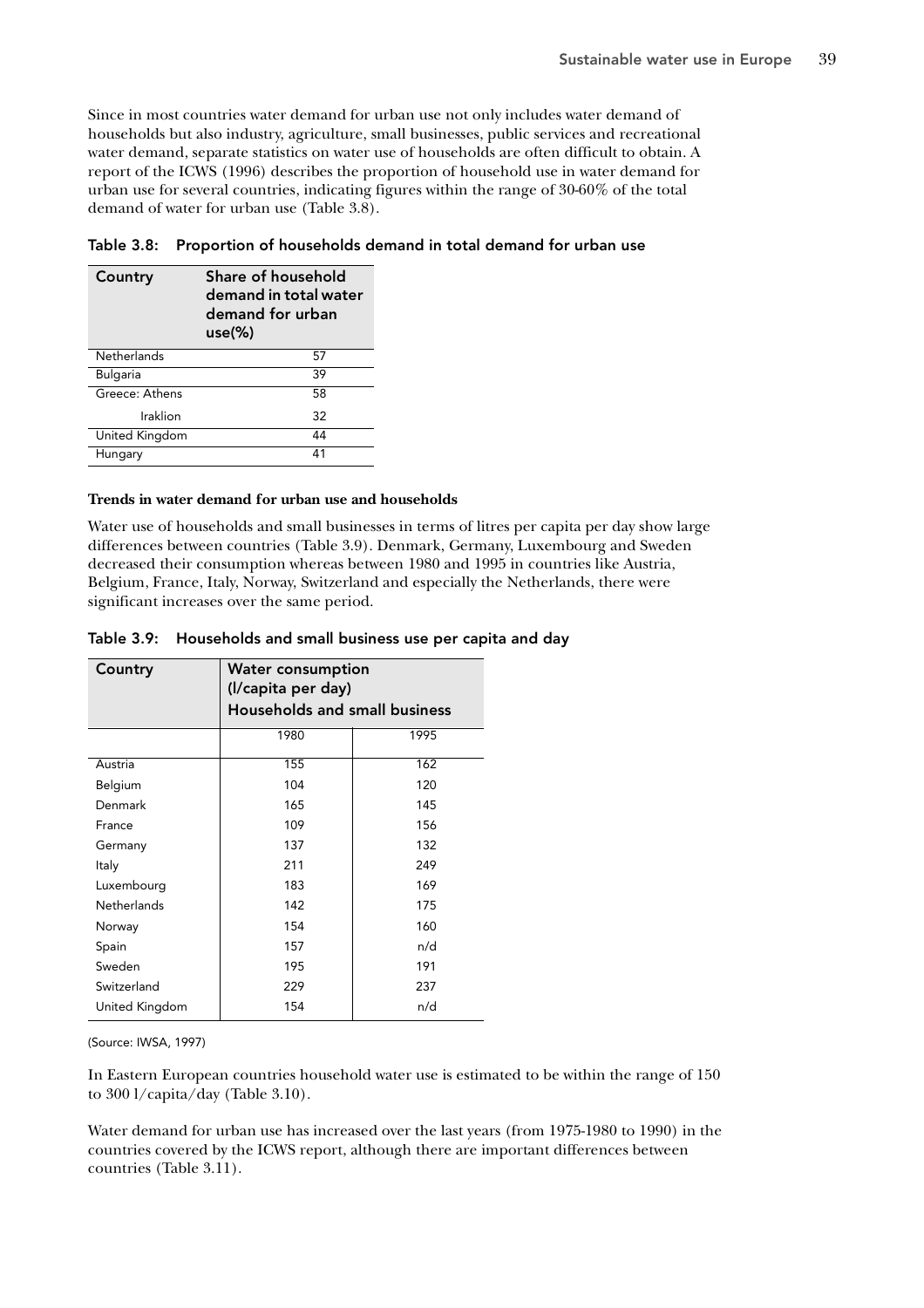The estimates of future water demand for urban use, over the next 30 years, differ between the countries considered in the ICWS report. Demand is expected to increase further in France, Greece, the Netherlands and the United Kingdom. Stable demand is forecast in Hungary (compared with 1990) and a decrease is expected in Bulgaria and Italy. These trends have been estimated based on assumptions of an increase in population and changes in lifestyle (further penetration of water consuming appliances, changing habits, etc.), increase in water prices (e.g. Bulgaria) as well as growing public awareness leading to a more economic water use.

| Countries                 | Households use<br>per capita<br>(I/cap/day) |
|---------------------------|---------------------------------------------|
| <b>Bulgaria</b>           | 116                                         |
| Croatia                   | $350^{(1)}$                                 |
|                           | $140^{(2)}$                                 |
| Czech Republic            | 150                                         |
| Hungary                   | 180                                         |
| Poland                    | $203^{(1)}$                                 |
|                           | $51^{(2)}$                                  |
| Romania                   | 240                                         |
| Slovak Republic           | 179                                         |
| Moldova                   | 300                                         |
| <b>Russian Federation</b> | $260^{(1)}$                                 |
|                           | 93(2)                                       |
| Ukraine                   | 330                                         |

Table 3.10: Households water use in Eastern European countries

(1) in urban areas

(2) in rural areas

(Source: WSSCC, 1995)

|  | Table 3.11: Evolution of water consumption in households (I/capita/day) |  |  |
|--|-------------------------------------------------------------------------|--|--|
|  |                                                                         |  |  |

| Country                               | 1970 | 1975 | 1980 | 1990 | 1975-90  | 2000 | 2020 |
|---------------------------------------|------|------|------|------|----------|------|------|
|                                       |      |      |      |      | increase |      |      |
| Bulgaria                              | 200  | 208  | 215  | 217  | 5%       | 171  | 181  |
| France                                |      | 127  | 135  | 157  | 24%      | 180  | 192  |
| The Netherlands                       | 97   | 108  | 118  | 131  | 22%      | 143  | 153  |
| United Kingdom<br>(England and Wales) | 108  | 116  | 123  | 147  | 27%      | 155  | 178  |

(Source: ICWS, 1996)

The ICWS report provides past trends and forecasts of household use per capita for Bulgaria, France, the Netherlands and the United Kingdom. In all these countries households use has increased by about 25% between the 1970s and 1990, except Bulgaria with 5%, and is expected to increase further, but at a lower rate, again with the exception of Bulgaria where forecasts predict a decrease.

#### **Comparison of household water use in urban and rural areas**

Analysis of household use in eight geographical areas in France shows an overall increase in both urban and rural areas from 1975 to 1990 with water use in rural areas being about 13% lower than in urban areas. However, the increase has been greater for the rural population (+30% between 1975 and 1990) than for the urban population (+24% over the same period), due to the increase in the number of domestic equipment and changes in dwelling types. Differences in household water use are also observed between regions. From 1975 to 1990,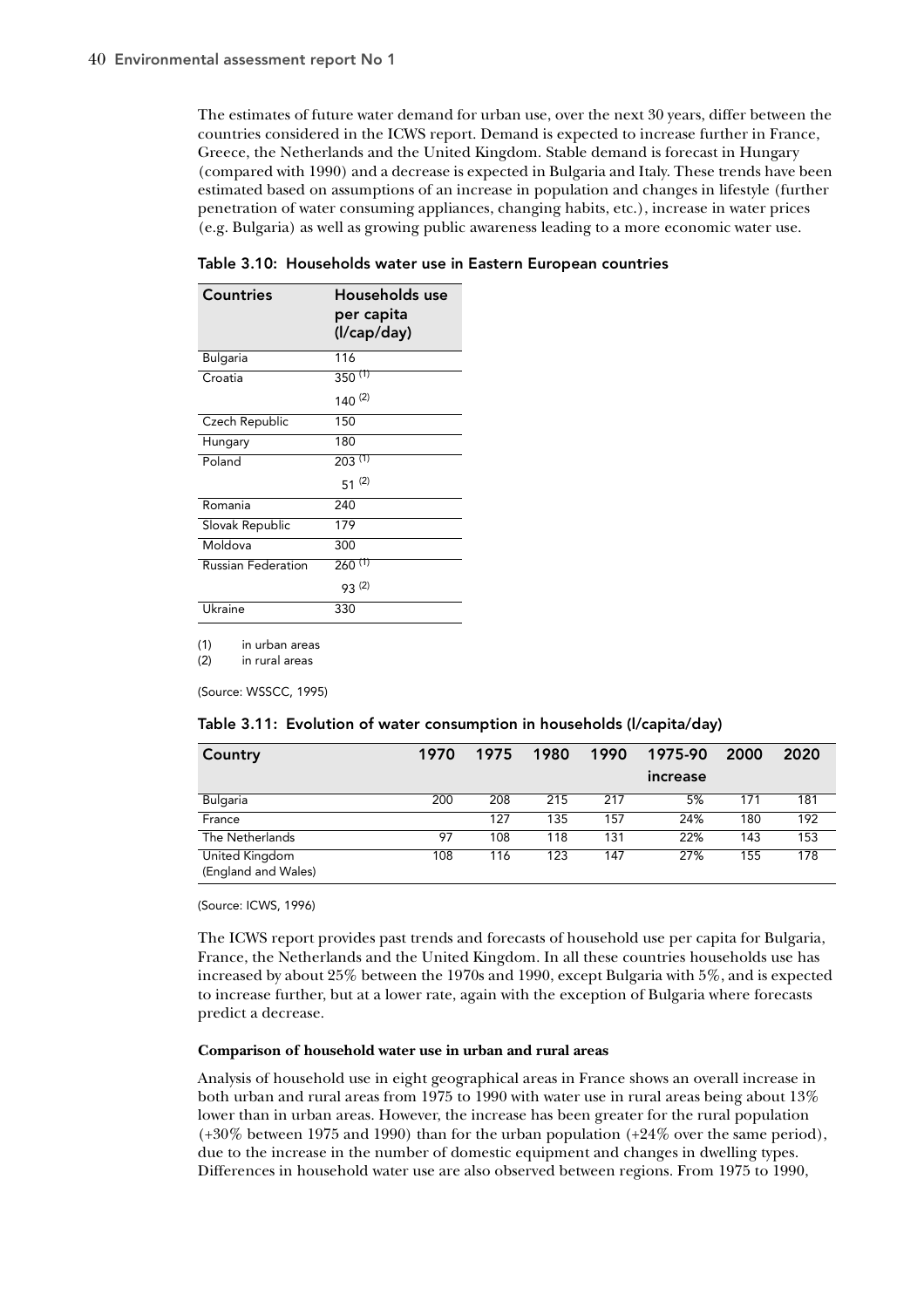water use in Northern France showed the highest increase (+34%) but remained the lowest numerically (32.7 and 43.2 m<sup>3</sup>/inh/year respectively) in comparison with other French regions. In contrast the Mediterranean area is characterised by the greatest household water use (61.4 and 73.8  $\text{m}^3$  /inh/year respectively) with an increase of 19% over the same period (FNDAE 1993).

#### **Analysis of the evolution of water demand for urban use and household water use**

There are different factors which have some influence on the evolution of the habits of consumers: tariff systems, prices, water availability, public campaigns**,** increase or decrease of the population, evolution of the industrial sector and others. Nevertheless, the increase in public water supply is mainly explained by the increase in domestic water use, resulting from the increase in population and the modification of living standards (new equipment such as washing machines, more attention being paid to hygiene, garden watering, etc.).

The evolution of household water use in the Netherlands, and in the south and east of the United Kingdom, indicates that the use of water for the washing clothes and dishes, and for flushing toilets, was roughly stable between the mid 1970s and the 1990s. It is expected to remain at the same level for the next years. The main increases in the past and expected in the future relate to water use for showers and baths (+30/40% between 1975 and 1990 and +30% between 1990-2020) and for gardens and lawns (+ 425% and 152% respectively for south and east of the United Kingdom). In Barcelona, Spain, the water used per inhabitant decreased from 74.4  $\rm m^3$  /year in 1987 to 70.6  $\rm m^3$  /year in 1996, nevertheless the household use increased from 59.2% of the total water used to 65.1% for the same period.

The analysis of water demand in France from 1981 to 1993 shows a progressive increase in urban water demand (including domestic, collective and commercial demand) from 1981- 1989, due to the increase in domestic use per capita, population size and movement of population to peri-urban areas (individual houses with garden). However, after the increase in the volume of municipal abstraction in France from 42 billion  $m^3$  /year in 1975 to 62 billion  $m^3$ /year in 1989, abstractions decreased to 60 in 1993. The key factors explaining this reduction are the:

- widespread use of more efficient appliances in domestic and collective locations (push button taps, low flush volume toilets, rationalisation of municipal uses such as street cleaning or park watering, etc.);
- reduction of network losses;
- possible levelling off of domestic use per capita due to increased public awareness, increase in water prices); and,
- economic recession affecting small businesses.

#### **Water use in industry**

Industrial water use excluding cooling accounts for about 10.4% of total water abstraction in the countries considered in this study. The use of cooling water for power generation and hydro-power is estimated to be around 31.8% of total abstraction. Table 3.12 gives the respective shares in EU15.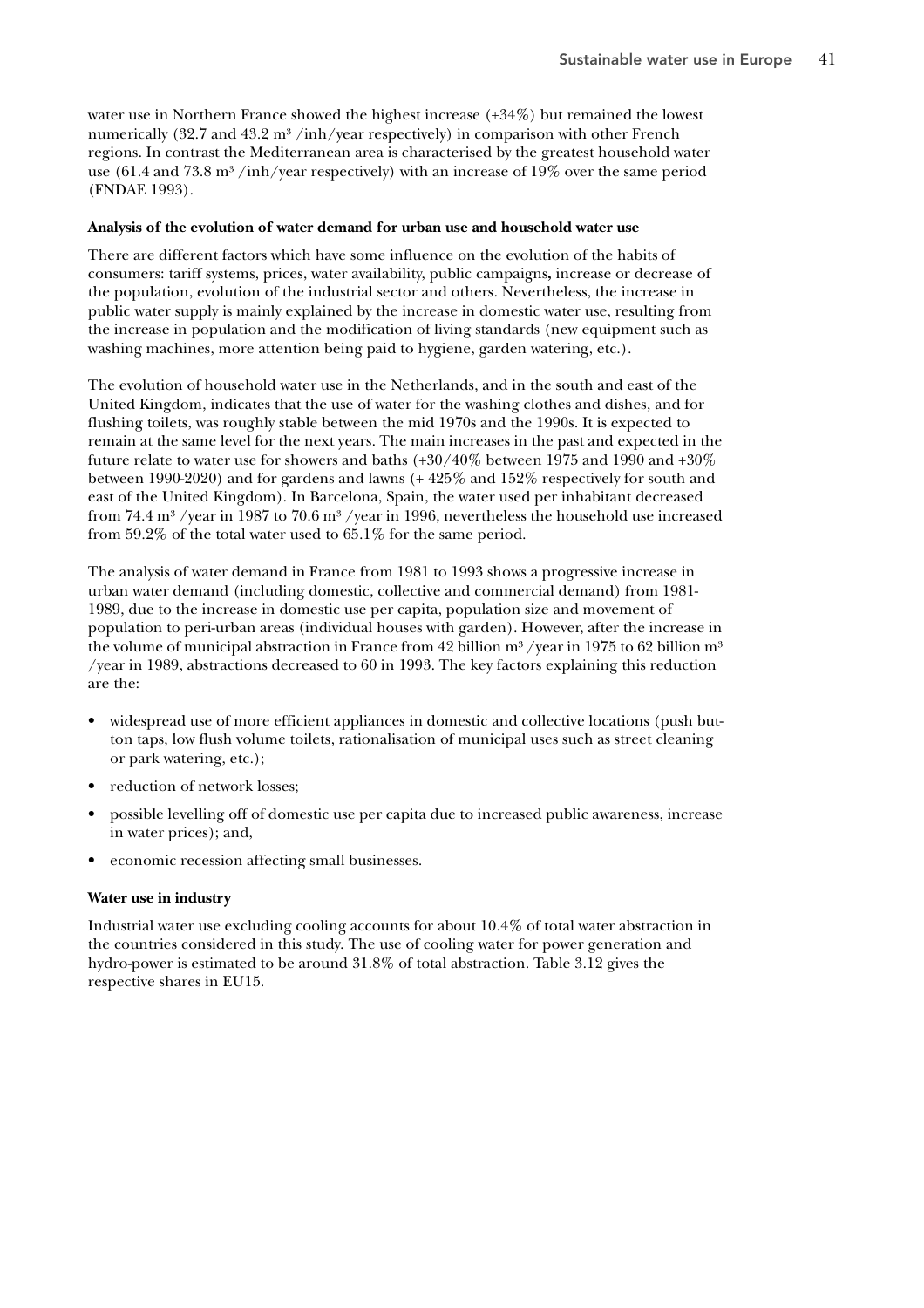| Country        | Industrial water use<br>(excluding cooling) |           | Country            | Cooling for power<br>generation and<br>hydropower* |           |
|----------------|---------------------------------------------|-----------|--------------------|----------------------------------------------------|-----------|
|                | Million m <sup>3</sup>                      | ℅         |                    | Million m <sup>3</sup>                             | ℅         |
| Austria        | 489                                         | 20.7      | Austria            | 885                                                | 37.5      |
| Belgium        | 210                                         | 3.0       | Belgium            | 5 1 4 9                                            | 73.4      |
| Denmark        | 82                                          | 9.0       | Denmark            | $\Omega$                                           | $\Omega$  |
| Finland        | 1 1 1 1                                     | 33.2      | Finland            | 1690                                               | 50.5      |
| France         | 3 9 4 2                                     | 9.7       | France             | 25 835                                             | 63.5      |
| Germany        | 6475                                        | 11.0      | Germany            | 16 952                                             | 28.8      |
| Greece         | 136                                         | 2.7       | Greece             | 91                                                 | 1.8       |
| Ireland        | 250                                         | 20.6      | Ireland            | 277                                                | 22.8      |
| Italy          | 7980                                        | 14.2      | Italy              | 7 0 2 5                                            | 12.5      |
| Luxembourg     | 14                                          | 24.5      | Luxembourg         | $\Omega$                                           | $\Omega$  |
| Netherlands    | 507                                         | 4.0       | <b>Netherlands</b> | 11028                                              | 87.0      |
| Portugal       | 241                                         | 3.3       | Portugal           | 2682                                               | 36.8      |
| Spain          | 1647                                        | 4.6       | Spain              | 4915                                               | 13.9      |
| Sweden         | 1479                                        | 54.6      | Sweden             | 70                                                 | 2.6       |
| United Kingdom | 848                                         | 7.0       | United Kingdom     | 1721                                               | 14.2      |
| Total EU15     | 25 411                                      | 10.4      | Total EU15         | 111 612                                            | 31.8      |
|                |                                             | (average) |                    |                                                    | (average) |

Table 3.12: Share of industrial water use in total abstraction

(Source: ETC/IW, 1997)

Includes cooling water for power plants and hydroelectric power use. The water can be used again several times downstream

In many European countries (e.g. Denmark, France and the United Kingdom), industrial water demand has been decreasing through the 1980s and 1990s. In France, abstractions fell from 5107 Million m<sup>3</sup>/year to 3942 Million m<sup>3</sup>/year between 1985 and 1995. A variety of possible reasons help to explain this trend, some of which are directly related to efficiency improvements while others refer to external factors influencing industrial activity:

- economic climate: impact on water use especially where closures of major water-consuming industries have occurred (e.g. the coal and steel industry in the north-eastern part of France);
- stricter controls and charges on effluents encourage industries to reduce the volume of effluents (reducing total water use as a means to reduce pollution);
- legislation which affects water use: for example in the plastic transformation industry closed circuits are now compulsory for all new factories (Arrête, 1993).
- policies of individual companies and industries aiming to reduce water costs (which in some regions have increased significantly over the past decade) and to present an environmentally-friendly image;
- availability of new technologies with lower water requirements.

In parallel to the general decreasing trend, it has been observed that demand for better quality and a greater variety of products may increase water requirements in certain industrial sectors (e.g. more colours in the textile industry, greater variety and different qualities of paper products, larger numbers of chemical products).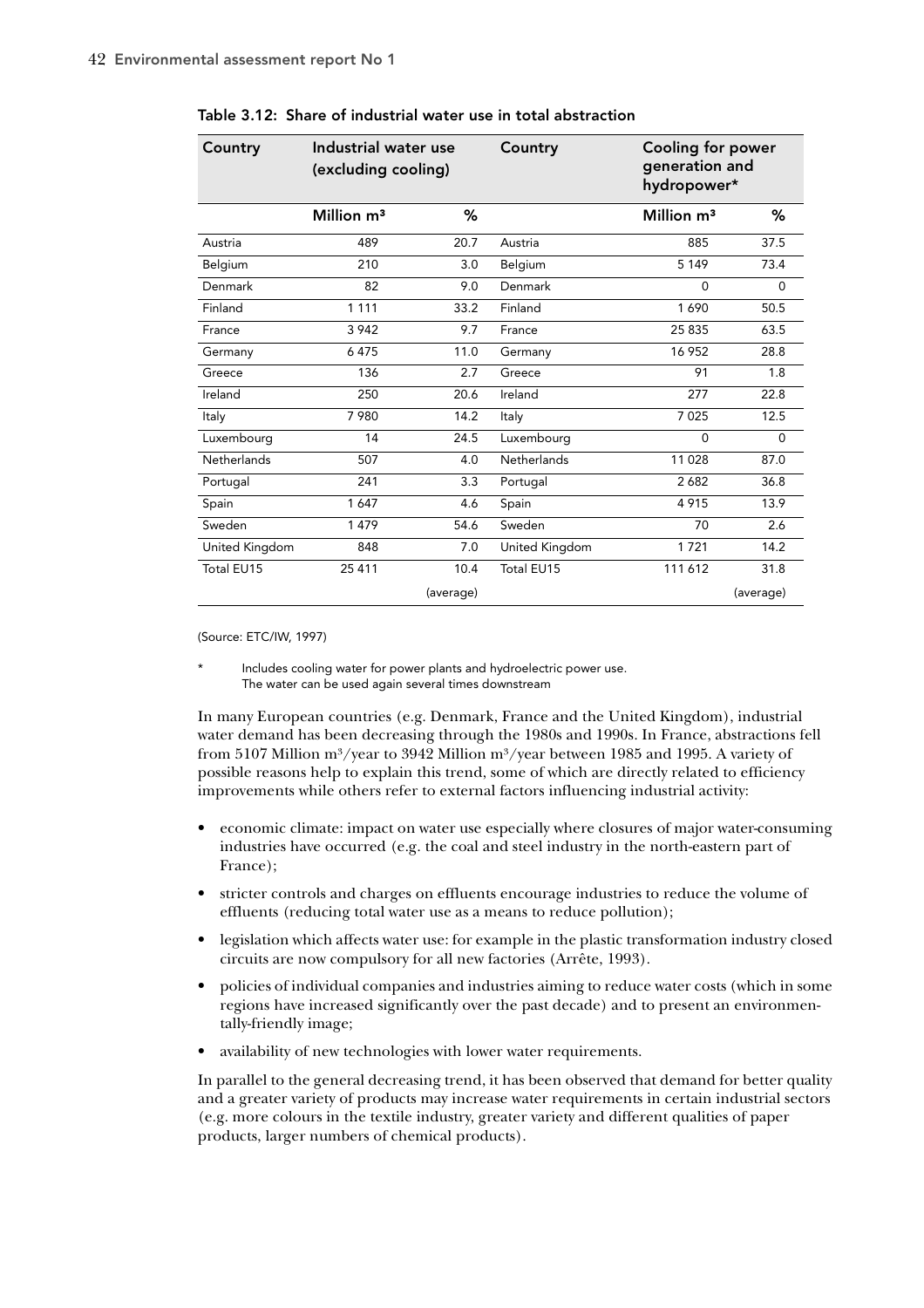In Germany power generation uses  $28.8$  billion  $m<sup>3</sup>$  of water per year and is the largest water user, followed by the manufacturing sector which uses 11 billion  $m^3$ , including 2.9 billion  $m^3$  of groundwater (statistics of the Federal Statistics Office).

Because of the limited availability of data and the variety of sectors and products considered it is extremely difficult to evaluate efficiency of industrial water use. One possible means of measuring water use efficiency is to calculate the specific water use per unit of product generated.

Specific water use (product) = Feed water volume Product (measured in tonnes, litres or other units)

Data are available for example for dairy products (water required per litre of milk produced) or for paper (water required per tonne of paper produced). In some cases, it is more appropriate to measure the specific water use in terms of certain raw materials, because of the difficulty of providing a simple measure of products. This is the case with abattoirs (water required per carcass processed) or many food processing industries.

| Specific water use (input) = | Feed water volume                                 |
|------------------------------|---------------------------------------------------|
|                              | Input (measured in tonnes, litres or other units) |

In either case, the industrial processes considered (inputs and end products) must be similar, if meaningful comparisons are to be obtained. For example, a comparison of specific water use in sugar factories using pre-washed beet and unwashed beet would give distorted results. In many cases economies of scale are observed for different-sized factories applying identical processes.

Detailed surveys are therefore required to determine average values of specific water use. As data are more readily available on factories that have taken steps towards reducing their water demand, there tends to be more information about more recent uses of water. The following products and units of measure have been chosen for comparison of industrial water use in different European countries.

| Product         | <b>Observation</b>                                                                                                                                                                               |
|-----------------|--------------------------------------------------------------------------------------------------------------------------------------------------------------------------------------------------|
| 1 litre of beer |                                                                                                                                                                                                  |
| 1 litre of milk | Water used in milk factories (excludes water use of farms and consumption<br>of animals)                                                                                                         |
| 1 kg of cloth   |                                                                                                                                                                                                  |
| 1 kg of paper   | Volume of water used to make paper from dry pulp (water used to produce<br>pulp is not included)                                                                                                 |
| 1 kg of steel   | Steel production from the delivered ore to the raw steel product (does not<br>include water used in ore production nor water used for making special<br>steels or for surface treatment of steel |
| 1 kg of sugar   | Water used to wash beet not included (washing is often done before the<br>beet reaches the sugar factory)                                                                                        |

Table 3.13 provides data on specific water uses obtained for various products in different countries.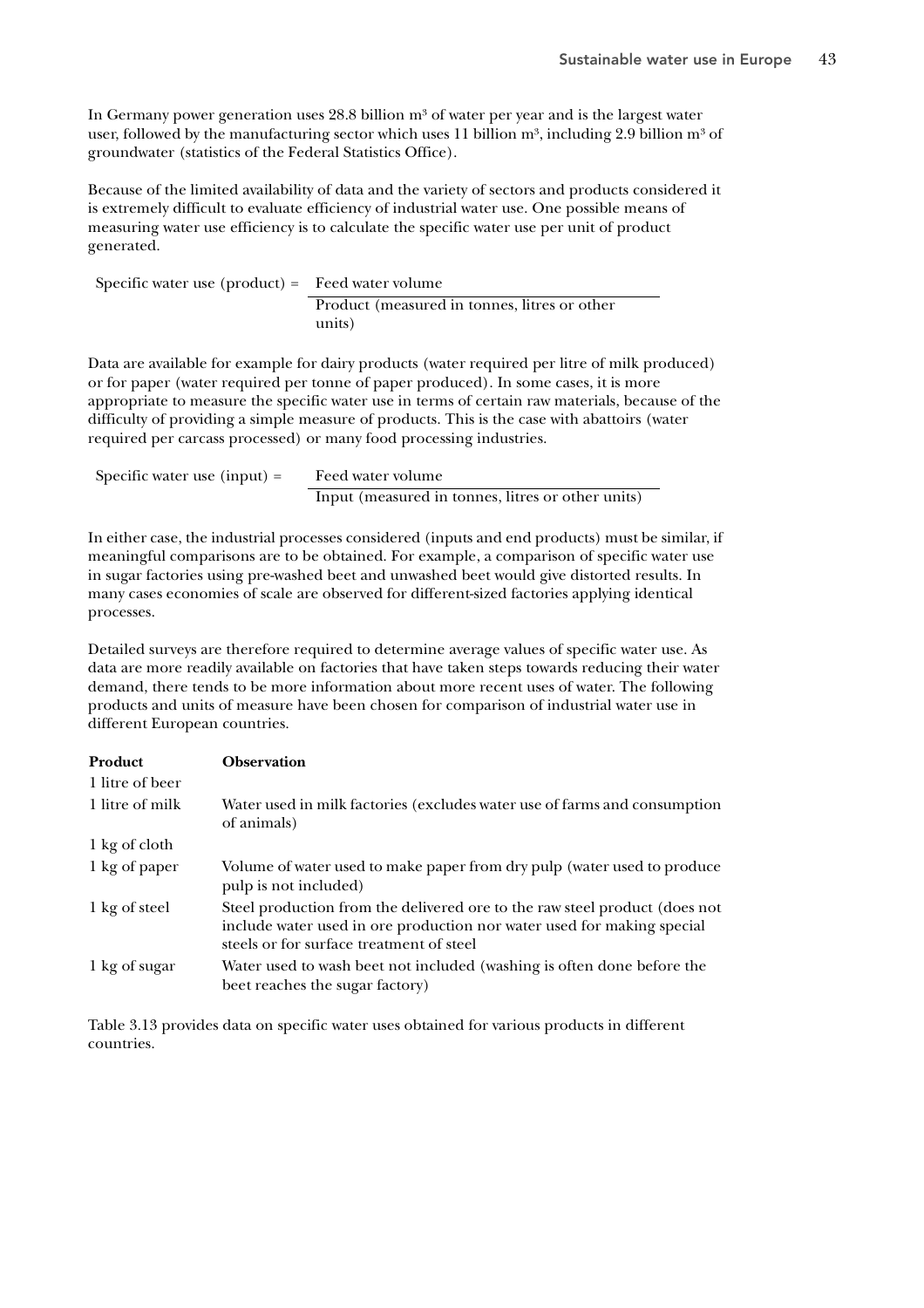| Country           |                    | Water used to produce: |                    |                  |                  |                  |
|-------------------|--------------------|------------------------|--------------------|------------------|------------------|------------------|
|                   | 1 litre of<br>beer | 1 litre of<br>milk     | 1 kg of<br>cloth   | 1 kg of<br>paper | 1 kg of<br>steel | 1 kg of<br>sugar |
| Austria           | 10                 | 5                      | N/d                | $150^{(4)}$      | 15               | 15               |
| Denmark           | 3.4                |                        |                    |                  |                  |                  |
| France            | 25                 | $1$ to $4$             | N/d                | 250 to 500       | 300 to 600       | 21 to 35         |
| Ireland           | 8                  |                        |                    |                  | $4 - 5$          |                  |
| Norway            | 10                 | 1 to 1.5               | 130 (all<br>kinds) | 20               | 30               | n/d              |
| Spain             | $6$ to $9$         | $1$ to $5$             | 8 to 20<br>(wool)  | 250              | 30               | $3.5$ to $5$     |
| Sweden            | $3$ to $5$         | 1.3                    | $40 - 50$          | 20               | $0.6$ to $5.3$   | 0.5              |
| United<br>Kingdom | $6.5^{(1)}$        | 2.9                    | $6 - 300^{(2)}$    | 15-30            | 100              | $1.5^{(3)}$      |

Table 3.13: Specific water use of industrial production

Notes:

(1) Estimated range of water use 2-10 litres

(2) Depends on the type of cloth and on the dyeing process

(3) Estimated range 0.7-6 litres

(4 Printing paper

(Source: ETC-IW, 1997)

The data given tend to be rather different depending on the institution issuing them. They should therefore be treated with extreme caution, keeping in mind the great diversity of industrial processes and the variety of input and product specifications.

Another way of evaluating the effectiveness of water use in different industrial processes is to relate the volumes of water used with the output of the respective sectors in monetary terms. In a detailed study this comparison could be made for different branches and products, obtaining values for the productivity of water in different industrial applications.

In this present study the average productivity of water in industry has been determined by calculating the ratio between national industrial production and industrial water use. It has to be understood that this approach is extremely general, disregarding not only the extreme variations of water productivity between different branches but also the impact of different industrial uses on water quality. Also considerable uncertainty exists as regards the volume of industrial water used in various countries. Nonetheless the comparison could be useful in evaluating in general terms the way in which industries in various countries utilise aquatic resources.

The volume of industrial water use in the EU amounts to about 25 billion m<sup>3</sup> /year (ETC/IW, 1997). With a total industrial production of around 2 600 billion US\$/year an average productivity of approximately 100 US\$/ $\mu$ <sup>3</sup> results. Efficiency of industrial use of water shows large variation across Europe (Table 3.14) ranging from highly efficient use in Denmark to poorly efficient use in Finland, Italy and Sweden.

Considering the limitations of the methodology applied and the possible distortions of the data used described above, the data should be interpreted carefully and be seen above all as indicative reference values, establishing the basis for further investigations.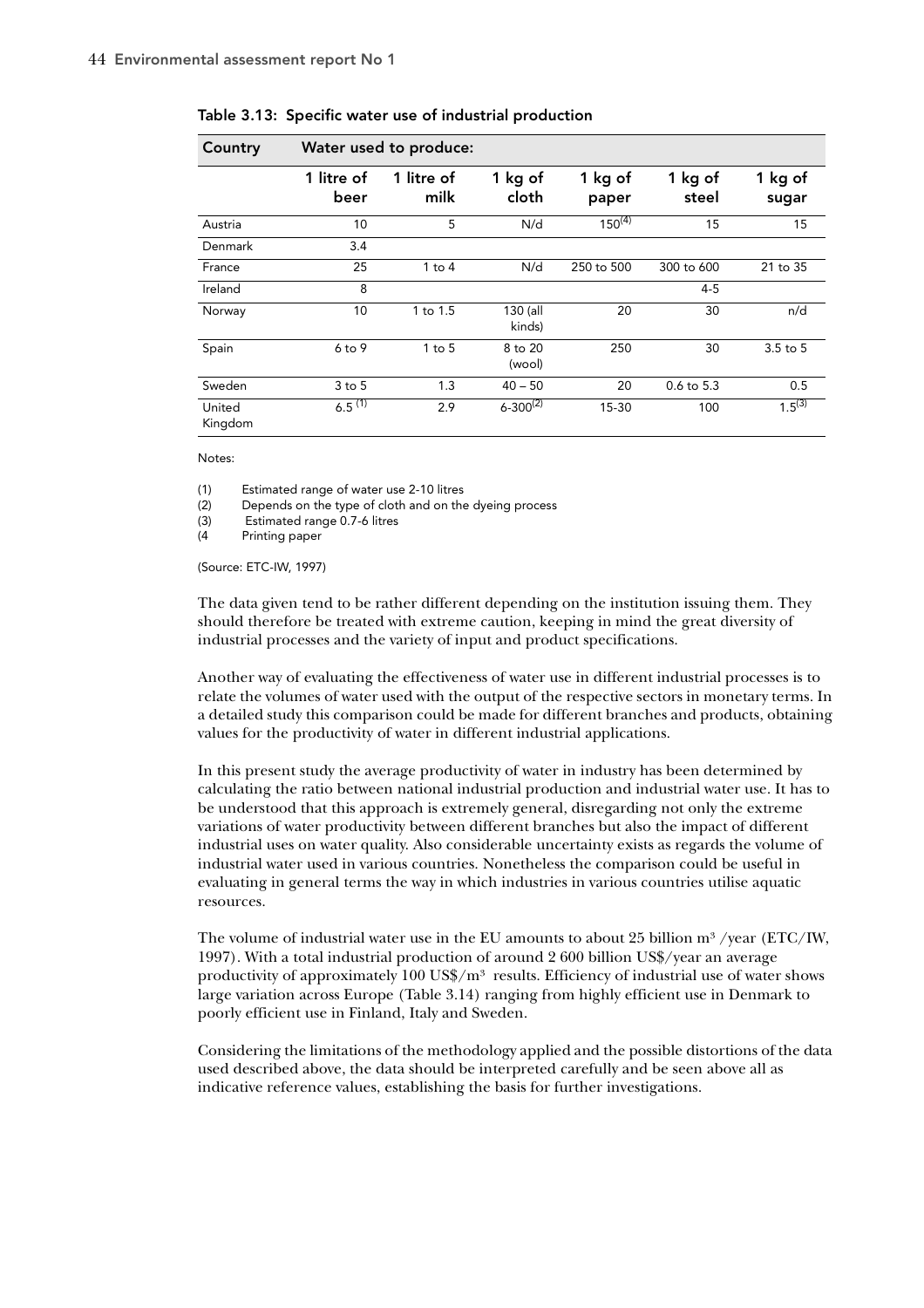| Country | Industrial<br>production<br>1994<br>(in $10^9$ US\$) | Productivity<br>of water use<br>(in US\$/m <sup>3</sup> ) | Country            | Industrial<br>production<br>1994<br>(in $10^9$ US\$) | Productivity<br>of water use<br>(in $US\frac{5}{m^3}$<br>$m3$ ) |
|---------|------------------------------------------------------|-----------------------------------------------------------|--------------------|------------------------------------------------------|-----------------------------------------------------------------|
| Austria | 81                                                   | 166                                                       | Luxembourg         | 6                                                    | 428                                                             |
| Belgium | 74                                                   | 352                                                       | <b>Netherlands</b> | 107                                                  | 211                                                             |
| Denmark | 41                                                   | 500                                                       | Portugal           | 38                                                   | 158                                                             |
| Finland | 35                                                   | 32                                                        | Spain              | 192                                                  | 117                                                             |
| France  | 411                                                  | 104                                                       | Sweden             | 62                                                   | 42                                                              |
| Germany | 828                                                  | 128                                                       | United Kingdom     | 305                                                  | 360                                                             |
| Greece  | 25                                                   | 184                                                       |                    |                                                      |                                                                 |
| Ireland | 21                                                   | 84                                                        |                    |                                                      |                                                                 |
| Italy   | 345                                                  | 43                                                        | <b>Total EU15</b>  | 2 5 6 9                                              | 101 (average)                                                   |

## Table 3.14: Productivity of water use in industry

(Source: OECD, 1996 and 1997)

## **Agricultural water use**

On average agriculture accounts for about 30% of total water abstraction in the EU15. In countries where a significant proportion of the total agricultural area is cultivated by means of irrigation this share rises to over 50%. Table 3.15 represents the respective percentages for EU15 countries.

|  |  |  |  |  | Table 3.15: Share of agricultural water use in total abstraction |
|--|--|--|--|--|------------------------------------------------------------------|
|--|--|--|--|--|------------------------------------------------------------------|

| Country | Share of agriculture   |      | Country        | Share of agriculture |      |
|---------|------------------------|------|----------------|----------------------|------|
|         | Million m <sup>3</sup> | %    |                | Million $m3$         | %    |
| Austria | 201                    | 8.5  | Italy          | 32 203               | 57.3 |
| Belgium | 14                     | 0.2  | Luxembourg     | 0.22                 | 0.4  |
| Denmark | 350                    | 38.2 | Netherlands    | 127                  | 1.0  |
| Finland | 80                     | 2.4  | Portugal       | 3833                 | 52.6 |
| France  | 4918                   | 12.1 | Spain          | 24 0 94              | 68.2 |
| Germany | 1825                   | 3.1  | Sweden         | 173                  | 6.4  |
| Greece  | 4 1 8 3                | 82.5 | United Kingdom | 1721                 | 14.2 |
| Ireland | 179                    | 14.8 |                |                      |      |
|         |                        |      | <b>EU15</b>    | 73 901               | 30.1 |

Data from 1995 or the latest year available

(Source: ETC/IW, 1997)

Over the past decades the trend in agricultural water use has, in general, been upwards, because of increasing irrigation. However, it appears that more recently in several countries the rate of increase of the irrigated area has been diminishing. From 1990, the irrigated area tended to be stable in Austria, Denmark, Finland, Ireland, the Netherlands and Portugal, and there has been a decreasing trend especially in the United Kingdom, Germany and Italy. However, there has been growth in France, Spain and Greece (Figure 3.6).

The intensity of irrigation in different countries obviously varies depending on the climate, the crops cultivated and the farming methods applied. The role of irrigation is completely different in Southern European countries, where it is an essential element of agricultural production, compared to Central and Western Europe, where irrigation is frequently a means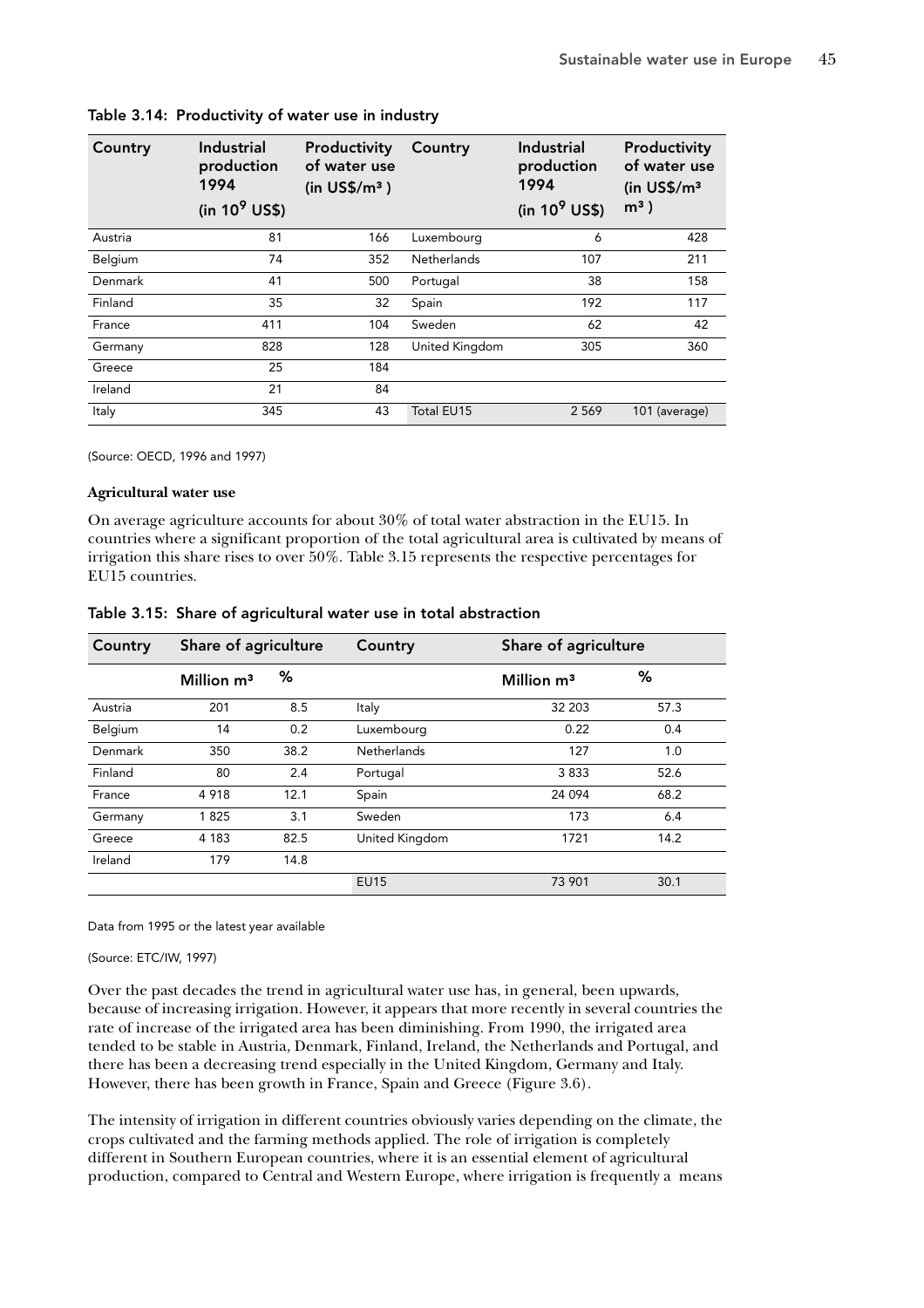to improve production in dry summers. Consequently, the mean water allocation, defined as water supply per irrigated area, varies considerably. Table 3.16 presents the respective values obtained in the EU15 countries, taking as a reference data supplied to the ETC/IW, 1997.

With a total irrigated surface in EU15 of about 11.3 million hectares and a total agricultural water use of around 73 000 million m<sup>3</sup>/year the mean water allocation is about 6 500 m<sup>3</sup>/ha/ year. As already pointed out the differences between the various countries are considerable, due to different climates, crops and irrigation methods.



Figure 3.6: Evolution of the irrigated land, in EU15 (1980-2010)

(Source: ETC/IW, 1998)

| Table 3.16: Mean water allocation per irrigated area |  |
|------------------------------------------------------|--|
|------------------------------------------------------|--|

| Irrigated area Mean water<br>1993<br>(in 1000 ha) | allocation<br>(in m <sup>3</sup> /ha/y) |
|---------------------------------------------------|-----------------------------------------|
| 4                                                 |                                         |
| 1                                                 |                                         |
| 435                                               | 885                                     |
| 64                                                | 1 250                                   |
| 1485                                              | 3312                                    |
| 475                                               | 3842                                    |
| 1 3 1 4                                           | 3183                                    |
|                                                   |                                         |
| 2710                                              | 11883                                   |
| 560                                               | 227                                     |
| 630                                               | 6 0 8 4                                 |
|                                                   | 6978                                    |
| $\overline{115}$                                  | 1 504                                   |
| 108                                               | 15 935                                  |
|                                                   |                                         |
| 11 354                                            | 6 509                                   |
|                                                   | 3453                                    |

(Source: FAO, 1995; ETC/IW, 1997)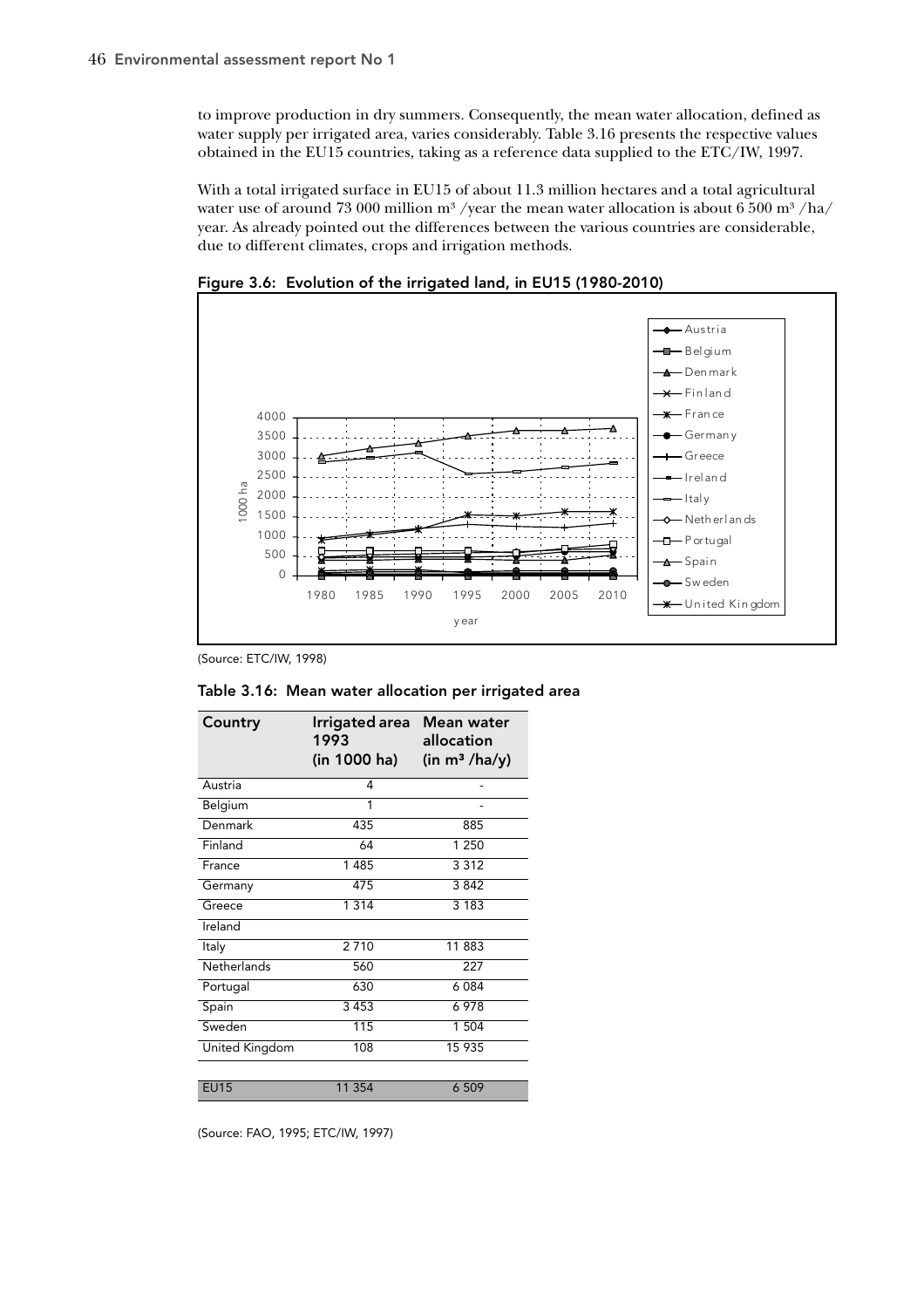## 3.2. Climate change

Climate change, resulting from global warming, is a global environmental issue identified by the EU as one of the key environmental themes to be tackled under the Fifth Environmental Action Programme. Global warming is expected to take place as a result of increasing amounts of anthropogenic emissions of gases that affect the absorption and emission of radiation in the atmosphere.

The water cycle plays an extremely important role in the climate system, both conditioning the climate and being affected by it. Changes in precipitation can bring about changes not only in run-off magnitude and temporality, but also in frequency and intensity of storms and droughts. Long-term temperature changes undoubtedly cause alterations to evapotranspiration, soil moisture and seepage to the deepest layers. Such changes in the surface water content in turn modify vegetation cover, which initiates a chain reaction, affecting cloud formation, the Earth's albedo and precipitation.

Over the next few decades, climate change may add to the pressures on European water resources. As it is not possible to forecast precisely Europe's future climate, estimates of the potential effect of climate change are derived from a range of reasonable scenarios of the future and on simulations from climate models. According to the second report on scientific evaluation of the Intergovernmental Panel on Climate Change (IPCC, 1996) a temperature increase of 1º C to 3.5º C, which together with an increase in precipitation in Northern Europe and a decrease in Southern Europe, could lead to a reduction in renewable water resources in Southern Europe. Furthermore, a temperature increase could cause snow to melt earlier, increasing winter run-off and reducing the thawing processes in spring and summer. Even in areas where precipitation increases, greater evaporation could lead to lower run-off.

A variation in the risk and intensity of droughts is the most serious negative impact of climate change on water resources in arid and semi-arid regions. A reduction in water availability could lead to desertification in zones where the balance is particularly fragile.

Climate change can have considerable repercussions on the flood regime. The predicted variation in storm magnitude and frequency could give rise to a spectacular increase in run-off in short periods of time, which would aggravate the already catastrophic effects of floods, thus making it necessary to review present techniques for water resources estimation, prevention prediction and management.

Recent research in the United Kingdom simulating run-off (Arnell and King, 1997) under the UK climate scenario (Reynard *et al*., 1997), suggests that annual rainfall will increase in Northern Europe, temperature will rise everywhere and potential evaporation will increase, resulting in an increase in annual average run-off in Northern Europe and a decrease in the south. The seasonal distribution of run-off will be strongly affected in parts of Eastern and Northern Europe, where the higher temperatures mean that more of the winter precipitation falls as rain, rather than snow, and runs off earlier in the year. In the more maritime parts of Europe, seasonal variation in run-off will increase, with a greater proportion of run-off occurring during the winter period, as winter rainfall increases, summer rainfall declines and evaporation rises. Climate change scenarios from different models show broadly similar changes, although local details differ.

The impacts of these changes will depend very much on local hydrological, ecological and water management conditions. In general, the greater the stress a system is under at present, the more sensitive it will be to climate change.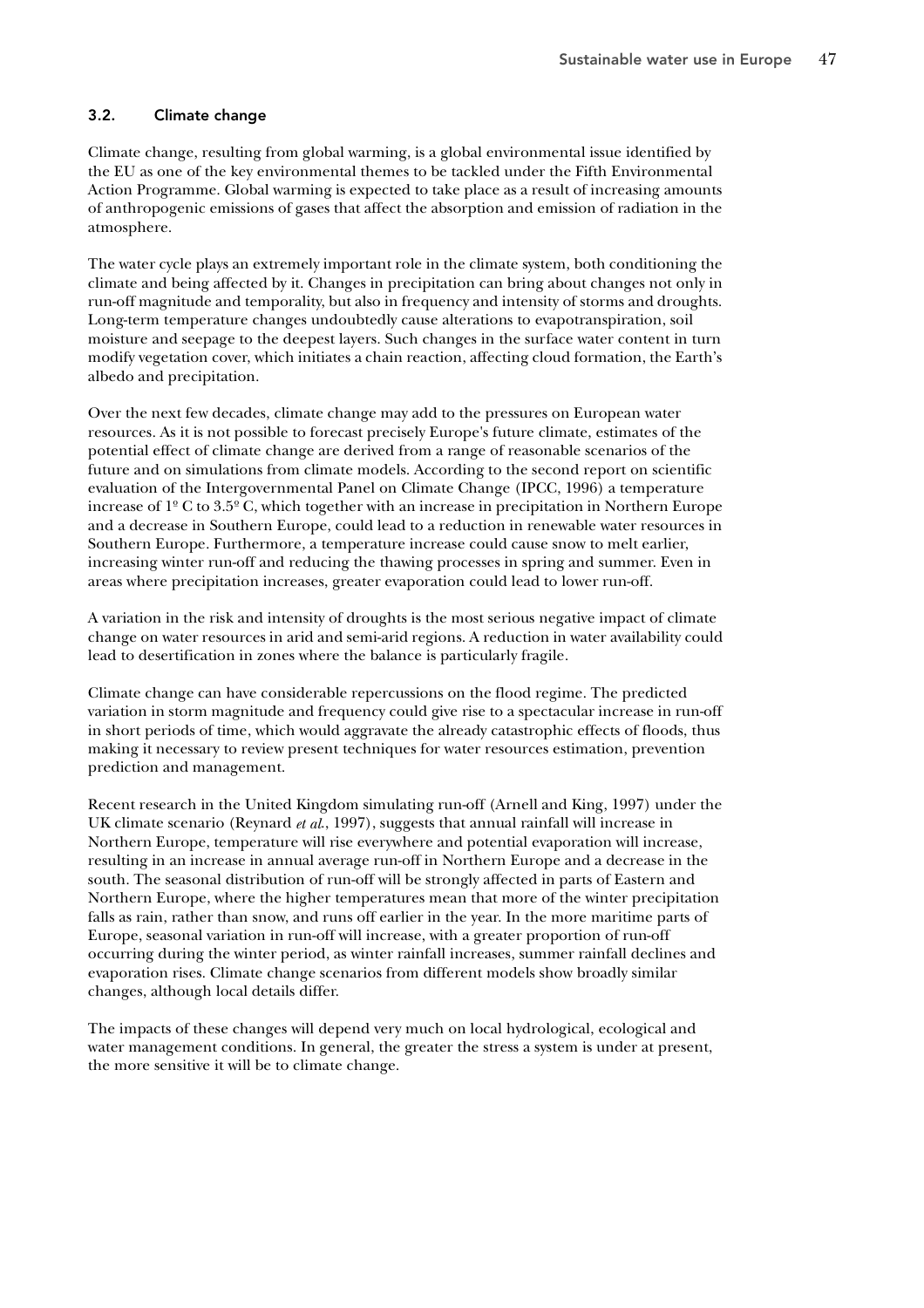# 4. The state of water resources

## 4.1. The water resource

Freshwater resources are continuously replenished by the natural processes of the hydrological cycle. Precipitation is the primary source of freshwater. Although a relatively small proportion of the World's water, the precipitation that falls on land is still a significant resource, providing more than  $110,000 \text{ km}^3$  annually (WRI, 1988). Approximately sixty five percent of precipitation eventually returns to the atmosphere through evapotranspiration; the remaining resource, or run-off, recharges aquifers, streams and lakes as it flows to the sea. In Europe, the average run-off is estimated to be approximately  $3,000 \text{ km}^3/\text{year}$  (equivalent to  $6,000 \text{ m}^3/\text{cap}/$ year) (WRI, 1988; Shiklomanov, 1993). On the continental scale, it would appear that Europe has abundant water resources but, unfortunately, these resources are not evenly distributed. Rainfall and run-off are apportioned in both space and time in a grossly irregular manner (Gleick, 1993). The local demand for water often exceeds the local availability of the resource and problems of water stress and over-exploitation occur frequently in areas of high population density and/or limited precipitation.

Sustainable use of the freshwater resource can only be assured if the rate of use does not exceed the rate of renewal. Striking this balance requires careful management, a reliable quantitative assessment of the water resource and a thorough understanding of the hydrological regime. The need to monitor the various components of the hydrological cycle has been widely accepted in Europe for many years. Consequently, the region benefits from a relatively dense network of hydrometric (river gauging stations) and meteorological stations having good quality long-term data (WMO, 1987; EEA, 1996). Yet methods for calculating the availability of freshwater resources vary considerably from country to country making comparisons difficult. A recent study commissioned by Eurostat sought to develop a uniform method for calculating renewable freshwater resources at the European Union scale. The method (Rees *et al*., 1997) advocates the use, wherever possible, of observed river flow data from existing hydrometric networks. In the ungauged areas *not* covered by the hydrometric network, an empirical freshwater balance model, relating run-off to precipitation and potential evaporation, was recommended (Budyko and Zubenok, 1961). Using gauged river flow data available from the FRIEND European Water Archive (Gustard, 1993), together with climatological data supplied by the Climate Research Unit of the University of East Anglia (Hulme *et al.*, 1995), the method was applied to derive a gridded map of long-term average annual run-off at a grid resolution of 10 km by 10 km (see Map 4.1).

This map clearly illustrates the spatial variability of freshwater resources across Europe with annual run-off ranging from over 3000 mm in parts of Norway to less than 25 mm per year in the Spanish interior and parts of Eastern Europe.

A climatic zoning can be established based on the UNESCO moisture index, which is defined as the ratio between average annual precipitation P and potential evapo-transpiration PET, calculated according to the Penman formula. Following the classification of the World Map of Arid Zones (UNESCO, 1979) the following climatic zones can be distinguished:

| Hyper-arid zones | P/PET < 0.03                            | <b>Deserts</b>                                                                               |
|------------------|-----------------------------------------|----------------------------------------------------------------------------------------------|
| Arid zones       | $0.03 \leq P/PET < 0.20$                | Sub-deserts or semi-deserts                                                                  |
| Semi-arid zones  | $0.20 \leq P/PET < 0.5$                 | Steppes, prairies, certain types of savannah and<br>a large part of the Mediterranean region |
|                  | Sub-humid zones $0.5 \leq P/PET < 0.75$ | Limits with the humid and the semi-arid zones<br>are fluent                                  |
| Humid zones      | $P/PET \geq 0.75$                       |                                                                                              |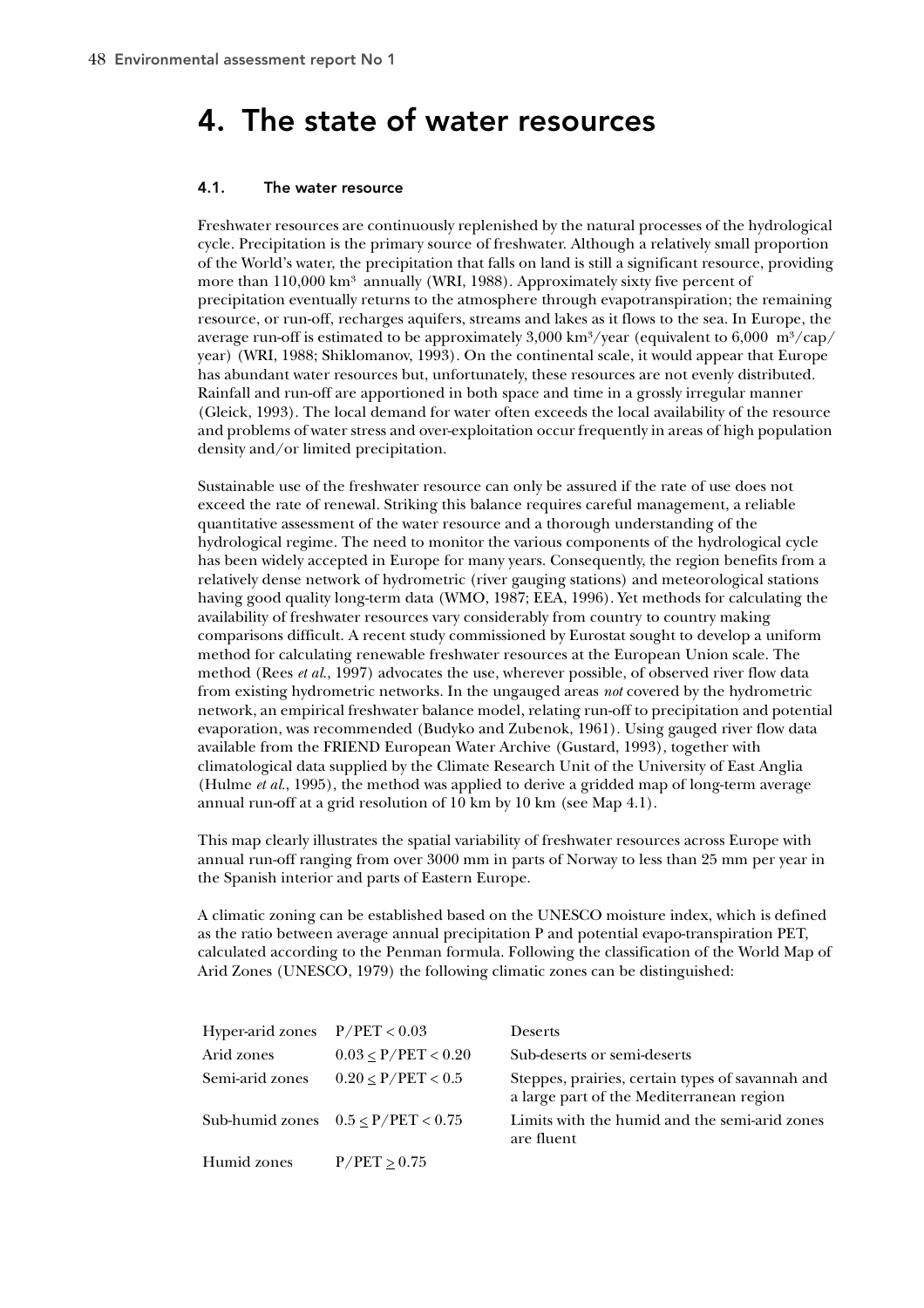

Map 4.1: Long-term average annual run-off in Europe



(Source: Eurostat, 1996 and ETC/IW elaboration)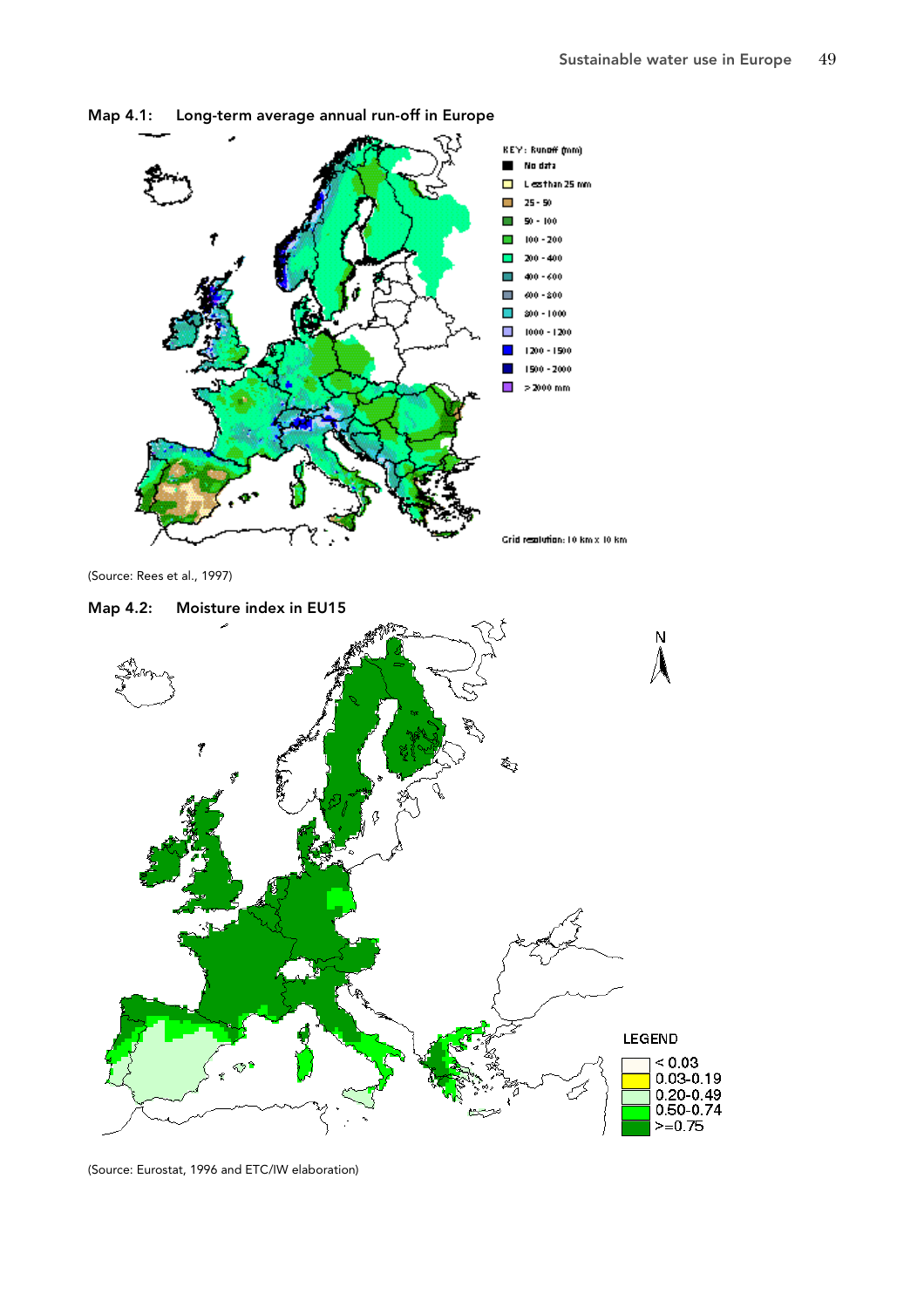Map 4.2 presents the UNESCO moisture index for the EU15 countries confirming the semiarid character of many regions in the Mediterranean basin.

Much of Europe is drained by large river systems which cross several international borders. The total renewable freshwater resource available to a country can be calculated as the endogenous resource (i.e. the run-off generated internally) plus the exogenous resource (i.e. the water imported from upstream countries) (Falkenmark and Lindh, 1993).

Table 4.1 presents the amount of total renewable resources (endogenous and exogenous) in various European countries according to the Dobris Assessment (EEA, 1995), the EC Environment Water Task Force (1997), and Eurostat (1997).

| Country            | Renewable resources (10 <sup>6</sup> m <sup>3</sup> /year) |           |         |  |  |  |
|--------------------|------------------------------------------------------------|-----------|---------|--|--|--|
|                    | Dobris                                                     | Eurostat  | ΤF      |  |  |  |
| Austria            | 92 000                                                     | 84 018    | 87 667  |  |  |  |
| Belgium            | 12 500                                                     | 16 480    | 12 542  |  |  |  |
| Denmark            | 13 000                                                     | 6 1 1 9   | 13 135  |  |  |  |
| Finland            | 108 000                                                    | 110 230   | 105883  |  |  |  |
| France             | 198 000                                                    | 196 382   | 198 584 |  |  |  |
| Germany            | 171 000                                                    | 163 751   | 196 000 |  |  |  |
| Greece             | 58 650                                                     | 60 451    | 58 906  |  |  |  |
| Ireland            | 50 000                                                     | 52 220    | 49850   |  |  |  |
| Italy              | 175 000                                                    | 175 012   | 172 969 |  |  |  |
| Luxembourg         | 5 0 0 0                                                    | 3 2 0 4   | 4 600   |  |  |  |
| <b>Netherlands</b> | 91 000                                                     | 99 578    | 93 300  |  |  |  |
| Portugal           | 73 000                                                     | 72 653    | 72327   |  |  |  |
| Spain              | 117 000                                                    | 117 109   | 115 913 |  |  |  |
| Sweden             | 168 000                                                    | 174 135   | 165 543 |  |  |  |
| United Kingdom     | 120 000                                                    | 172 541   | 68770   |  |  |  |
| <b>Total EU15</b>  | 1452150                                                    | 1 503 882 | 1415989 |  |  |  |
| Iceland            | 168 000                                                    |           |         |  |  |  |
| Norway             | 392 000                                                    |           |         |  |  |  |
| Cyprus             | 900                                                        |           |         |  |  |  |
| Estonia            | 15 000                                                     |           |         |  |  |  |
| Hungary            | 120 000                                                    |           |         |  |  |  |
| Poland             | 59 000                                                     |           |         |  |  |  |
| Slovenia           | 18 672                                                     |           |         |  |  |  |

Table 4.1: Comparison of total renewable resources according to different sources

(Sources: EEA, 1995; EC Environment Water Task Force, 1997; Eurostat, 1997)

National estimates of the renewable resource, expressed in terms of per capita availability, are presented in figure 4.1. Distinguishing between the endogenous and exogenous components of the resource, the figure shows that transboundary flows make a significant contribution to the resources of many countries. In Hungary, for instance, freshwater originating from neighbouring countries accounts for as much as 95% of the total resource. In the Netherlands and Slovak Republic this figure is over 80%, while Germany, Greece, Luxembourg and Portugal all rely on imported water for over 40% of their resources. Although there are international agreements to control the quantity and quality of imported water, tensions inevitably arise, especially where resources are limited in the upstream country.

According to the classification in table 4.2, almost half of the countries listed in figure 4.1 may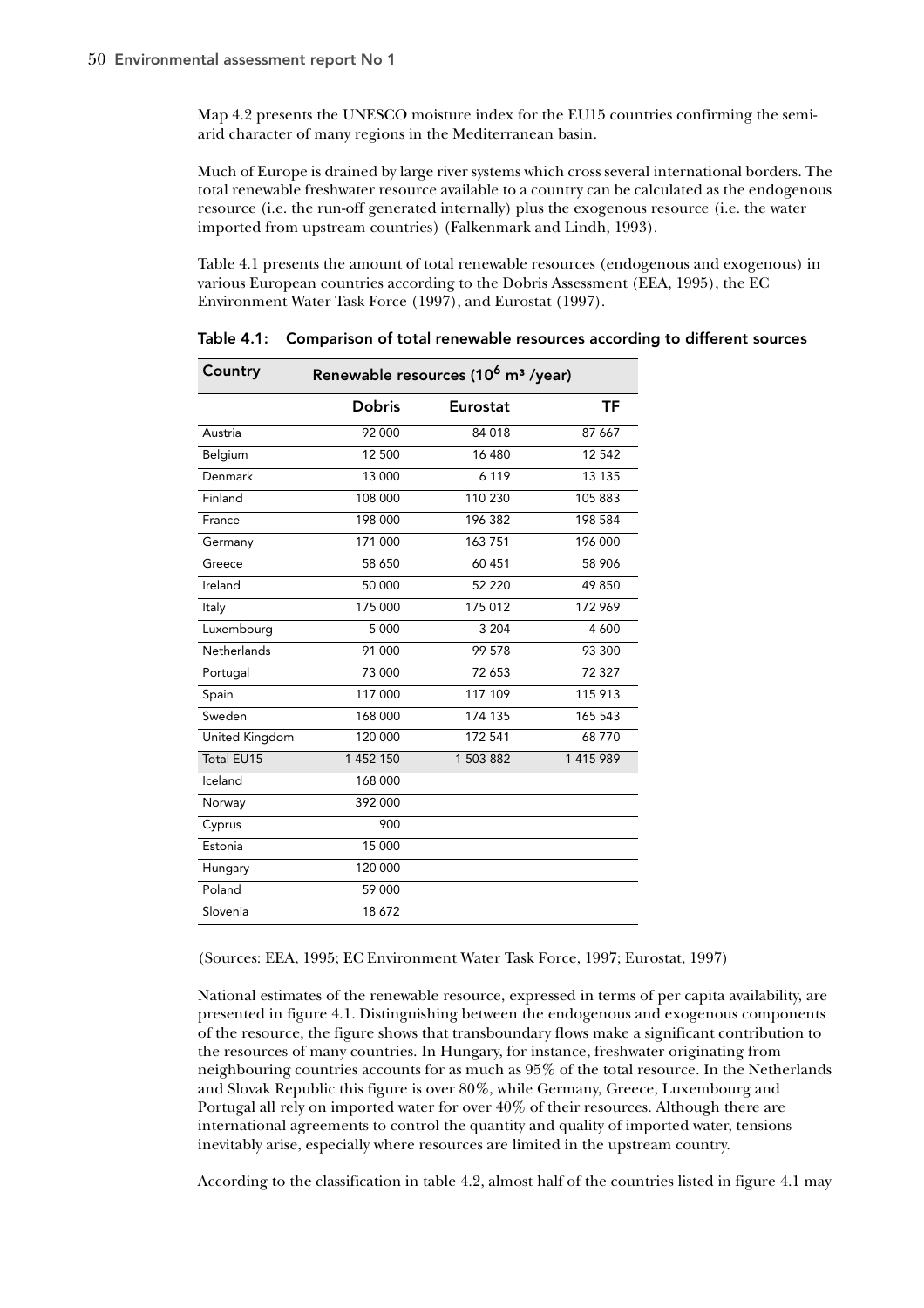be described as having a low per capita water availability. These include some Northern European countries which, despite having moderate rainfall (Denmark, Germany and the United Kingdom), are densely populated. Freshwater availability appears to be even worse in the Czech Republic, Poland and Belgium, all of which fall into the very low availability category.

| Category             | <b>Water Availability</b><br>(m <sup>3</sup> per capita per year) |  |  |
|----------------------|-------------------------------------------------------------------|--|--|
| <b>Extremely low</b> | < 1000                                                            |  |  |
| Very low             | 1 000 - 2 000                                                     |  |  |
| l ow                 | $2000 - 5000$                                                     |  |  |
| Medium               | $5000 - 10000$                                                    |  |  |
| Above medium         | 10 000 - 20 000                                                   |  |  |
| High                 | 20 000 - 50 000                                                   |  |  |
| Very high            | > 50000                                                           |  |  |

Table 4.2: Classification of relative per capita water availability

(Source: Shiklomanov, 1991)



Figure 4.1: Freshwater availability in Europe

(Source: Eurostat, OECD, Institute of Hydrology (all 1997))

# 4.2. Quality for use

The analysis of volumes of abstraction and resources frequently disregards the fact that water can satisfy human and environmental needs only if its quality is adequate for its intended uses. While traditionally in many countries attention has been dedicated mainly to issues related to water quantity, problems relating to the quality of water are becoming more and more relevant for the planning and management of aquatic resources and infrastructure. This section aims to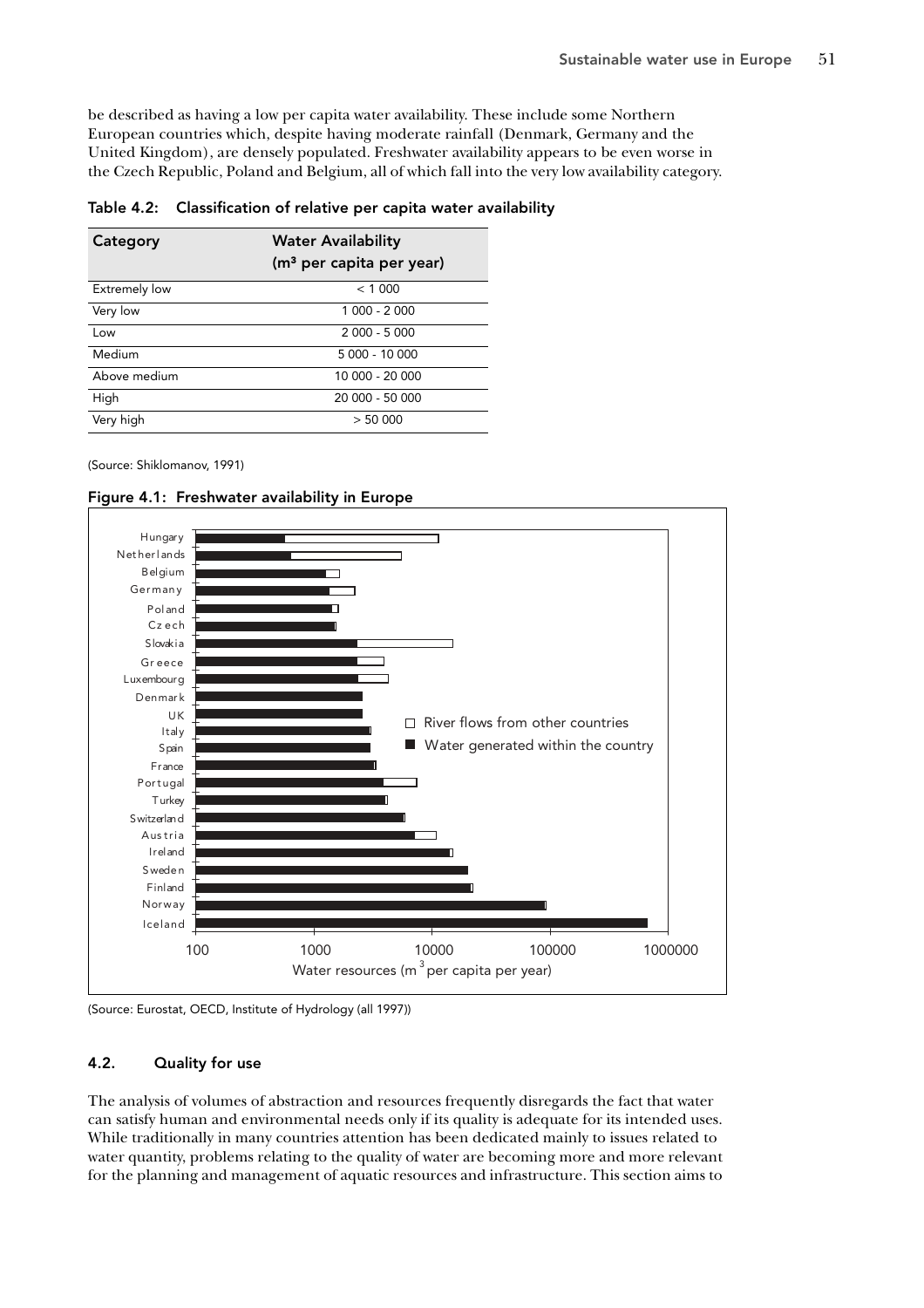give a brief overview of the current state and trends of water quality and its impact on human activities and the ecological requirements of aquatic ecosystems.

## *4.2.1. General discussion of main water functions and uses*

The main uses and 'functions' of water resources include:

- drinking water supply;
- bathing and other recreational water contact activities;
- industry;
- fish farming;
- irrigation;
- drinking water for livestock;
- ecological functioning of aquatic ecosystems*(*1*)* .

The requirement for water quality varies from one use/function to another. For example, the presence of organic and oxidisable matter will affect the suitability of water for drinking water and fish farming and will impact on the ecological function but will have less impact on bathing or recreation activities. Table 4.3 summarises the impact of several quality indicators on water uses and ecological function (Agences de l'Eau, 1997).

Standards or values of particular contaminants may be required and set for the protection of different uses and functions. Thus the quality of water fundamentally affects its potential for use. Poor quality water can be treated to make it suitable for uses such as drinking but at some point this may became economically unrealistic.

| Table 4.3: Relationships between quality indicators and water uses and ecological |
|-----------------------------------------------------------------------------------|
| function of aquatic ecosystems:                                                   |

|                                              | <b>Function</b>         |                   |                                              | <b>Uses</b> |                            |                                |
|----------------------------------------------|-------------------------|-------------------|----------------------------------------------|-------------|----------------------------|--------------------------------|
| <b>Indicators</b>                            | biological<br>potential | drinking<br>water | bathing<br>and rec-<br>reation<br>activities |             | water for ing<br>livestock | irrigation drinking fish farm- |
| Organic and oxidisable matter                | ✓                       | ✓                 |                                              |             |                            |                                |
| <b>Nitrates</b>                              |                         | ✓                 |                                              |             |                            |                                |
| Other nitrogen compounds                     |                         |                   |                                              |             |                            |                                |
| Phosphorus compounds                         |                         |                   |                                              |             |                            |                                |
| Material in suspension                       |                         | ℐ                 | J                                            |             |                            |                                |
| Colour                                       |                         |                   |                                              |             |                            |                                |
| Temperature                                  | J                       |                   |                                              |             |                            |                                |
| Mineralisation                               |                         | ✓                 |                                              | ✓           |                            | ✓                              |
| Acidification                                |                         |                   |                                              |             |                            |                                |
| Micro-organisms                              |                         |                   |                                              |             |                            |                                |
| Phytoplankton                                |                         | ✓                 |                                              |             |                            |                                |
| Inorganic micropollutants                    |                         | ✓                 |                                              | ✓           |                            |                                |
| Pesticides                                   | ✓                       | ✓                 |                                              | ✓           |                            |                                |
| Organic micropollutants (excl.<br>nestirides |                         |                   |                                              |             |                            |                                |

pesticides)

✓ Function and use qualitatively influenced by the indicator

Function and use not or slightly influenced by the indicator

x Needs further investigation

(1) Defined as the biological potential or the suitability of a water body to satisfy the needs for animal and plant life which depend on physical-chemical and physical (habitat, hydromorphology) status of surface waters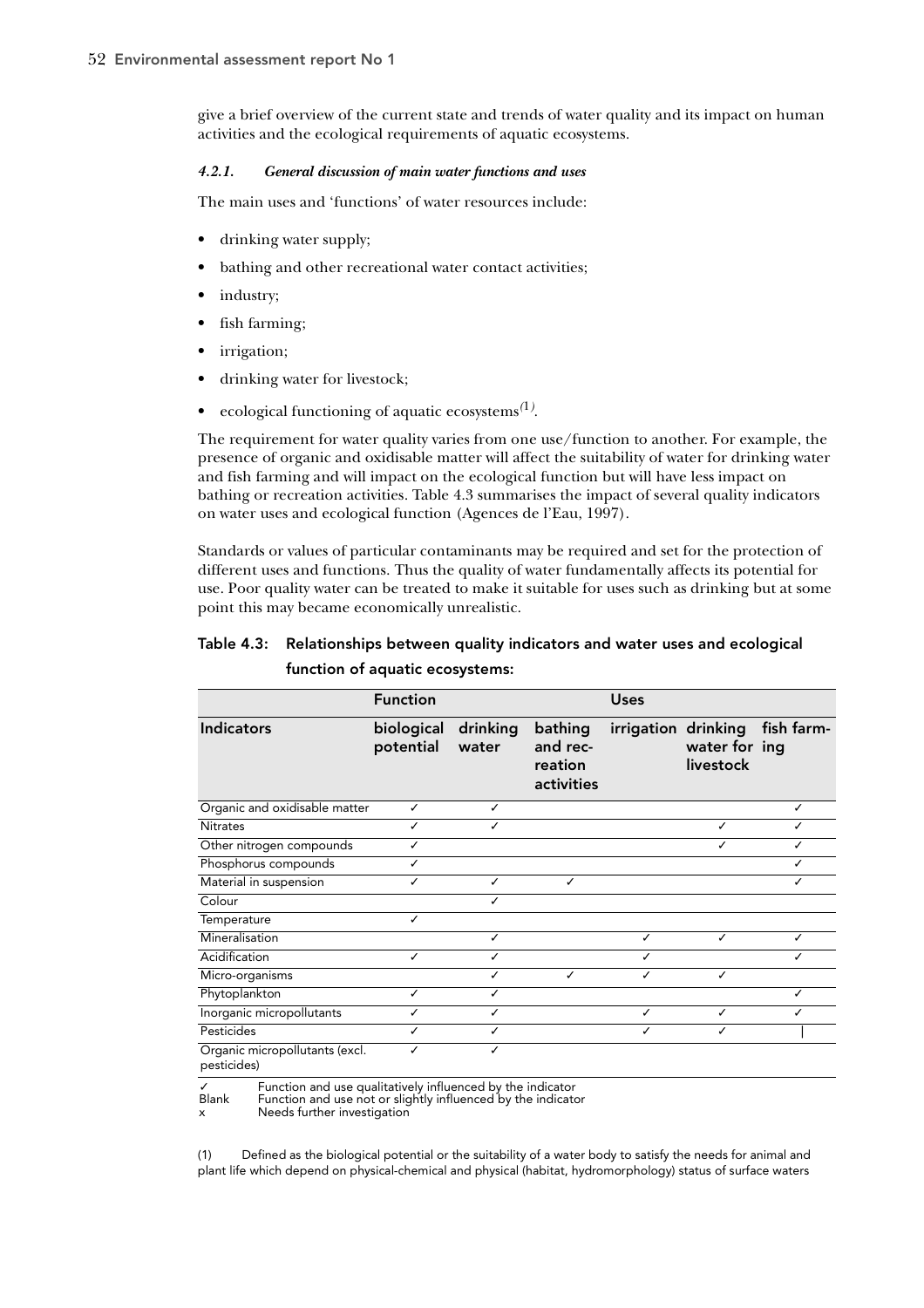## *4.2.2. Legislative requirements for different water uses and types of pollution*

Quality requirements to meet some uses of water have been established in European Directives that may incorporate standards for the protection of the use. For example the Drinking Water Directive, Bathing Water and Freshwater Fish and Shellfish Directives. Other European Directives and national legislation require the compliance with specific limit values but target the main sectors responsible for water pollution (i.e. UWWT, Nitrates Directives).

The Surface Water Directive (75/440) concerns the quality required for surface fresh water intended for abstraction of drinking water and sets limit values which must be met after application of three categories of water treatment. The Drinking Water Directive (80/778) sets limit values for about 70 quality parameters at the point of consumption.

The ecological functioning of surface water is to be included in the proposed Framework Directive on Water Policy (FWD) which requires Member States to achieve or maintain 'good status' for all surface waters (with some derogations). Good status for surface water means both good chemical and ecological status the latter being the expression of physical (including quantity aspects such as flow), biological and chemical quality. These requirements cover the four main objectives of the Directive: the provision of drinking water; water for other economic requirements; the protection of the environment and the alleviation of the impact of floods and droughts. The protection of the environment (which is the principal objective of the Directive) implies strong requirements and efforts for the protection of raw water resources. The attainment of good status for surface and ground waters may imply that all uses and functions of water bodies are satisfied.

## *4.2.3. Current status of surface water and groundwater in Europe*

The current quality status of surface water and groundwaters has recently been assessed by the ETC/IW and the EEA, and will be treated no further in this report. Further details can be found in EEA 1998, and ETC/IW 1998a and 1998b. However in these reports there is no assessment of how quality and quantity interact to affect its suitability for use and its effect on aquatic ecology.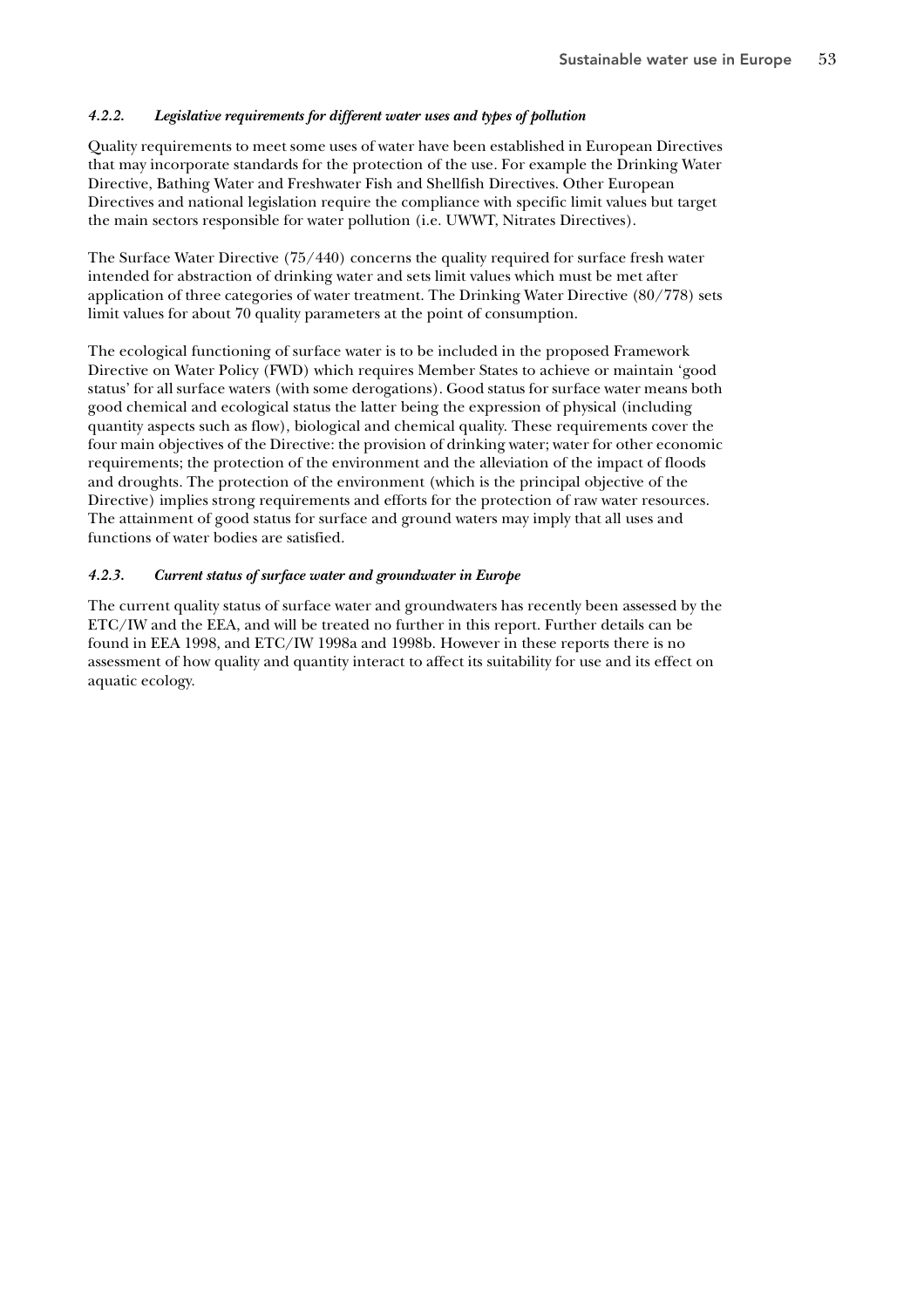# 5. Impact on water resources

## 5.1. The pressures creating water stress

Water stress is generally related to an over-proportionate abstraction of water in relation to the resources available in a particular area. The ratio between total freshwater abstraction and total resources indicates in a general way the availability of water and the pressure on water resources. Based on the figures presented in sections 3 and 4 the respective values have been calculated for various European countries (Figure 5.1). The figures suggest that, potentially, all countries have sufficient resources to meet national demand.





Abstraction as % of total renewable water resources

Note: Renewable water resources data from OECD, 1997

(Source: ETC/IW, 1997)

However, the national statistics presented describe the resource situation at a very general level. Such information tends to mask problems that may be occurring on a regional or local scale. The greatest demand for water is normally concentrated in the densely populated urban conurbations. Using the grid of long-term average annual run-off (Map 4.1) in conjunction with the Eurostat GISCO *Degree of Urbanisation* data set, a map of water stress can be derived. The resulting map (Map 5.1) was produced assuming an average annual per capita consumption rate of between 390 and 1500 l/cap/day in urban areas (PWS and industrial demand included). It illustrates how the urban demand for freshwater can exceed the local long-term availability of the resource, especially in Southern Europe and the industrial centres of the North. In these areas such demand could not be sustained unless action was taken to artificially boost local supply. Agricultural abstractions also create stress on water resources particularly in southern countries (see Section 3.1.3).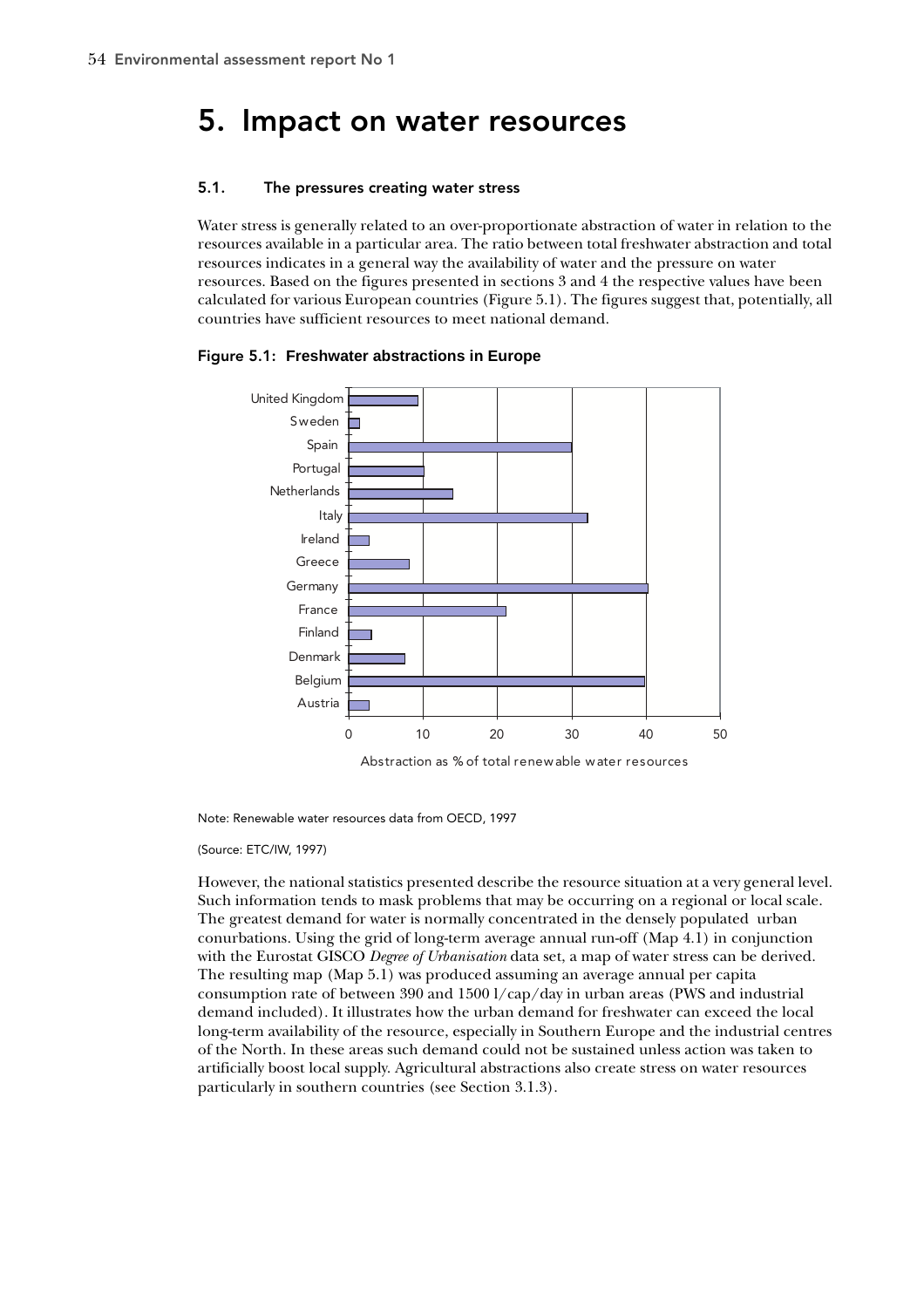

Map 5.1: Urban demand as a proportion of average annual runoff in EU12

(Source: Rees et al., 1997)

# Map 5.2: General distribution of Q90 (expressed in mm) across EU12



(Source: Gustard et al., 1997)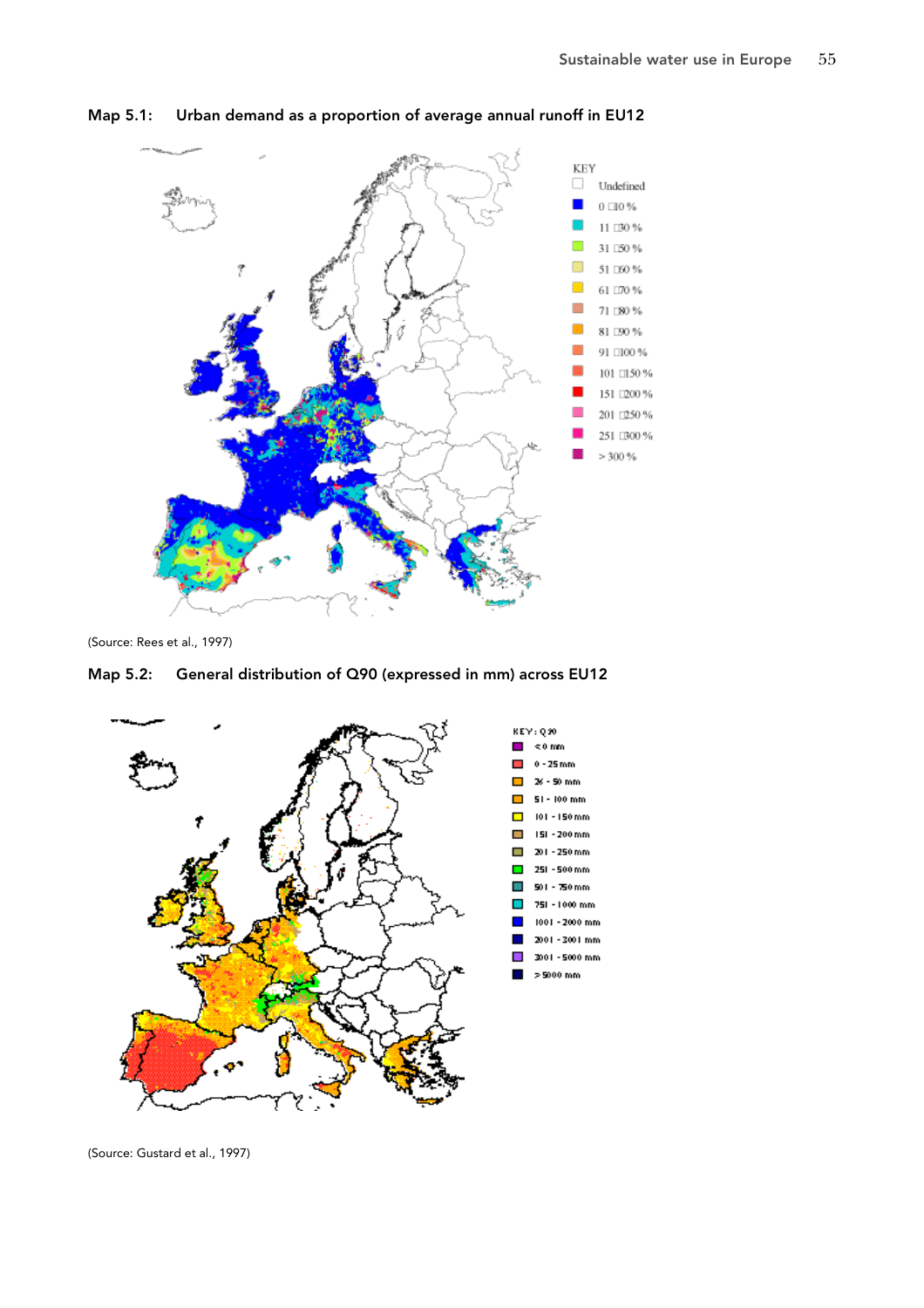Even where there are sufficient long-term water resources in an area, the seasonal or interannual variation in the availability of the freshwater resource will, at times, induce problems of water stress. For water resource planners, decisions on water use are frequently based on the resource they can expect in periods of dry weather or low river flow. A valuable indicator of this is the 90th percentile flow (Q90), representing the freshwater resource which can be relied upon for an average of 328 days a year (i.e. 90% of the time). Q90 may be used operationally to determine limits on the rates of abstraction from a river or for setting levels of minimum (ecological) flow. A grid of Q90, derived using observed flow data, where available and regional characterisation methods for ungauged areas (Gustard *et al.*, 1997), is shown in Map 5.2.

In semi-arid areas the greatest share of water resources is frequently dedicated to agriculture. This situation may cause additional pressure on resources due to the fact that agricultural demand tends to concentrate in areas with high fertility which are frequently characterised by low natural availability of water. As the demand of crops is inversely proportionate to the natural offer of water, it is often concentrated on the dry season and tends to increase in dry years, causing even greater stress on hydraulic resources.

# 5.2. Drought

The demand for European water resources has increased from  $100 \text{ km}^3$  per year in 1950 to 550  $km<sup>3</sup>$  per year in 1990, with forecasts that this will increase to 660 km<sup>3</sup> by the end of this century (EEA, 1995). Recent droughts have already shown the vulnerability of water resource systems to variations in the meteorological and hydrological cycle. The expected increase in water demand will, undoubtedly, result in further conflicts between human demands (commercial, social and political) and ecological needs, most critically in periods of severe and extensive droughts.

Droughts are multi-faceted both in their character and range of impacts. Although the consequences of drought are readily recognised by the public at large, the objective evaluation of drought severity is a complex problem. There is no agreed definition among scientists of drought in anything other than general terms. Beran and Rodier (1985) provide one of the more useful definitions: *"The chief characteristic of drought is a decrease of water availability in a particular period and over a particular area."*

In trying to describe drought severity a variety of indices may be used (Mawdsley *et al*., 1994). They can be classified in two types:

- 1. Environmental indicators are those hydro-meteorological and hydrological indicators that measure the direct effect on the hydrological cycle.
- 2. Water resource indicators measure severity in terms of the impact of the drought on the use of water in its broadest sense, for example, impact on water supply for domestic or agricultural use, impact on groundwater recharge, abstraction and surface levels, impact on fisheries or impact on recreation.

It should be recognised that environmental indicators measure the severity of a "natural" drought. The water resource indicators imply an element of human interference and may reflect as much a lack of resilience in a water resources system or mismanagement of water supplies as a lack of rainfall or run-off.

It should also be recognised that whilst water resource indicators should be most meaningful, especially to the public or other non-hydrologists, in that they reflect the impact of a drought, they often suffer from an inability to express a drought in clear and unambiguous terms. As these indicators are not a direct measure of severity, they are unable to distinguish between an absolute drought and a drought which is unjustified in hydrological or meteorological terms but which has developed due to imprudent management of the water resource system.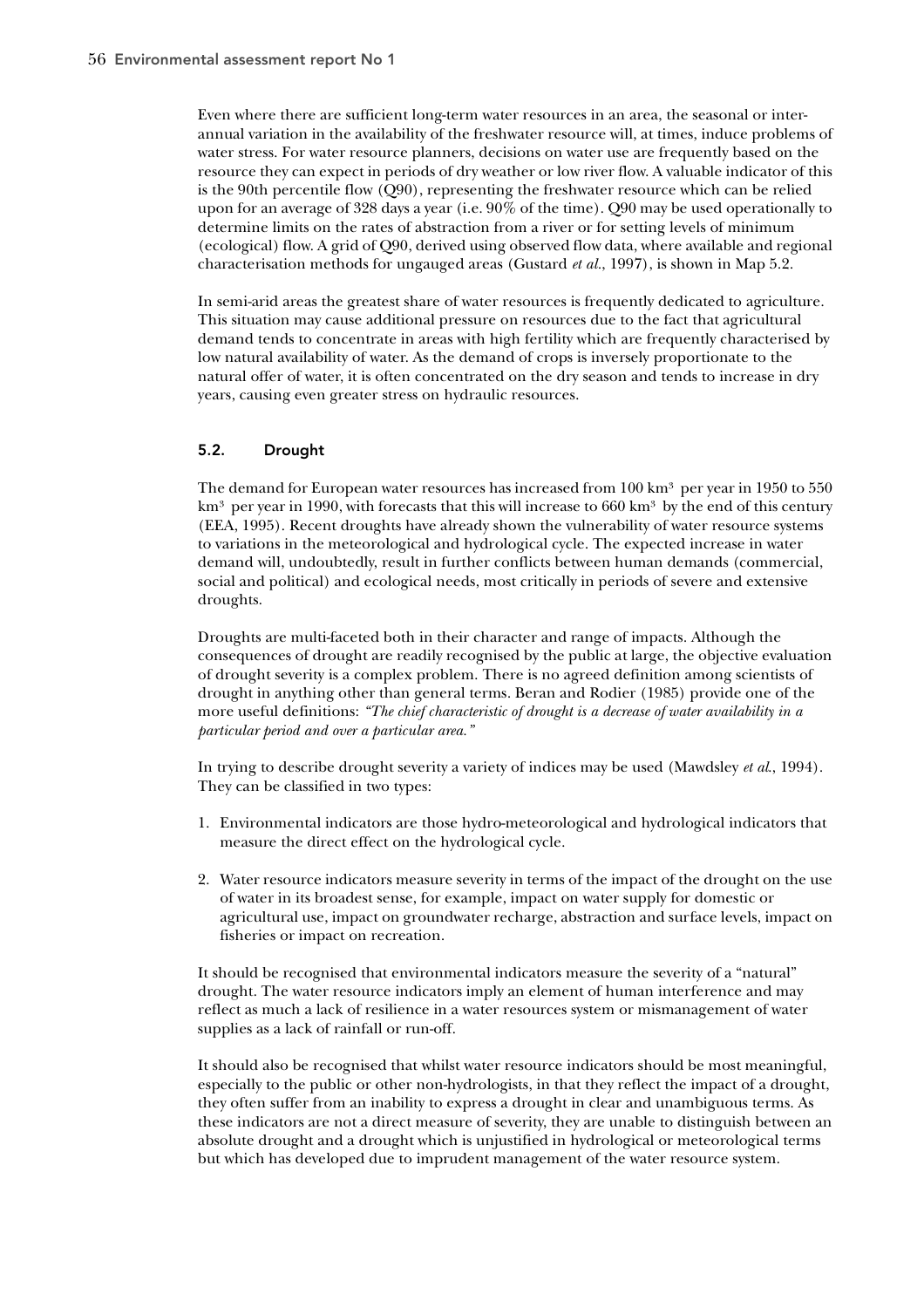The impact on the community during most periods of large rainfall deficiency is likely to be very uneven and dependent on a number of features of the drought. Hot weather and dry soils may generate heavy water demand, thus aggravating the effects of hydro-meteorological and hydrological irregularities.

The most recent period of drought in Europe is the one that occurred between 1988 and 1992, when most European countries experienced lower than average precipitation and run-off. The timing and intensity of maximum deficit varied considerably. In some catchments the deficits were worse during 1991; in others the drought was most extreme during 1990. New record minimum flows were set in many rivers with up to 100 years of data.

On the contrary, the Nordic countries, and especially Western Norway, had generally higher than average run-off between 1988 and 1992. Run-off was particularly high in the winters of 1988/89 and 1989/90, in marked contrast to the rest of Europe.

The impact of a drought depends on the combination of hydrological conditions and water resource pressures. The biggest impacts of the drought of the early 1990s in Europe have been in areas with the greatest pressures on resources, and especially in those areas with high irrigation demands. These are not necessarily the areas with the greatest hydrological drought. Low river flows and depleted reservoir stocks caused problems for irrigation over a large part of Europe, ranging from Hungary to Spain, where agricultural production was heavily affected and uneven regional distribution of water triggered inter-regional political concerns.

The drought of the early 1990s, in the Southern part of Spain, had extremely severe consequences on the local community and economy. In the area of Seville precipitation during the period 1992 to 1995 decreased to around 70% of average (551 mm), with run-off during this period being less than 30% of the normal volume. The drought of 1992-95 was especially severe not only in terms of deviation of average annual rainfall and run-off but also with regard to its duration. The fact that precipitation was extremely low during four consecutive years heavily affected the city's water management which strongly relies on storage in inter-annual reservoirs \*.

A factor that aggravated the impact of the drought was the relatively high level of public water supply in 1991, with a per capita use of 400 l/person/day. (EMASESA, 1997). Also the World Exposition of 1992 which was celebrated in Seville also affected water demand, although the water used in 1992 was less than 1991, thanks to public campaigns for water conservation.

Nonetheless, due to low precipitation the reserves of the municipal water company continuously decreased throughout 1992 and, by the beginning of 1993, reached the minimum level considered vital for secure supply. During the years 1992 and 1993 the authorities of Seville issued a whole series of decrees to promote water saving, ranging from calls for voluntary restrictions to supply cuts during nights, some lasting up to 12 hours/day during several months. As a result savings of up to 35% of normal supply could be achieved. In addition a variety of emergency measures were adopted to develop additional sources of supply, opening pump stations and river derivations, establishing the necessary links to incorporate additional water into the network and introducing devices to purify water of inferior quality.

The situation of water supply in Seville slightly improved by the end of 1993, thanks to higher precipitation, and emergency measures could be lifted in November 1993. However, during the second half of 1994 the reserves again diminished and in 1995 further emergency measures and supply cuts had to be imposed. The end of the drought came in winter 1995/96 when finally all restrictions were lifted.

As a result of the drought total supply diminished by 24% from 1991 to 1995. The experience of the 1992-95 drought in Seville shows how heavily life in a city can be affected by the lack of water. Although periodic droughts had been common in the past, citizens and public suppliers had to use an excessively high percentage of the resources available in normal years. Confronted with an extraordinary climate event the city's water management system did not have enough redundancy to maintain the level of supply. Still today supply guarantees in Seville are considered insufficient (EMASESA, 1997).

The temporary reduction in water availability during 1992-95 resulted in severe social and economic consequences. The experience of Seville shows the importance of having programmes in place to efficiently control water demand, and the need to manage water resources responsibly, both in terms of quantity (knowledge of availability and demand, adequate supply guarantees) and quality (resources not used at present may be required in the future).

\* reservoirs with enough storage capacity to keep water during dry periods.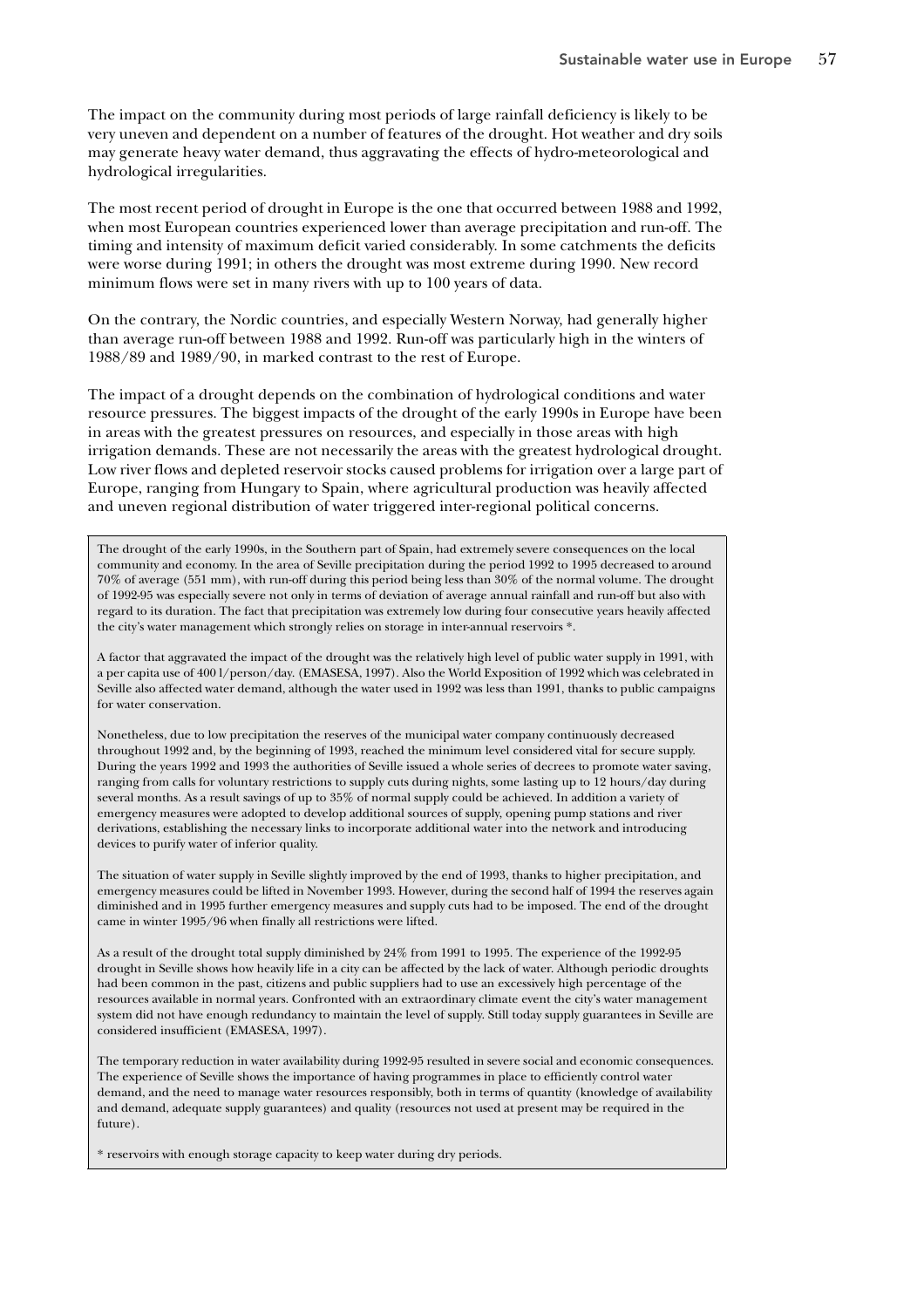# 5.3. Desertification

Desertification is described as the set of environmental degradation processes occurring in hot (hyper-arid, semi-arid and sub-humid) dry lands, which result either from climatic stress or human mis-management or both (Verstraete and Schwarz, 1991). The process affects both manmade and natural ecosystems and always has severe long-term consequences for the productivity of the land and therefore for the populations that inhabit these regions.

A number of processes are involved, including regional scale climatic feed-back, soil erosion by both wind and water, increased surface water run-off, changed soil infiltration characteristics, degradation of the vegetation cover, soil degradation, etc. The process of desertification, however, is invariably centred on the hydrological cycle of which the sub-surface element is a vital part.

The tendency toward desertification is commonly enhanced and accelerated by human activities. Over-exploitation of water resources, fires, overgrazing and change of land use which exposes the soil to wind or water erosion are human activities which encourage desertification in areas prone to developing arid conditions.

The Mediterranean is an area potentially vulnerable to desertification. Over the centuries the Mediterranean has managed to maintain its general character. Nonetheless, some areas such as Central and Southern Spain are in part affected by desertification phenomena, although exposed areas are also capable of responding to the danger of desertification and achieve a reversal of the process. The destiny of semi-arid Spain depends on future climate trends, and on the degree to which pressures exerted by man impact land surface and water resources. Small changes in precipitation, either in overall magnitude or seasonal distribution, or a change in the demand of the limited water resource can drive conditions either way and cause a region to become wetter or drier. In the Mediterranean region demand on water resources is currently increasing, thus tending to encourage the onset of drier conditions.

Nevertheless the whole subject of desertification is still rife with controversy, beginning with the difficulties in defining the term itself. Recent opinion, for example, suggests that the process may be better defined as "dry land degradation". It is generally agreed that such degradation results from a combination of human pressures resulting from population growth and climate change. However, there is, as yet, little agreement concerning the way in which the process can be quantified and about the indicator be used for this quantification. There is also considerable uncertainty concerning the way in which degradation feeds back to the climate. It is not clear at what scale, to what degree and in what manner degradation itself contributes to the process of climate change.

The lack of precise information about the extent and severity of the population-hydrologyclimate problem has been recognised for many years. The first and perhaps most serious difficulty facing the scientific community is a lack of basic data relating to all aspects of the hydrological cycle in the arid and semi-arid environment. Aubreville (1949), McGinnies (1968), Warren and Maizels (1977) and Bie (1989) have all drawn attention to this problem. One of the aims of the proposed projects still to be implemented is to establish long-term monitoring sites within a selected catchment and in this way to begin to provide such information.

The second problem is that the processes by which changes in the land surface and hydrology interact with climate are poorly understood and difficult to quantify. To achieve the link between hydrology and climate a series of models on various scales need to be developed within inter-disciplinary investigations.

# 5.4. Impacts of over-abstraction of groundwaters and surface freshwaters

**Groundwater over-exploitation**, defined as groundwater abstraction exceeding the recharge and leading to a lowering of the groundwater table, is a significant problem in many European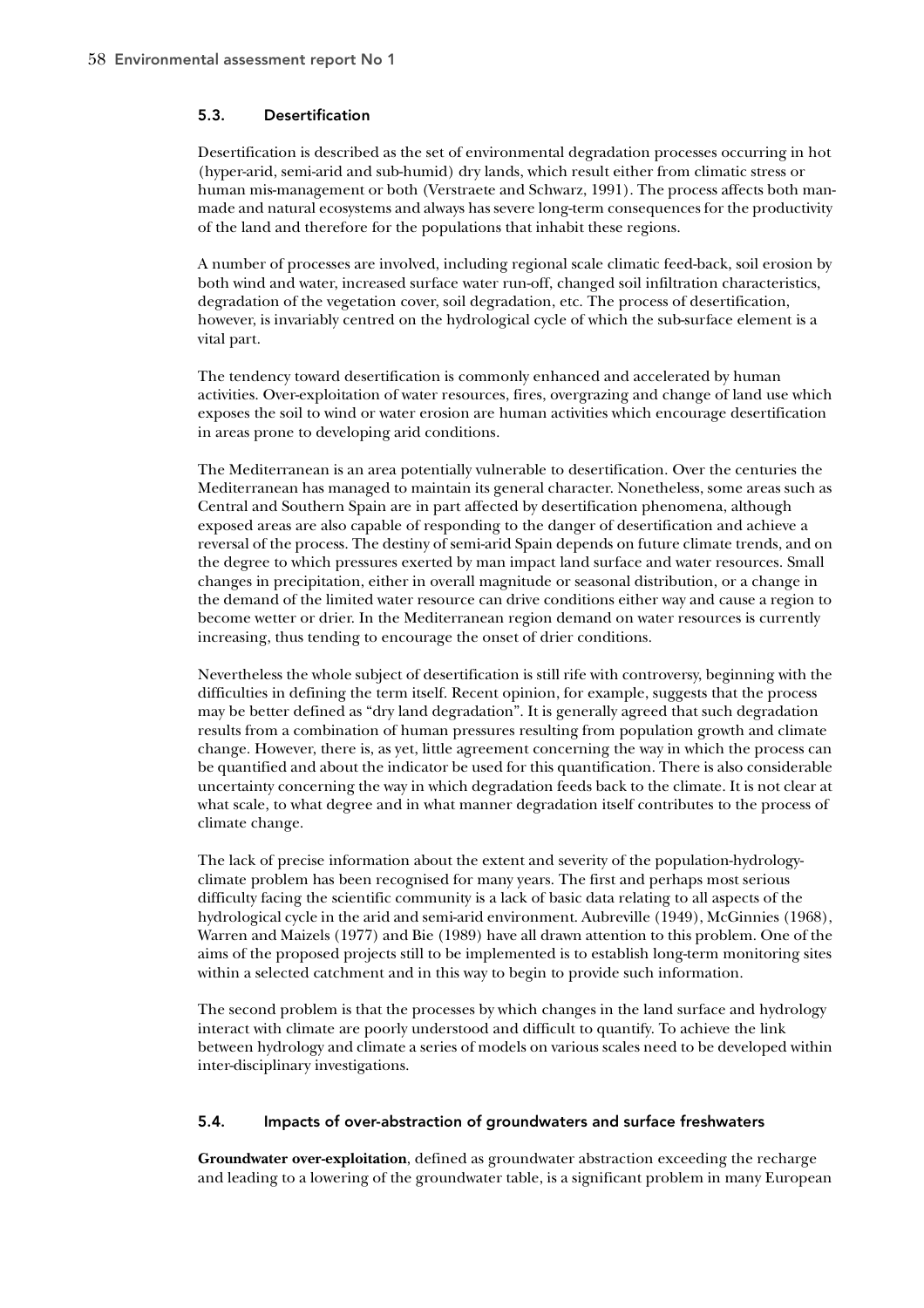countries. The result is dried up rivers, endangered wetlands and saltwater intrusion into aquifers. The main causes of groundwater over-exploitation are intensive water abstractions for public and industrial supply. Mining activities, irrigation as well as naturally occurring dry periods also cause decreasing groundwater tables. **Saltwater intrusion** is the consequence in 9 out of the 11 European countries where groundwater over-exploitation exists (ETC/IW 1998a).

Over-abstraction is one of several factors causing the disappearance of whole lengths of rivers and the drying out of wetlands. "Endangered status" was given to 210 (in 11 European countries) of the 420 named wetlands (16 countries) (Groundwater Quality and Quantity in Europe, EEA 1998).

# 5.5. Ecological status

Water abstractions modify the natural hydrological regime and flow in surface waters (rivers, lakes, wetlands) and consequently have a direct impact on the ecological status of aquatic ecosystems. Modifications in the river flow regime affect the structural and functional attributes of the biotic community. Three orders of impact from flow reduction in downstream river reaches have been identified:

- $\bullet$  1<sup>st</sup> order impacts occur with completion and maintenance of dams: modification of flow regime, sediment transport, water quality and temperature,
- <sup>2nd</sup> order impacts are the changes in channel geomorphology and primary production, which require a time-lag between 1 and 100 years, or more, to attain new equilibria,
- $3<sup>rd</sup>$  order impacts reflect  $1<sup>st</sup>$  and  $2<sup>nd</sup>$  order impacts. These affect the fish and invertebrate communities; modify flow patterns that affect fish migration; and cause drying of spawning areas. They decrease the velocity at incubation sites, fish food production, and fish rearing. They disrupt the hydrodynamic equilibrium (modified discharge and sediment regimes), with consequences on channel structure that affect the habitat for rearing, spawning and incubation, and result in changes in species composition, increase temperature and concentration in pollutants.

Low flows can also cause or exacerbate existing pollution problems (decrease the dilution capacity, decrease DO % and increase concentrations in nitrate and phosphate which can cause eutrophication problems).

Increasing demands for water (over-abstraction) is one of the causes of ecosystem damage. Over-abstraction may not only devalue the wildlife but also the cultural and economic benefits of wetlands (e.g. recreation value, decrease of the natural flood defences that may increase the frequency of flooding).

Other examples include the long distance water supply systems created to meet the needs of conurbations. Rapid increases in population during the period of industrialisation resulted in an increase in the demand for drinking water as well as contamination of shallow groundwater that cannot be used any longer). To satisfy increasing urban water demand, long distance water supply has led to the over-abstraction of groundwater in the rural areas surrounding conurbations. This has in turn led to a lowering of the water table, and caused the death of typical local vegetation (Sustainable water management in Germany).

Action plans and legislative measures may contain the following aspects: establishment of minimum ecologically acceptable flows and groundwater levels; review of water abstraction licences to identify all damaging impacts on wildlife and to implement a sustainable water resource strategy. These will include the requirements on water companies to develop longterm sustainable water plans and drought contingency plans, and the setting of environmental standards of performance for water companies, including bio-diversity targets and targets for saving water. Controlling abstraction to ensure a minimum river flow is one of the measures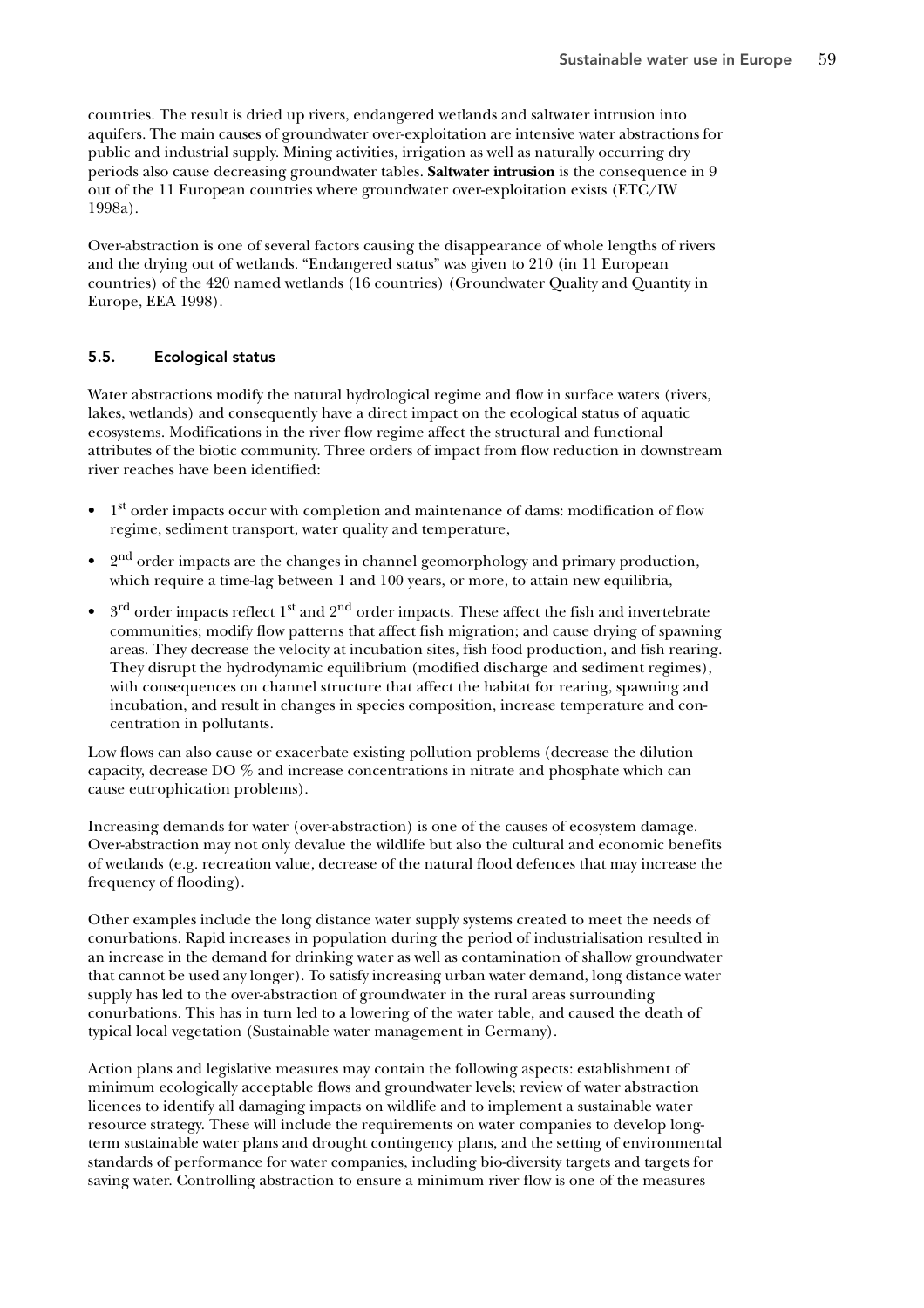undertaken by several governments (e.g. United Kingdom, France) but they are rarely based on the specific environmental needs of river or wildlife. In addition there is usually more attention being paid to pollution control than to water abstraction control.

Some countries (e.g. France, Portugal and Spain) have now included in their legislation and river basin management plans requirements for minimum flows in rivers. These are intended to mitigate the impacts on aquatic ecosystems (to assure the maintenance/preservation of flora and fauna native species) and to maintain water uses such as irrigation and water supply. It is still difficult to establish minimum flows because of the lack of scientific knowledge concerning the requirements of the aquatic and riverine ecosystems.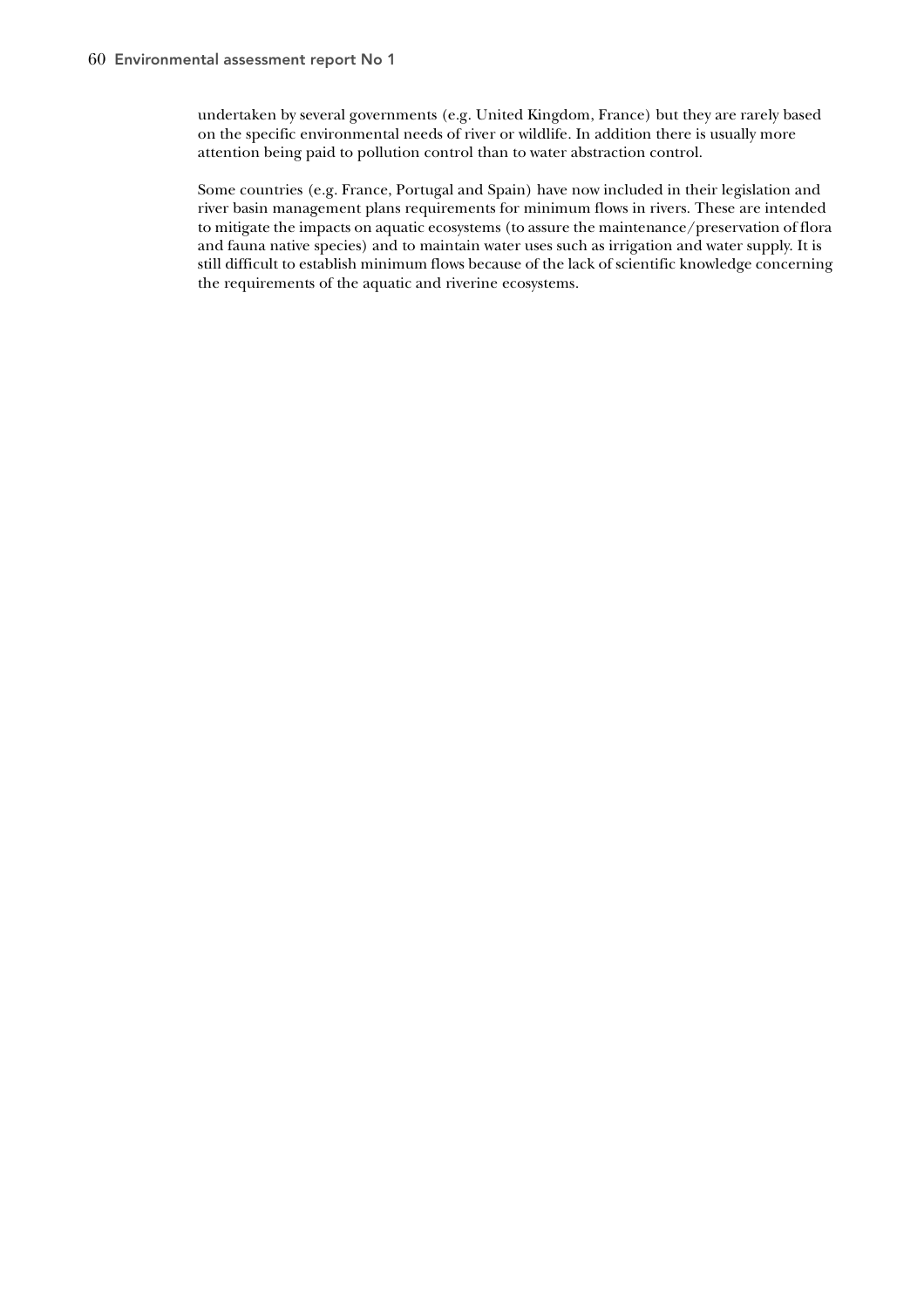# 6. Responses: Policies and measures

This section examines the various policies and measures associated with the management and use of water resources across Europe. The section starts with a description of current and proposed EU legislation and international agreements. The two main approaches to using and supplying water resources in an efficient and sustainable way are then discussed. These are demand side management and infrastructure facilitating water supply.

## 6.1. Groundwater Action Programme

A ministerial seminar held in the Hague in 1991, on the long-term deterioration of the quality and quantity of water resources, emphasised the special significance of groundwater in the water cycle and in ecosystems, and as a source for drinking water. As a result, the European Council called for a Community Action and required that a detailed action programme be drawn up for comprehensive protection and management of groundwater as part of an overall policy on water protection. This has led to a draft proposal for an Action Programme for Integrated Groundwater Protection and Management (GAP) (COM (96) 315 final) which requires a programme of actions to be implemented by the year 2000 at national and Community level, aiming at sustainable management and protection of freshwater resources. The draft proposal develops the basic quality standards for groundwater adding, at the same time, a quantitative dimension to water management. National action programmes should aim for full implementation by 2000 and should address elements such as mapping and monitoring of quality and quantity of freshwater resources, identification and designation of protection zones for areas of particular ecological interest and sensitivity, including present and future resources for drinking water and other resources. Water quality and quantity should be appropriately monitored in order to provide information allowing Member States to follow developments in quality and quantity of aquifers and, in particular, detection of early signs of deterioration from leaching of dangerous substances towards groundwater reservoirs.

Many of the recommendations in the GAP are now found in the proposed Framework Water Directive which will become legally binding. However, many other aspects of GAP cannot be implemented through the new proposal but relate to other policy areas and to measures which have a less formal nature.

# 6.2. Framework Water Directive

The overall purpose of the proposal  $(COM(97) 49$  final) is to establish a framework which:

- 1. prevents further deterioration and protects and enhances the status of aquatic ecosystems and with regard to their water needs, terrestrial ecosystems, and
- 2. promotes sustainable water consumption based on long-term protection of available water resources, and thereby contributes to the provision of a supply of water of the qualities and in the quantities needed for the sustainable use of these resources.

The proposal requires the attainment of good surface water and groundwater status by 2010. The former will require the consideration and control of freshwater flow and levels in rivers, lakes, estuaries and coastal waters so that good ecological quality can be achieved and maintained. Good groundwater status will only be achieved when there is not over-exploitation of aquifers or adverse impacts on inter-connected aquatic and terrestrial ecosystems. Thus, on adaptation of this proposal, the control and management of water quantity will be for the first time a legal requirement across the EU.

The proposal also contains requirements for a mechanism to ensure that water use is paid for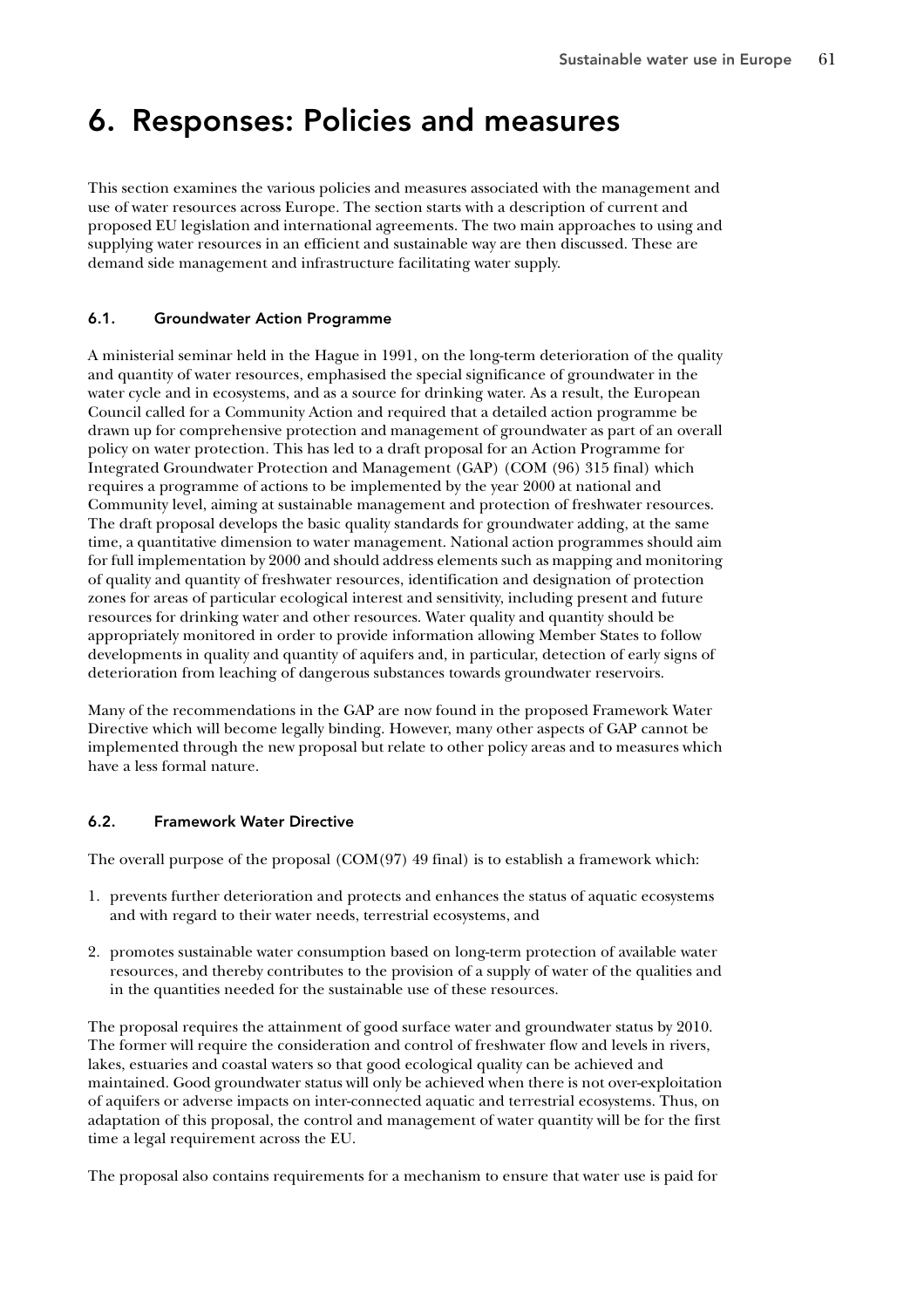at full recovery prices. This mechanism aims to improve the efficiency of water use and the effectiveness of environmental provisions relating to its use by ensuring that the price of water reflects the economic costs involved. Costs include services for water users (abstraction and distribution of water, collection and treatment of wastewater, pollution prevention and control measures), environmental costs and resource depletion costs. The latter include the costs of environmental damage caused to other users/society as a whole because of the depletion of a resource beyond its natural rate of recharge. This Directive on adoption will be a means for more fully implementing the polluter-pays principle.

A number of European countries (Denmark, Germany, the Netherlands, Sweden, United Kingdom, Iceland) have implemented the full cost recovery principle for waste water collection and treatment as well as for fresh water abstraction and distribution throughout their economy, or are on the way to doing so. Other countries have partial cost recovery or legislation to that effect (Belgium, France, Italy, Austria, Portugal, Finland and Norway). Therefore, the implementation of the FWD is likely to lead to an increase in water prices for consumers in these countries. Concerning the environmental costs and resource depletion costs, they are already implemented in several EU Member States, mainly through taxes and charges on water pollution and abstraction (Belgium, Denmark, Germany, France, Netherlands, Finland) (COM (97) 49 final - Explanatory memorandum).

# 6.3. International conventions and agreements

In general, most international conventions and agreements concern water quality protection (including measures to reduce or prevent diffuse and point source pollutant discharges) or relate (in some cases exclusively) to water use aspects, for example, for hydroelectricity or navigation purposes. Themes of concern such as surface water and groundwater abstractions in relation to minimum ecological flows are not yet included in these agreements/conventions. International conventions mainly concern surface waters and, particularly, watercourses. Some examples are described below.

## *6.3.1. Transboundary Water Courses Convention 1992*

The UN Convention on the Protection and Use of Transboundary Watercourses and International Lakes (1992) had been signed by 25 countries by the end of May 1997 including all EEA countries (except Iceland, Ireland and Liechtenstein). Twenty countries had also ratified the Convention by this date. The Convention requires signatories to prevent, control and reduce pollution of water causing or likely to cause transboundary impact with the aim of ecologically sound and rational water management, conservation of water resources and environmental protection. It also covers transboundary groundwaters. The measures to achieve these objectives would include, for example, application of BAT to reduce nutrient inputs from industrial and municipal sources, and best environmental practices for reduction of nutrients from diffuse sources (especially from agriculture).

## *6.3.2. The Danube Convention*

The Danube Convention covers the 11 major riparian countries (Austria, Bulgaria, Croatia, Czech Republic, Germany, Hungary, Moldova, Romania, Slovak Republic, Slovenia and Ukraine). Previous treaties and agreements, established since 1815, were mainly aimed at the regulation of the hydrological regime for navigation purposes. On the basis of the recommendations of the 1985 Bucharest Declaration a co-ordinated water quality monitoring programme was implemented, within the framework of the International Danube Commission. Building on this collaboration, the riparian states decided in February 1991 to develop a convention for the protection and management of the river. In 1994, the Danube Environment Ministers and the European Commissioner responsible for the environment adopted the Strategic Action Plan for the Danube River Basin. The Convention is aimed at achieving sustainable and equitable water management and includes, besides the objective of reducing pollution, the maintenance and improvement of the availability and quality of water and the development of regional water management co-operation. Key aspects relate to regulatory and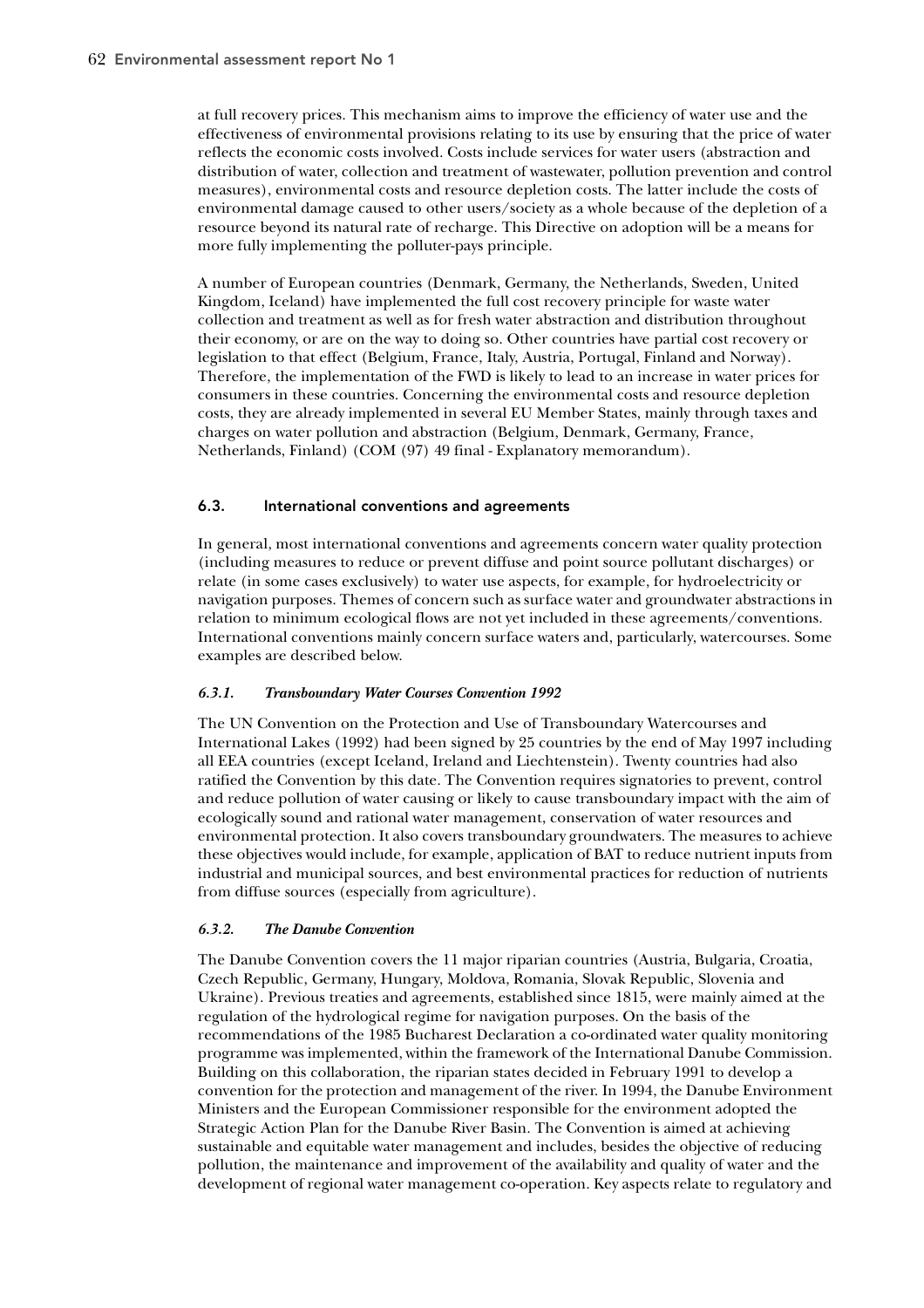control procedures, drinking water protection, protection of fisheries, downstream water quality and ecosystem impacts, etc. To date, the negotiation process has led to the signature by all major riparian countries of a Convention on Co-operation for the Protection and Sustainable Use of the Danube River Basin. Each country is now developing national action plans.

## *6.3.3. The Rhine Convention*

The river Rhine is also one of the major international basins covered by numerous treaties. The early treaties (around 1820) involved several aspects, such as the maintenance of river banks; the control of hydraulic works; the free flow of water, including an obligation to maintain the width and the flow of the river; and, the protection of natural flows and actual state of the river banks (since the 1880s). There is also an obligation to inform other riparian countries on projects which may have an effect on these aspects or provisions regarding water quality protection to prevent endangering migratory fish life. Later, in the 1960s, the Hague Treaty recognised the right for equal water use regarding public water supply, agricultural and industrial needs, including the associated implications on water quality to permit these uses. The Treaty also established the International Commission for the Protection of the Rhine against Pollution and set limits on discharges in the water and drainage systems. Further treaties and conventions/agreements comprise rules and programmes to reduce/prevent pollution and maintain a certain capacity which permit the production of electricity while guaranteeing the needs of others users.

## *6.3.4. The Elbe Convention*

Germany, Czech Republic and the European Community signed the Agreement on the Protection of river Elbe in October 1990. The first action programme 1992-95 aimed at substantially reducing loads from Elbe catchment to the North Sea; achievement of nearnatural aquatic ecosystem; and making the river suitable for other uses. The long-term action programme for 1996 onwards aimed at further reduction of pollution in Elbe.

## *6.3.5. Portuguese and Spanish rivers agreements*

Several agreements between Spain and Portugal have been adopted since the 1960s but mainly concern aspects regarding hydroelectric use of transboundary rivers. They allow Spain to divert a certain volume of water for energy generation. *However even flows are mentioned as a basis to calculate the partitioning of the potential for energy production and also minimum flows to be guaranteed these are not quantified.* However, qualitative aspects are still not addressed in the conventions.

# 6.4. Demand side management

# *6.4.1. Abstraction and effluent charges*

To reach the goal of sustainable water management a balance has to be achieved between the abstractive uses of water (e.g. abstraction for public water supply, irrigation and industrial use), the in-stream uses (e.g. recreation, ecosystem maintenance), the discharge of effluents and the impact of diffuse sources. This goal requires that both quantity and quality are taken into account.

The command and control approach, based on a licensing system, has traditionally been applied to try to achieve the required balance between the different demands on the water environment. However, economic instruments are being applied increasingly to complement the licensing system as water resources of adequate quality become more and more scarce and water therefore becomes an important economic good. This is accelerated by the increasing value people are putting on the aquatic environment in terms of minimum flow, quality and aesthetic appearance.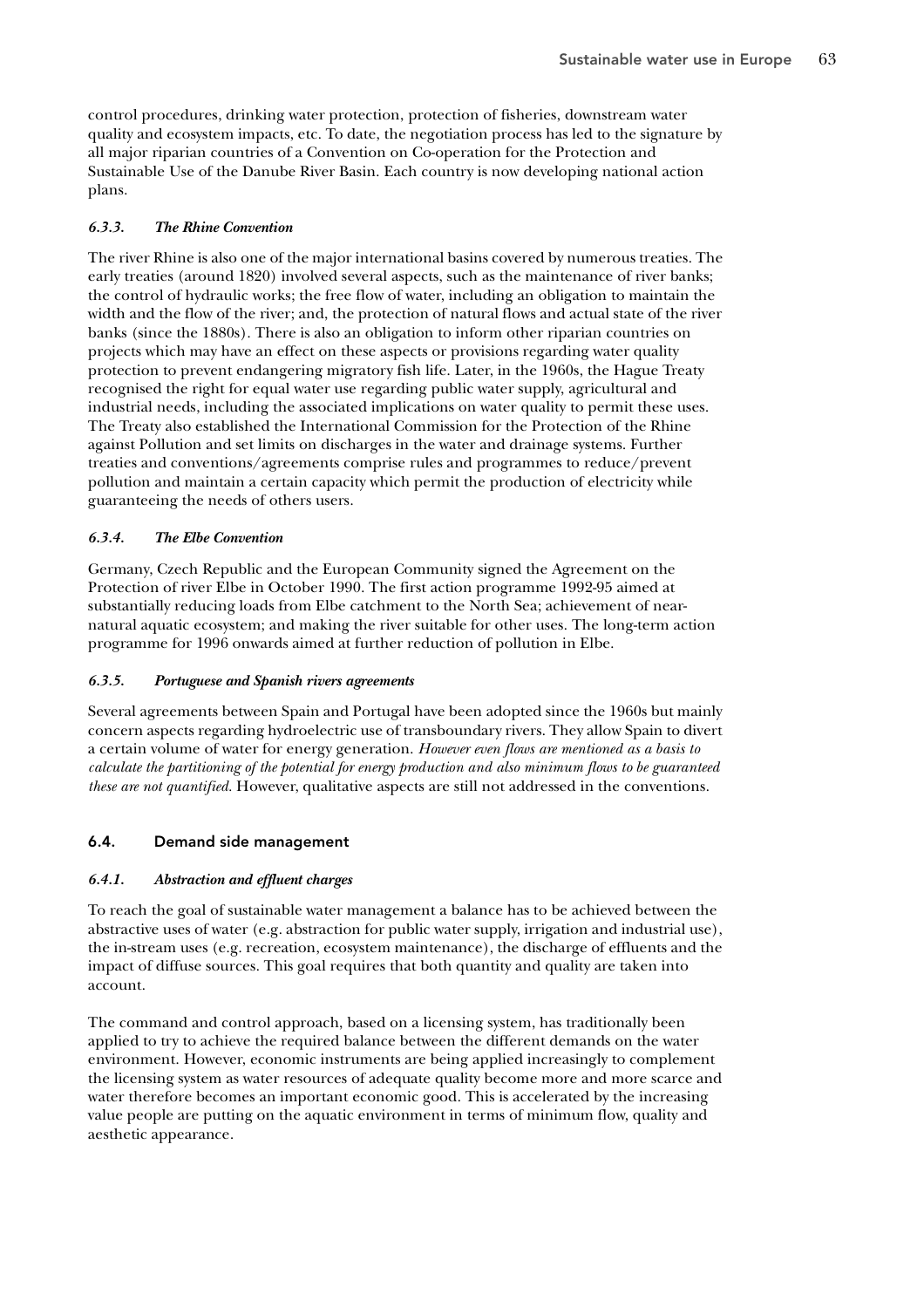#### **EU policy on economic instruments**

The EU Treaty requires unanimity by Member States for the adoption of fiscal measures which has resulted in little progress in agreeing at Community level economic instruments for environmental policy. However, the European Community's Fifth Environmental Action Programme "Towards Sustainability" (COM 1992) encourages Member States to employ, besides the traditional command and control approach, environmental taxes and charges to achieve a more cost-effective environmental policy. By increasingly setting EU environmental policy in the context of framework legislation the use of a wider range of policy instruments including the application of environmental charges and taxes by the Member States is being encouraged. This has led to an increase in the application of a wide range of different environmental charges and taxes in Member States.

The Commission published guidelines in 1997 for Member States on the use of Environmental Taxes and Charges in the Single Market to avoid conflict on competition, the functioning of the single market and taxation policy (COM 1997). The use of economic instruments may also affect third countries for instance in relation to world trade. It is therefore important when considering the use of environmental economic instruments to assess their impact on other countries but also internally on the potential effect on competitiveness.

#### **Design of economic instruments**

The purpose of environmental taxes and charges should be to assist in the achievement of an environmental objective and not purely to raise revenue. To be effective charges need to be set at the correct level. If they are too low they will not achieve the desired objective and if they are too high they can lead to a different distortion. However, to be effective they must also be able to influence the behaviour of those causing the environmental impact. For instance if the water abstraction charge is intended to encourage the public to reduce water consumption, this will only be effective if customers are metered and can therefore financially benefit by reducing water consumption.

When designing a charging system it is also important to decide on the use of the revenue collected. This can either be used to cover administrative costs, to finance environmental improvements including financing of research to develop cleaner production or can be used as general taxes (e.g. green taxes) to replace other taxes. However, when using it to replace other taxes, the charges will have to be increased steadily in line with the improvements achieved in order to maintain the revenue flow if that is necessary. This could lead to the situation that excessive charges are levied in relation to the environmental effects leading to distortions.

In addition economic instruments can, like VAT, have a proportionally higher socio-economic impact on the poorer section of society if they are applied directly to essential goods like drinking water.

#### **Abstraction charges**

The purpose and the design of the charging scheme for water abstractions vary widely in different countries and reflect the institutional arrangements and geographic conditions in the countries. The charging schemes introduced in four EU Member States are given in Table 6.1 (Zabel and Buckland 1996).

The most widely applied scheme is the revenue raising system. The use of raised funds varies in different countries from providing funds for water resource infrastructures to subsidies for water supply systems. In one German State (Baden-Württemberg) the funds raised are used to compensate farmers for the effects of reducing fertiliser use and the application of more expensive, but environmentally more acceptable, pesticides.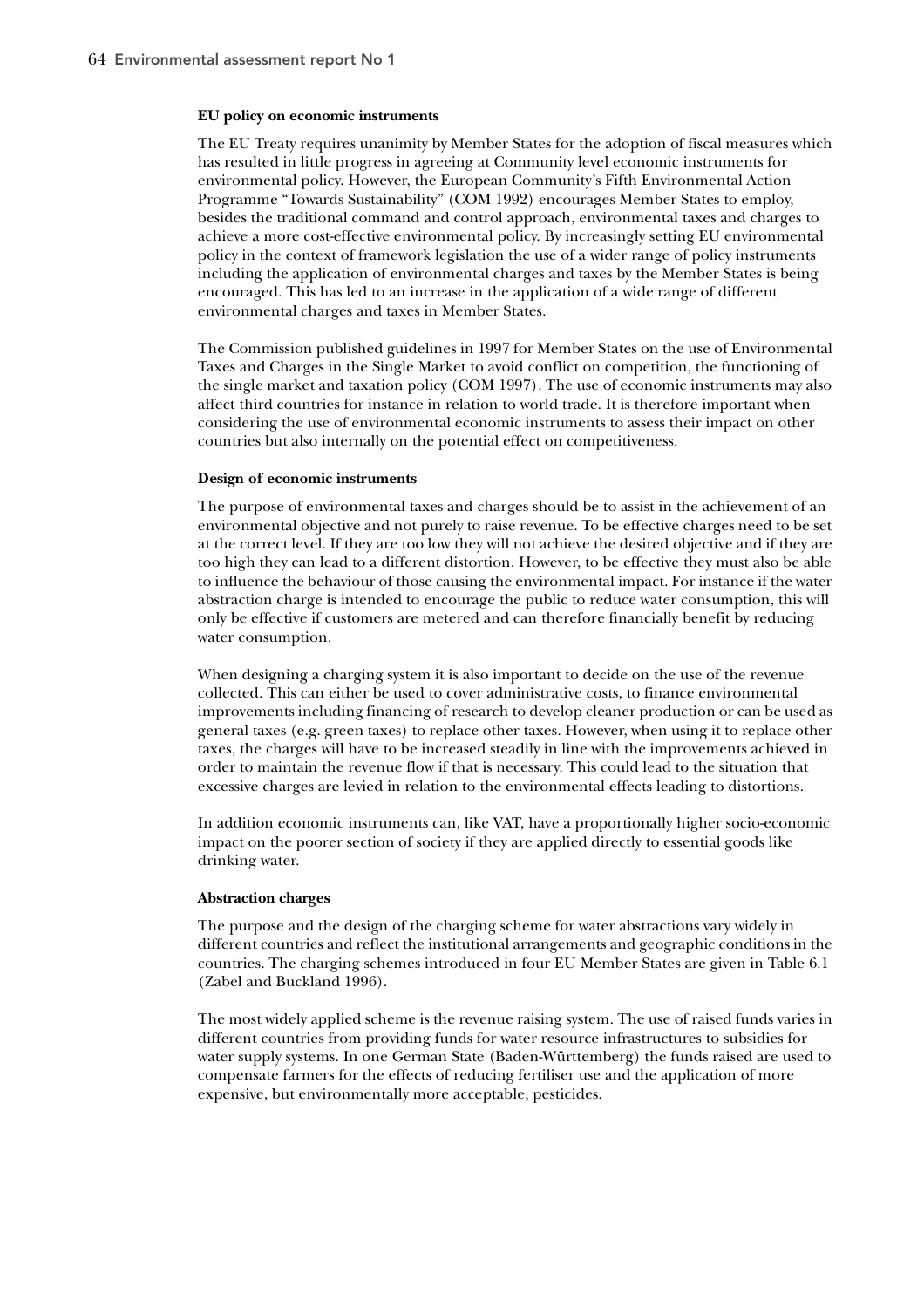| Country                               |     | Cost recovery Revenue raising Incentive |                    | Replacement of taxa-<br>tion |
|---------------------------------------|-----|-----------------------------------------|--------------------|------------------------------|
| France                                |     | Yes                                     | Yes                |                              |
| Germany                               | Yes | Yes <sup>(1)</sup>                      | Yes <sup>(1)</sup> | Yes                          |
| <b>Netherlands</b>                    |     | $Y_{\text{BS}}^{(2)}$                   | $(Yes)^{(3)}$      | Yes <sup>(4)</sup>           |
| United Kingdom<br>(England and Wales) | Yes |                                         |                    |                              |

Table 6.1: Purpose of abstraction charge in selected countries

Notes:

(1) Depends on the charging scheme in the individual Land Provincial tax for water abstraction, groundwater only

(3) The charge is for groundwater only

(4) Introduced in 1995 for general tax raising purposes, i.e. green fiscal reform

The range of charges applied in selected EU Member States is given in Table 6.2.

In Germany higher charges are generally applied to groundwater abstractions, especially for uses other than potable supply. In two states (Hamburg and Hessen) charges are only applied to groundwater abstractions. The introduction of the charging scheme for groundwaters in Hamburg has resulted in a significant return of unused water rights - one of the main aims of the scheme. Whereas in Hessen, which levies the highest charges, a reduction in water consumption of 11% has been achieved although some of this reduction may be the result of the slowdown in economic activity.

|  | Table 6.2: Range of abstraction charges applied in some EU Member States |  |  |  |
|--|--------------------------------------------------------------------------|--|--|--|
|  |                                                                          |  |  |  |

| Country            | ecu/m <sup>3</sup> |
|--------------------|--------------------|
| France             | $0.01 - 0.02$      |
| Germany            | $0.02 - 0.53$      |
| <b>Netherlands</b> |                    |
| - National         | 0.15               |
| - Provincial       | 0.08               |
| United Kingdom     | $0.006 - 0.021$    |

In the Netherlands, charges are only applied to groundwater abstractions since adequate surface water supplies are available. Two different charges are levied. The Provinces raise charges that are relatively low to finance research for the development of groundwater resources and for water planning. The second tax is collected centrally as part of general taxes. This is part of the general reform of the national tax system to shift the burden of taxation from income tax towards a tax on consumption including the consumption of natural resources.

The system in England and Wales is a cost recovery system to recover the cost of the regulator, the Environment Agency, incurred in performing its water resource functions. The charging scheme consists of two elements, an application charge to be paid when applying for a licence and an annual charge. The annual charge is based on the licensed volume taking into account:

- source (the highest charges are placed on those sources that are actively managed by financing infrastructures or by pumping to enhance water resources);
- season (higher charges are levied in the summer when resources are under greatest stress); and,
- loss factor (i.e. how much of the abstracted water is returned).

Different unit charges are applied in the different regions to take into account the scarcity of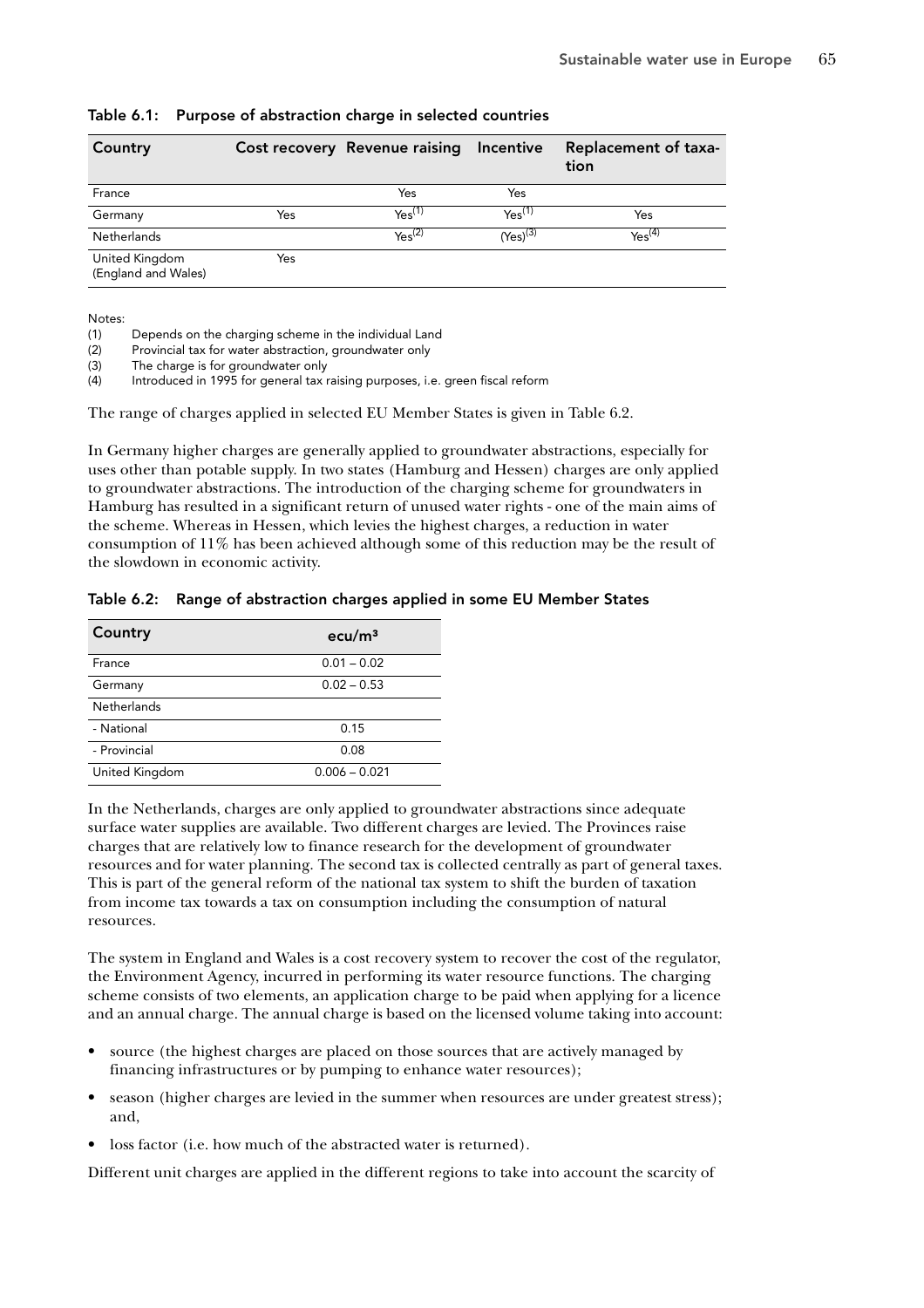the water resources. However, the charges are relatively low.

In France, the six Water Agencies (Agences de l'Eau) implement the 'polluter-pays' and 'userpays' principles, and collect, at their catchment level, financial charges paid by various categories of water users (local authorities, industries and farmers who irrigate) for water abstraction and consumption, pollution of water and modification of the hydrological regime. The funds collected are reallocated to provide financial assistance to reduce pollutant discharges and in a general sense to improve water management. Regarding the water abstraction and consumption scheme, charges are based on the volume abstracted and used, the scarcity of water resources and how much water is returned to the environment. Charges are generally higher for waters taken from upper reaches of rivers which tend to be less polluted. Furthermore, charges for groundwater tend to be higher than for surface waters.

In general, the abstraction charges in the four countries are relatively low compared to the price of drinking water and the incentive to use less water is therefore low. However, the generally higher charges for groundwater abstraction, especially for non-potable water uses, compared to surface water abstractions provide an incentive to use surface waters instead of groundwater. This incentive for substitution is likely to be more significant if charges are applied for groundwater only. The new National groundwater tax together with the existing provincial groundwater charge in the Netherlands will probably be sufficiently high to provide some incentive to use less water. Although the Dutch charges will still be lower than those applied in the German state of Hessen. In Hessen, which has a shortage of groundwater, a reduction in water abstracted has been observed. However, the charges have not been in operation long enough to establish whether other factors such as lower economic activity have contributed to the reduction. Only in France is the abstraction charge related to the vulnerability of the source. However, the availability of water resources is also taken into account in England and Wales in the setting of the regional unit charge. The charges applied in both countries are low and are unlikely to lead to a significant change in abstraction.

The current water abstraction charging schemes applied can generally be best described as financial instruments to raise revenue to cover costs or to fund specified activities rather than as economic instruments to change the behaviour of water users. Even though their main purpose is not to change the behaviour of water users they, nevertheless, have some influence on water abstractions. However, none of the charging schemes attempts to set the charges based on the site-specific true value of the water resource.

As water abstracted for irrigation is increasingly becoming a major issue it is interesting to note that charges for water used for irrigation tend to be very low, much lower than the charges for other users. The charges do not represent the true cost of water especially as irrigation tends to be practised in the summer when water resources are under greatest threat.

Effluent charges

The effluent charging schemes applied in different EU Member States also vary widely. Table 6.3 shows a summary of the schemes applied in selected EU Member States.

| Country                          | Cost recovery | <b>Revenue raising</b> | <b>Incentive</b> |
|----------------------------------|---------------|------------------------|------------------|
| France                           | Yes           | Yes                    | Yes              |
| Germany                          | Yes           |                        | Yes              |
| <b>Netherlands</b>               | Yes           | Yes                    |                  |
| United Kingdom (England & Wales) | Yes           |                        |                  |

| Table 6.3: Purpose of effluent charging schemes in selected countries |  |  |  |  |
|-----------------------------------------------------------------------|--|--|--|--|
|                                                                       |  |  |  |  |

In France, the pollution tax collected by the Water Agencies is based on the quantity of pollution produced in a 'normal' day during the maximum discharge month within the whole year. The physico-chemical and biological/microbiological elements that are taken into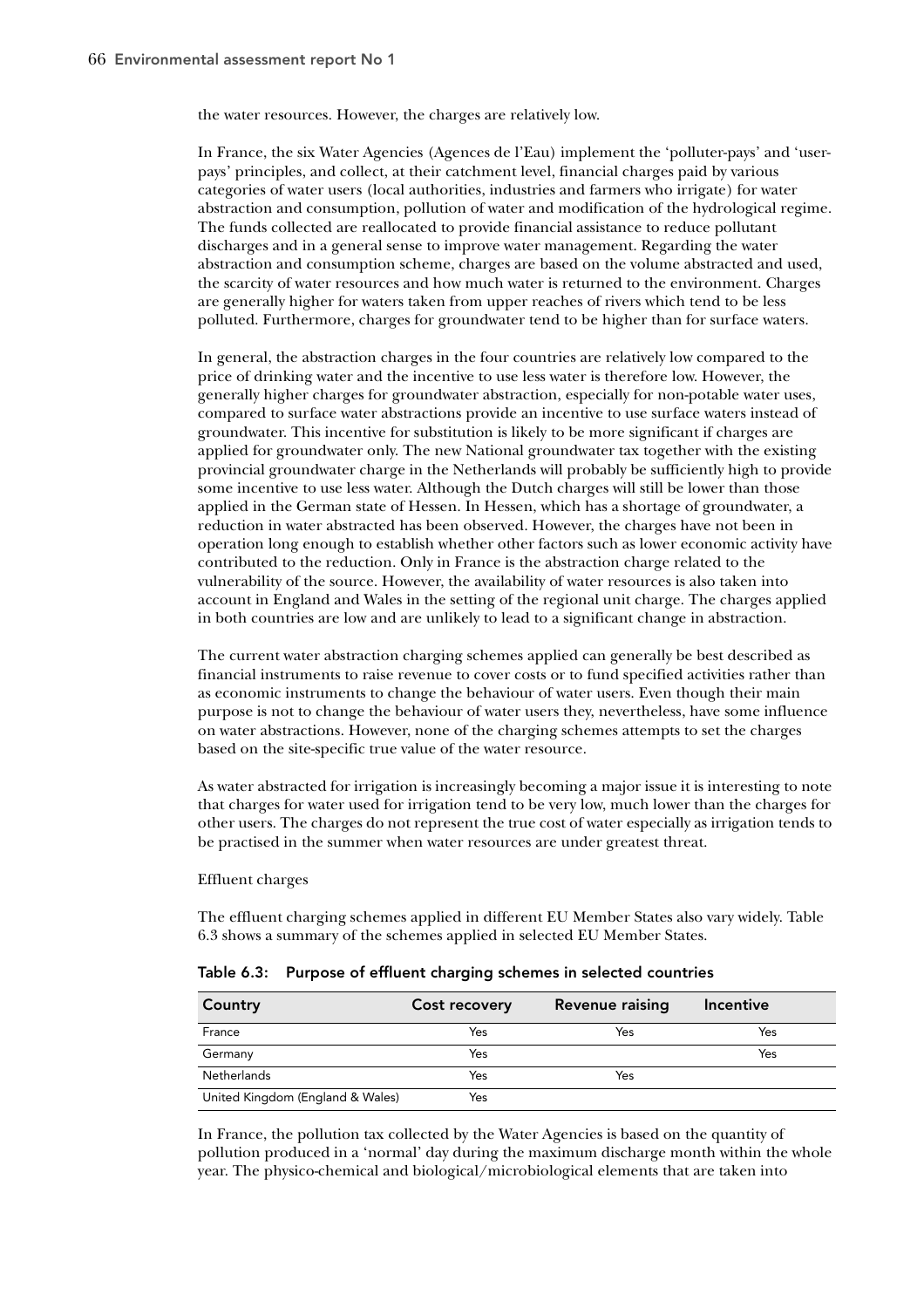account in the evaluation of the quantity of pollution are defined by orders and at the hydrographic levels by each Water Agency Basin Committee. The latter involves representatives of industries, farmers, municipalities, nature conservation associations and the government. The list of parameters may evolve according to the needs for protection of the environment but generally include suspended solids, oxidisable matter, toxics, phosphorus and nitrogen compounds. Each Agency Basin Committee, within the framework of a five-year action programme, also determines the monetary value of the parameters used for the calculation of the pollution fee.

In England and Wales the system is, as for the abstraction charging scheme, designed to recover the cost of the regulatory authority (Environment Agency) for its pollution control function. The annual charge covers the administration cost of the licence and the monitoring costs for compliance sampling. The monitoring costs are related to the contents of the discharge and the type of receiving water. As the monitoring costs are higher for the more difficult to analyse organic hazardous compounds, effluents containing these substances attract higher charges. Similarly, effluents discharged to vulnerable receiving waters require more frequent monitoring and therefore also higher charges, although the charges are low compared to those in the other countries. The French and Dutch systems are revenue raising schemes. Whereas the French system takes into account the vulnerability of the receiving water and the impact of the effluent the Dutch system applies a unit charge independent of the capacity of the receiving water. The Dutch charges are higher than the French charges and their impact in improving the environment has therefore been higher.

The German system can be described as an incentive system since charges are reduced by 75% once the limit values laid down in Federal Regulations for the specific industrial sector have been achieved. This reduction already applies during the construction phase (3 years) of the treatment plant. However, if the consent is breached the reduction in charges no longer applies. Unit pollution charges are applied nationally independently of the capacity of the receiving water. The money raised in the French, Dutch and German schemes is used to fund research and infrastructures for pollution abatement.

As for the abstraction charging schemes none of the effluent charging schemes are designed to be applied site specific to change the behaviour of the dischargers although in France and England/Wales the vulnerability of the receiving water is included in the assessment of the charges. The charges are lower than the Dutch and German charges and their impact has therefore been relatively low. The German authorities consider the pollution charge as a greater incentive to reduce point source pollution than the regulatory approach. The success of the scheme is probably due to the relatively high charges, which have been increased steadily over the years, and the incentive element built into the scheme.

A comparison of the level of charges applied in the different countries to a hypothetical effluent containing toxic metals is given in Table 6.4 together with the reduction in charges which can be achieved by applying Best Available Technology (BAT). The table shows that the charges in France and England/Wales are relatively low as well as the large incentive element in the German charging scheme if BAT is applied.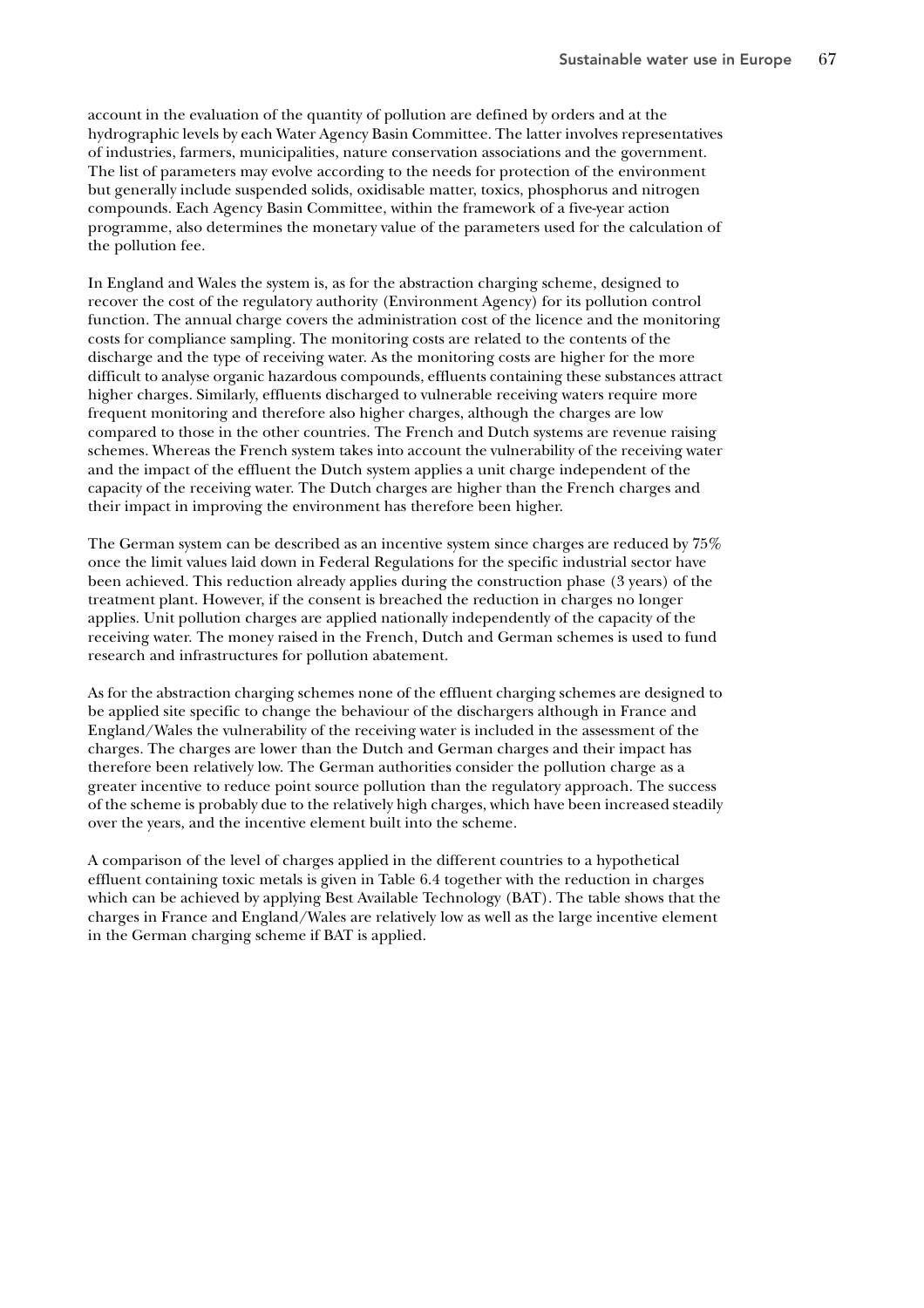| Country                          | <b>Charge for Scenario</b><br>1(4) | <b>Charge for Scenario</b><br>$2^{(4)}$ | <b>Difference</b> |
|----------------------------------|------------------------------------|-----------------------------------------|-------------------|
| France <sup>(1)</sup>            | 4241                               | 1316                                    | 2925              |
| Germany <sup>(2)</sup>           | 52132                              | 4458                                    | 47674             |
| <b>Netherlands</b>               | 48103                              | 15500                                   | 32603             |
| England and Wales <sup>(3)</sup> | 4409                               | 4409                                    |                   |

Table 6.4: Wastewater charges in some countries (ecu)

Notes:

(1) Rhin-Meuse

(2) In Scenario 2 the application of BAT allows a reduction of 75% in the charge.

(3) Assumed that the discharge is categorised as Band 2 (potentially toxic metals).

Source: Schoot Uiterkamp et al. (1995).

(4) The improvement in concentration in COD 400 mg  $I^{-1}$  to 100 mg  $I^{-1}$ , BOD 100 mg  $I^{-1}$  to 20 mg  $I^{-1}$  suspended solids 40 mg  $I^{-1}$  to 20 mg  $I^{-1}$ , halogenated carbons 1 mg  $I^{-1}$  and 0.1 mg  $I^{-1}$ , total nitrogen 20 mg  $1^{-1}$  to 10 mg  $1^{-1}$ , reduced nitrogen 10 mg  $1^{-1}$  to 5 mg  $1^{-1}$ , total phosphorus 1 mg  $1^{-1}$  to 0.5 mg  $1^{-1}$ , zinc 2 mg  $1^{-1}$  to 1 mg  $1^{-1}$ , nickel, copper and lead each from 1 mg  $1^{-1}$  to 0.5 mg  $1^{-1}$ , chromium from 0.1 mg  $1^{-1}$  to 0.01 mg  $1^{-1}$ .

## **Overall appraisal of abstraction and effluent charges**

The purpose of the charging schemes introduced in the different countries presented varies widely. Apart from the effluent charging scheme in Germany it would appear to be more accurate to describe the charging schemes applied as financial rather than strict economic instruments. The charging schemes have contributed towards improvements in water management. The degree of effectiveness does of course vary between the different countries as the charges applied vary widely.

The introduction of the new Dutch National groundwater abstraction charge is the first attempt for water management to use 'eco-taxes' to finance government revenue. The abstraction charges for the different user tend to vary widely with charges for irrigation usually being the lowest even though irrigation poses a significant threat to achieving sustainable water management especially as water for irrigation tends to be abstracted at times when the stress on water resources is greatest.

## *6.4.2. Water pricing*

To meet the increasing requirements of EU Directives and public expectations for high water quality, water companies have to use complicated and high-technology treatment plants to supplement simple, natural processes for treating drinking water. For example, in Germany investments by water companies have roughly doubled since 1970 (Scherer 1993). Renewing maintenance-intensive distribution networks continues to account for about 2/3rd of the capital expenditure, while the remainder goes into catchment, treatment and quality control.

In France water prices can vary according to regions and according to the type of service (public/private, level of treatment). A survey performed in the Seine-Normandie Basin shows that the average price (including drinking water supply, waste water collection and treatment), paid by most  $(80\%)$  inhabitants in the catchment, ranges from 1.5 to 2.7 ecu/ m<sup>3</sup> (10 to 18) Francs/  $\rm m^3$ ). Charges in the Basin range from 0.15 to 6.8 ecu/  $\rm m^3$  (AESN, 1997). All water charges are based on the water volume used and metered. They have regularly increased from the 1980s up to now. The cost of water in France include cost price (which includes the cost of water and the payment for drinking water supply), payment for water treatment services and various taxes.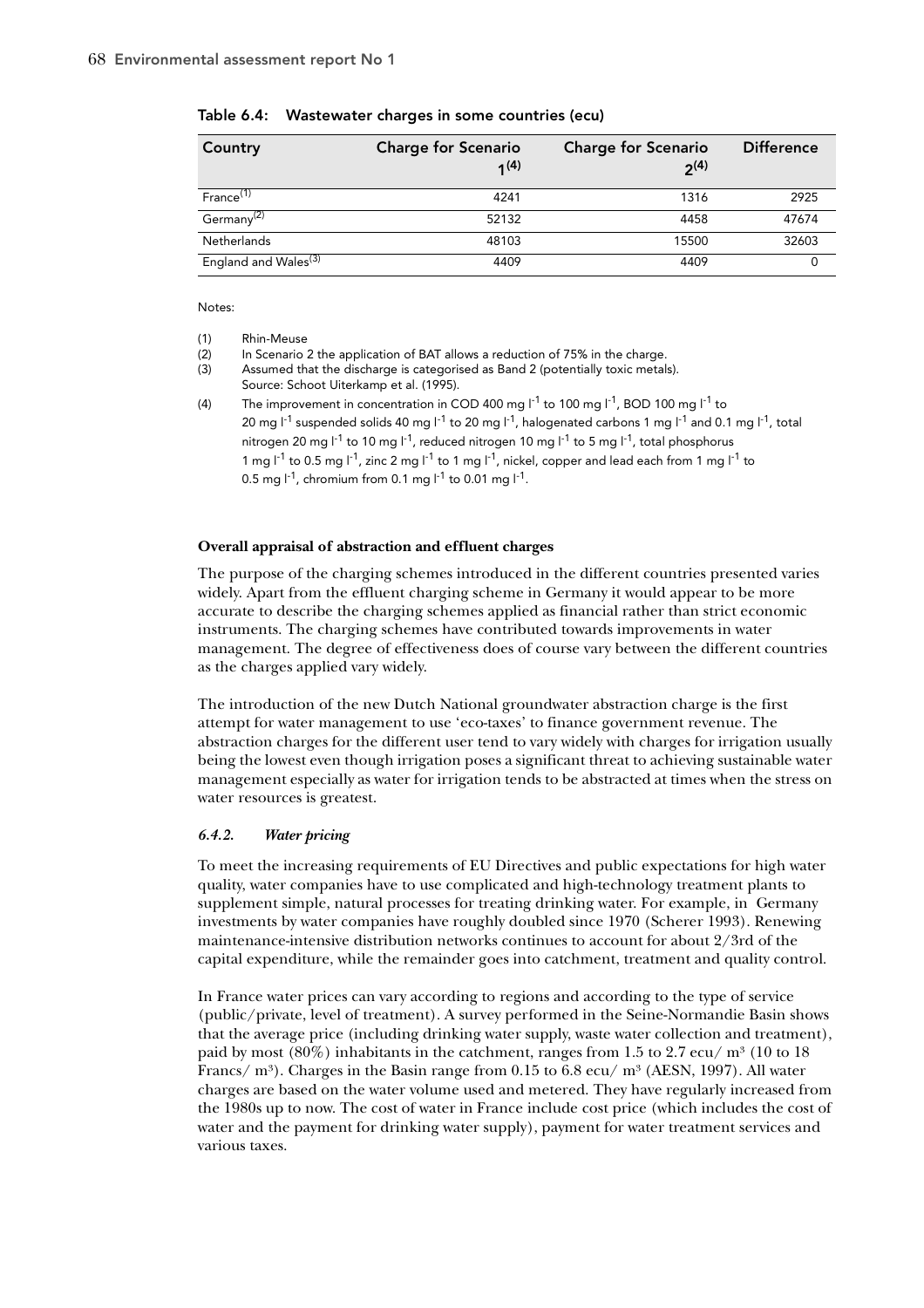Water charges in Western Europe vary from 52 ecu/year per family in Rome to 287 ecu/year per family in Brussels. Water charges in Central European cities are lower and vary from 20 ecu/year per family in Bucharest and Bratislava to 59 ecu/year per family in Prague (Figure 6.1).





\* family living in a house consuming 200 m³ /year (ECU as per June 1996)

#### (Source: IWSA, 1997)

Nevertheless, the annual water charge in relation to GDP per capita shows that the cost in Bucharest is the highest in Europe amounting to 3.5% followed by Vilnius 2.6% and Prague 2.3% and the lowest percentage of GDP per capita is 0.2% in Oslo. In Western Europe, the highest percentage is 2.2% in Portugal (Figure 6.2).

It is difficult to establish a general trend in Europe in relation to water charges; there are different factors to determine the final price of water (water availability, technical issues, political motives - see previous section). Cities such as Lisbon increased the annual water charge as percentage of GDP per capita from 1.0 in 1995 to 2.2% in 1996. The increase in Budapest for the same period was from 1.5 to 1.9%. Berne has kept the same percentage, 0.6%. The percentages in Madrid and Paris have decreased slightly from 1.3 to 1.2% and 0.8 to 0.7% respectively and in Ljubljana and Bucharest, the decrease is more significant: from 2.4 to 0.7% and 4.5 to 3.5%, respectively (Figur 6.2)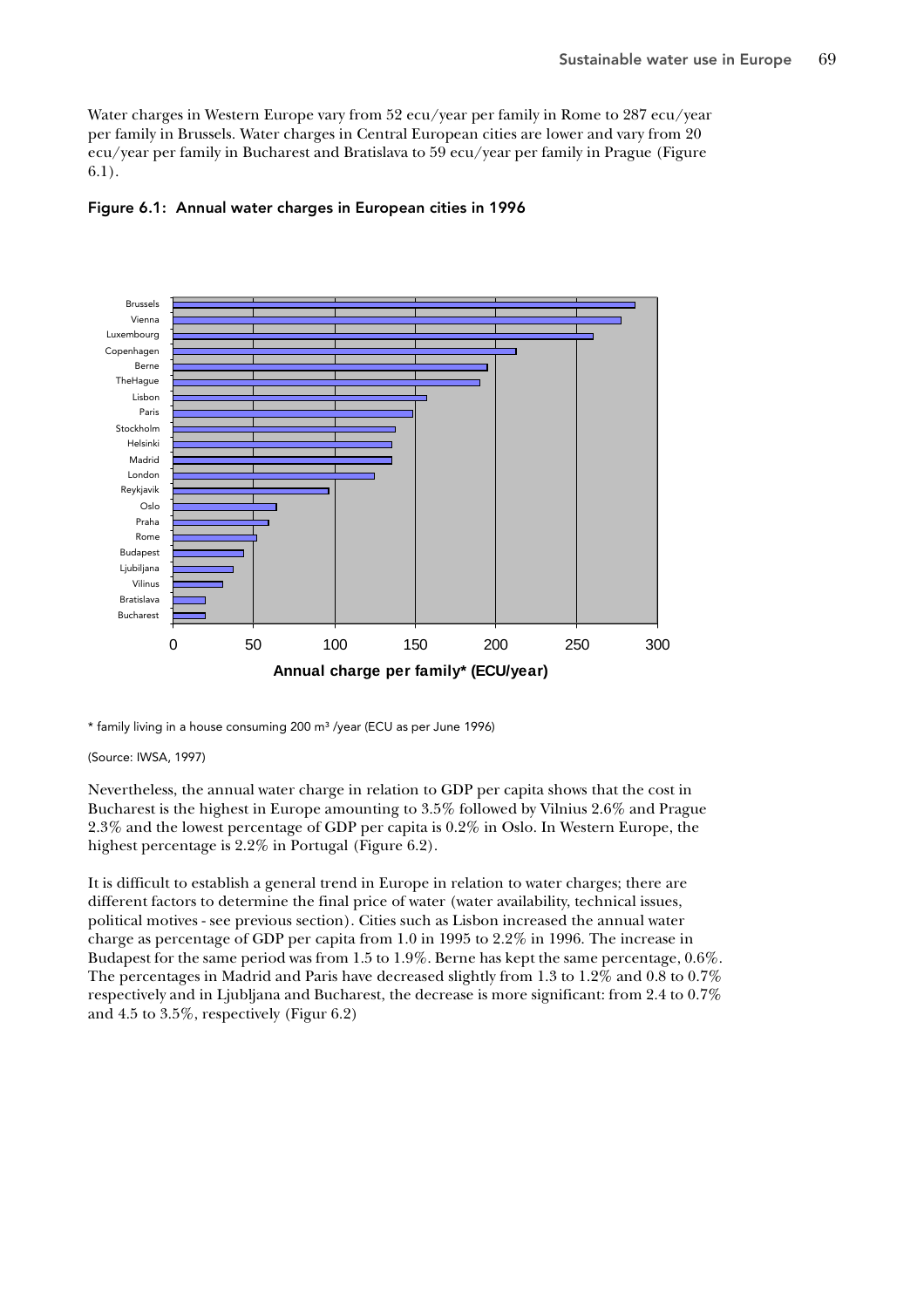

Figure 6.2: Annual water charge in European cities in relation to GDP per capita

(Source: IWSA Congress, 1997)

Several studies have demonstrated that rising water prices have a positive effect on both indoor and outdoor water conservation efforts (use of low-flow toilets, taps and shower-heads for example) (Agthe, 1996; ICWS, 1996). Another approach consists of action to regulate supply by introducing "block tariffs" to discourage a high use of water. In Barcelona the Water Supply Company introduced in 1983 a new tariff system based on a service quota and two blocks with increasing price. In 1991, after the 1989-1990 drought, a third block was introduced.

In Eastern Europe water prices have risen sharply at a much higher rate than inflation since 1989, following the need to replace vanishing state subsidies. For example in the eastern part of Germany and Hungary water impounding and distribution systems are now fully financed from charging revenues, with no subsidy from governments (with tariffs also including a portion for reconstruction and development of new schemes).

An analysis of the relation between water price and water consumption has been carried out for three different towns in Hungary: Budapest, a large city with a heavy concentration of industries and vast suburban areas with housing and gardens; Miskolc, the second largest town also with a heavy concentration of industries; and Fejer county with high living standards and few industries. From 1987 to 1992, water price went up by a factor of 10 in Budapest and by a factor of more than 20 in the other towns. In parallel, water consumption decreased by 5 to 28% for households and 20 to 30% for industries, depending on the price level before the increase (Figure 6.3). This shows that a price increase might have a much greater impact on consumption in countries and areas where the price of water had been low than in those where water had always been expensive.

In the eastern part of Germany where prices increased at a similar rate as in Hungary (the consumer price index increased about 14% from 1985 to 1992 for households and 9% for other than households), water consumption dropped 10% per annum between 1980 to 1991. Between 1990 and 1995 water consumption per person declined by 9% in the whole of Germany. Average daily water consumption currently amounts to 132 litres per person, the same level as twenty years ago. The drop in water consumption is not only because of the changes in water prices but also because of changes in consumer behaviour.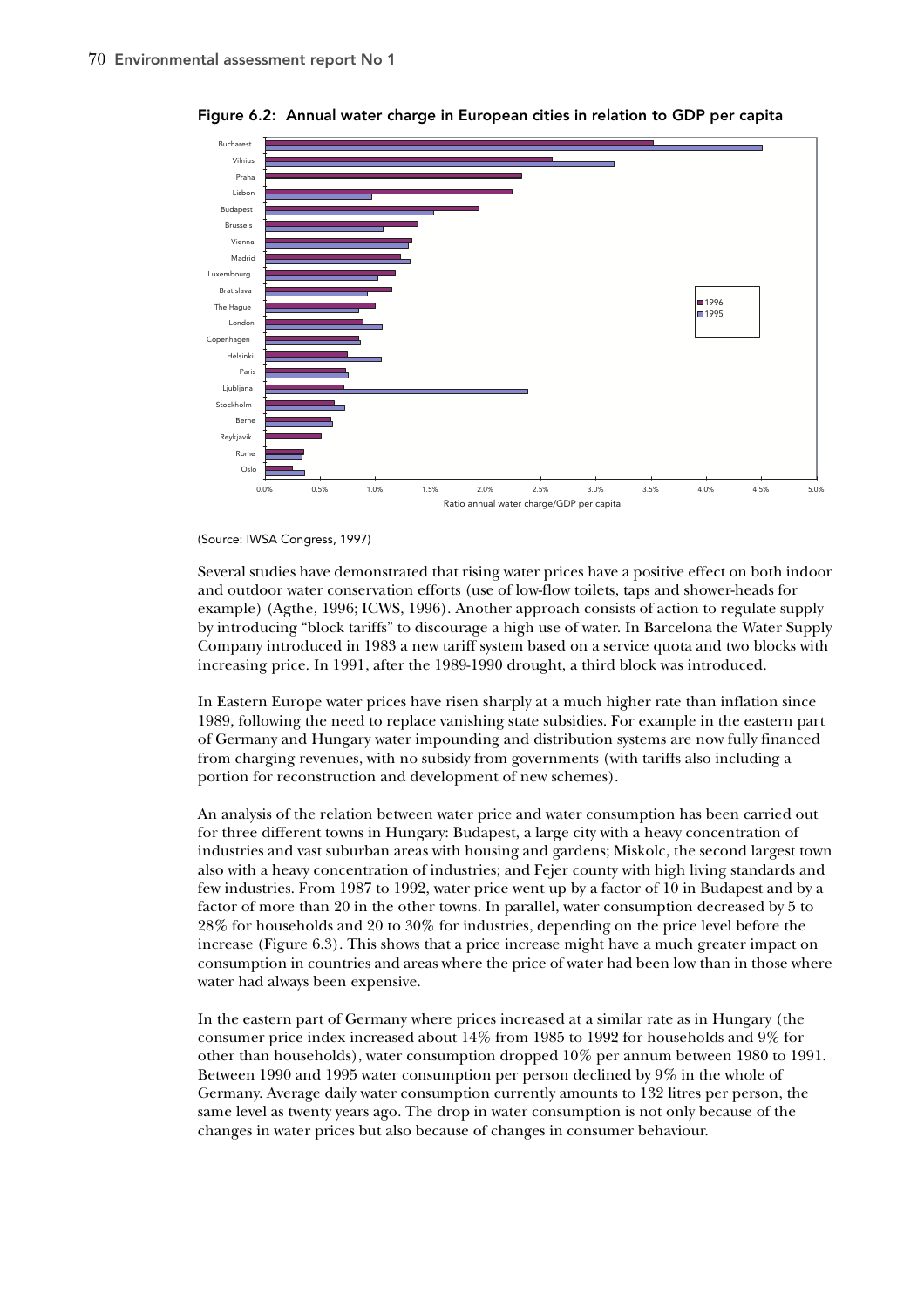

# Figure 6.3: Relation between water tariffs and water consumption for households in Hungary

In the Czech Republic, water consumption was about 276 l/cap./year in 1980 and decreased to 195 l/cap./year in 1996 due not just to the decrease in industrial production but also to the increasing charges for water.

## *6.4.3. Water metering*

Domestic metering is widespread in many countries (e.g. France, Germany and Portugal), but less common for example in the United Kingdom. (NRA, 1995). Water metering is assumed to increase population awareness of water use. For example, in the United Kingdom the use of water in metered versus non-metered households is estimated to be 10% lower. The installation of water meters frequently is in line with public concerns for better use of water resources and the request for a better management of the water environment. Reliable water metering is a stringent requirement for the implementation of effective water charges.

# *6.4.4. Improving efficiency of use*

# **Urban water use**

The concept of "Water Demand Management" refers to all those activities that aim to render the greatest possible amount of services using the least possible volume of water. "Water Conservation" corresponds to a more general definition and considers all those activities that aim to reduce water demand, improve efficiency of water use and avoid the deterioration of water resources. It deals with the origins of water demand from a technical and a socio-cultural point of view as well as with the protection of hydraulic ecosystems. The various activities which can be included in a water conservation programme can be distinguished by sectors of water use or by conceptual divisions, considering the following five categories:

- infrastructure programmes: improvements in the distribution (and recollection) system in order to reduce losses and enable the control of consumption by water users (e.g. improvement of network, repair of weak points, installation of measurement devices);
- programmes to improve efficiency: reduction of water consumption by means of technical modifications of installations (e.g. better hydraulic and sanitary equipment, design of public and private gardens in a way that allows to reduce water demand);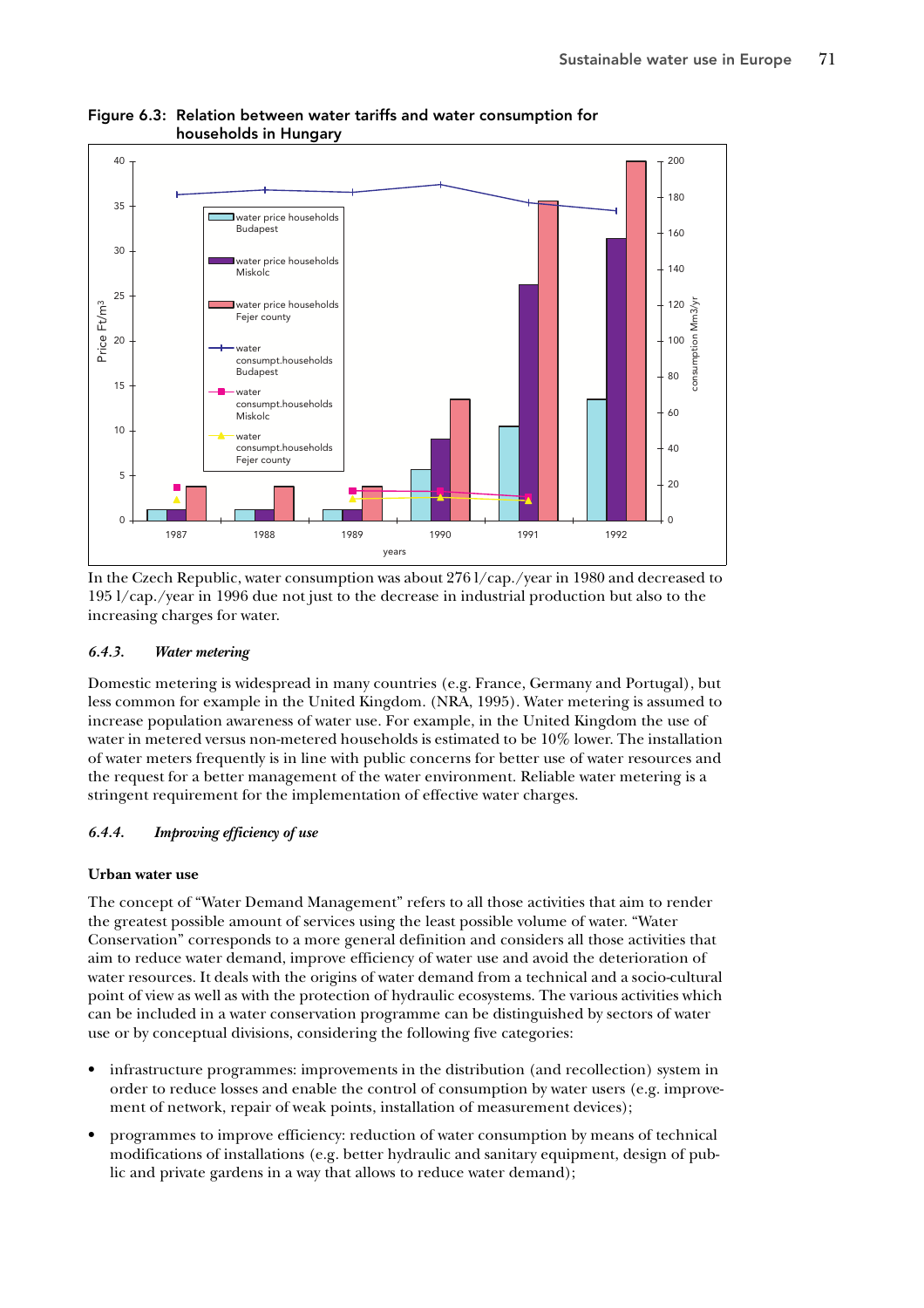- substitution programmes: replacement of the use of drinking water from the public supply network through water of other origin, mainly re-utilisation;
- water saving programmes: reduction of water consumption through user education, tariff systems to encourage economic use, information campaigns, etc;
- management programmes: municipal regulations, tariff systems, commercial incentives and discounts for economic water use, hydraulic audits, loans and subsidies for improvement measures.

#### **Case study example from Brittany, France**

After facing several years of difficulties in providing drinking water (because of limited quantities and poor quality, especially caused by nitrate and pesticides), Brittany (in France) started a new scheme for water supply and management in 1990. Initial pilot action plans undertaken in several towns led to the reduction in public water consumption of 76% in 15 years (with a stable population size) obtained by the installation of low-flow toilets, watering equipment for public gardens, saving appliances in swimming pools, schools. The predicted development of peri-urban zones and the associated increase in water use led the regional and municipal authorities to launch new pilot action programmes to reduce domestic water use. In seven towns, the installation of water saving appliances (tap, shower, toilets) has reduced the water consumption by  $31 \text{ m}^3$  /household while the use of new watering system has led to the reduction of 60% of water during summer time. In some towns the reduction in water consumption has attained 50% after 10 months. This pilot action has also increased the awareness of the population in an area where water quality is frequently one of the major problems. Co-financed by the Water Agency and Environment Ministry, the operation is going to extend beyond the region to make the population and tradesmen (plumbers) more sensitive to water use and saving equipment. This will including testing of existing appliances, installation of new water-saving equipment in households, identification/diagnosis of waterworks losses and improvement of the efficiency of water consumption. Such action programmes have also been conducted in several industries and in the field of agriculture (irrigation, drinking water for animals).

#### **Agricultural water use**

Regarding agricultural water use the measures of demand management have to be in line with the objectives of sustainable agriculture in terms of water conservation, protection of the environment, economic viability and social acceptance. In broad terms irrigation systems can be divided into the following two categories:

- 1. Irrigation systems in which the entire hydraulic system is managed by one (normally private) entity. Normally water in these systems is drained from a well and is brought to fields by methods of localised (pressure) irrigation.
- 2. Classical (frequently large scale) irrigation systems with major involvement of government or public entities, managing storage reservoirs and major canal distribution networks.

Following the flow of water in a classical irrigation systems from the reservoir to the fields and including the facilities for drainage, the elements of the hydraulic system can be distinguished as follows:

- 1. Network of principal canals with mains and branches.
- 2. Network of secondary canals, including the distribution to the field borders.
- 3. On-field distribution and drainage.
- 4. Secondary drainage network.
- 5. Main drainage collector.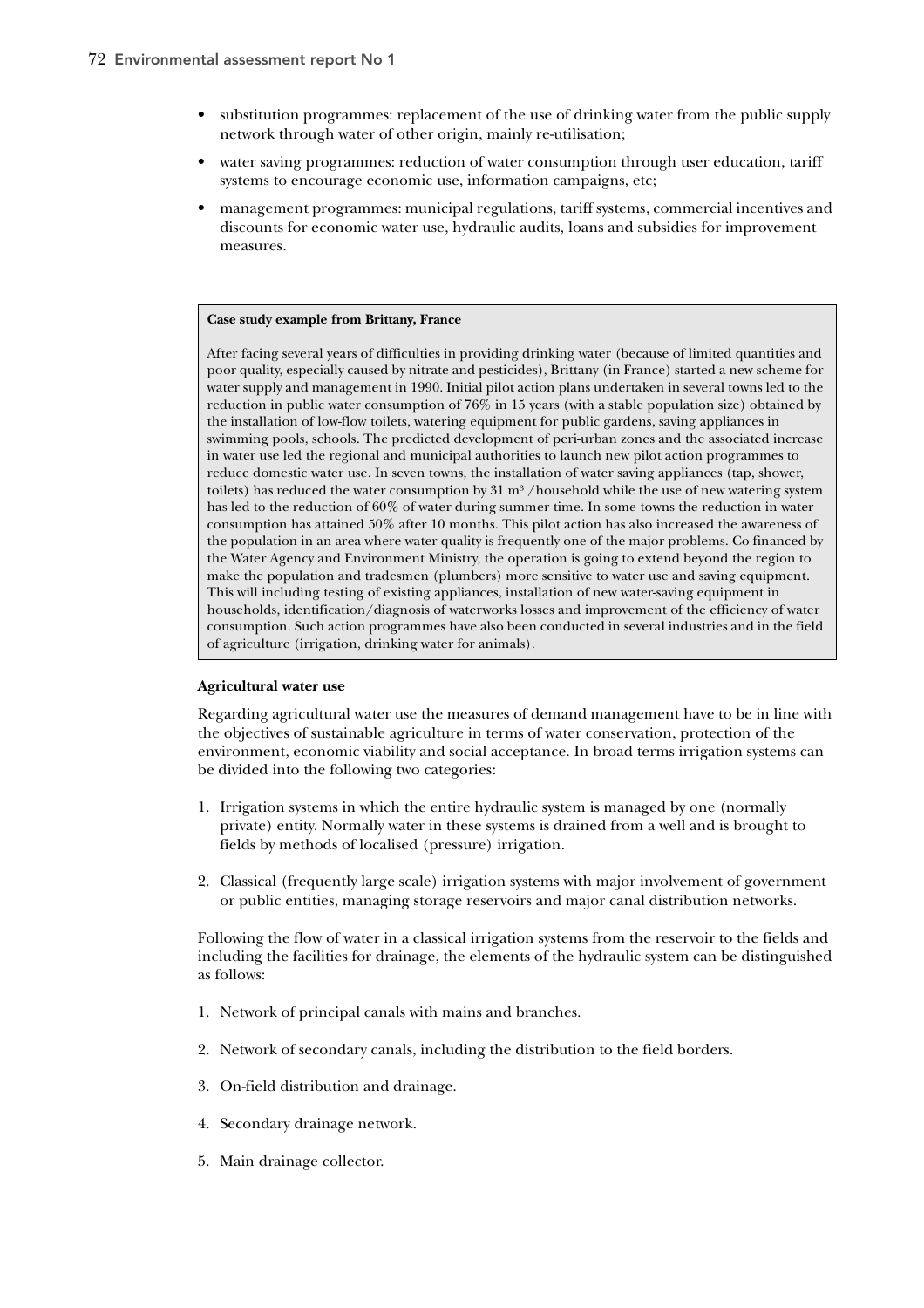Typically public water authorities manage the elements 1 and 5 of the hydraulic system and the storage reservoir. Elements 2 and 4 are normally administered by irrigation farmers associations and element 3 is dealt with by farmers.

The shared and alternate use of water over extensive periods of time and large distances, which is characteristic for this kind of exploitation, requires in the first place measures aimed at improving co-ordination between public water management authorities, irrigation farmers associations, and the final users. The ultimate consequences are dependent on the outcome of water supply management of the individual production units.

Bearing in mind the remarkable differences in the efficiency of water use which can exist between traditional irrigation systems with earth canals and gravity irrigation and modern systems with concrete lined canals, pipe distribution systems and localised irrigation systems an ample margin for improvement of water use can be identified.

Potential measures for improvement can be divided into those that aim to improve the performance of water distribution entities (public bodies and users associations) and those which aim to improve water use efficiency at farm level.

Measures can be further divided into those dealing with the improvement of existing infrastructure (e.g. concrete lining of canals, implementation of localised irrigation, levelling of fields and improved drainage), and those related to the non-structural aspects of irrigation (e.g. improvement of organisation and management, improve knowledge about water losses, establish information systems, improve determination of crop demand and adjustment of water allocations, optimisation of timing, promote users initiatives for improvements, and tariff systems).

Similarly to urban water use the potential of using secondary water effluents after adequate treatment opens considerable possibilities for water savings.

## **Industrial water use**

In industrial water use the environmental benefits of reducing water demand go in parallel with the advantage of reducing the volume of effluents and thus diminishing, at least in volume, the burden to provide adequate wastewater treatment.

Improvement programmes to be applied are principally similar to the ones applicable in urban water supply. In the case of industries the measures which promise most success in terms of demand reduction are those determining the legal and regulatory framework and all measures related to the economic cost of water use. Generally the principle of internalisation of all direct and indirect costs associated with water use and emissions applies.

Programmes aiming at the promotion of water substitution, re-utilisation and especially recycling promise major saving rates. Also the process of rationalisation of production in larger units tends to reduce the consumption of water per product unit.

## 6.5. Infrastructure responses

## *6.5.1. Network efficiency – leakages*

Network efficiency has direct consequences on total water abstractions. In most countries leakage in water distribution networks is still a major problem. Comparison of leakage in three European countries (United Kingdom (England and Wales), France and Germany), undertaken by the United Kingdom water industry regulators (OFWAT, 1997) shows that leakage in main and customer supply pipes varies from 8.4 (in England and Wales) to 3.7  $m<sup>3</sup>$ per km of main pipe per day (West Germany), which correspond to 243 and 112 l/property/ day, respectively.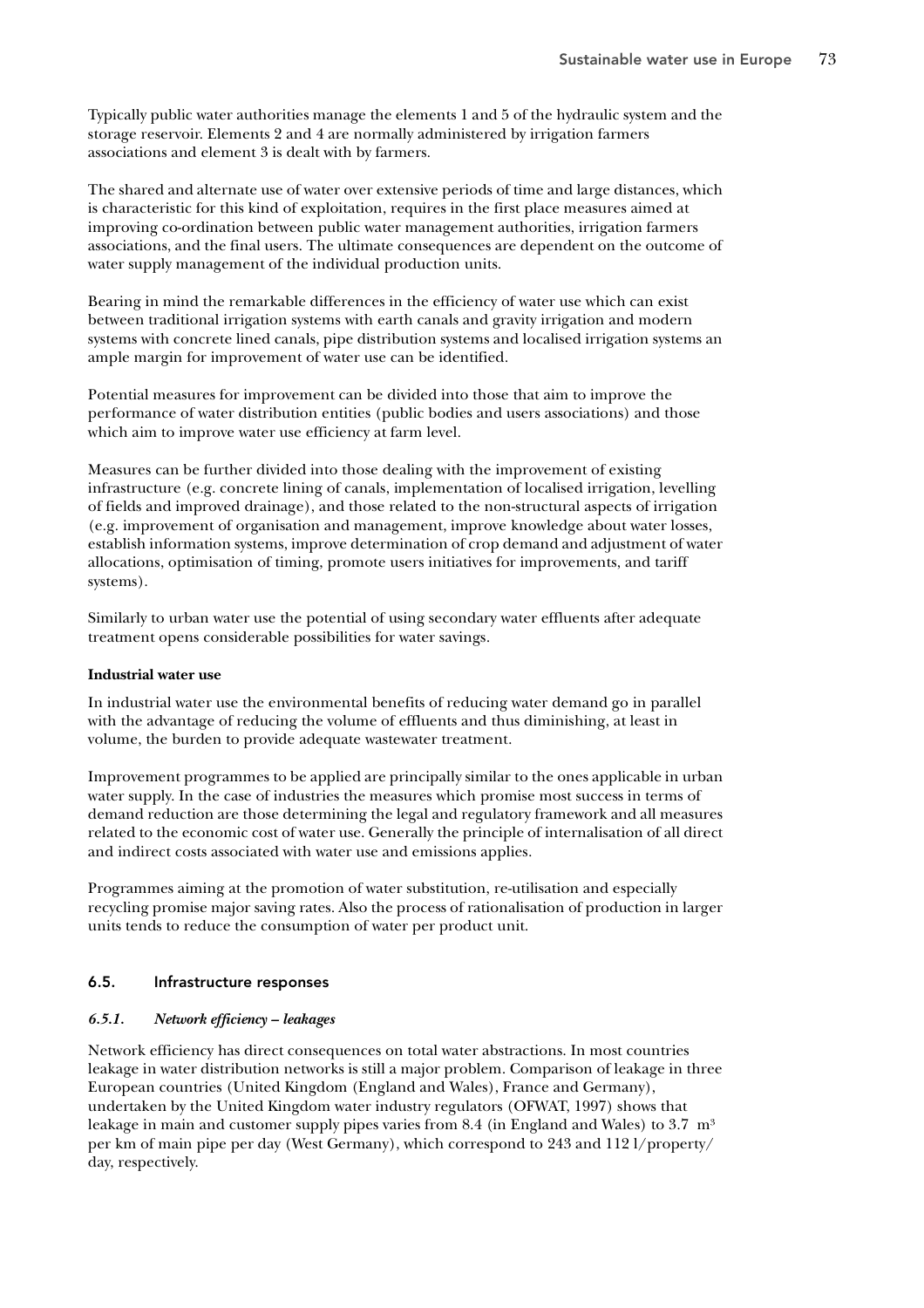Analyses in France have shown that the network efficiency (supplied volumes divided by abstracted volumes) can vary from 68% across a highly rural area to 85% for the Paris region. The national average was estimated to be around 70% in 1990. Assumptions of possible future network efficiencies range from 78% in urban areas and 72% in rural areas for the less optimistic scenario to 80% in the most optimistic scenario for both situations.

Studies in Spain indicate that network efficiencies in urban areas range from 77% (Madrid) to 60% (Bilbao). The national average in settlements with more than 20,000 inhabitants is estimated to be around 80% (AEAS, 1997). Recent studies appear to indicate an upward trend in distribution efficiency, showing an increase from 68% in 1990 to 72% in 1994.

In Italy, the IRSA study indicates that the average value of losses is 15% of the total water delivered, but 31% of the total water delivered in Rome and 30% in Bari does not reach the final user. In Austria water suppliers' losses were estimated at 10% in the 1990s. The objective of the Austrian authorities is to reduce these to 7%*.* Over the last 17 years, the volume of water losses has decreased from 47 to 15 million m<sup>3</sup> (Ambassade de France en Autriche, 1993).

Average leakage of drinking water from pipe lines in Central and Eastern European countries are estimated to range from 27% in the Slovak Republic to 50% in Moldova and Ukraine (Society of Development and International Co-operation, 1995). In the Czech Republic the amount of water losses from the network is about 33%.

Different options can be used to reduce leakage:

- repair of visible leaks;
- establishment of leakage control zones;
- awareness, location and repair of leaks not visible from the surface;
- telemetry of zone flows;
- pressure reduction;
- mains replacement;
- subsidised/free detection and repair of domestic customer/business supply pipe leakage;
- repair of leakage through the structure of service reservoirs;
- minimisation of service reservoir overflow losses;
- trunk main leakage detection and repair.

Water supply companies in the United Kingdom have used most of these options to control the leakage. Table 6.5 shows the estimate of leakage reduction in the recent years for one United Kingdom Water Company.

|  | Table 6.5: Leakage reduction in Yorkshire region (United Kingdom) |  |  |
|--|-------------------------------------------------------------------|--|--|
|--|-------------------------------------------------------------------|--|--|

| Leakage (MI/d)      | 1994-95 | 1996-97 |
|---------------------|---------|---------|
| Total leakage       | 536     | 420     |
| Supply pipe losses  | 101     | 98      |
| Distribution losses | 435     | 322     |

(Source: Yorkshire Water Services, 1997)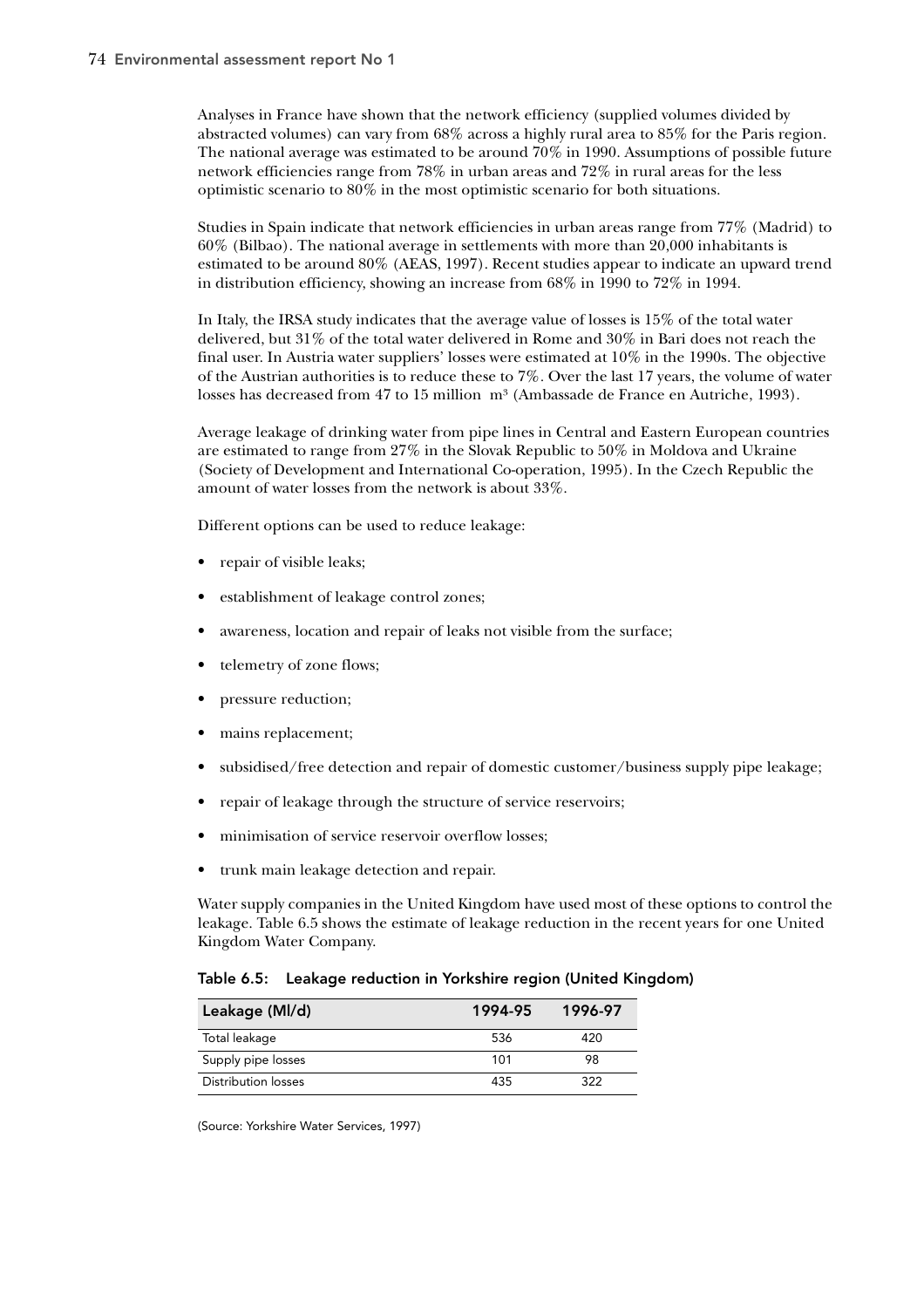The company considers that there is a little scope for further reductions through repairing visible leaks and establishing leakage control zones. However, other options, such as telemetry of zone flows, pressure reduction, subsidised/free detection and repair of domestic customer/ business supply pipe leakage, repair of leakage through the structure of service reservoirs and mains replacement, are considered as options for further leakage reduction.

In a study to identify the most cost-effective measures to control leakage in combination with other measures to ensure a supply/demand balance, the company compared and assessed the costs and yields achievable using some of these last methods (Table 6.6).

| Option                                            | Yields (cumulative) M I/d |       |       |  |  |
|---------------------------------------------------|---------------------------|-------|-------|--|--|
|                                                   | 97/98                     | 98/99 | 99/00 |  |  |
| Service reservoir losses. Total leakage reduction | 0                         |       | 14    |  |  |
| 25% extra find & fix. Total leakage reduction     | 12                        | 24    | 24    |  |  |
| Pressure reduction. Total leakage reduction       | 6                         | 14    | 20    |  |  |
| Mains replacement. Total leakage reduction        | 4                         | 9     | 13    |  |  |
| Telemetry of zones. Total leakage reduction       | 0                         |       | 4     |  |  |
| Total reduction                                   | 22                        | 56    | 75    |  |  |

Table 6.6: Estimates of division of savings

(Source: Yorkshire Water Services, 1997)

In general terms it can be stated that the increase in water consumption occurred under the perception that water was abundant and cheap, two concepts which tend to vanish in the light of growing water pollution, droughts and increasing water prices. The reinforcement of European and national legislation (emission limits, standards for discharges, etc.) and the rise in the cost of water are leading municipalities and industries to reduce their water use and encourage investments in new water saving processes and equipment.

# *6.5.2. Increase in reservoir capacity*

The use of storage reservoirs helps overcome the uneven distribution of natural water resources over time. Run-off in the humid season can be held back and used in the dry season (seasonal regulation), while water available in humid years can be stored and used in dry years (inter-annual regulation).

At present about 3500 major reservoirs (formed by dams according to the ICOLD definition) with a total gross capacity (total water volume at normal maximum water levels) of approximately  $150,000$  million  $m<sup>3</sup>$  are in operation in Europe (EU15 plus Norway and Iceland) (ETC-IW, 1997). The greatest storage capacities are available in Spain (52,000 Mio. m<sup>3</sup>), Norway (38,000 Mio. m<sup>3</sup>) Sweden (21,000 Mio. m<sup>3</sup>) and Finland (15,000 Mio. m<sup>3</sup>). The greatest number of major reservoirs are found in Spain, France and the United Kingdom with 849, 521 and 517, respectively.

The primary functions of reservoirs in Europe are hydroelectric power production, storage for public water supply and irrigation. Further functions include flood defence, recreation, navigation, fish farming and industrial supply. Frequently reservoirs fulfil several functions at the same time. The purposes of reservoirs are directly related to the specific features of water use in the various countries. Storage for irrigation is required mainly in Spain, Italy, France and Portugal. In contrast, public water supply is the main function in the United Kingdom and Germany.

The greatest increases in total reservoir capacity in Europe occurred between 1955 and 1985, rising from a capacity of 25,000 million  $m^3$  in 1950 to around 120,000 million  $m^3$  in 1980.

Regarding the potential for future storage reservoirs in Europe, it needs to be taken into account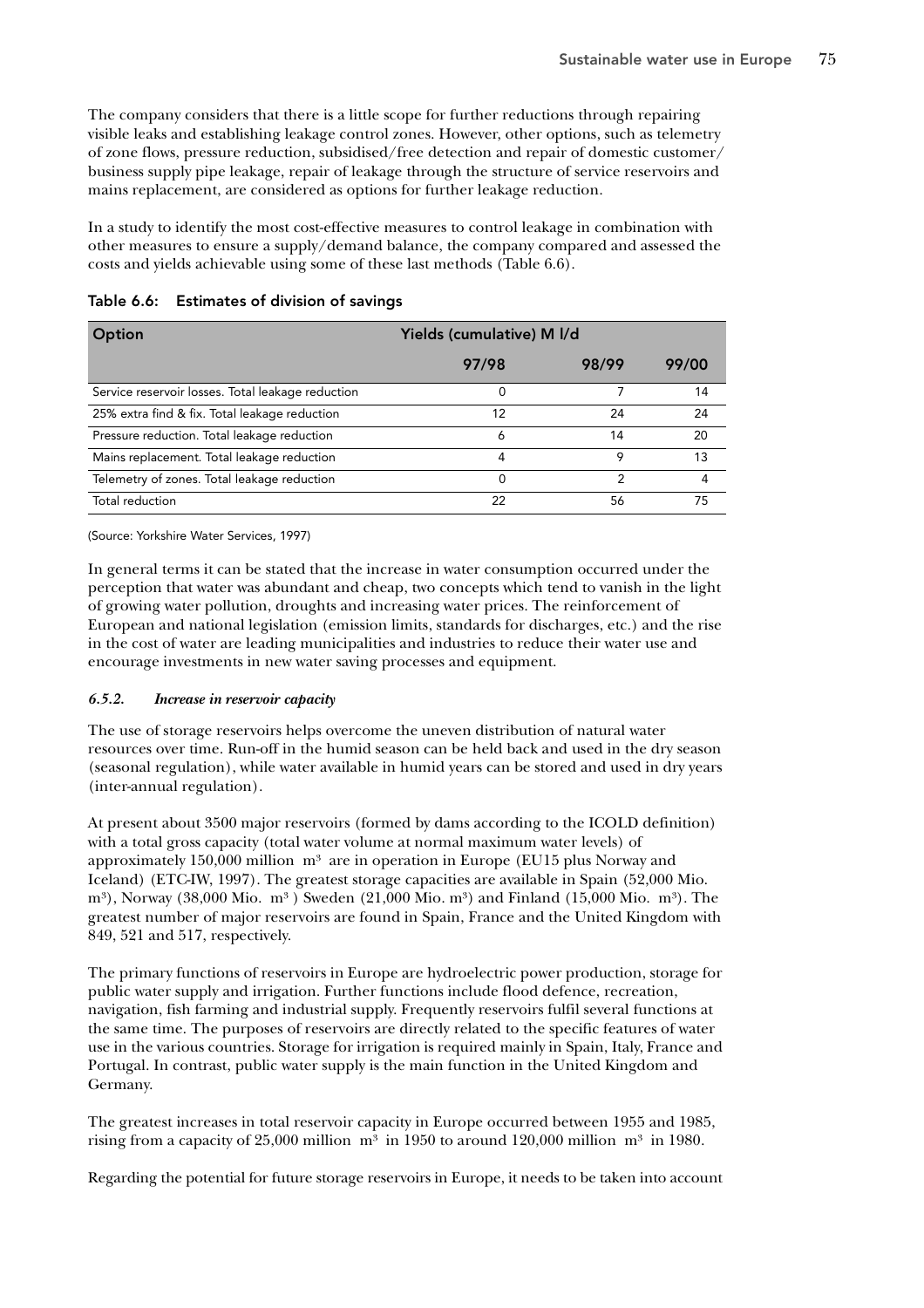that the most economic dam sites have already been selected and the respective schemes implemented. Consequently, future dams will face higher economic and, if care is not taken, environmental costs. Also, political and societal attitudes towards big hydraulic infrastructure projects are today much more critical than in the past. The prospect of a major increase in reservoir capacity in Europe consequently needs to be considered with extreme caution.

### *6.5.3. Increase in groundwater use*

In semi-arid regions or regions of water scarcity aquifers play a vital role in meeting water demand, not only as regards water quality and quantity but also in relation to space and time. Aquifers can be an efficient natural solution to water scarcity, being able to overcome a wide range of situations: supplying water under a variety of conditions, controlling abundant reserves and covering extensive areas, as well as transporting and distributing water. Aquifers are also important elements in the protection of water quality, providing quality reserves in areas where surface run-off in summer proves insufficient to maintain acceptable standards of water quality, and even when run-off is too low to maintain minimum ecological discharges.

However, the use of aquifers (in semi-arid areas) is dependent on annual recharge and requires effective management if sustainability is to be achieved. In some southern regions of the EEA area aquifers have very limited annual recharge. Tourism and peak water demand in summer exert additional pressure on groundwater reserves. On the other hand the climate in these areas frequently allows the growing of high-yield crops, which may require substantial amounts of water for irrigation during the whole year.

The management of water resources, understood as a set of operational rules which determine the handling of water resource systems in general and the management of aquifers in particular, has proven to be complicated and costly to establish and maintain.

Intensive use of aquifers can give rise to over-exploitation, depending on the balance between abstraction and renewable resources. In the semi-arid regions of Mediterranean Europe the absence of abundant rainfall and run-off increasingly encourages the use of groundwater resources, frequently leading to excessive abstraction for irrigation and over-exploitation. The resulting increase in productivity and changes of land use can initiate a cycle of non-sustainable socio-economic development within an area. More and more resources are exploited to satisfy the increasing demand of population and agriculture, exacerbating the already threatened environment by reducing groundwater levels and, on some occasions, accelerating desertification. The lowering of water tables also damages natural wetlands and wet ecosystems.

This scenario is in contrast to Central and Northern Europe where over-exploitation is mainly a consequence of the fact that groundwater resources historically have provided a low-cost, highquality source of public water supply.

The increase in groundwater abstraction therefore faces certain limitations from an environmental point of view, given the problems of aquifer over-exploitation and lowering of groundwater tables already observed especially in southern areas of Europe. Also, in some aquifers, restrictions as regards water quality exist, limiting in particular the use of drinking water and increasing the costs of water treatment.

Nonetheless, it should be taken into consideration that especially in semi-arid areas groundwater resources frequently constitute a vital element of water supply systems, due to their capacity for forming natural reservoirs and the fact that often they are the only possible source of supply. The joint use of surface waters and groundwater presents opportunities to make use of the natural buffer capacity of aquifers in dry periods, and to ensure recharge when water is abundantly available.

The potential to increase the use of groundwater resources depends, of course, on the characteristics of the specific aquifer considered.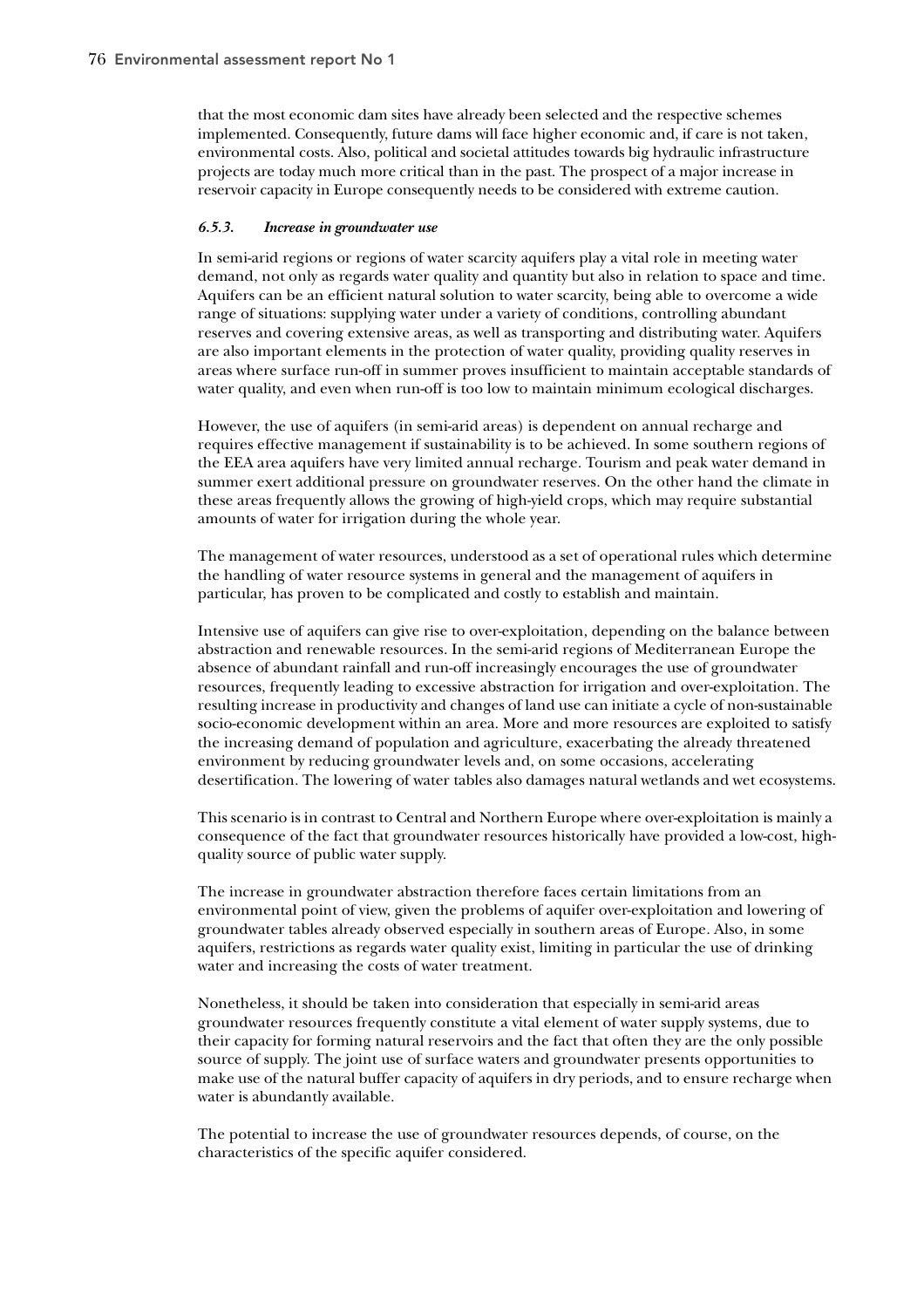# *6.5.4. Increase of re-use and recycling*

The practise of waste water re-use is increasing greatly within the EU, mostly to alleviate the lack of water resources in certain regions, such as in Southern European countries but also to protect the environment especially in coastal waters by removing all discharges into fragile receiving waters (IPTS 1997). Article 12 of the Urban Waste Water Treatment Directive (91/ 271/EEC) mentions that treated water shall be re-used whenever appropriate. The largest application of this re-use is the irrigation of crops, golf courses and sports fields where pathogens from the wastewater may be in contact with the public. In a parallel development Europe and mostly the Northern European countries import produce and flowers irrigated with reclaimed wastewater from Southern Mediterranean countries. There are however at present no regulations on wastewater re-use in Europe.

The potential for water re-use and recycling has not yet been exploited in many areas. A decisive factor to achieve a higher percentage of water re-use is the establishment of effective incentives, which in many instances will be of either an economic or a regulatory nature. One of the fundamental advantages of water re-use is the fact that in many cases the resource employed is available in the vicinity of its prospective new use, i.e. urban agglomerations and industrial sites.

The limiting factor for water re-use can in many circumstances be the quality of the water available and potential hazards for secondary users. To examine the economic viability of water re-use a careful benefit-cost analysis for the various parties involved needs to be carried out.

# *6.5.5. Desalination*

At present seawater desalination is being applied mainly in areas where no other sources of supply are available at competitive costs. The total volume of desalination in Europe is limited compared to other sources of supply. The essential factor which conditions the implementation of seawater desalination is the cost of water from desalination plants (presently of the order of magnitude of  $0.7$  ecu per  $m<sup>3</sup>$ , including energy cost and the depreciation). The potential of seawater desalination as a viable option for the future depends primarily on advances in desalination technology, evolution of the costs of energy and the cost of water from alternative sources. From an environmental viewpoint a careful examination is required to clarify up to which point the use of primary energy for the production of water is environmentally sensible and economically viable.

On the Balearic archipelago, desalination of seawater and brackish water already provides a substantial part of total urban water supply. Characterised by a comparatively dry climate and relatively limited surface water resources, the Balearic Islands have a tourist population more than ten times the number of their permanent residents (8.5 Mio. visitors per year compared to 790,000 permanent inhabitants). At the same time the level of income is relatively high, thanks to the strong tourism sector and massive capital inflow from outside. The combination of these circumstances have led to a situation in which the desalination capacity (91,500 m<sup>3</sup>/day) accounts for about a third of total urban water demand (106 Mio. m³ /year) (Fayas *et al*., 1997).

Table 6.7 shows the use of conventional supply sources compared to non-conventional sources (re-use and desalination) in southern European countries (Plan Bleu 1997). In all countries except Malta non-conventional sources are only very minor; in Malta they amount to 46% of the total.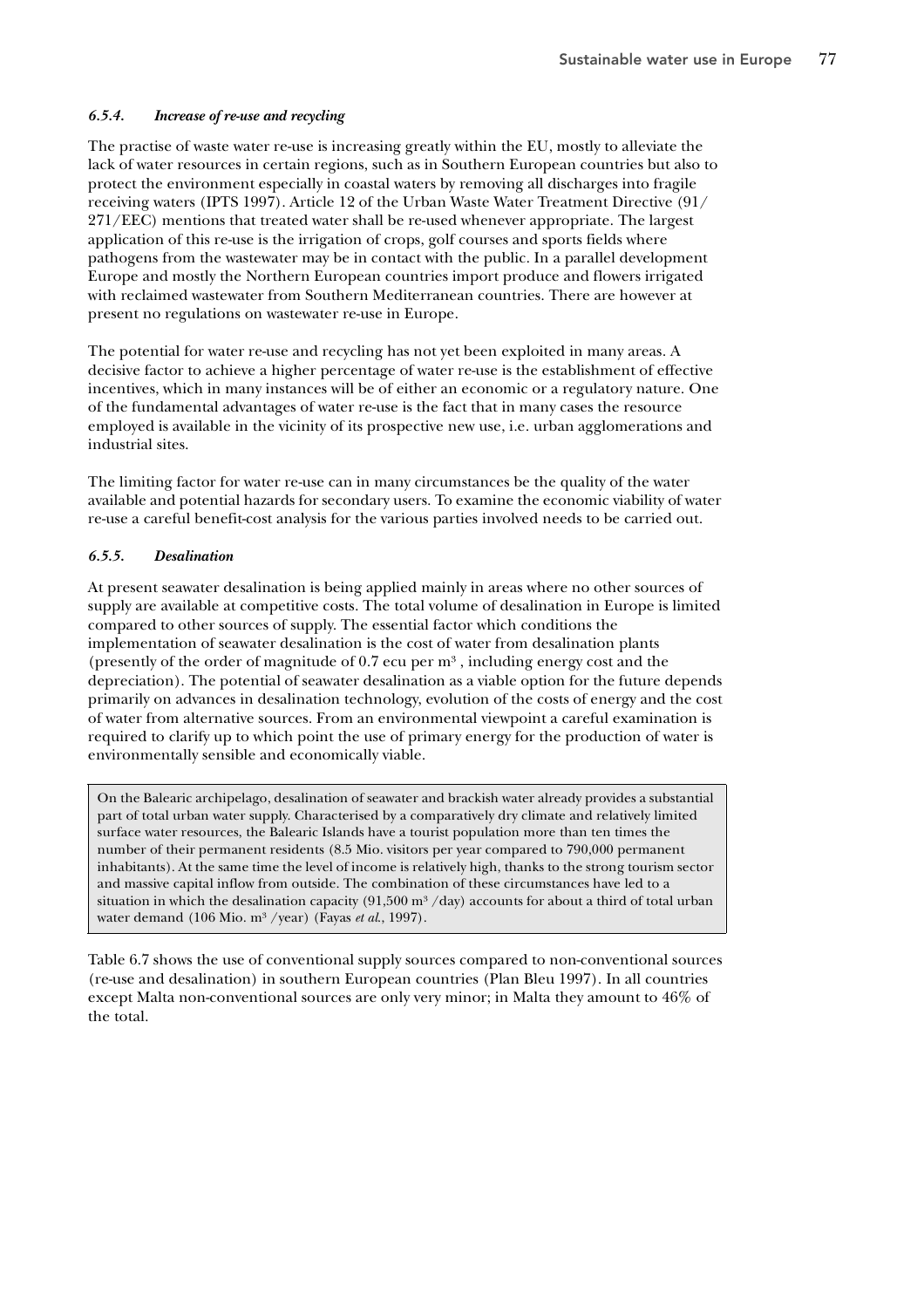| Country | Year |        | 2      | 3       | 4       | 5       | ٥      |       |         |
|---------|------|--------|--------|---------|---------|---------|--------|-------|---------|
| Cyprus  | 1990 | 0.38   | 0.372  | 0.02    | 0.011   | 0.008   | 97.90  |       | 5.00    |
| France  | 1994 | 40.67  | 40.67  | $\star$ | $\star$ | $\star$ | 100.00 |       | $\star$ |
| Greece  | 1990 | 7.03   | 7.03   |         | $***$   |         | 100.00 |       | 0.00    |
| Italy   | 1990 | 45.00  | 45.00  |         | $***$   |         | 100.00 |       | 0.00    |
| Malta   | 1990 | 0.0391 | 0.0211 | 0.02    | $***$   | 0.018   | 54.00  | 46.04 |         |
| Monaco  | 1991 | 11.80  | 11.80  | 0.05    | 0.05    | 0.0034  | 99.50  | 0.45  |         |
| Spain   | 1992 | 34.49  | 34.379 | 0.12    | 0.096   | 0.019   | 99.70  | 0.33  |         |

Table 6.7: Diversity of water supply sources at the national level

\* not available\*\*nil or negligible<br>(1) Total demand km<sup>3</sup>/year

Total demand km<sup>3</sup>/year

 $(2)$  Withdrawals from conventional sources km<sup>3</sup>/year

 $(3)$  Total non-conventional production km<sup>3</sup>/year

(4) Wastewater re-use  $km^3$  /year<br>(5) Desalination  $km^3$  /vear

Desalination km<sup>3</sup> /year

(6) Conventional sources % (column 2 ÷ column 1)

 $(7)$  Non conventional water production % (column 3 + column 1)

(Source: Plan Bleu, 1997)

### *6.5.6. Inter-basin transfers*

Since ancient times mankind has made use of artificial structures for water transfer from one river basin to another. Frequently the scale of inter-basin transfers is considerable, with capacities of several hundred cubic meters per second. Table 6.8 presents a summary of major inter-basin transfer schemes in the world. The major examples of inter-basin transfers in Europe are the Rhône-Languedoc transfer and the Canal de Provence in France, with capacities of 75 and 40  $\text{m}^3$  /s, respectively. A variety of other transfers exists, for example in Belgium, Greece, Spain and the United Kingdom.

The construction of inter-basin transfers can certainly be an efficient and cost-effective means of satisfying water demand in hydraulically deficient regions. What needs to be assured in all cases is environmental sustainability on the one hand and economic viability on the other. Especially in regions where either the evidence or the public perception of water shortage exists, attempts to carry water from one catchment to another can encounter fierce resistance from potential donors.

| <b>Name</b>                 | Country     | Capacity<br>(m <sup>3</sup> /s) | Use                                                                             |
|-----------------------------|-------------|---------------------------------|---------------------------------------------------------------------------------|
| Transfer of river Churchill | Canada      | $807^{(1)}$                     | Hydroelectricity                                                                |
| "La Grande" complex         | Canada      | 1600                            | Hydroelectricity                                                                |
| Chung-Jiang transfer        | China       | 400                             | Public water supply, drainage, navigation, irrigation                           |
| Eastern Way                 | China       | 600                             | Public water supply, navigation, irrigation                                     |
| Central Way                 | China       | $320^{(1)}$                     | Public water supply, irrigation                                                 |
| Western Way                 | China       | 630(1)                          | Public water supply, hydroelectricity, irrigation                               |
| Qatarra                     | Egypt       | 656                             | Hydroelectricity                                                                |
| Karacum transfer            | Former USSR | 247                             | Irrigation                                                                      |
| Northern Krim transfer      | Former USSR | $260^{(1)}$                     | Irrigation                                                                      |
| Great Fergana transfer      | Former USSR | 190                             | Irrigation                                                                      |
| Jongley project             | Sudan       | $220^{(1)}$                     | Irrigation                                                                      |
| Central Valley Project      | <b>USA</b>  | $130 - 168$ <sup>(1)</sup>      | Public water supply, flood control, hydroelectricity,<br>irrigation, recreation |
| All American Canal          | <b>USA</b>  | 156                             | Hydroelectricity, irrigation                                                    |
| Rhone-Languedoc transfer    | France      | 75                              | Public water supply, irrigation                                                 |

Table 6.8: Examples of major inter-basin transfers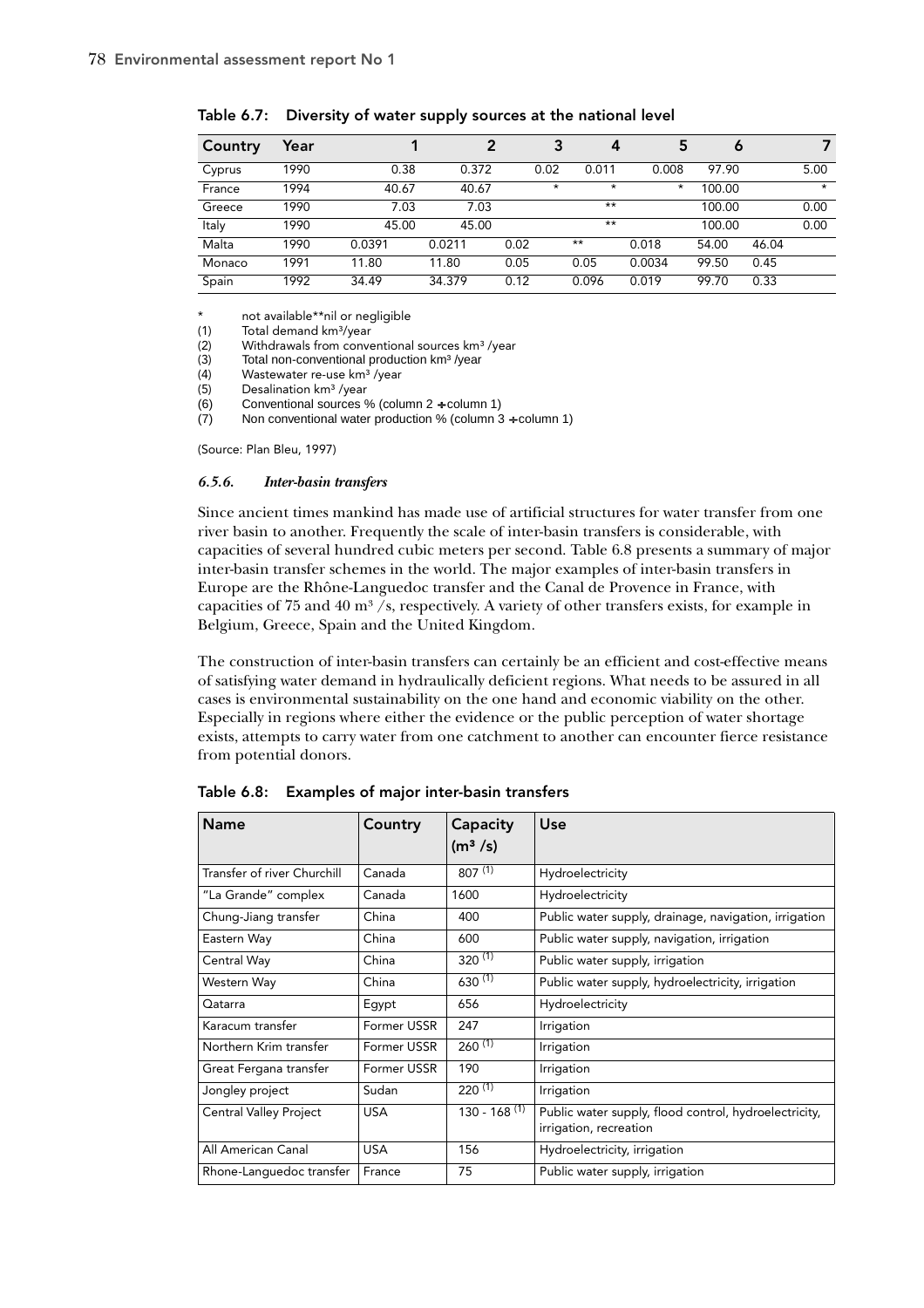| l Canal de Provence  | France | 40      | Public water supply, irrigation |
|----------------------|--------|---------|---------------------------------|
| Tajo Segura transfer | ppain  | n-<br>చ | Public water supply, irrigation |

(1) Capacity calculated from annual transfer volume, assuming constant flow.

(Source: CEDEX, 1994)

## 6.6. Social policy and environmental ethics

The World Bank considers a cost of up to 5% of household income as affordable for water services. This compares with a cost of about 1% of household income in the EU Member States. For instance in 1996 the average household income in the United Kingdom was £22,780 and the average bill for water services was £228. However, these figures disguise the fact that the impact of water services charges tends to be much more significant for the poorer sections of society than for the more affluent sections. This is only partly ameliorated by the often lower water usage by the poorer population because of the lack of large gardens and water-using appliances although the per household usage of large poor families can of course also be quite high. Different approaches have been adopted in various countries to ensure that water prices are affordable for the population.

Two distinct issues need to be considered: how can the impact of charges on the general population be made affordable and how can the charges be made affordable by the poorer sections of society.

During the development stage of a water supply and sewerage system the impact of the investment on charges is often reduced by subsidies paid for out of general taxes. This is one way of shifting the burden from the poorer to the richer sections of society. To assist national governments to provide the necessary funding financial assistance is frequently provided to countries. For instance large sums of EU money are currently spent to build up and improve the infrastructure for water services in the Cohesion Countries Portugal, Spain Ireland and Greece. However, even countries with 'mature' systems often consider it necessary to provide some assistance to individual municipalities to ensure that the charges to meet new legislative requirements are affordable by the population. Table 6.9 shows the sources of funding in terms of own and external funds for water services for selected EU Member States (Zabel and Buckland 1995).

| <b>Country</b>                     | Own resources % | External funds <sup>(1)</sup> |
|------------------------------------|-----------------|-------------------------------|
| France                             | 60-80           | 20-40                         |
| Germany                            | 50-60           | 40-50                         |
| Netherlands                        | 70-100          | $0 - 30^{(2)}$                |
| Portugal                           | 20              | $80^{(3)}$                    |
| United Kingdom (England and Wales) | 100             | 0                             |

|  | Table 6.9: Funding for investments in water services |  |
|--|------------------------------------------------------|--|
|  |                                                      |  |

(1) Includes funds from abstraction and effluent charges

(2) Sewage services only

(3) Approximately 80% from EU funds

Some of these subsidies are provided as soft loans and others are derived from the abstraction and effluent charges or general taxes. The money raised from the charges can be considered as recycling of funds often from the larger systems that have the benefit of scale to the smaller units. In England and Wales full cost recovery has been practised since privatisation. However, as part of privatisation a large subsidy was provided to the companies by writing off a significant portion of the debt and by providing extra funds for environmental improvements. This system also has the advantage, since companies are regionally based, that there is a degree of charge equalisation between the generally more expensive rural and the less expensive urban systems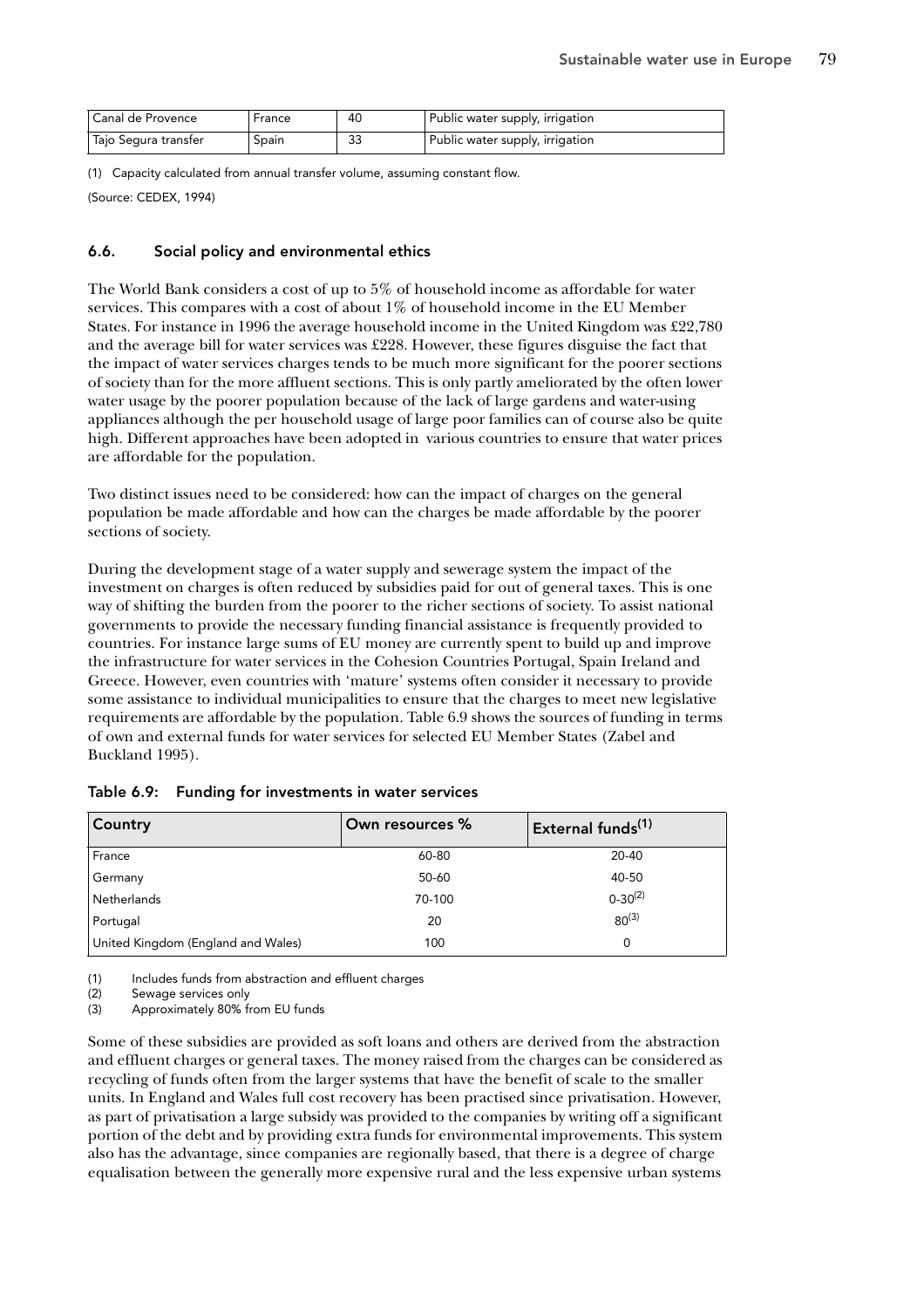because of the benefits of scale. In a regionally based system it would also not be sensible to create subsidies by collecting abstraction and effluent charges and then recycling the money raised to different parts of the same company. Regionalisation has of course also been applied in other countries (e.g. the Ruhrverband in Germany) to obtain the benefits of scale. Some benefits of scale can also be derived by the French system where the large private companies bring the expertise for the design and operation of the system that would not be available to the same degree to small systems. By combining different utility services (e.g. gas and electricity) with water services can also result in benefits in terms of expertise and can also lead to lower operating costs (lower metering cost if all meters can be read at the same time). This system is widely applied in Germany. The tax system can also be used to minimise water services charges. Many countries, for instance, do not charge value added tax (VAT) on water services or sewerage services or both. Allowing water services companies to write off debts against profits can also reduce water services charges.

Whereas the measures discussed above may lead to generally lower charges for the services for all consumers particularly when developing the system, the problem still remains on how best to make the charges affordable to all sections of society. Different countries have developed different approaches to this problem. In the United Kingdom most consumers pay their water charges depending on the value (rateable value) of the property they live in, with only 8% of households having a water meter. As the poorer population tends to live in lower valued housing their water bills tend to be lower (i.e. more affordable) and is also independent of the number of people living in the house. Customers in the United Kingdom now have a water meter installed which may be attractive for single people not using a large amount of water. A similar system without universal metering operates in France where the flats in large apartment blocks, in which the poorer section of society tends to live, are rarely individually metered.

For metered customers the charge for water can be influenced by the ratio between standing charge and volume charge. Based on the actual cost to the water supplier the standing charge should be more than 80% of the total charge with the remainder as variable charge since the fixed assets tend to be very large whereas the variable costs of providing the water are relatively small. However, in practice, the percentage of the charge related to the standing charge tend to be generally low  $\left( \frac{25\%}{20} \right)$  and the volume related charge high  $\left( \frac{275\%}{20} \right)$ . Thus there is some incentive to use less water to obtain an economic benefit. This system would also be attractive for low water users (e.g. single pensioners). An alternative approach to make water charges affordable for the poorer section of society is to use a banding system of charges with a low charge for a certain minimum amount per consumer or household per year and higher charges for usage above the minimum amount (the higher charges could of course be further banded). In extreme cases charges may have to be paid directly by the social services.

It is difficult to assess the effect of water prices on consumption, since insufficient information is available on prices charged locally in different countries and their effect on consumption. In addition, the definition of "small industry", which is included in the public water consumption data, varies between countries. However, indications are that the high prices charged in Germany for water services had some effect on water consumption (Table 6.10).

| Country                            | l/inhabitant/day | Water consumption   Household bill for water services<br>$(200 \text{ m}^3/\text{y})$ (1993) (ECU) <sup>(1)</sup> |
|------------------------------------|------------------|-------------------------------------------------------------------------------------------------------------------|
| France                             | 161              | 410                                                                                                               |
| Germany                            | 144              | 600                                                                                                               |
| Netherlands                        | 173              | 300                                                                                                               |
| United Kingdom (England and Wales) | 161              | 330                                                                                                               |

| Table 6.10: Comparison of water prices and consumption |  |  |  |  |  |
|--------------------------------------------------------|--|--|--|--|--|
|--------------------------------------------------------|--|--|--|--|--|

(1) based on charges in selected towns (Source: WSA 1994)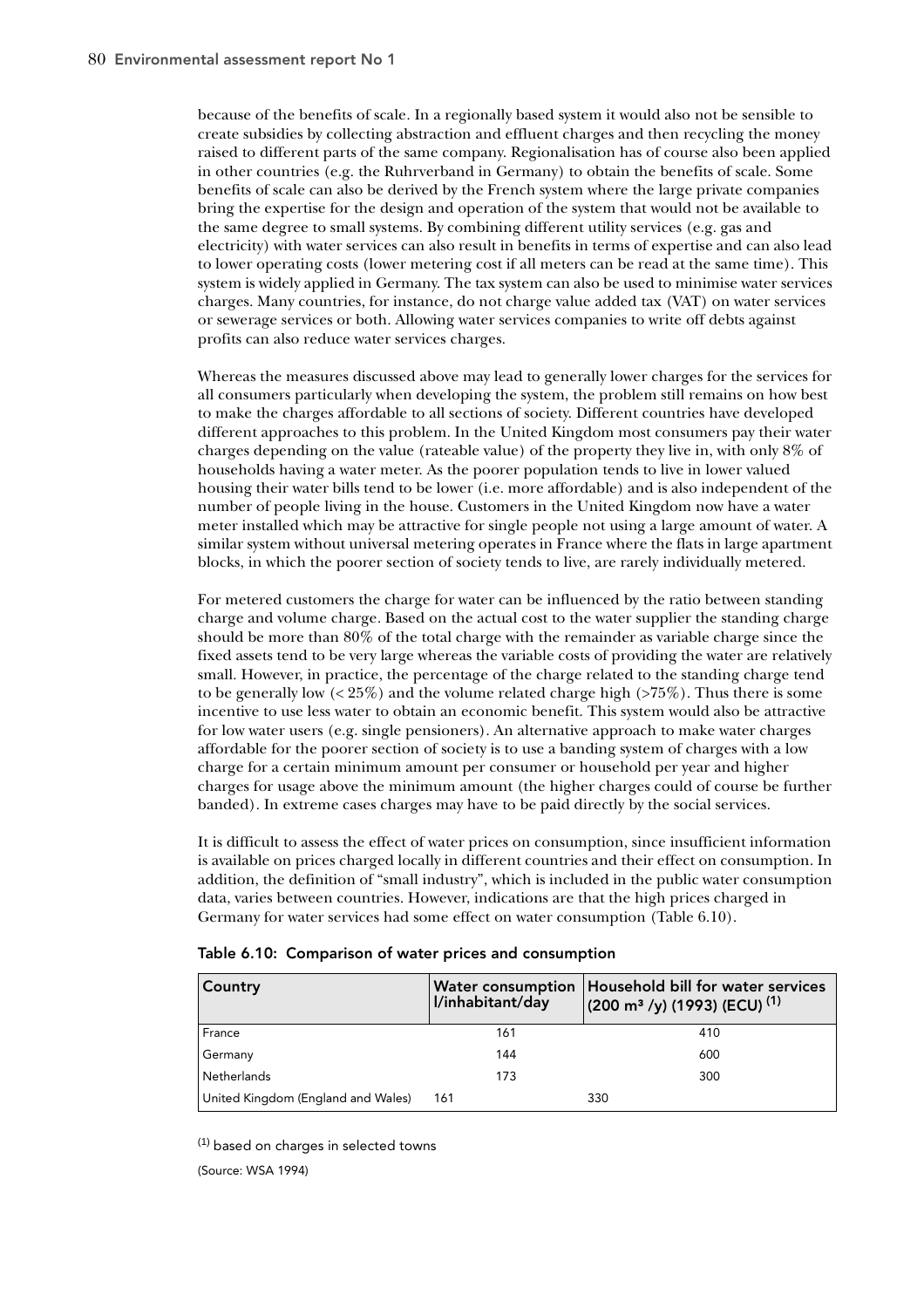When using the pricing mechanism to reduce demand, the socio-economic impact needs to be assessed to ensure the pricing structure is equitable. In addition in order to maintain the income of the water supplier to carry out its duty the charges will normally have to be raised as consumption goes down because of the high fixed costs. The overall benefit to consumers of saving money by saving water may therefore be small unless of course major infrastructure expenditure can be saved (e.g. the building of a new reservoir) which would otherwise have increased charges substantially.

Economic instruments, such as abstraction charges, are widely seen as valuable tools to achieve sustainable water management. However, when applying these tools it is important to consider the implications of these economic instruments. They are only effective in terms of their environmental goal to reduce water abstractions when the person who has to pay the charge or tax can actually benefit by responding to the increased charge by reducing consumption. The user will therefore have to be equipped with a water meter. However, when applying these economic instruments to public water supply the impact not only on health and hygiene but also on affordability by the poorer section of society needs to be taken into account, since such charges will hit the poorer population generally proportionately harder than other consumers. The impact on the water distribution system (e.g. longer residence time of the water in the system, which may affect taste and odour and bacterial quality) and on the sewerage system (e.g. more concentrated sewage, lower flow, blockages) will also need to be taken into account.

The currently applied abstraction charges can best be described as financial instruments raising revenue either to fund the cost of the regulator for its water resource function or to fund infrastructure projects to improve water resources and water supply. If funds are used for infrastructure projects it is important to ensure that, if they are provided to companies, these companies do not obtain a competitive advantage.

Charges are generally not related to the true cost of water and are not the same for all users. In particular agricultural users usually pay very low charges that are not related to the real environmental impact of agricultural use. Some success has been achieved in those countries where charges have been placed only on groundwater abstractions or where higher charges have been introduced for groundwater abstractions compared to surface water abstractions. This is particularly so for non-public water supply used to change the behaviour of abstractors and reserve the usually higher quality groundwater supplies for potable water abstractions.

To be effective in protecting the environment, charges need to reflect the true value of the water for the particular aquatic environment taking into account all the uses. The charges therefore need to be site specific. However, at present, no standard method has been devised to assess the true value of water at different sites.

The national groundwater tax in the Netherlands is part of the general reform of the national tax system to shift the burden from income tax towards a tax on consumption including the consumption of natural resources. If this tax were passed on to the consumer it would, like VAT, have a proportionally higher socio-economic impact on the poorer section of society who might not benefit correspondingly from a reduction in other taxes (e.g. income tax). It also has to be taken into account that the tax is applied directly to an essential good. If the tax is successful in reducing consumption, charges will need to be increased to compensate for the reduction in use to maintain the tax income stream.

When introducing economic instruments for water management the impact on the wider economy also needs to be taken into account. For instance very large water users may become uncompetitive if the charges are only introduced in one country. For instance in introducing the energy tax in Scandinavia special tax rates are being applied to the high energy users to ensure they can remain competitive.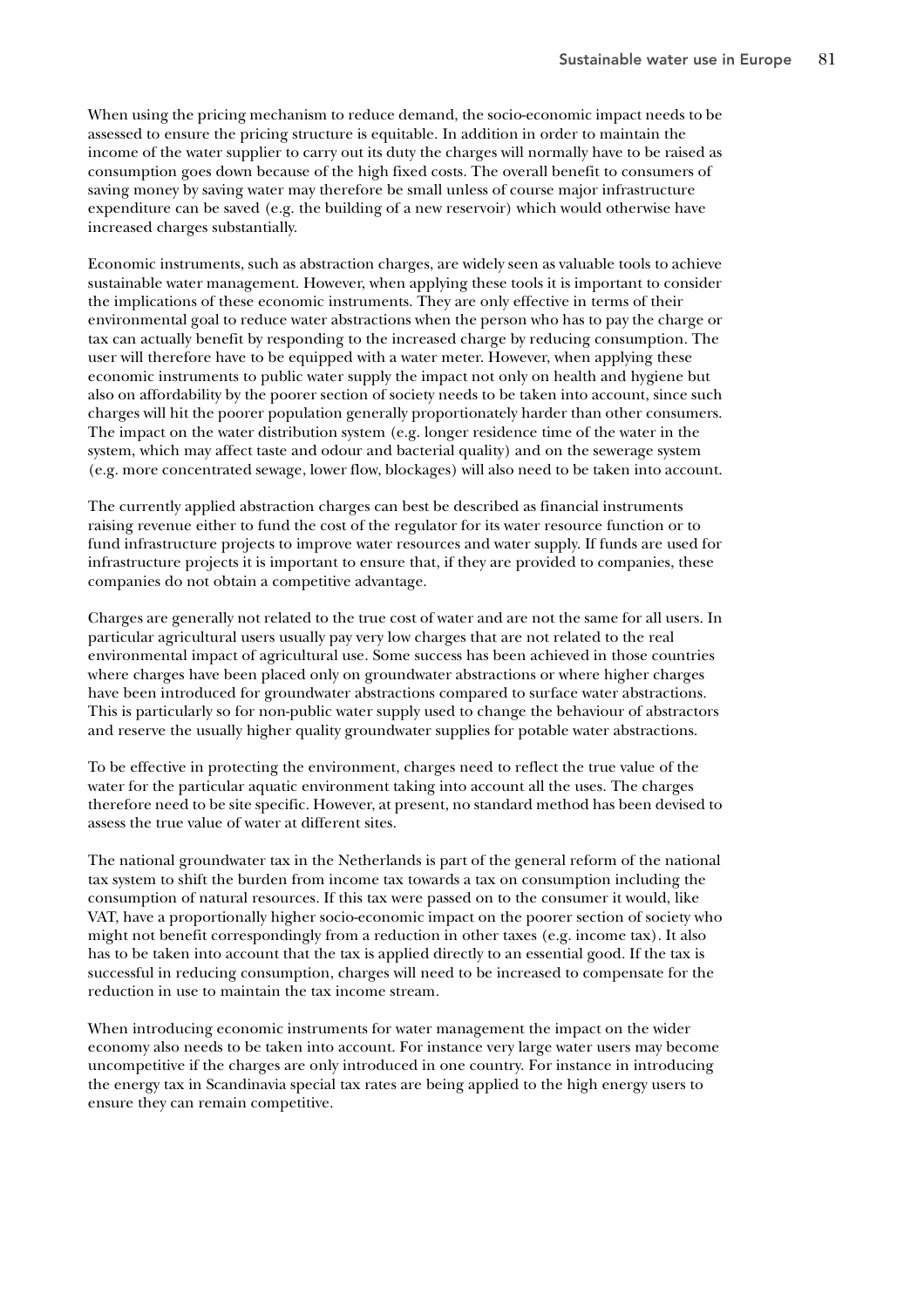# 7. Data and information gaps the way forward

# 7.1. Data and information gaps

This report is based on information derived from a variety of national and international publications, studies, yearbooks and databases. As is common, however, in this type of international study the data is variable depending on the sources considered. In the field of water studies this is especially true for data related to water abstraction and sectoral use. As described in detail in chapter 3 of this report, in the various countries considered different definitions of the concepts analysed and different ways of establishing and structuring records obviously exist.

This report tries to overcome these obstacles by quoting several sources wherever possible. Nonetheless, there is a need to harmonise records if satisfactory comparability between countries is to be achieved.

With regard to information about water quality there seems to be a certain lack of data, especially concerning the quality of groundwater, where very few data are available on an international scale. Substantial improvements are required in this field if the implementations of the respective EC Directives are to be monitored effectively.

# 7.2. Future lines of study and investigation

The first priority for future work should be the improvement of the present state of information. Analyses need reliable data for evaluation, comparison, forecast and monitoring.

During the course of this study it has become obvious that in many areas few meaningful data are available for all countries considered. In other areas data on a European scale, though available, needs to be considered with reservations, due to the fact that no common procedure to elaborate records exists. Future studies consequently have to concentrate on improving the availability and quality of information and to establish a consistent methodology for presenting records.

It is also necessary to ensure, on the national level, that the data on water resources are validated by an official body and, on the international level, that data collection on water resources, demand and quality is co-ordinated with the aim to provide users and policy makers with reliable and homogeneous data based on the same definitions and concepts.

An essential element of policies aiming to reduce water demand should be the regular monitoring of water abstraction and water use and the establishment of water efficiency indicators to be published on a regular basis. Trends in water abstraction and progress in water conservation programmes need to be detected quickly and information be put at the disposition of the public and relevant authorities. Managers and users need to be provided regularly with information about the latest achievements of water conservation programmes.

In future, analysis should be oriented to providing assistance in the implementation and monitoring of EC Directives related to water quality and the protection of the hydraulic environment. Consistent and reliable information is required to ensure that the legislative guidelines are followed.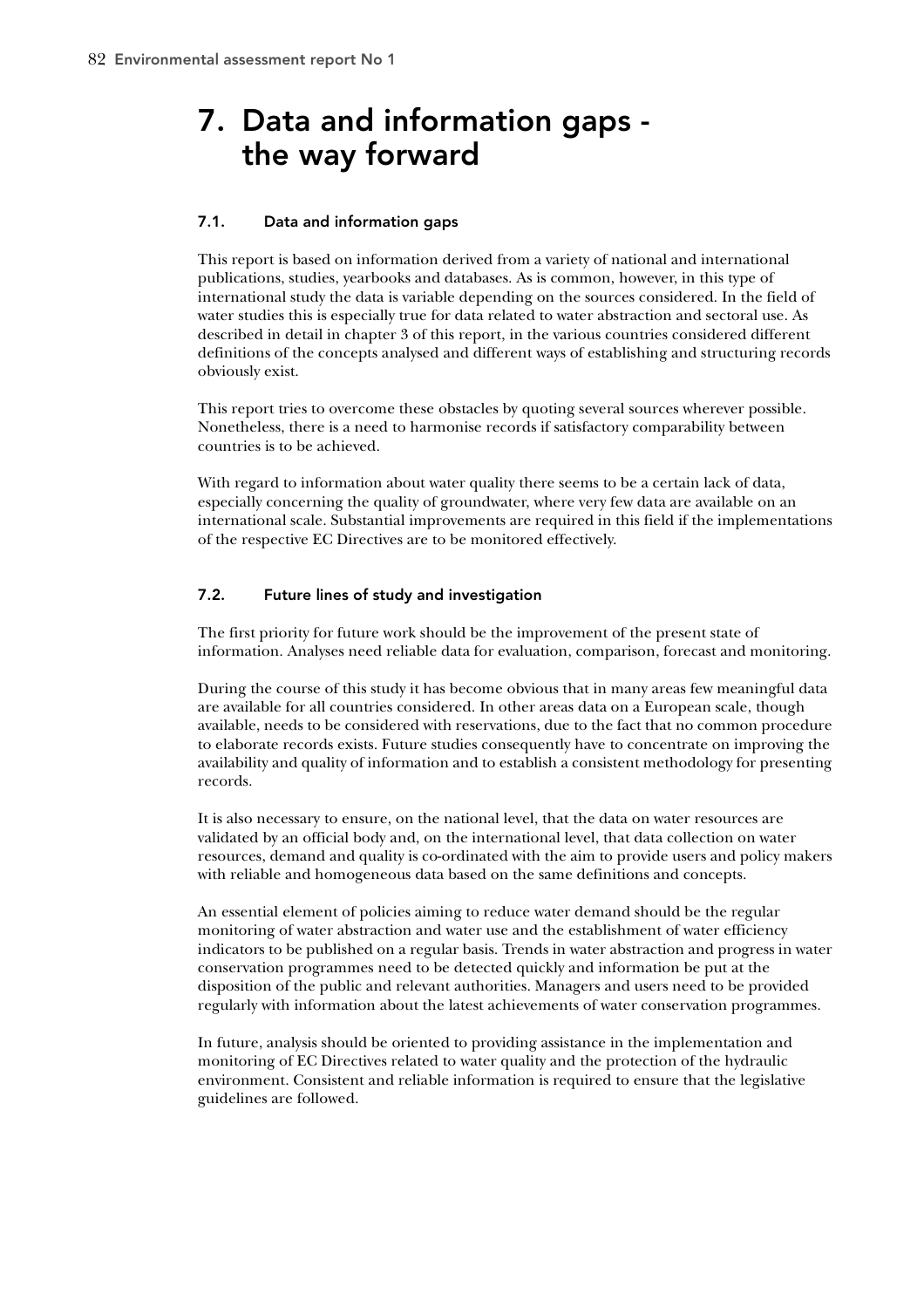# 8. Conclusions

## **Sources and uses of water**

- 1. The principal source of abstracted freshwater in the EU Member States is surface water (about 75% of the total water abstracted for all uses) with a large part of the remainder from groundwater (about 25%) and only minor contributions from desalination of seawater and from re-use of treated effluents.
- 2. In countries such as Austria, Denmark, Portugal, Iceland and Switzerland, over 75% of the water for urban water demand is abstracted from groundwater, between 50-75% in Belgium (Flanders), Finland, France, Germany, Luxembourg and the Netherlands, and less than 50% in Iceland, Norway, Spain, Sweden, the United Kingdom and Czech Republic.
- 3. Groundwater is generally of superior quality to surface water and requires less treatment. Thus, groundwater reserves are increasingly being exploited in preference to surface water sources and in many parts of Europe this has led to over-abstraction and a lowering of the groundwater table. This in turn has resulted in the degradation of spring fed rivers, destruction of wetlands and, in coastal areas intrusion of saline water into aquifers.
- 4. The uses of abstracted freshwater in Europe are for urban water demand (14%), agriculture (30%), industry (10%), cooling water excluded, cooling water for power generation and hydropower (32%), and other and undefined uses (14%).
- 5. The analysis of trends in the total abstraction of freshwater in Europe should take into account the fact that important deviations may exist between data derived from different sources. Given the variety of phenomena observed it does not appear recommendable to identify a general trend in freshwater abstraction on a European scale.

# **Agriculture**

- 6. One of the biggest driving forces and pressures on water resources is agriculture and the changes in its practices. In many EU Member States there has been a relative decrease in importance of agriculture in comparison with other economic sectors. In terms of water use agriculture accounts for approximately 30% of total water abstractions and more than 50% of consumptive water uses. However, in Southern European countries (Greece, Italy, Portugal and Spain) these percentages rise to 62% of total uses and 73% of consumptive uses, respectively. Agriculture is still a very important economic sector in the EU Accession Countries.
- 7. The most important agricultural water use is for irrigation. This is particularly so in the Mediterranean countries where agriculture accounts for about 83% of total demand in Greece, 57% in Italy, 68% in Spain and 52% in Portugal. This is in marked contrast to Northern and Eastern European countries where, on average, less than 10% of the resources are used for irrigation.
- 8. Over the past decades the trend in agricultural water use has, in general, been upward, due to increasing irrigation. However, more recently the rate of increase of the irrigated areas has been diminishing in several countries. In general a major influence on the increase in irrigated land in the EU has been the Common Agricultural Policy, which controls the type and quantity of crops grown.
- 9. In Southern Europe agriculture requires a much higher share of water resources than would be expected from its relative contribution to national production and employment. It is also clear that the gains in agriculture productivity observed in Western Europe have not yet been achieved in the south and the east. Pressures on agricultural water use may therefore increase in these parts of Europe. In Eastern Europe agricultural water demand has been falling as a result of economic problems and changes in land ownership.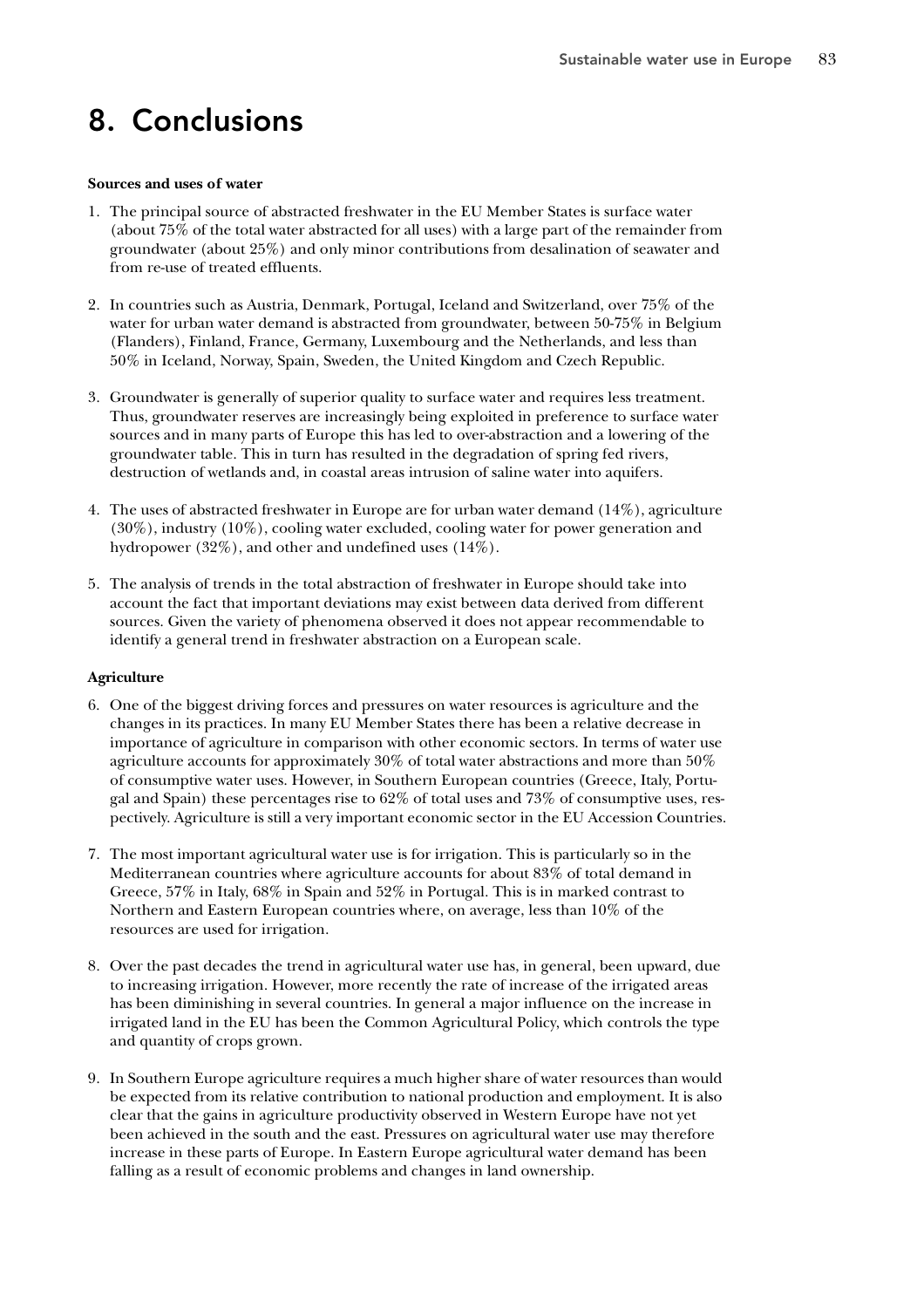## **Population and urbanisation**

- 10.Changes in population, population distribution and density are key factors influencing the demand for water resources. The population of the EU has increased by more than 72 million since 1960 with growth rates being positive in nearly all countries. Some forecasts indicate that the population growth rates are expected to decrease over the next 30 years. More than two thirds of the population in the EU live in urban areas with, for most countries, the proportion of the population living in settlements below 2,000 inhabitants clearly decreasing.
- 11.Water use by households and small businesses shows large differences between countries. Denmark, Germany, Luxembourg and Sweden have decreased their consumption whereas in countries like Austria, Belgium, France, Italy, the Netherlands, Switzerland and especially Norway, there have been increases. Consumption measured as volume and percentage of total water use also increased in all countries between 1980 and 1993, except for Denmark, Luxembourg and Germany where volumes were stable.

### **Industry**

12.In many European countries (e.g. the Netherlands, France and the United Kingdom), industrial water demand has been decreasing through the 1980s and 1990s. This is due primarily to economic recession with plant closures in heavy water using industries such as textiles, iron and steel and a move towards less water intensive service industries. Technological improvements in water using equipment and increased recycling are also contributing to the decline. In Eastern Europe, abstractions have declined due to falling industrial production.

#### **Tourism**

13. Over the last 40 years mass tourism has become very important in some national economies. Tourism has a tendency to have distinct seasonal variations and to be in "good weather areas", which are often associated with limited availability of water resources particularly in peak holiday periods. For example in Spain the major part of tourism is directed to the eastern and southern coasts, regions which already are suffering from stress on water resources. Also in the Alps, tourism puts considerable pressure on water resources. Consumption of water by tourists is higher than for normal consumers, domestic water needs are nearly two times higher. Also, tourists often require large volumes of water for recreation such as for swimming pools, water parks and golf courses (the water needed for maintaining a golf course is around 10 million  $m^3$  /year, the same as for well irrigated schemes).

## **Climate change**

14. Predictions on climate change indicate a temperature increase of 1º to 3.5º C by 2030**,** which together with a 10% reduction in precipitation could lead to a 40% to 70% reduction in renewable water resources in semi-arid regions. Furthermore, a temperature increase could cause snow to melt earlier, increasing winter run-off and reducing the thawing processes in spring and summer. Even in areas where precipitation increases, greater evaporation could lead to lower run-off. A variation in the risk and intensity of droughts is the most serious negative impact of climate change on water resources in arid and semi-arid regions. A reduction in water availability could lead to desertification in zones where the balance is particularly fragile. Climate change can have considerable repercussions on the flood regime. The predicted variation in storm magnitude and frequency could give rise to a spectacular increase in run-off in short periods of time, which would aggravate the already catastrophic effects of floods, thus making it necessary to review present techniques for water resources estimating, prevention prediction and management.

### **Water availability**

15.Freshwater resources across Europe varies greatly with annual run-off ranging from over 3000 mm in parts of Norway to less than 25 mm per year in the Spanish South East and parts of Eastern Europe. Transboundary flows make a significant contribution to the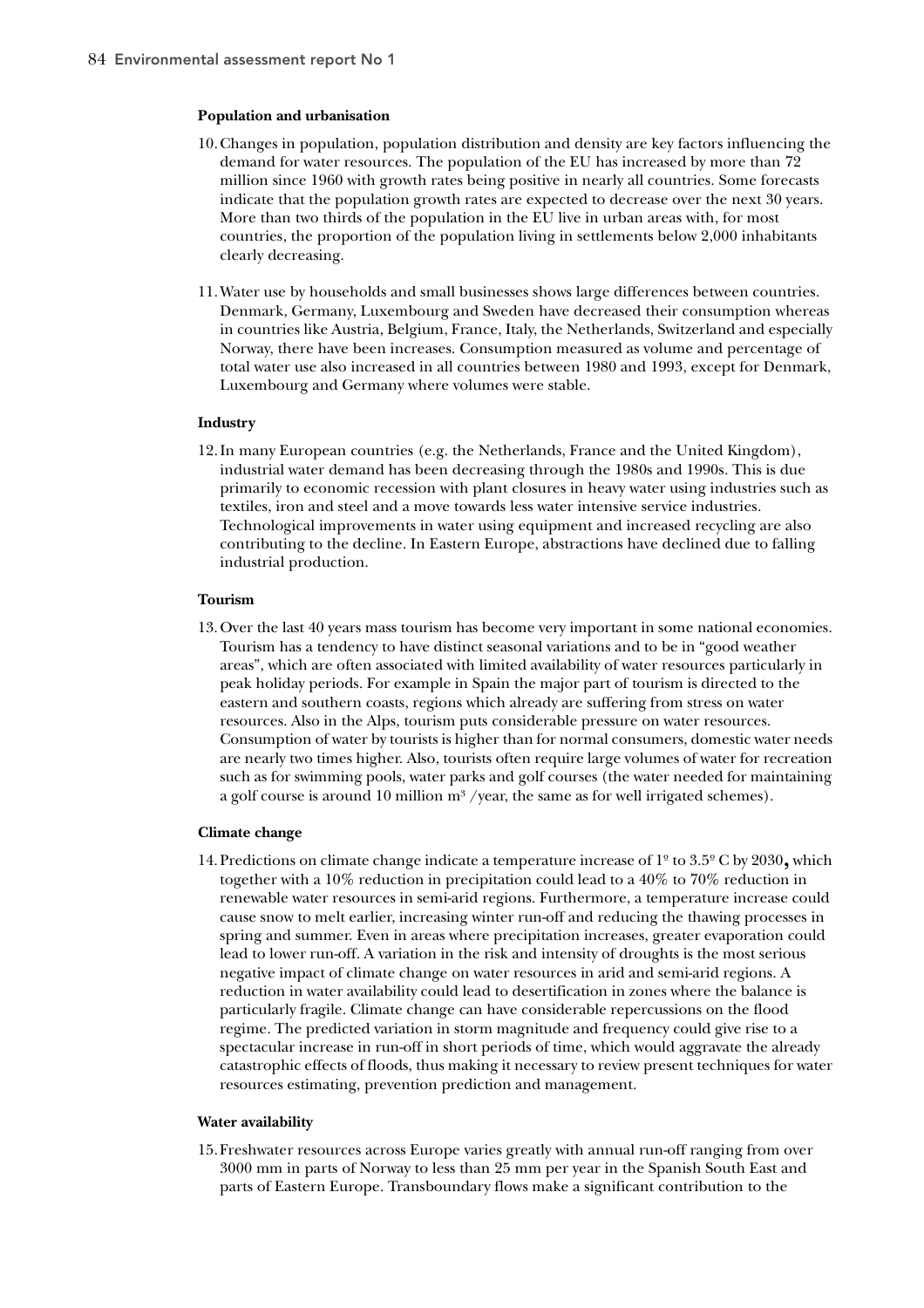resources of many countries. In Hungary, for instance, freshwater originating from neighbouring countries accounts for as much as 95% of the total resource. In the Netherlands and Slovak Republic this figure is over 80%, while Germany, Greece, Luxembourg and Portugal all rely on imported water for over 40% of their resources.

16.Potentially, all countries have sufficient resources to meet national demand. However there may be problems on regional or local scale. The greatest demand for water is normally concentrated in the densely populated urban conurbations. The demand for European water resources has increased from  $100 \text{ km}^3$  per year in 1950 to 551 km<sup>3</sup> per year in 1990.

## **Impacts and stress on water resources**

- 17.Water stress is generally related to over-abstraction of water in relation to the resources available in a particular area. Demand for freshwater can exceed the local long-term availability of the resource, especially in Southern Europe and the industrial centres of the north. In these areas such demand can not be sustained unless action is taken to artificially boost local supply (e.g. reservoir construction). Seasonal or inter-annual variation in the availability of freshwater resources will, at times, induce problems of water stress.
- 18.Over-abstraction of both surface and groundwaters is having serious impacts on associated terrestrial and aquatic ecosystems. Such impacts can be exacerbated during periods of low rainfall and river flow when there may also be increased pressures on supplies to meet urban needs, such as from watering gardens, and from irrigation of water dependent crops. The exceedance of demand over supply leads to restrictions of uses (e.g. hose-pipe bans) during extended periods of time in countries such as the United Kingdom.

### **Responses - European policy**

19.The EC's proposal for an Action Programme for Integrated Groundwater Protection and Management (COM(96) 315 final) requires a programme of actions for the sustainable management and protection of freshwater resources to be implemented by the year 2000 on national and Community level. Many of the recommendations in the GAP are now found in the proposed Framework Water Directive (COM(97) 49 final) which, once implemented, will establish a legally binding framework to promote sustainable water consumption based on long-term protection of available water resources.

#### **Responses - demand side management**

- 20.Economic instruments, such as abstraction charges and pricing mechanisms, are widely seen as valuable tools to achieve sustainable water management. However, they are only effective in terms of their environmental goal to reduce water abstractions when the person who has to pay the charge or tax can actually benefit by responding to the increased charge, by reducing consumption.
- 21.When applying economic instruments to public water supply the impact on health and hygiene and also on the affordability by the poorer section of society needs to be taken into account as such charges will generally hit the poorer population proportionately harder than the other consumers. In addition in order to maintain the income of the water supplier to carry out its duty the charges will normally have to be raised as consumption goes down because of the high fixed costs. The overall benefit to consumers of saving money by saving water may therefore be small unless of course major infrastructure expenditure can be saved (e.g. the building of a new reservoir) which would otherwise have increased charges substantially.
- 22.When introducing economic instruments for water management the impact on the wider economy needs to be taken into account. For instance very large water users may become uncompetitive if the charges are only introduced in one particular country.
- 23.Charges are generally not related to the true cost of water and are not the same for all users. To be effective in protecting the environment charges need to reflect the true value of the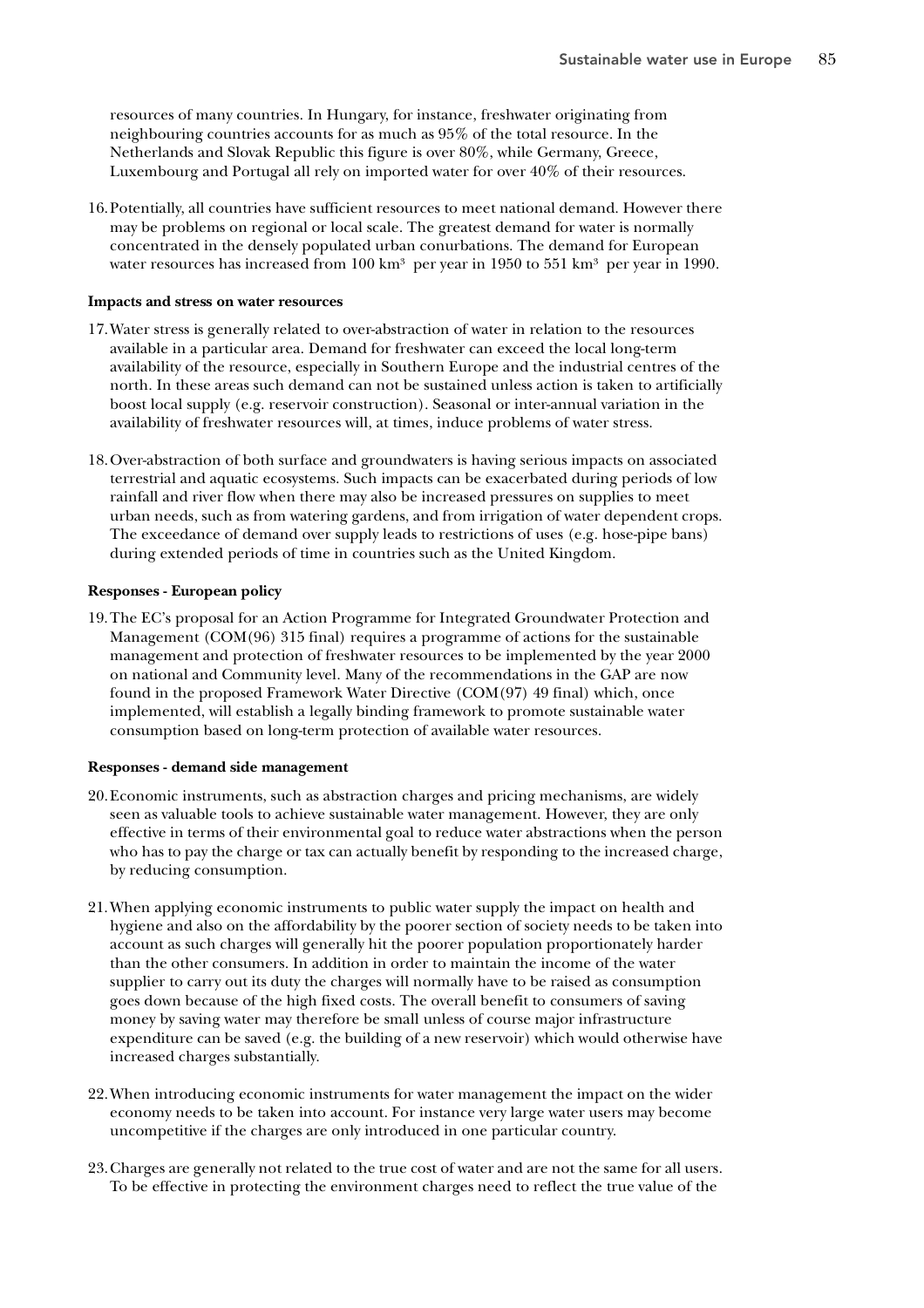water for the particular aquatic environment taking into account all the uses. The charges therefore need to be site specific. However, at present no standard method has been devised to assess the true value of water at different sites.

- 24.Water prices for domestic consumers in Western Europe varies from 52 ecu/family per year in Rome to 287 ecu/year in Brussels. Water charges in Central European cities are lower and vary from 20 ecu/year in Bucharest and Bratislava to 59 ecu/year in Prague. Nevertheless, the annual water charge in relation to GDP per capita shows that the cost in Bucharest is the highest in Europe amounting to 3.5% of GDP per capita followed by Vilnius 2.6% and Prague 2.3%, and the lowest is 0.2% in Oslo. In Western Europe, the highest percentage is 2.2% of GDP per capita in Portugal. Several studies have demonstrated that rising water prices for domestic consumers have a positive affect on both indoor and outdoor water conservation efforts (use of low-flow toilets, taps and shower heads for example)
- 25.Domestic metering is widespread in many countries (e.g. Denmark, France, Germany, the Netherlands, Portugal and Spain), but less common for example in the United Kingdom. Water metering is assumed to increase population awareness of water use. For example, in the United Kingdom the use of water in metered is estimated to be 10% lower than in nonmetered households. The installation of water meters is frequently in line with public concerns for better use of water resources and the request for a better management of the water environment. Reliable water metering is an essential requirement for the implementation of effective water charges.

## **Responses - infrastructure responses**

- 26.Network efficiency has direct consequences on total water abstractions. In most countries leakage in water distribution networks is still substantial. Comparison of leakage in three European countries (United Kingdom, France and Germany), shows that leakage in main and customer supply pipes varies from 8.4 (in parts of the United Kingdom) to 3.7  $m<sup>3</sup>$  per km of main pipe per day (West Germany), which corresponds to 243 and 112 l/property/ day, respectively. In the United Kingdom it has been estimated that stopping leakage of supply pipes would save over 1000 million litres of water per day.
- 27.The use of storage reservoirs overcomes the uneven distribution of natural water resources over time. Run-off in the wet season can be held back and used in dry seasons and years. At present about 3,500 major reservoirs, with a total gross capacity of approximately 150,000 million  $m<sup>3</sup>$  are in operation in Europe (EU15 plus Norway and Iceland). The greatest storage capacities are available in Spain  $(52,000 \text{ million m}^3)$ , Norway  $(38,000 \text{ million m}^3)$ , Sweden  $(21,000$  million m<sup>3</sup>) and Finland  $(15,000$  million m<sup>3</sup>). The greatest number of major reservoirs is found in Spain, France and the United Kingdom with 849, 521 and 517, respectively.
- 28.Waste water re-use is increasing within the EU, mostly to alleviate the lack of water resources in certain regions, such as in Southern European countries but also to protect the environment especially in coastal waters by removing all discharges into sensitive receiving waters. Article 12 of the Urban Waste Water Treatment Directive (91/271/EEC) states that treated water shall be re-used whenever appropriate. The largest application of this re-use is the irrigation of crops, golf courses and sports fields where pathogens from the wastewater may come in contact with the public. There are however at present no regulations on wastewater re-use in Europe.
- 29.At present seawater desalination is being applied mainly in areas where no other sources of supply are available at competitive costs. The total volume of desalination in Europe is limited compared to other sources of supply. There are also examples of inter-basin water transfer schemes being used to alleviate short and long terms water shortages in particular basins or regions.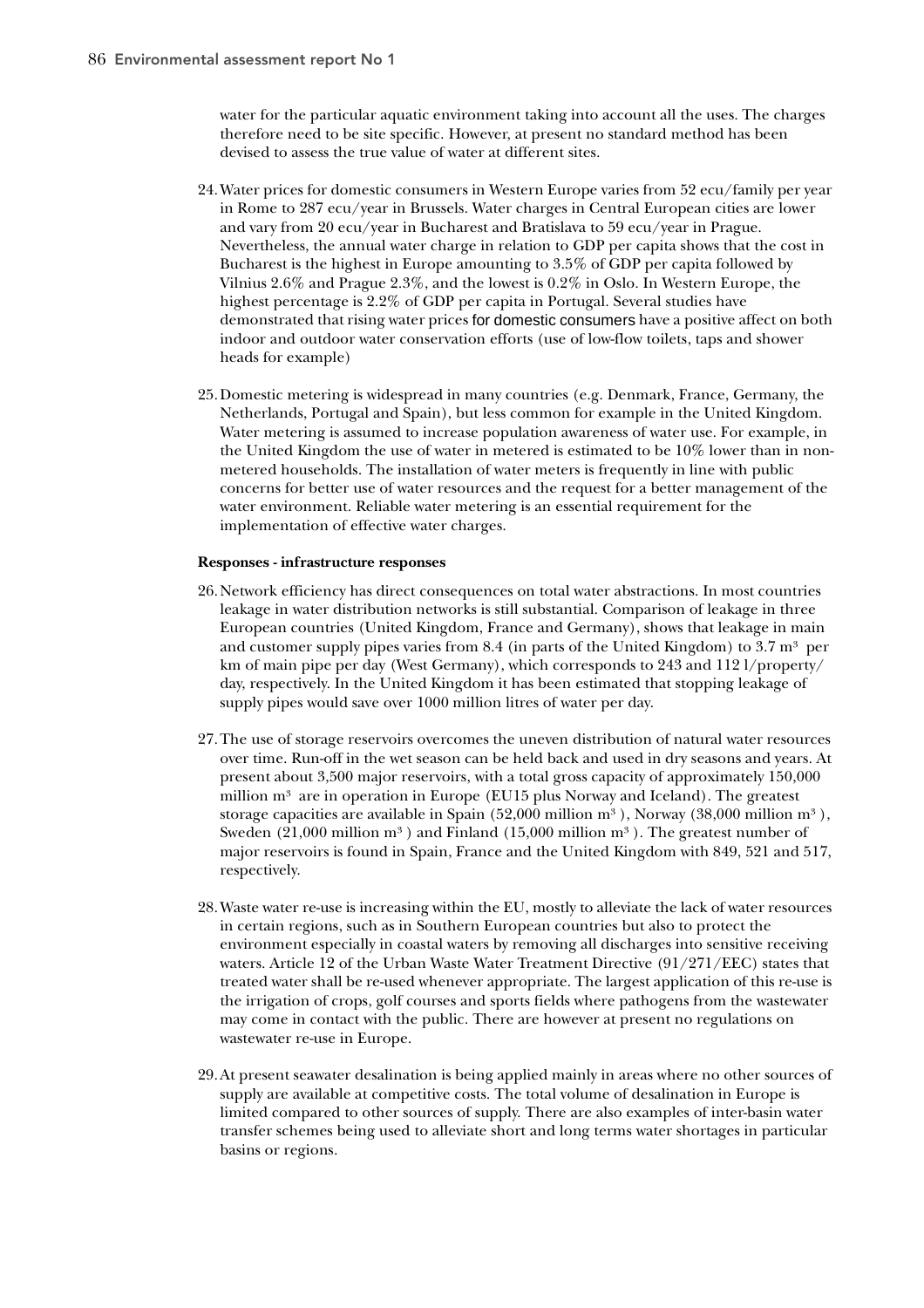# **Conclusions**

30.It is recommended that national monitoring and data gathering concentrate on the improvement of the present state of information, trying to establish reliable records on a European scale and provide meaningful information to decision makers. It is further proposed that data collection on water resources and demand is co-ordinated at international level, with the aim to provide users and policy-makers with reliable and homogeneous data based on the same definitions and concepts. The complexity of the problems to be tackled has to be fully recognised and understood if programmes and regulations are to be effective. Furthermore, the essential element of any policy to protect the aquatic environment has to be the regular monitoring of the implementation of the measures taken.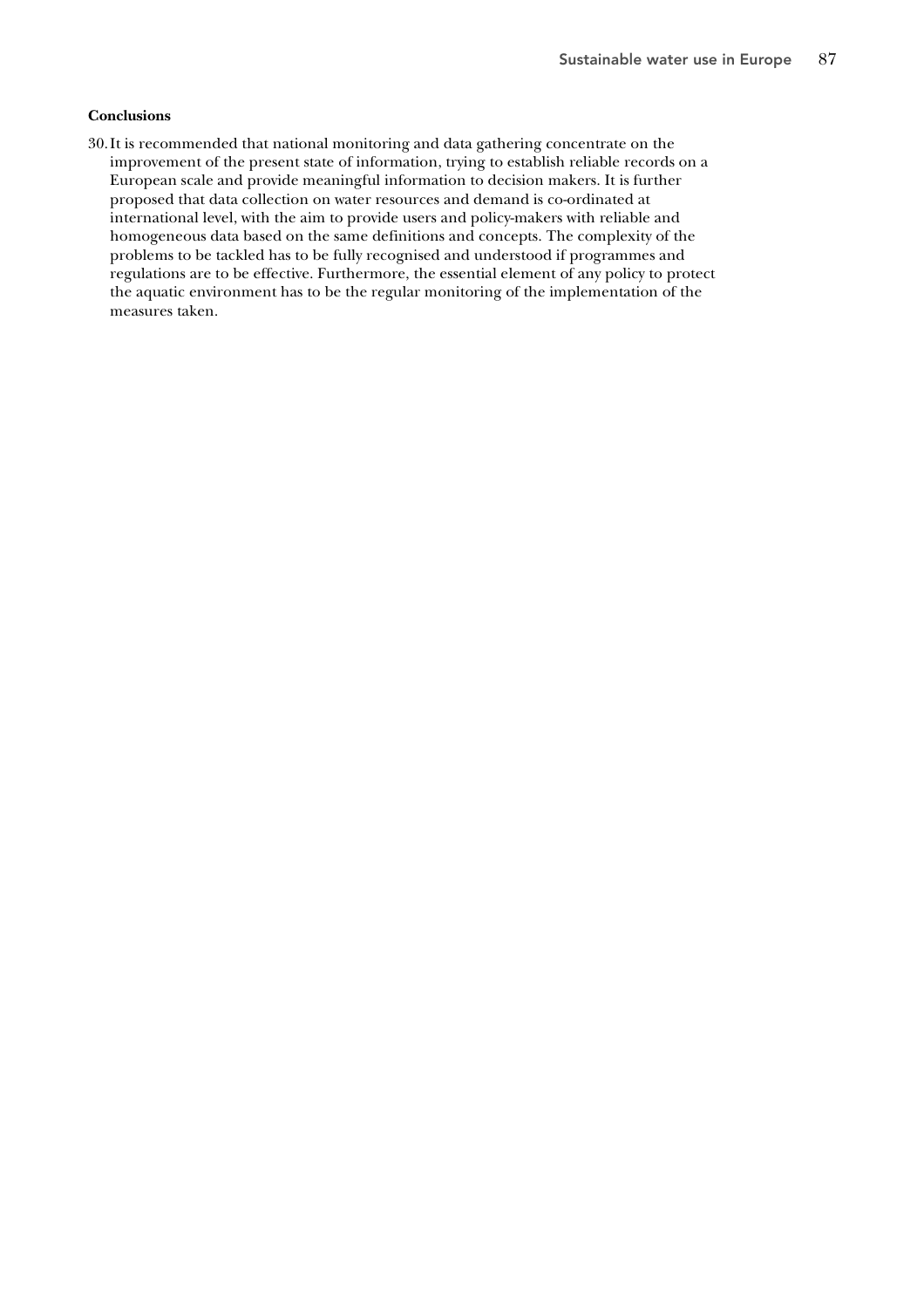# References

AEAS (Asociación Española de Abastecimientos de Agua y Saneamiento), 1997, Suministro de Agua Potable y Saneamiento en España (1994), Madrid.

Agences de l'Eau, Ministère de l'Environnement, 1997. Système d'évaluation de la qualité des cours d'eau- SEQ Eau - Etude Inter-Agences, Numéro 52, rapport final.

Agence de l'Eau Seine-Normandie, 1997. Le prix de l'eau. Réflexions pour mieux comprendre.

Agthe, D.E. and R.B. Billings, 1996. Water price effect on residential and apartment low flow fixtures, Journal of water resources planning and management (January/February, 1996).

Ambassade de France en Autriche. Le Marché de l'eau en Autriche, 1993. Wien.

Arnell, N.W. and King, R., 1997, Effect of climate change on water resources: the European scale. In: Arnell, N.W. (*ed.*) 1997. *Impact of climate change on hydrological regimes and water resources in Europe.* University of Southampton, United Kingdom. Final Report to EC-DGXII (EV5V-CT93-0293/EV5V-CT94-0114).

Buckland, J. and Zabel, T., 1996 Economic Instruments of Water Management and Financing of Infrastructure. EUROWATER, Horizontal Report, United Kingdom Environment Agency R&D Technical Report W10, London.

Budyko, M.I. and Zubenok, L.I, 1961, The determination of evaporation from the land surface. Izv. Akad, Nauk SSSR, *Ser. Geogr*., no. 6, 3-17.

CEDEX, 1994, *Experiencia Mundial en Trasvases de Agua entre Cuencas Hidrográficas*, Centro de Estudios Hidrográficos, Ministerio de Obras Públicas, Transportes y Medio Ambiente. Madrid.

EMASESA (Empresa Municipal de Aguas de Sevilla S.A.), 1997, Crónica de una sequía 1992- 1995. Sevilla.

ETC/IW (European Topic Centre on Inland Waters), 1995, Programme MW4: Major European Reservoirs – Draft Report, IOW-IFEN.

ETC/IW (European Topic Centre on Inland Waters), 1996, Review of Water Use Efficiency in Europe (unpublished).

ETC/IW (European Topic Centre on Inland Waters), 1997, Questionnaire to National Focal Points (unpublished).

ETC/IW (European Topic Centre on Inland Waters), 1997. Lakes and reservoirs in the EEA area. (Leonard, J. and Crouzet, P). EEA Topic Report No. PO23/97).

ETC/IW (European Topic Centre on Inland Waters), 1998a. The Reporting Directive: Report on the returns for 1993 to 1995. (France S) ETC/IW Report to DGXI, PO28/97/1.

ETC/IW (European Topic Centre on Inland Waters), 1998b. Groundwater quality and quantity in Europe. (A. Scheidleder, J. Grath, G. Winkler, U. Stärk, C. Koreimann and C Gmeiner, Austrian Working Group on Water) EEA Monograph PO26/97/1.

European Commission Environment Water Task Force, 1997. Working document presented at the validation workshop on water research priorities for Europe, Baveno, Italy.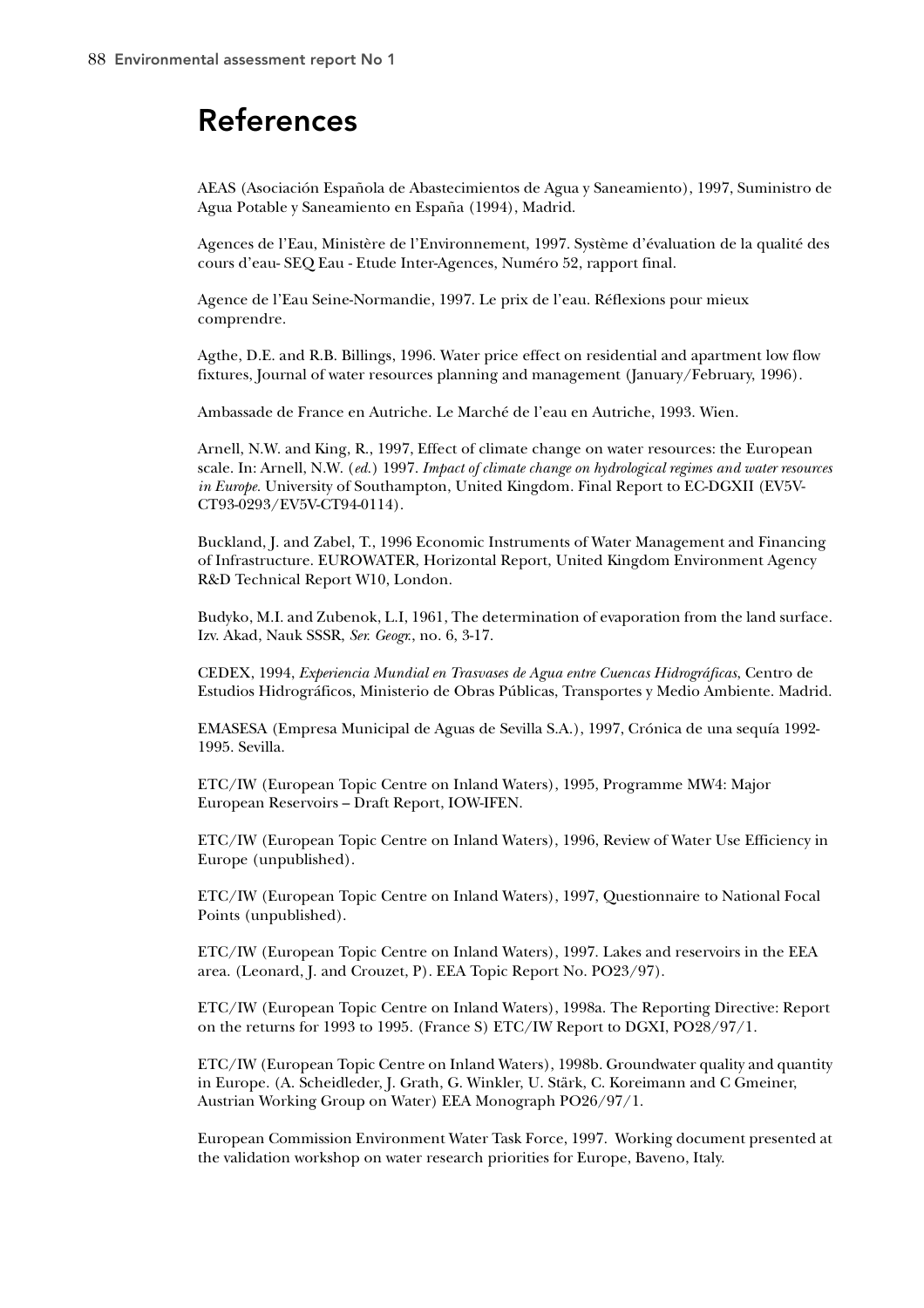European Commission, 1992. Towards Sustainability: A European Community Programme of Policy and Action in Relation to the Environment and Sustainable Development COM(92)23 Final Volume II European Commission, Brussels.

European Environment Agency (EEA), 1995, *Europe's Environment - The Dobris Assessment*, Ed. by David Stanners and Philippe Bourdeau, Copenhaguen.

European Environment Agency (EEA), 1996, Surface Water Quantity Monitoring in Europe, *European Environment Agency, Topic Report No. 3*, 72pp. ISBN 92-9167-002-2.

European Environment Agency (EEA) / European Topic Centre on Inland Waters (ETC/IW), 1996, Water Resources Problems in Southern Europe. *European Environment Agency, Topic Report No. 15, 45pp. ISBN 92-9167-056-1.*

Eurostat, 1991. Environment statistics. Luxembourg.

Eurostat, 1995. Europe's Environment - Statistical Compendium for the Dobris Assessment.

Eurostat, 1997. Estimation of renewable water resources in the European Union. Luxembourg.

Eurostat, 1997a. Water abstractions in Europe. Internal working document, Water/97/5. Luxembourg.

Falkenmark, N. and Lindh, G., 1993, Water and economic development. In*:* Gleick,P.H. (*ed.*) 1993. *Water in Crisis - A Guide to the World's Fresh Water Resources*. Pacific Institute for Studies in Development, Environment and Security - Stockholm Environment Institute.

Fayas, J.A., Novoa J.M., 1997, The Desalination Process in the Balearic Islands, incl. in Proceedings to IDA World Congress on Desalination and Water Reuse, International Desalination Association (IDA), ed. by CEDEX/Ministerio de Fomento, Madrid.

FNDAE, 1993. Consommation domestiques de l'eau. Evolution en France de 1975 à 1990. Ministère de l'agriculture et du développement rural.

Food and Agricultural Organisation of the United Nations (FAO), 1994, Yearbook - Production, Vol. 48. Rome.

Food and Agricultural Organisation of the United Nations (FAO), 1996. FAOSTAT Statistics database (Agriculture - Irrigation), FAO, Rome, Italy, October 1996.

Gleick, P.H., 1993, An introduction to global fresh water issues. In*:* Gleick,P.H. (*ed.*) 1993. *Water in Crisis - A Guide to the World's Fresh Water Resources*. Pacific Institute for Studies in Development, Environment and Security - Stockholm Environment Institute.

Gustard, A., Rees, H.G., Croker, K.M., and Dixon, J.M., 1997, Using regional hydrology for assessing European water resources. In: *FRIEND 97: Regional Hydrology - Concepts and Models for sustainable Water Resource Management*. IAHS proceedings of the 3rd International FRIEND Conference, Postojna, Slovenia, 1997.

Gustard, A. (*ed.*), 1993, Flow Regimes from International Experimental and Network Data (FRIEND), Vol. I, Hydrological Studies. Institute of Hydrology, Wallingford, United Kingdom.

Hulme, M., Conway, D., Jones, P.D., Jiang, T., Barrow, E. and Turney, C., 1995. Construction of a 1961-90 European climatology for climate change modelling and impact implications, *Int. Jnl. Clim*. Vol. 15, 1333-1363.

ICWS, 1996, Long range study on water supply and demand in Europe - Level A – France.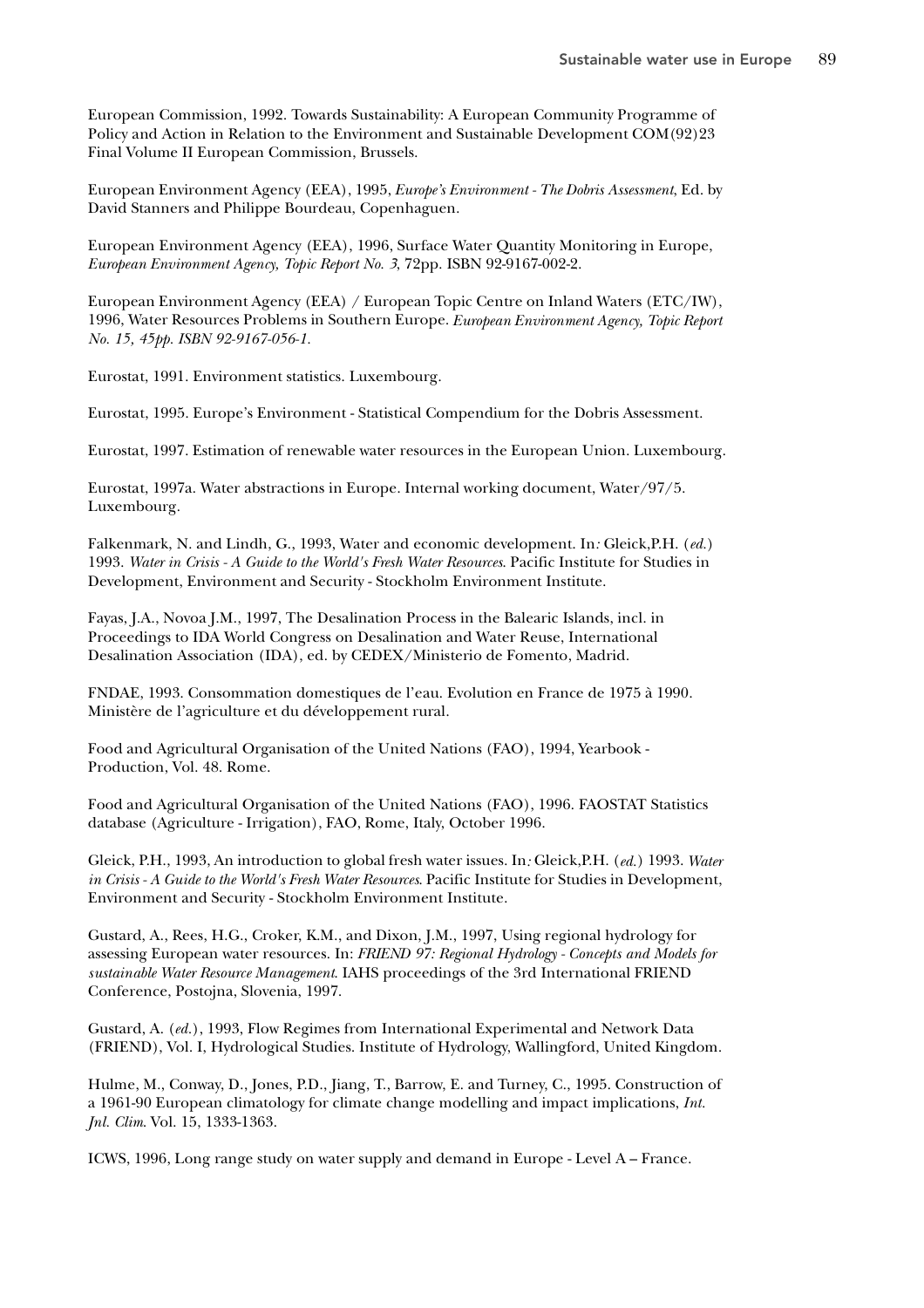Institut National de Statistiques et d'Economie (INSEE), Revue Insee résultats, démographiesociété, Recensement de la population de 1990, logements et immeubles. Paris, 1992.

Institut National de Statistiques et d'Economie (INSEE), Insee première, "La population de la France". No 444, 1996. Paris.

Intergovernmental Panel on Climate Change (IPCC), 1992. Cambio climático: evaluación de los impactos, Primer informe de evaluación del IPCC, Vol. 2, Instituto Nacional de Meteorolgía, Spain.

Intergovernmental Panel on Climate Change (IPCC), 1996. Climate Change 1995: The Science of Climate Change, Contribution of Working Group I to the Second Assessment Report of the International Panel on Climate Change. Eds: J.T. Houghton, L.G. Meira Filho, B.A. Callander, N. Harris, A. Kattenberg and K. Maskell. Cambridge, Cambridge University Press.

International Centre of Water Studies (ICWS), 1996. Long-range study on water supply and demand in Europe - Integrated Report, ICWS, Amsterdam, Netherlands. *Report 96.05* to the EC-Forward Studies Unit.

Istituto di Ricerca sulle Acque (IRSA), 1996. Evoluzione dei Fabbisogni Idrici Civili ed Industriali. Cosenza.

IWSA Congress 1997, Madrid, Spain, International Statistics for Water Supply. Madrid.

Kundzewicz, Z.W., 1997, Water resources for sustainable development. In: *Hydrological Sciences - Journal des Sciences Hydrologiques*, 42(4), IAHS Press, August 1997, 467- 497.

Ministerio de Agricultura, Pesca y Alimentación (MAPA), 1994, Anuario de Estadística Agraria. Madrid.

NRA, 1995, R&D report 21, Eurowater: Institutional mechanisms for water management in Europe.

OFWAT, 1997. International comparison of the demand for water: a comparison of the demand for water in three European countries: England and Wales, France and Germany. London.

Organisation for Economic Co-operation and Development (OECD), 1996, The OECD Observer, OECD in Figures – Statistics on the Member Countries, 1996 Edition, Paris.

Organisation for Economic Co-operation and Development (OECD), 1996, Environmental Indicators: A Review of Selected Central and Eastern European Countries, OECD/GD(96) 156, OECD, Paris.

Organisation for Economic Co-operation and Development (OECD), 1997, OECD Environmental Data Compendium 1997 (DRAFT), OECD, Paris.

Rees, H.G., Croker, K.M., Reynard, N.S. and Gustard, A., 1997, Estimating the renewable water resource. In: Rees, H.G. and Cole, G.A. (*eds.*)1997. *Estimation of renewable water resources in the European Union.* Institute of Hydrology, Wallingford, United Kingdom. Final Report to Eurostat (SUP-COM95, 95/5-441931EN).

Reynard, N.S., Hulme, M., Conway,D. and Faulkner, D., 1997, Baseline data and climate change scenarios. In: Arnell, N.W. (*ed.*) 1997. *Impact of climate change on hydrological regimes and water resources in Europe*, University of Southampton, United Kingdom, Final Report to EC-DGXII (EV5V-CT93-0293/EV5V-CT94-0114).